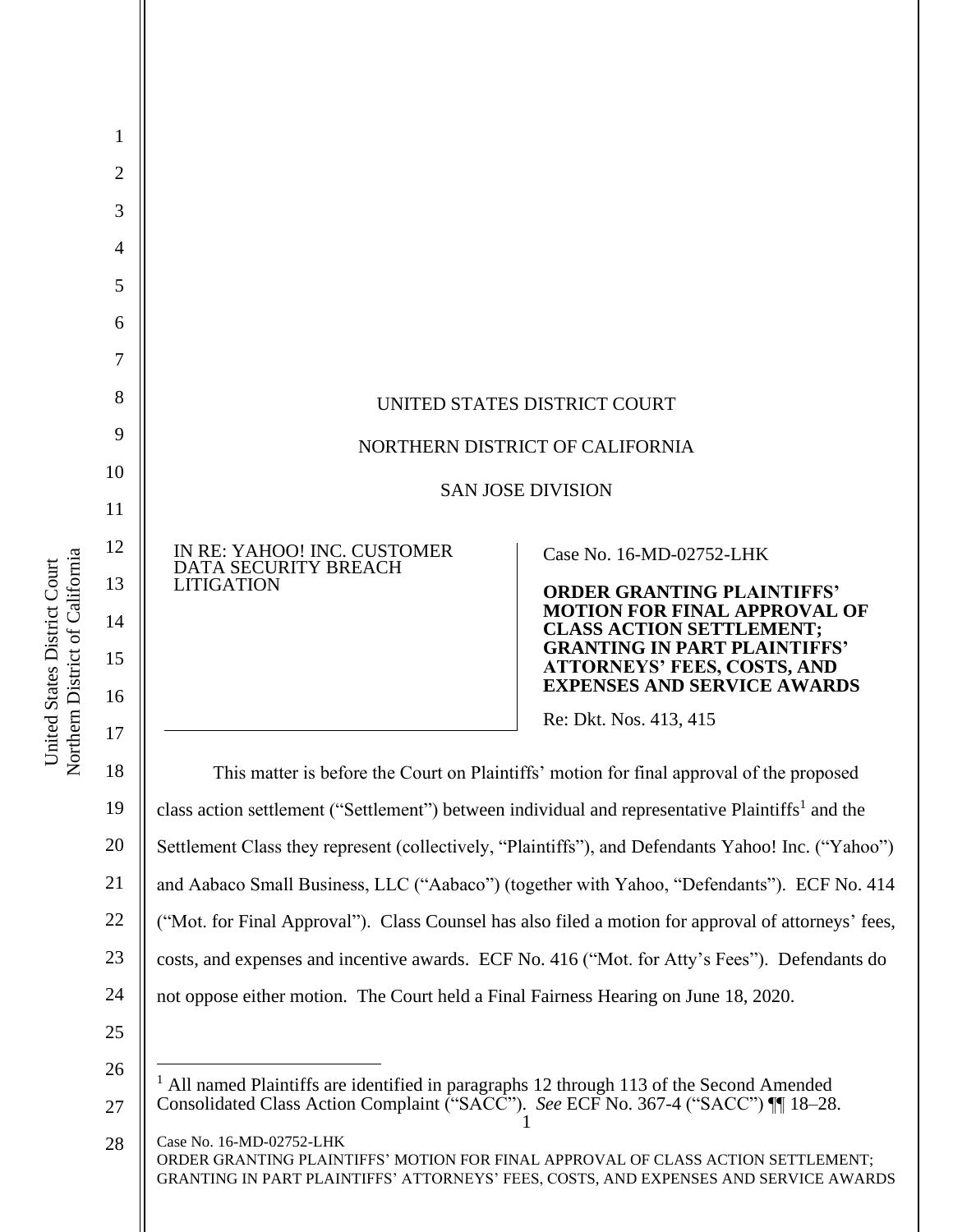1 2 3 4 5 6 Having considered these motions, the parties' Settlement Agreement, the record in the instant case, and the arguments and evidence presented at the Final Fairness Hearing, IT IS HEREBY ORDERED as follows: Unless otherwise defined herein, all terms that are capitalized herein shall have the meanings ascribed to those terms in the Settlement Agreement. The Court has jurisdiction over the subject matter of the Settlement Agreement with respect to and over all parties to the

Settlement Agreement, including all Settlement Class Members and Defendants.

# **I. THE SETTLEMENT CLASS SATISFIES THE APPLICABLE REQUIREMENTS OF RULE 23**

On July 20, 2019, this Court preliminarily certified, for settlement purposes only, the

following class:

All U.S. and Israel residents and small businesses with Yahoo accounts at any time during the period of January 1, 2012 through December 31, 2016, inclusive; provided, however, that the following are excluded from the Settlement Class: (i) Defendants, (ii) any entity in which Defendants have a controlling interest, (iii) Defendants' officers, directors, legal representatives, successors, subsidiaries, and assigns; (iv) any judge, justice, or judicial officer presiding over this matter and the members of their immediate families and judicial staff; and (v) any individual who timely and validly opts-out from the Settlement Class.

ECF No. 390 at 2. Here, the Court provides further elaboration on the reasons for certification and finally certifies the above-defined class.

2 Class actions are governed by Rule 23 of the Federal Rules of Civil Procedure. The threshold task in determining whether to certify a class for settlement purposes is to examine whether the four requirements of Rule 23(a) are met. *Amchem Prod., Inc. v. Windsor*, 521 U.S. 591, 614 (1997); *Hanlon v. Chrysler Corp.*, 150 F.3d 1011, 1019 (9th Cir. 1998). Additionally, parties seeking certification must show that the action satisfies at least one subsection of Rule 23(b). *Amchem*, 521 U.S. at 614; *Hanlon*, 150 F.3d at 1022. Many of the qualifying criteria contained in Rule 23(a) and (b) exist to protect the interests of absentee class members and therefore deserve "undiluted, even heightened, attention" in the context of a settlement-only class certification. *Amchem*, 521 U.S. at 620; *see also Ortiz v. Fibreboard Corp.*, 527 U.S. 815, 848–49

Case No. 16-MD-02752-LHK 28

ORDER GRANTING PLAINTIFFS' MOTION FOR FINAL APPROVAL OF CLASS ACTION SETTLEMENT; GRANTING IN PART PLAINTIFFS' ATTORNEYS' FEES, COSTS, AND EXPENSES AND SERVICE AWARDS

7

8

9

10

11

12

13

14

15

16

17

18

19

20

21

22

23

24

25

26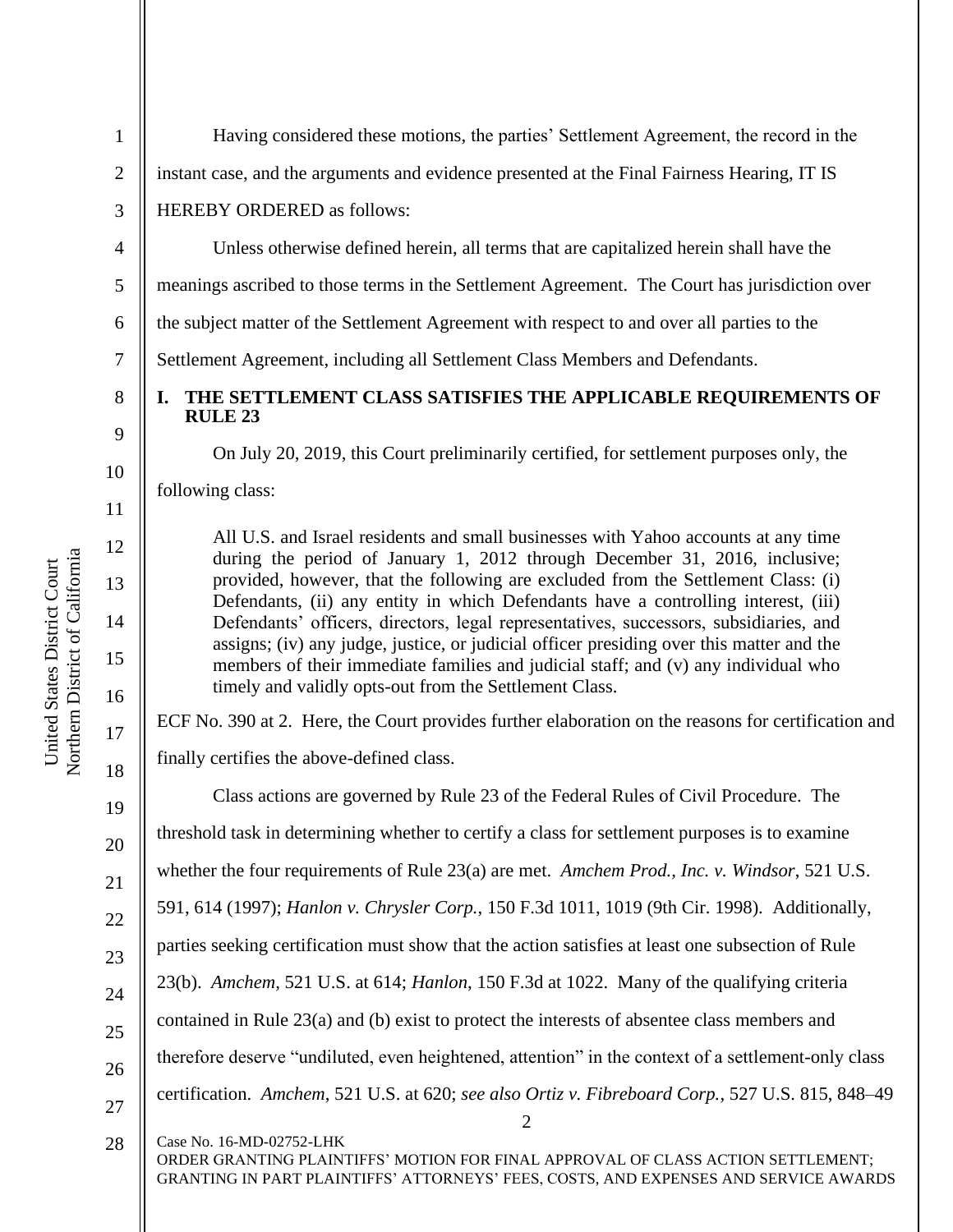4

5

6

7

8

9

10

11

12

13

14

15

16

17

18

1

(1999) (explaining that when a district court "certifies for class action settlement only, the moment of certification requires 'heightene[d] attention' to the justifications for binding the class members" (quoting *Amchem*, 521 U.S. at 620)).

Rule 23(a) provides that a district court may certify a class only if: "(1) the class is so numerous that joinder of all members is impracticable; (2) there are questions of law or fact common to the class; (3) the claims or defenses of the representative parties are typical of the claims or defenses of the class; and (4) the representative parties will fairly and adequately protect the interests of the class." Fed. R. Civ. P. 23(a). That is, the class must satisfy the requirements of numerosity, commonality, typicality, and adequacy of representation to maintain a class action. *Mazza v. Am. Honda Motor Co.*, 666 F.3d 581, 588 (9th Cir. 2012).

If all four prerequisites of Rule  $23(a)$  are satisfied, the action must also be maintainable under one of the three subsections of Rule 23(b). *Hanlon*, 150 F.3d at 1022. In the instant case, the parties propose certification pursuant to Rule 23(b)(3). Mot. at 17. To qualify for certification under that subsection, common questions of law or fact must "predominate over any questions affecting only individual members" and class resolution must be "superior to other available methods for fairly and efficiently adjudicating the controversy." Fed. R. Civ. P. 23(b)(3).

The Court first addresses whether the Settlement Class meets the requirements of Rule  $23(a)$ , then addresses whether the action meets the requirements of Rule  $23(b)(3)$ .

19 **Rule 23(a) Requirements**

20 21 22 Rule 23(a) conditions class certification on fulfillment of four requirements: (1) numerosity, (2) commonality, (3) typicality, and (4) adequacy of representation. *Mazza*, 666 F.3d at 588. The Court takes each requirement in turn.

**1. Numerosity**

24 25 26 Pursuant to Rule  $23(a)(1)$ , the class must be "so numerous that joinder of all members is impracticable." In the instant case, that requirement is easily met by the absolute number of Settlement Class Members. Although there is no talismanic numerical cutoff for impracticability

27

23

Case No. 16-MD-02752-LHK ORDER GRANTING PLAINTIFFS' MOTION FOR FINAL APPROVAL OF CLASS ACTION SETTLEMENT; GRANTING IN PART PLAINTIFFS' ATTORNEYS' FEES, COSTS, AND EXPENSES AND SERVICE AWARDS 28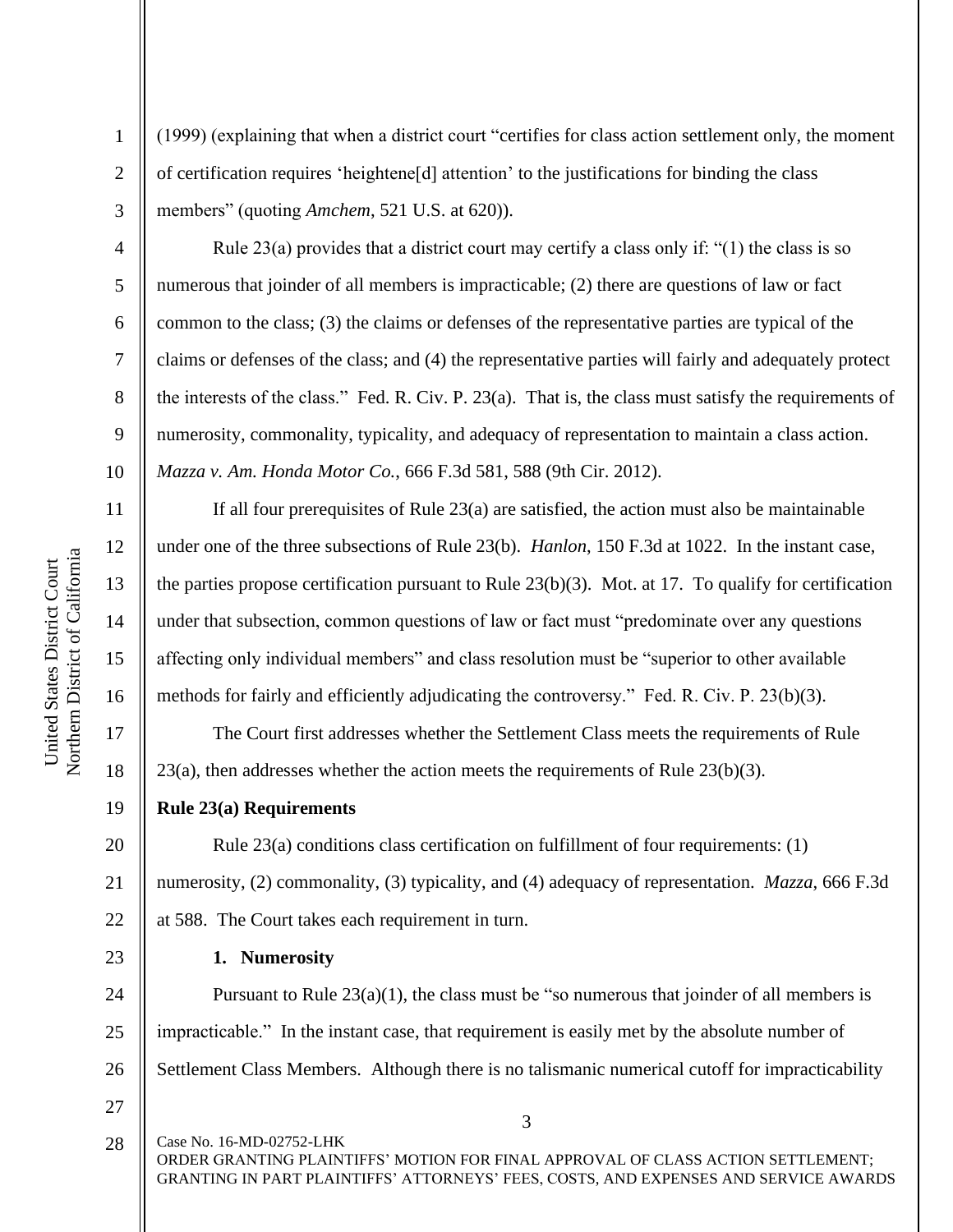8 9 10 11 12 Northern District of California Northern District of California United States District Court United States District Court 13 14 15 16

17

18

19

20

21

1

2

3

4

5

6

7

of joinder, a class size of forty or more members usually is enough. *Corley v. Google, Inc.*, 316 F.R.D. 277, 290 (N.D. Cal. 2016); *see also* 1 Newberg on Class Actions § 3:12 (5th ed. 2017). Here, the unfeasibility of bringing all of the class members before one court is readily apparent because the Settlement Class encompasses approximately 194 million Settlement Class Members. Mot. for Final Approval at 16. Beyond sheer size, joinder is also impracticable because the Settlement Class Members are widely dispersed geographically and unlikely to institute their own actions given the relatively small size of each individual claim. 1 Newberg, *supra*, § 3:12. Hence, the numerosity requirement is satisfied.

# **2. Commonality**

Rule  $23(a)(2)$  states that "[o]ne or more members of a class may sue or be sued as representative parties on behalf of all members only if there are questions of law or fact common to the class." Fed. R. Civ. P. 23(a)(2). This requirement has "been construed permissively, and all questions of fact and law need not be common to satisfy the rule." *Ellis v. Costco Wholesale Corp.*, 657 F.3d 970, 981 (9th Cir. 2011) (citation, internal quotation marks, and alteration omitted). Indeed, "for purposes of Rule 23(a)(2)[,] even a single common question will do." *Wal-Mart Stores, Inc. v. Dukes*, 564 U.S. 338, 359 (2011) (citation, internal quotation marks, and alteration omitted); *Mazza*, 666 F.3d at 589 ("[C]ommonality only requires a single significant question of law or fact."). Thus, "[w]here the circumstances of each particular class member vary but retain a common core of factual or legal issues with the rest of the class, commonality exists." *Parsons v. Ryan*, 754 F.3d 657, 675 (9th Cir. 2014) (quoting *Evon v. Law Offices of Sidney Mickell*, 688 F.3d 1015, 1029 (9th Cir. 2012)).

22 23 24 25 26 Here, the parties have identified legal and factual issues common to the underlying claims that are susceptible to class-wide determination. These cases were originally selected for consolidated treatment by the U.S. Judicial Panel on Multidistrict Litigation ("JPML") on the basis that the "[c]ommon factual questions are presented with respect to Yahoo's practices in safeguarding its users' personal information, the investigation into the [2014 data] breach, the

27

28

Case No. 16-MD-02752-LHK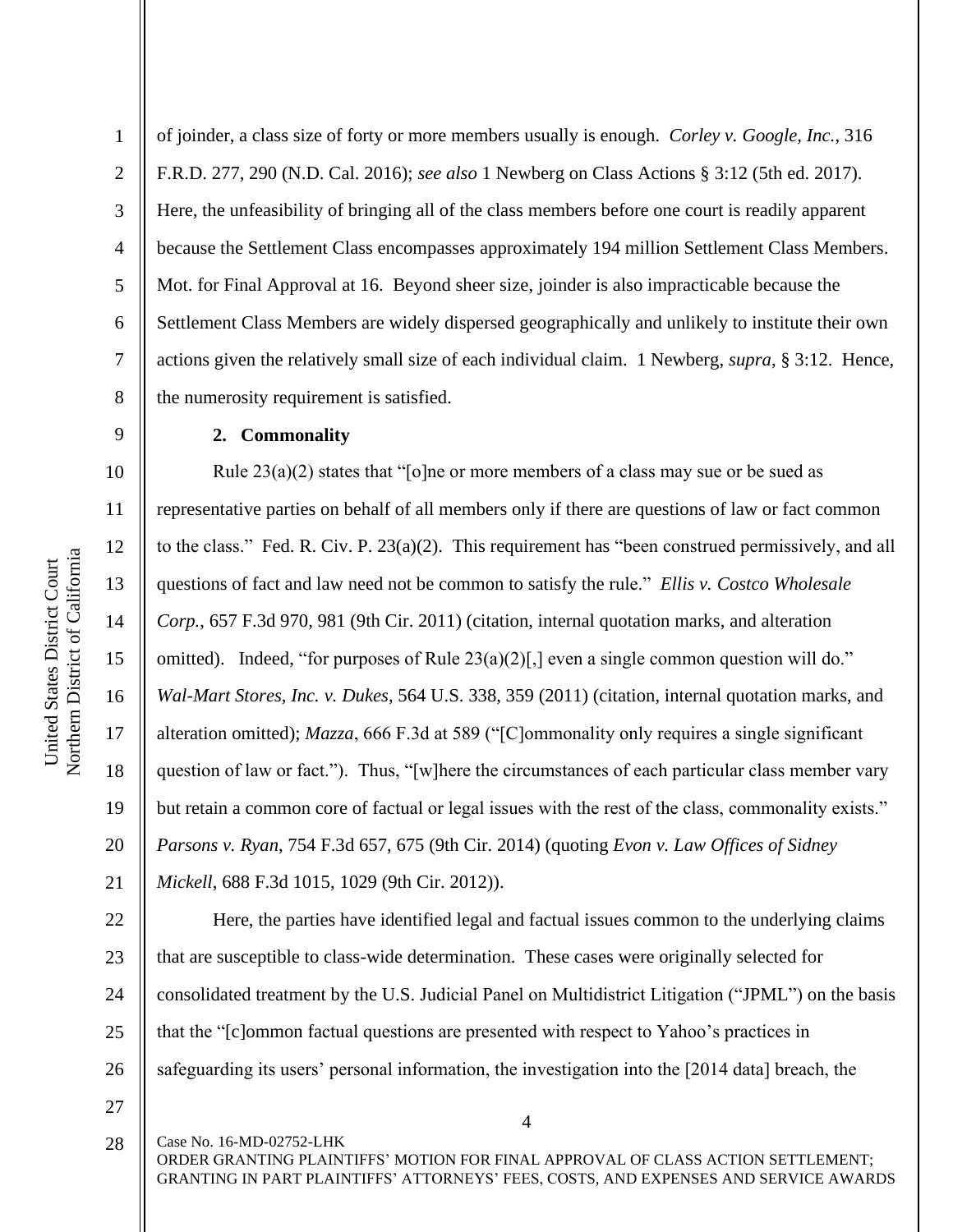protect the Settlement Class Members' Personal Information from the Data Breaches lies at the 4 5 heart of every claim. Related factual questions about whether Yahoo knew that its data security was inadequate and whether Yahoo timely disclosed and adequately responded to the Data 6 7 Breaches also apply uniformly across the entire Settlement Class. Thus, these common factual 8 contentions "that [are] central to the validity of each one of the claims" can be determined for all 9 Settlement Class Members "in one stroke." *Dukes*, 564 U.S. at 350. Under these circumstances, 10 commonality is satisfied. 11 **3. Typicality** 12 Northern District of California Northern District of California United States District Court United States District Court 13 14 15

1

2

3

Under Rule 23(a)(3), a representative party must assert claims or defenses that are "typical of the claims or defenses of the class." Fed. R. Civ. P. 23(a)(3). Typicality is satisfied "when each class member's claim arises from the same course of events, and each class member makes similar legal arguments to prove the defendant's liability." *Rodriguez v. Hayes*, 591 F.3d 1105, 1124 (9th Cir. 2010) (citation omitted). This requirement is permissive and requires only that the representative's claims "are reasonably co-extensive with those of the absent class members; they need not be substantially identical." *Meyer v. Portfolio Recovery Assocs., LLC*, 707 F.3d 1036, 1042 (9th Cir. 2012) (quoting *Hanlon*, 150 F.3d at 1020). The purpose of the typicality requirement is to assure that "the interest of the named representative aligns with the interests of the class." *Torres v. Mercer Canyons Inc.*, 835 F.3d 1125, 1141 (9th Cir. 2016) (quoting *Hanon v. Dataproducts Corp.*, 976 F.2d 497, 508 (9th Cir. 1992)).

alleged delay in disclosing the [2014 data] breach, and the nature of the alleged damages." *In re* 

*Yahoo! Inc., Customer Data Sec. Breach Litig.*, 223 F. Supp. 3d 1353, 1354 (U.S. Jud. Pan. Mult.

Lit. 2016). In the case's current posture, whether Yahoo employed sufficient security measures to

23 24 25 26 The parties have established typicality. "[T]he broad composition of the representative parties vitiates any challenge founded on atypicality." *Hanlon*, 150 F.3d at 1020. The Settlement Class Representatives consist of persons from both the United States and Israel. SACC ¶¶ 18–28. Moreover, the Settlement Class Representatives signed up for a range of Yahoo services,

27

5

Case No. 16-MD-02752-LHK ORDER GRANTING PLAINTIFFS' MOTION FOR FINAL APPROVAL OF CLASS ACTION SETTLEMENT; GRANTING IN PART PLAINTIFFS' ATTORNEYS' FEES, COSTS, AND EXPENSES AND SERVICE AWARDS 28

22

16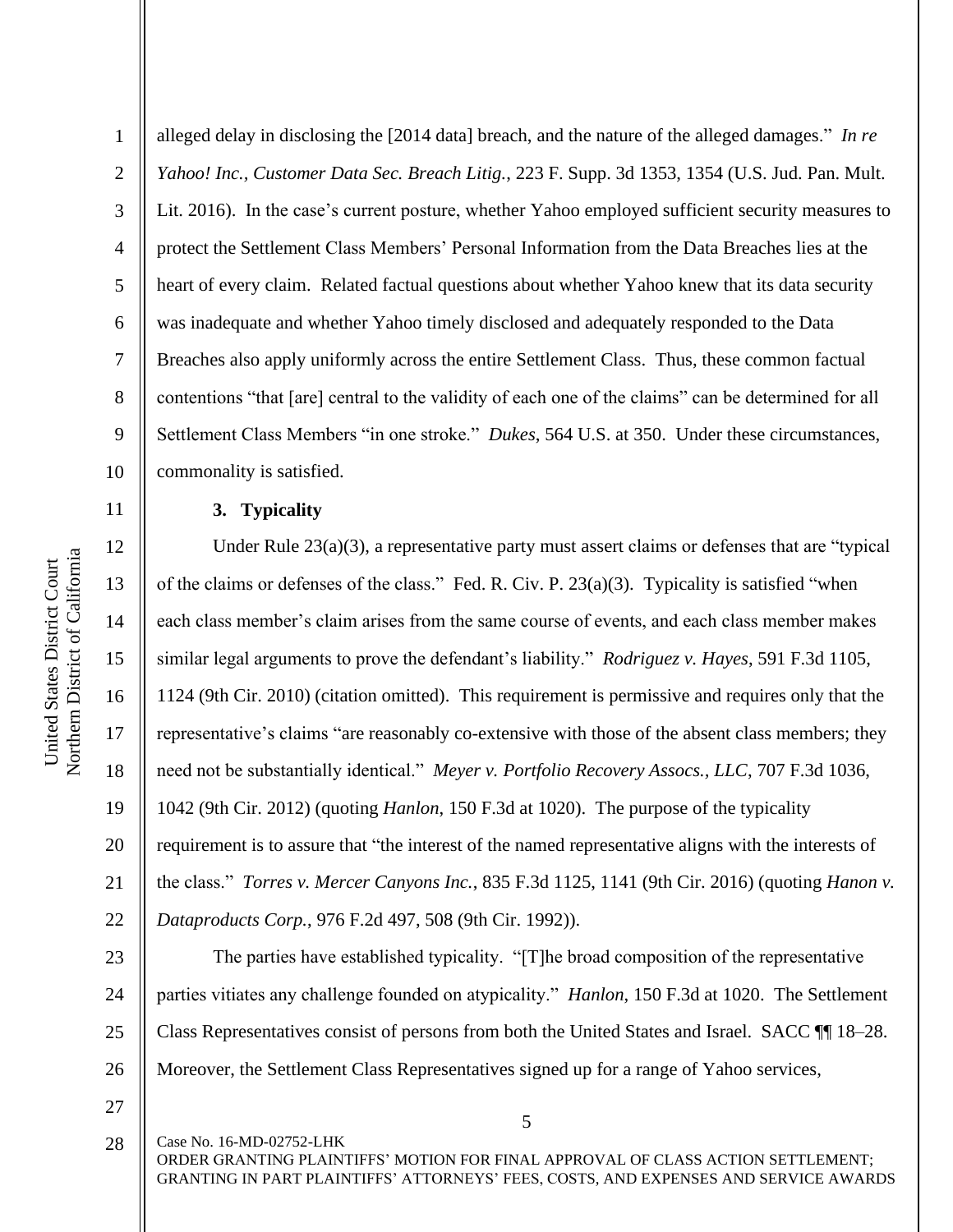2

3

4

5

6

7

8

9

10

11

12

13

14

15

16

17

18

19

20

21

22

including email accounts, advertisement-free and premium email services, and small business services. *Id.* However, the Settlement Class Representatives, like the Settlement Class as a whole, were all Yahoo users who allegedly either suffered identity theft and/or were placed at substantial risk for identity theft. *Id.* Accordingly, Yahoo's allegedly inadequate data security harmed the Settlement Class Representatives in a common way as the rest of the Settlement Class Members. As the Ninth Circuit has instructed, "it is sufficient for typicality if the plaintiff endured a course of conduct directed against the class." *Just Film, Inc. v. Buono*, 847 F.3d 1108, 1118 (9th Cir. 2017). Under these circumstances, typicality is satisfied.

## **4. Adequacy of Representation**

Finally, Rule 23(a)(4) asks whether "the representative parties will fairly and adequately protect the interests of the class." Fed. R. Civ. P. 23(a)(4). This inquiry seeks to uncover conflicts of interest between named parties and the class they seek to represent, thereby guarding the dueprocess right of absent class members not to be bound to a judgment without adequate representation by the parties participating in the litigation. *See Gen. Tel. Co. of Sw. v. Falcon*, 457 U.S. 147, 158 n.13 (1982); *Hansberry v. Lee*, 311 U.S. 32, 42–43 (1940). Adequacy of representation turns upon resolution of two questions: "(1) do the named plaintiffs and their counsel have any conflicts of interest with other class members and (2) will the named plaintiffs and their counsel prosecute the action vigorously on behalf of the class?" *In re Online DVD-Rental Antitrust Litig.*, 779 F.3d 934, 943 (9th Cir. 2015) (citation omitted). Further, where named plaintiffs will receive service awards, the Court must "scrutinize carefully the awards so that they do not undermine the adequacy of the class representatives." *Radcliffe v. Experian Info. Sols. Inc.*, 715 F.3d 1157, 1163 (9th Cir. 2013).

23 24 25 26 The Settlement Class here does not contain intractable divisions or conflicts. All Settlement Class Members are victims of the same alleged security lapses by Yahoo. Thus, all Settlement Class Members generally seek the same relief: compensation for any harms incurred as a result of the Data Breaches, in addition to protection against the unauthorized use of their

27

28

Case No. 16-MD-02752-LHK

6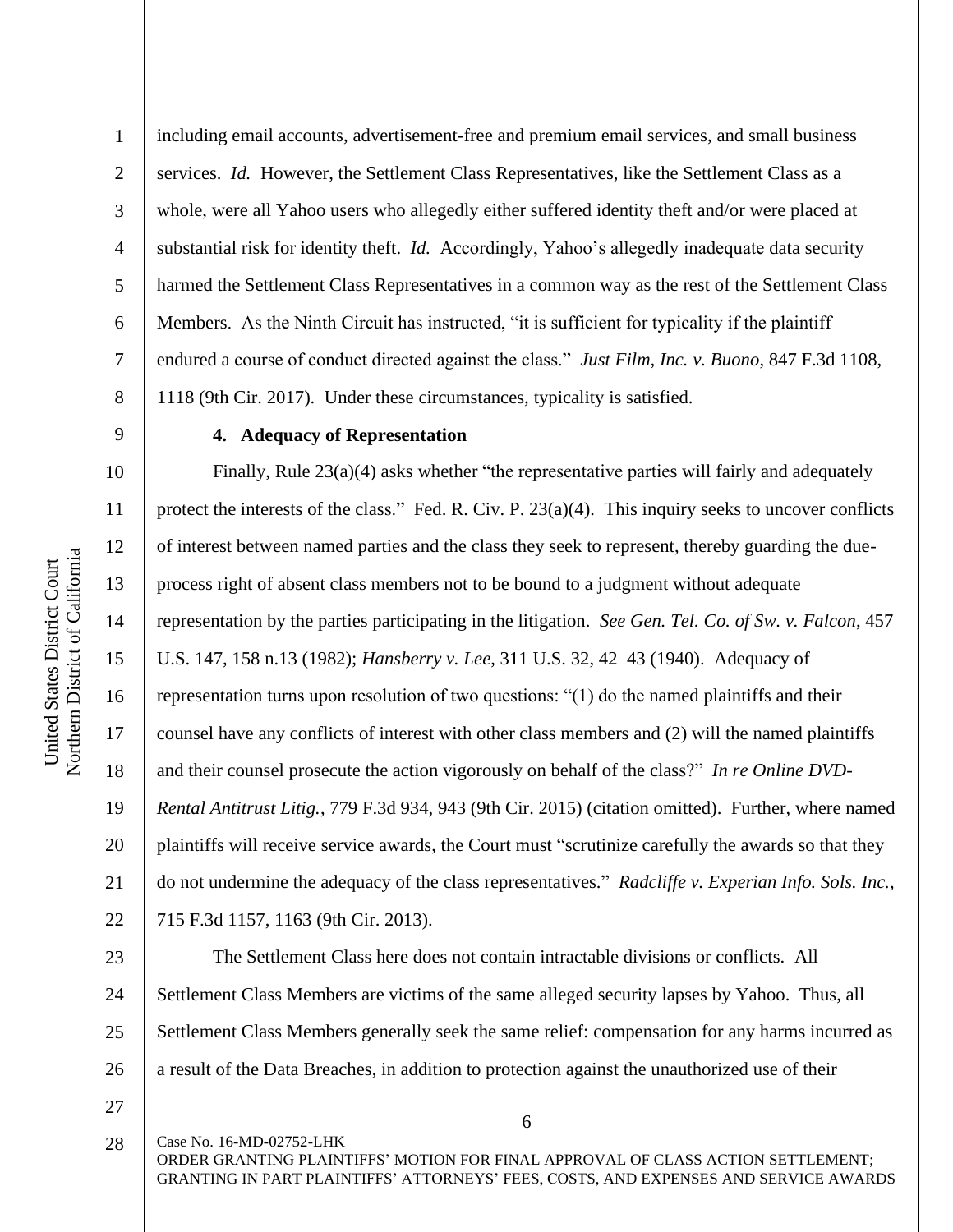2

3

4

5

6

7

8

9

Personal Information going forward. To the extent that there are distinctions between Settlement Class Members, the Settlement Class Representatives are a representative cross-section of the entire Settlement Class. *See Hanlon*, 150 F.3d at 1021 (noting that "[r]epresentatives of other potential subclasses are included among the named representatives"). For instance, numerous Settlement Class Representatives have had various forms of information stolen—including Social Security numbers and bank account information—and while some have experienced fraudulent use of their Personal Information, others have not. SACC ¶¶ 18–28. Likewise, the Settlement Class Representatives differ in whether they have taken action to combat the Data Breaches and, if so, the kind of action they have undertaken. *Id.*

10 11 12 13 14 15 16 17 18 19 20 21 22 23 24 25 Notwithstanding the foregoing, Objector James McCain argues that the Settlement Class Representatives are inadequate because "the terms of this settlement create a clear conflict of interest between the class representatives and the class." ECF No. 429 at 5. Specifically, McCain contends that the Settlement Agreement "conditions an incentive award on support of the settlement" by the Settlement Class Representatives. *Id.* at 5. McCain relies heavily on *Radcliffe v. Experian Info. Sols. Inc.*, 715 F.3d 1157 (9th Cir. 2014), in order to craft this argument. In *Radcliffe*, the Ninth Circuit held that class representatives were inadequate under Rule 23 when the settlement agreement "explicitly condition[ed] the incentive awards on the class representatives' support for the settlement." *Id.* at 1164. In addition to the explicit condition contained within the agreement, the record showed that counsel told a plaintiff that the plaintiff "would 'not be entitled to anything'" if the plaintiff did not support the settlement, and counsel had also told other plaintiffs "they 'don't see a way for people who don't support the settlement to receive an incentive award.'" *Id.* at 1164–65. Because the class representatives could receive settlement awards "only if they supported the settlement," the class representatives "had very different interests than the rest of the class." *Id.* at 1165. Thus, the class representatives were inadequate. *Id.*

26

27

Case No. 16-MD-02752-LHK ORDER GRANTING PLAINTIFFS' MOTION FOR FINAL APPROVAL OF CLASS ACTION SETTLEMENT; GRANTING IN PART PLAINTIFFS' ATTORNEYS' FEES, COSTS, AND EXPENSES AND SERVICE AWARDS 28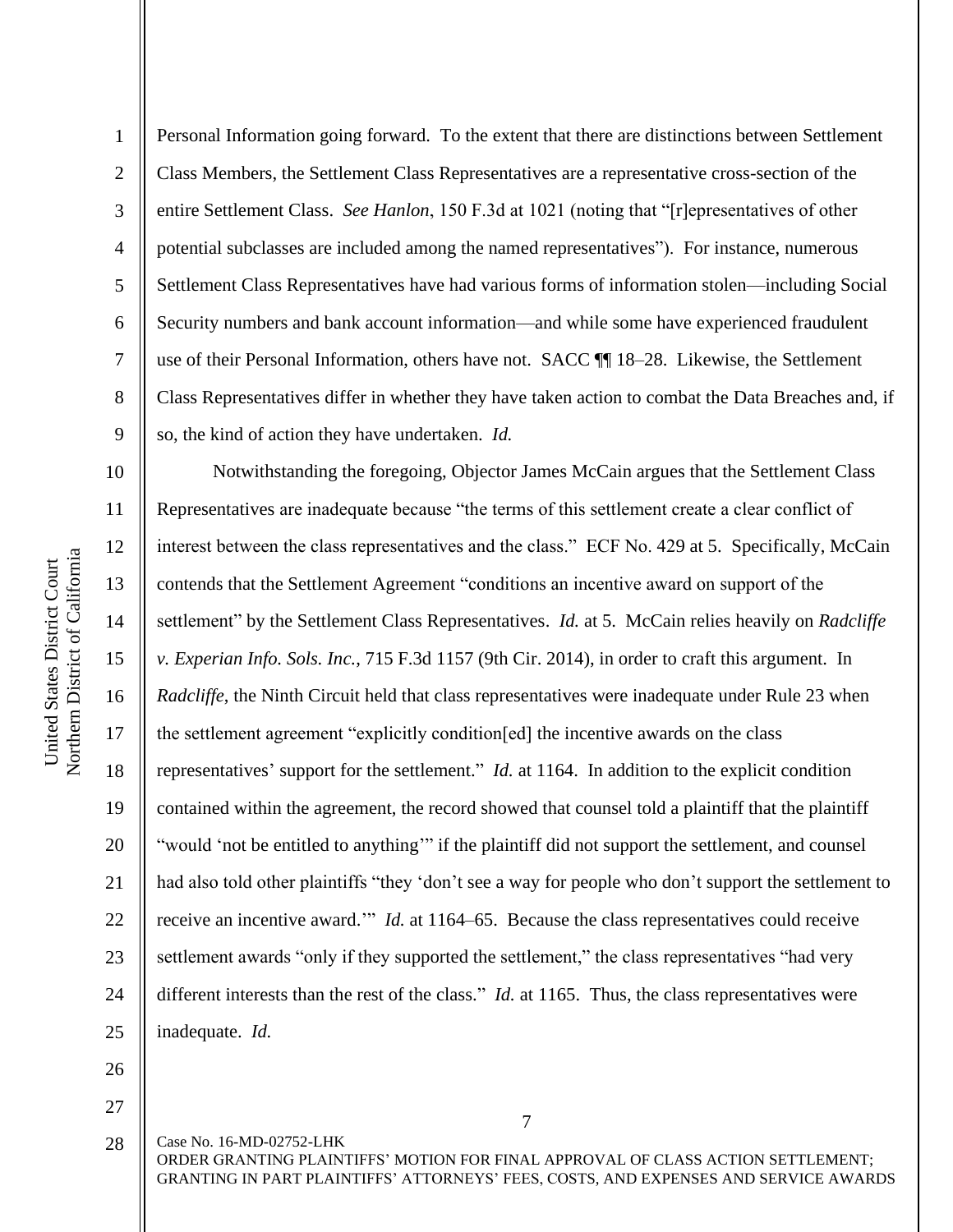2

3

4

5

6

7

8

9

10

11

12

13

14

15

Here, Plaintiffs have moved for Service Awards for the sixteen Settlement Class Representatives. Mot. for Atty's Fees at 25. However, the circumstances of that motion are very different from those of *Radcliffe*. Unlike the settlement agreement in *Radcliffe*, the Settlement Agreement here does not contain any promise that Plaintiff's counsel will seek Service Awards for the Settlement Class Representatives in exchange for their support of the Settlement. In fact, the Settlement Agreement does not contain any promise by counsel to seek Service Awards for the Settlement Class Representatives at all. The Settlement Agreement merely states that Class Counsel "may seek" Service Awards for the Settlement Class Representatives. *Compare*  Settlement Agmt. ¶ 11.1 ("The Parties agree that Settlement Class Representatives and Class Counsel *may seek* Service Awards to the Settlement Class Representatives . . . ." (emphasis added)), *with Radcliffe*, 715 F.3d at 1162 ("Settlement Class Counsel *shall file* an application or applications to the Court for an incentive award, to each of the Named Plaintiffs serving as class representatives *in support of the Settlement* . . . ." (emphasis added)). Thus, unlike *Radcliffe*, "[t]he class settlement agreement provided no guarantee that the class representatives would receive incentive payments." *In re Online DVD-Rental*, 779 F.3d at 943.

16 17 18 19 20 21 22 23 24 25 26 Second, there is nothing in the record in the instant case that is remotely akin to the statements made in *Radcliffe* by counsel to the class representatives. 715 F.3d at 1164–65 (outlining statements conditioning service awards on support of agreement). On the contrary, at the Final Fairness Hearing, Class Counsel informed the Court that "[a]bsolutely no promises or guarantees of any kind were made to Settlement Class Representatives regarding Service Awards." ECF No. 442 at 13. Nothing in the record contradicts Class Counsel's categorical representation to the Court. *See In re Toyota Motor Corp. Unintended Acceleration Marketing, Sales Practices, and Prods. Liab. Litig.*, No. 8:10ML 02151 JVS (FMOx), 2013 WL 12327929, at \*38 (C.D. Cal. July 24, 2013) ("There is no evidence that the incentive awards are conditioned on support for the Settlement or that any individual was threatened with no award if she opposed the Settlement.").

27

8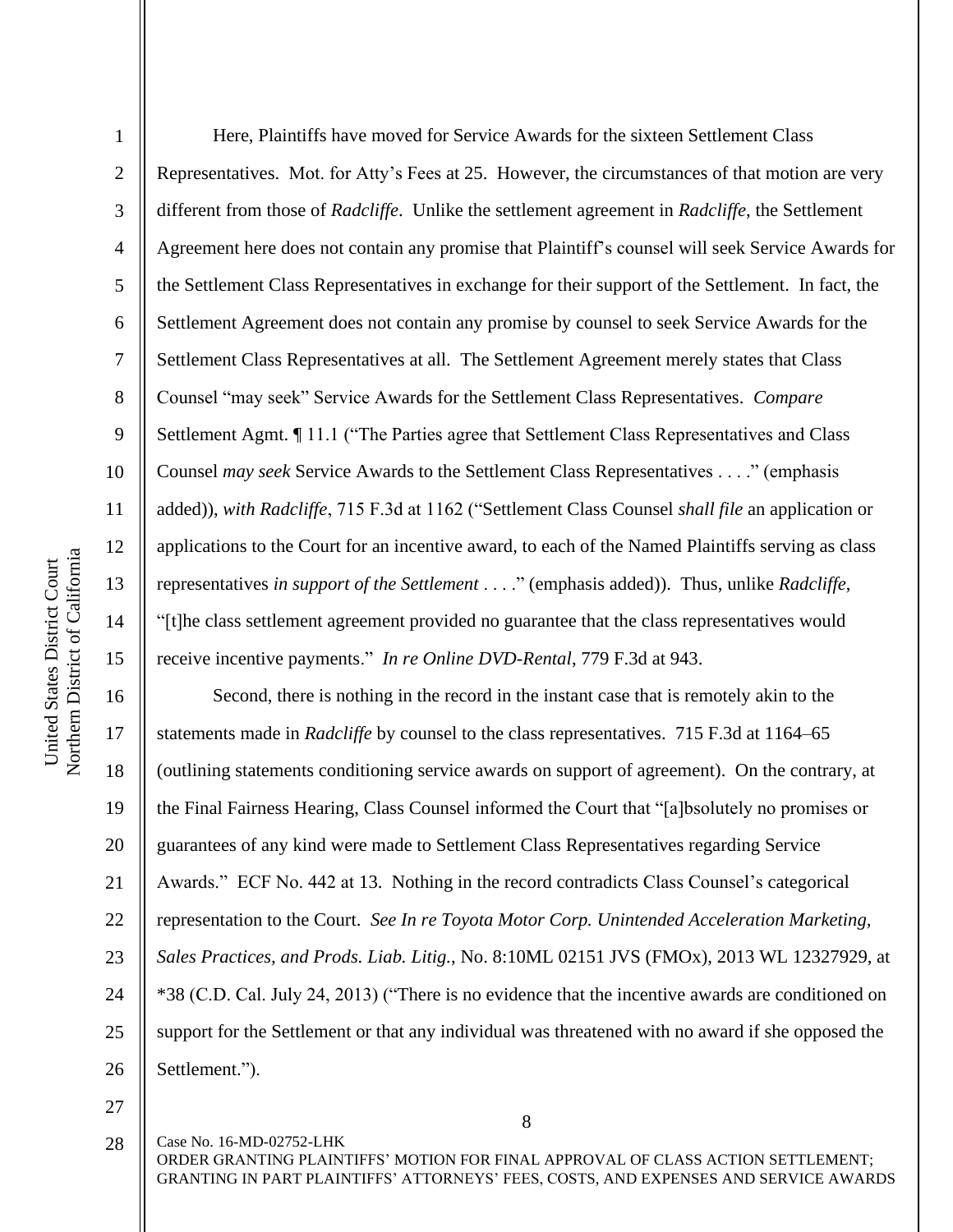2

3

4

5

6

7

8

9

10

11

12

13

14

15

16

17

18

19

20

Third, to the extent that the Settlement Agreement does contemplate that Class Counsel may seek Service Awards for the Settlement Class Representatives, the Settlement Agreement does not affirmatively condition a request for those Service Awards on the Settlement Class Representatives' support of the Settlement. McCain relies on the fact that elsewhere in the Settlement Agreement, the Settlement Class Representatives "agree not to object to any of the terms of this Agreement." Settlement Agmt. ¶ 18.10. However, that provision is not framed as a condition for the possible request for Service Awards. On the contrary, the Settlement Agreement states that "[n]otwithstanding any other provision of this Agreement . . . , nothing in this Agreement shall be deemed to in any way impair, limit, or preclude the Parties' rights to enforce any provision of this Agreement . . . in a manner consistent with the terms of this Agreement." *Id.*  ¶ 13.4. Thus, even if the Settlement Class Representatives did decide to object to the Settlement, the service awards provision would separately remain in effect. *Accord Kress v. Pricewaterhouse Coopers LLP*, No. 2:08-cv-00965-TLN-AC, 2018 WL 1124212, at \*12 (E.D. Cal. Jan. 9, 2018) (granting preliminary approval of settlement in which separate provisions contemplated that class representatives "agree not to object to the Settlement" and "Class Counsel will submit an application seeking an additional payment as a Class Representative Service Award" for class representatives); No. 2:08-cv-00965-TLN-AC, ECF No. 434 (E.D. Cal. May 7, 2018) (granting final approval of same). In short, the Settlement Agreement simply does not "condition[] an incentive award on support of the settlement" by the Settlement Class Representatives. ECF No. 429 at 5.

21 22 23 24 25 26 McCain also challenges the size of the Service Awards contemplated by the Settlement Agreement. *Id.* at 6. Once again, McCain relies heavily on *Radcliffe*, 715 F.3d 1157, to support this argument. In *Radcliffe*, the Ninth Circuit noted that "the significant disparity between the incentive awards and the payments to the rest of the class members further exacerbated the conflict of interest caused by the conditional incentive awards." *Id.* at 1165. According to the *Radcliffe* court, "[t]here is a serious question whether class representatives could be expected to

27 28

Case No. 16-MD-02752-LHK

9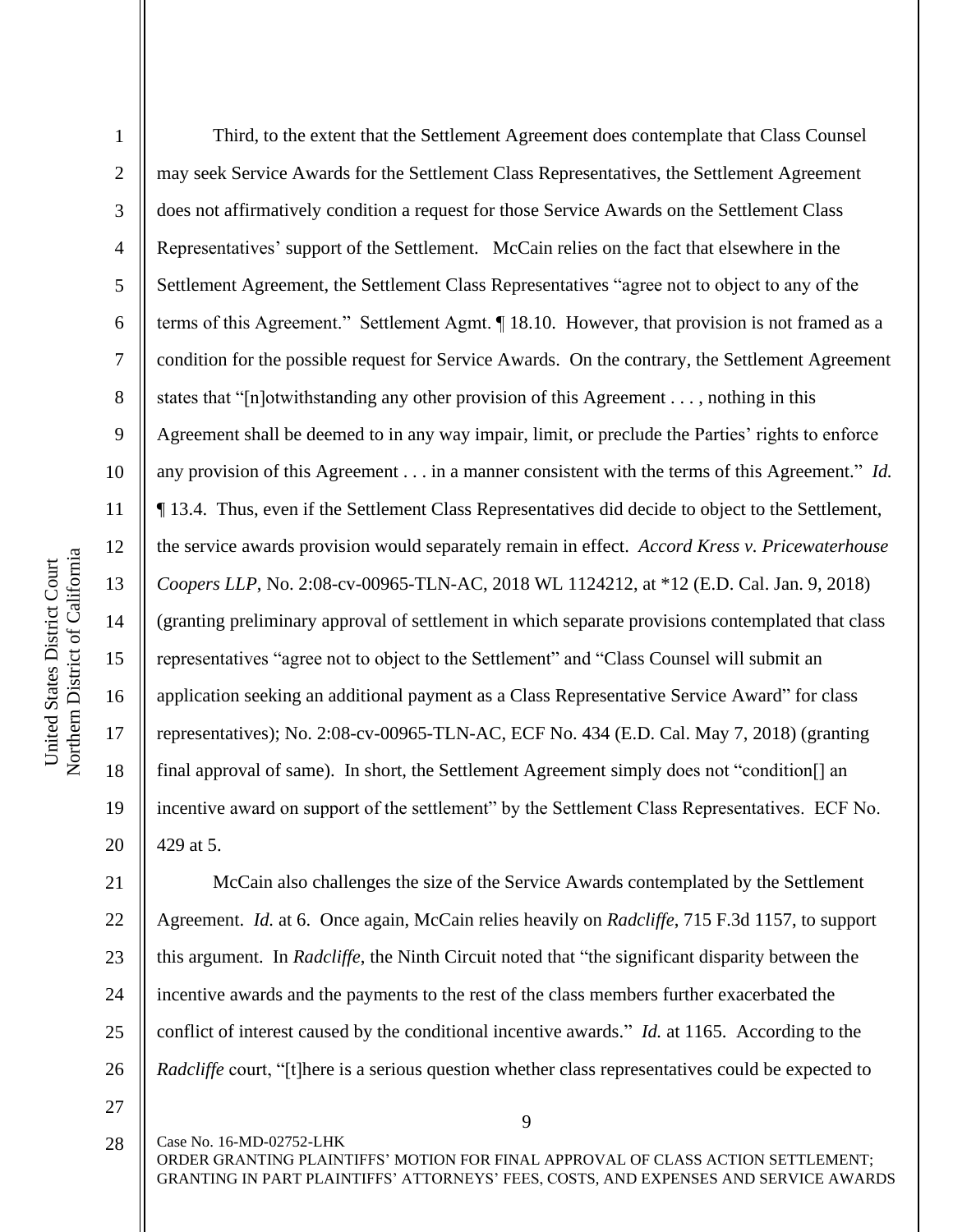2

3

4

5

6

7

8

9

10

11

12

13

14

15

16

17

fairly evaluate whether awards ranging from \$26 to \$750 is a fair settlement value when they would receive \$5,000 incentive awards." *Id.* In other words, "the court questioned, but did not determine whether class representatives could be expected to fairly evaluate whether awards ranging from \$26 to \$750 are a fair settlement value when they would receive \$5,000 incentive awards." *In re Illumina, Inc. Secs. Litig.*, No.: 3:16-cv-3044-L-MSB, 2019 WL 6894075, at \*8 (S.D. Cal. Dec. 18, 2019) (citing *Radcliffe*, 715 F.3d at 1165).

In order to evaluate the reasonableness of the size of a service award, the Ninth Circuit looks to "the number of named plaintiffs receiving incentive payments, the proportion of the payments relative to the settlement amount, and the size of each payment." *In re Online DVD-Rental*, 779 F.3d at 947 (internal quotation marks omitted). Here, the Settlement Agreement contemplates that sixteen Settlement Class Representatives may receive Service Awards, an unremarkable size in light of the Ninth Circuit's guidance. *Id.* at 947 (noting that conferring incentive awards to 29 class representatives may be problematic). The contemplated Service Awards total \$87,500 out of the \$117.5 million Settlement Fund, which is less than .1% of the total Settlement Fund. These amounts fall well below the levels that the Ninth Circuit has found to be fatal in the past. *Id.* at 948 (finding service awards to be reasonable in part because "the \$45,000 in incentive awards ma[de] up a mere .17% of the total settlement").

18 19 20 21 22 23 24 25 26 As noted, the Settlement Agreement's contemplated Service Awards range from \$2,500 to \$7,500, depending on each Settlement Class Representative's participation in the underlying litigation. Half of the Settlement Class Representatives seek \$5,000 or less, which is considered "presumptively reasonable" in this district. *Villegas v. J.P. Morgan Chase & Co.*, No. CV 09- 00261 SBA EMC, 2012 WL 5878390, at \*7 (N.D. Cal. Nov. 21, 2012). As for the eight Settlement Representatives who seek Service Awards of \$7,500, an amount slightly higher than that "presumptively reasonable" benchmark, McCain contends that the disparity between these Service Awards and the award received by an average claimant in the instant case destroys adequacy. ECF No. 429 at 6.

27

28

10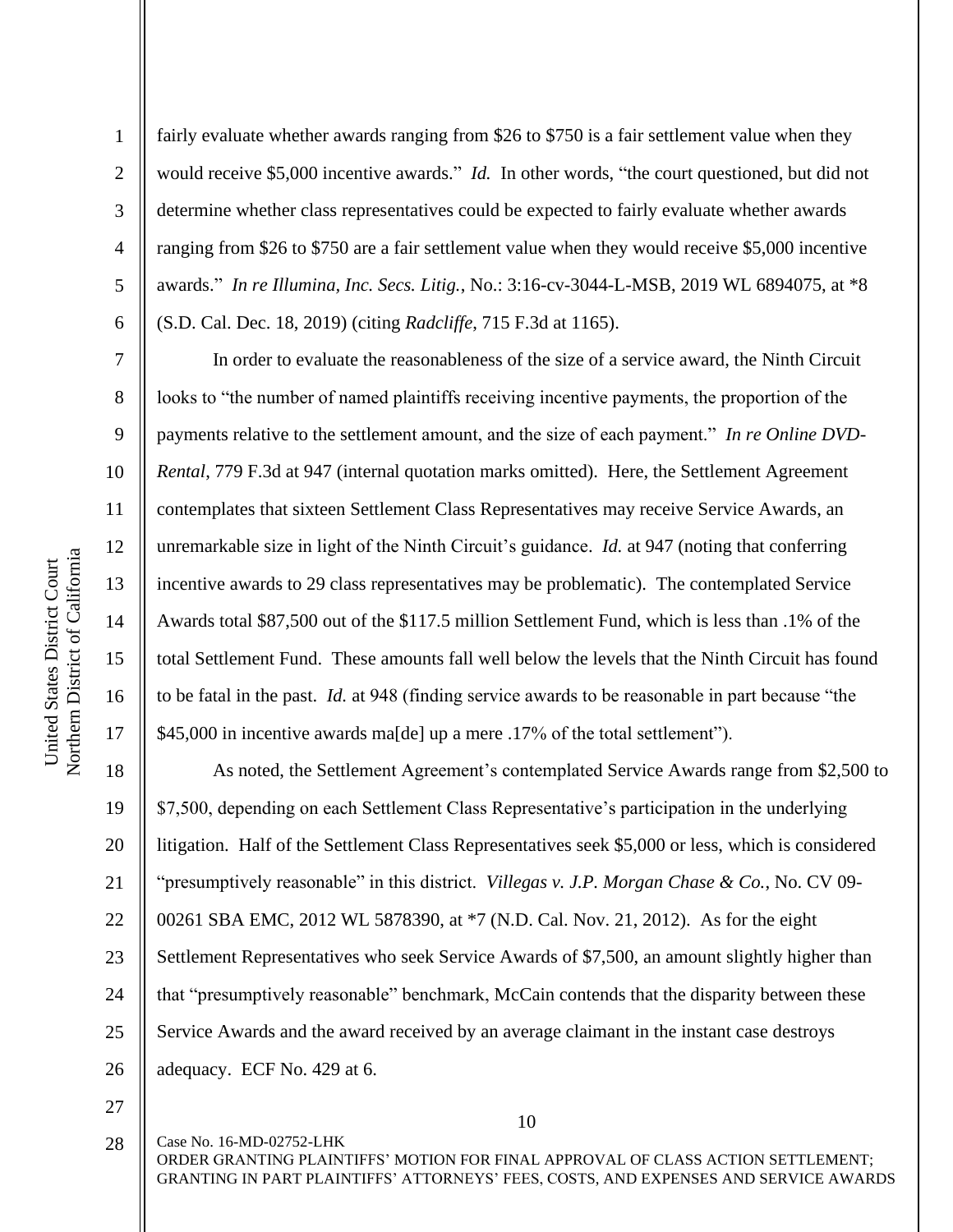2

3

4

5

8

9

11

13

15

17

18

19

6 7 10 12 14 16 20 The Court disagrees. The Settlement Administrator has estimated that "payments for Alternative Compensation will be approximately \$40 to \$50 per claimant." ECF No. 465 ("Fenwick Decl.") ¶ 12. Even considering only these payments, and not any of the compensation for Out-of-Pocket Claims that are simultaneously available to Settlement Class Members, the Court does not find the disparity to be fatal. Indeed, in *Online DVD*, the Ninth Circuit rejected the argument that \$5,000 incentive awards were "unreasonably large" when claimants would only receive \$12 pursuant to the settlement. 779 F.3d at 947. The Ninth Circuit recognized that a "\$5,000 incentive award is roughly 417 times larger than the \$12 individual award," but the Ninth Circuit explained that more important considerations consist of the "number of class representatives, the average incentive award amount, and the proportion of the total settlement that is spent on incentive awards." *Id.* Here, even assuming that a claimant receives only \$40 in Alternative Compensation, with no corresponding recovery of other Out-of-Pocket Costs, a \$7,500 Service Award is only 187.5 times larger than a \$40 individual award. That reflects a lower factor than the one the Ninth Circuit approved in *Online DVD*. *Id.* Moreover, as outlined above, the "number of class representatives, the average incentive award amount, and the proportion of the total settlement that is spent on incentive awards" are unproblematic in the instant case. *Id.* Of course, as discussed *infra*, the Court also finds that the \$7,500 Service Awards for the eight Settlement Class Representatives are warranted based on their role in protecting the interests of the Settlement Class by being deposed and having their personal devices forensically imaged. For the foregoing reasons, the Court overrules this objection. The second adequacy inquiry examines the vigor with which the Settlement Class

21 22 23 24 25 26 Representatives and Class Counsel will pursue the common claims. The Court specifically selected Class Counsel based on the attorneys' experience in prosecuting complex class actions. ECF No. 58. Class Counsel have subjected the case to adversarial testing—including by engaging in discovery, litigating motions to dismiss and discovery motions, and briefing class certification and *Daubert* motions—and have shown a willingness to take the case to trial if necessary. Thus,

27 28

Case No. 16-MD-02752-LHK

11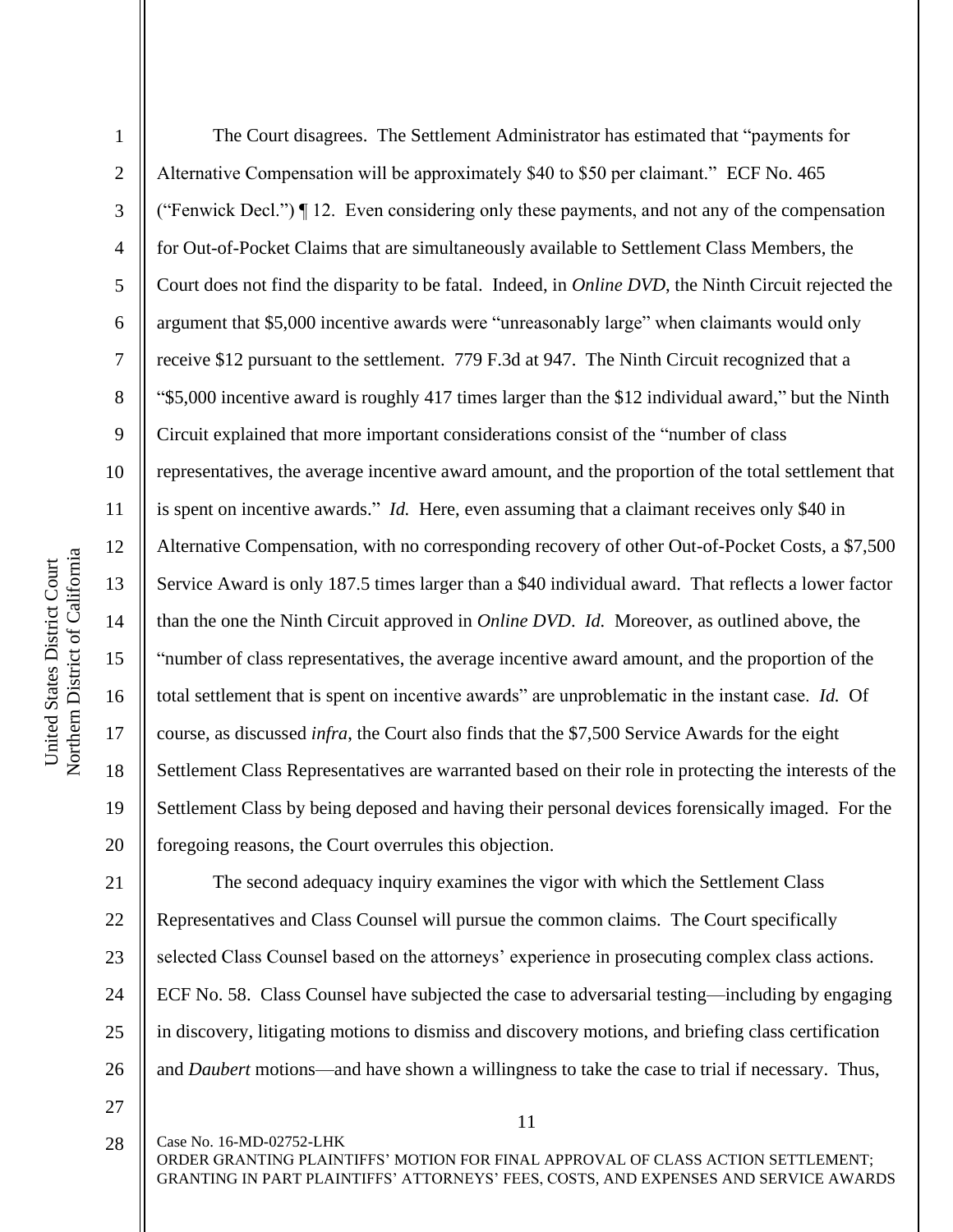19

20

21

22

23

24

25

26

27

1

2

3

4

5

6

7

this is not a case where Class Counsel "could not use the threat of litigation to press for a better offer." *Amchem*, 521 U.S. at 621. The Settlement Class Representatives have also demonstrated their dedication to pursuing and securing the best outcome for the Settlement Class. The Settlement Class Representatives have actively participated in the case by sitting for depositions and, in many instances, allowing their personal computers to be forensically examined by Defendants. The actions on the part of the named Plaintiffs and Class Counsel were taken to advance the litigation. *See Hanlon*, 150 F.3d at 1021. This vigorous prosecution of the case satisfies the Rule  $23(a)(4)$  concerns.

In sum, the Court finds that the Settlement Class meets the Rule 23(a) requirements of numerosity, commonality, typicality, and adequacy of representation under the heightened scrutiny mandated in the settlement-only context. The Court now turns to Rule 23(b)(3).

# **Rule 23(b)(3) Requirements**

As noted above, Rule 23(b)(3) can be broken into two component pieces: (1) predominance, and (2) superiority. *Hanlon*, 150 F.3d at 1022. The Court analyzes each in turn.

# **1. Predominance**

Under Rule  $23(b)(3)$ , plaintiffs must show "that the questions of law or fact common to class members predominate over any questions affecting only individual members." Fed. R. Civ. P. 23(b)(3). The Rule 23(b)(3) predominance requirement is "even more demanding" than Rule 23(a)'s commonality counterpart. *Comcast Corp. v. Behrend*, 569 U.S. 27, 34 (2013). Predominance "tests whether proposed classes are sufficiently cohesive to warrant adjudication by representation." *Amchem*, 521 U.S. at 623 (citation omitted). The Ninth Circuit has held that "there is clear justification for handling the dispute on a representative rather than an individual basis" if "common questions present a significant aspect of the case and they can be resolved for all members of the class in a single adjudication." *Hanlon*, 150 F.3d at 1022. Before certifying a settlement-only class under Rule 23(b)(3), a district court must conduct a rigorous analysis of predominance. *Zinser v. Accufix Research Inst., Inc.*, 253 F.3d 1180, 1186 (9th Cir. 2001). The

Case No. 16-MD-02752-LHK 28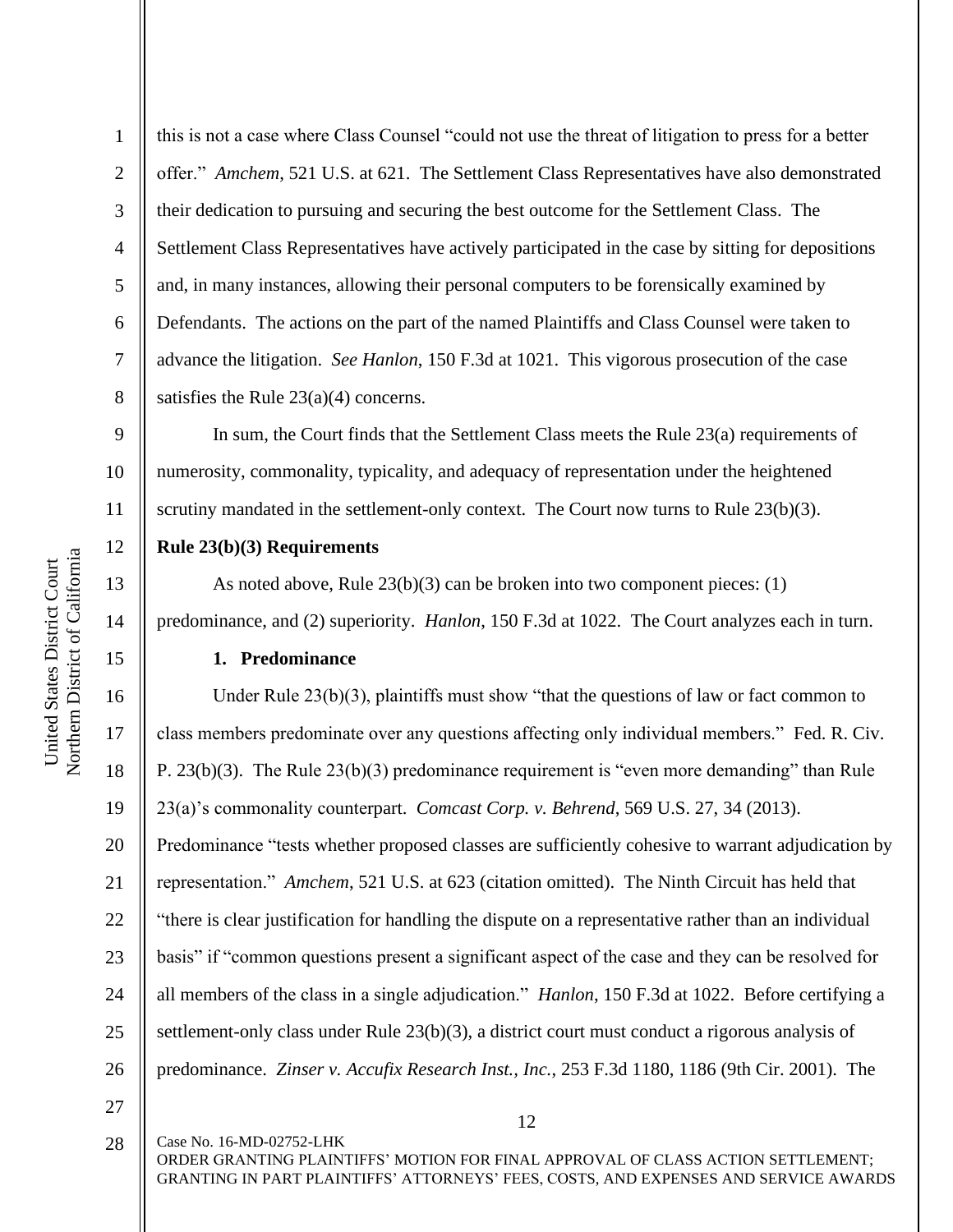2

3

4

5

6

7

8

9

10

11

12

13

14

15

16

17

predominance analysis focuses on "the legal or factual questions that qualify each class member's case as a genuine controversy, questions that preexist any settlement." *Amchem*, 521 U.S. at 623. The ultimate question is whether "the common, aggregation-enabling, issues in the case are more prevalent or important than the non-common, aggregation-defeating, individual issues." *Tyson Foods, Inc. v. Bouaphakeo*, 136 S. Ct. 1036, 1045 (2016).

Here, Plaintiffs' case for liability depends in part on whether Yahoo used reasonable data security to protect Plaintiffs' Personal Information, and on whether Yahoo provided timely notice in connection with the Data Breaches. These questions can be resolved using the same evidence for all Settlement Class Members and all claims arise out of a common course of conduct by Yahoo. Indeed, the focus on a defendant's security measures in a data breach class action "is the precise type of predominant question that makes class-wide adjudication worthwhile." *In re Anthem, Inc. Data Breach Litig.*, 327 F.R.D. 299, 312 (N.D. Cal. 2018); *see also In re The Home Depot, Inc., Customer Data Sec. Breach Litig.*, No. 1:14-MD-02583-TWT, 2016 WL 6902351, at \*2 (N.D. Ga. Aug. 23, 2016) (noting that "common questions include whether Home Depot failed to reasonably protect Class Members' personal and financial information, whether Yahoo had a legal duty to do so, and whether Home Depot failed to timely notify Settlement Class Members of the data breach").

18 19 20 21 22 23 24 25 26 Moreover, in the instant case, there is no chance that variations in state law will predominate over the common questions. This is so because the Settlement Class Members entered into contracts with California choice-of-law provisions that cover the asserted claims. SACC ¶¶ 175–81 (explaining that United States Class Members signed agreement that dictates that "the relationship between You and the Company shall be governed by the laws of the State of California," and that Israeli Class Members signed agreement which dictates that "the substantive law of the State of California governs the interpretation of this [Terms of Service] [] and applies to all claims related to it"). In accordance with the applicable choice-of-law provisions, the parties have agreed throughout the instant case that California substantive law governs all claims. *See,* 

27

28

Case No. 16-MD-02752-LHK

13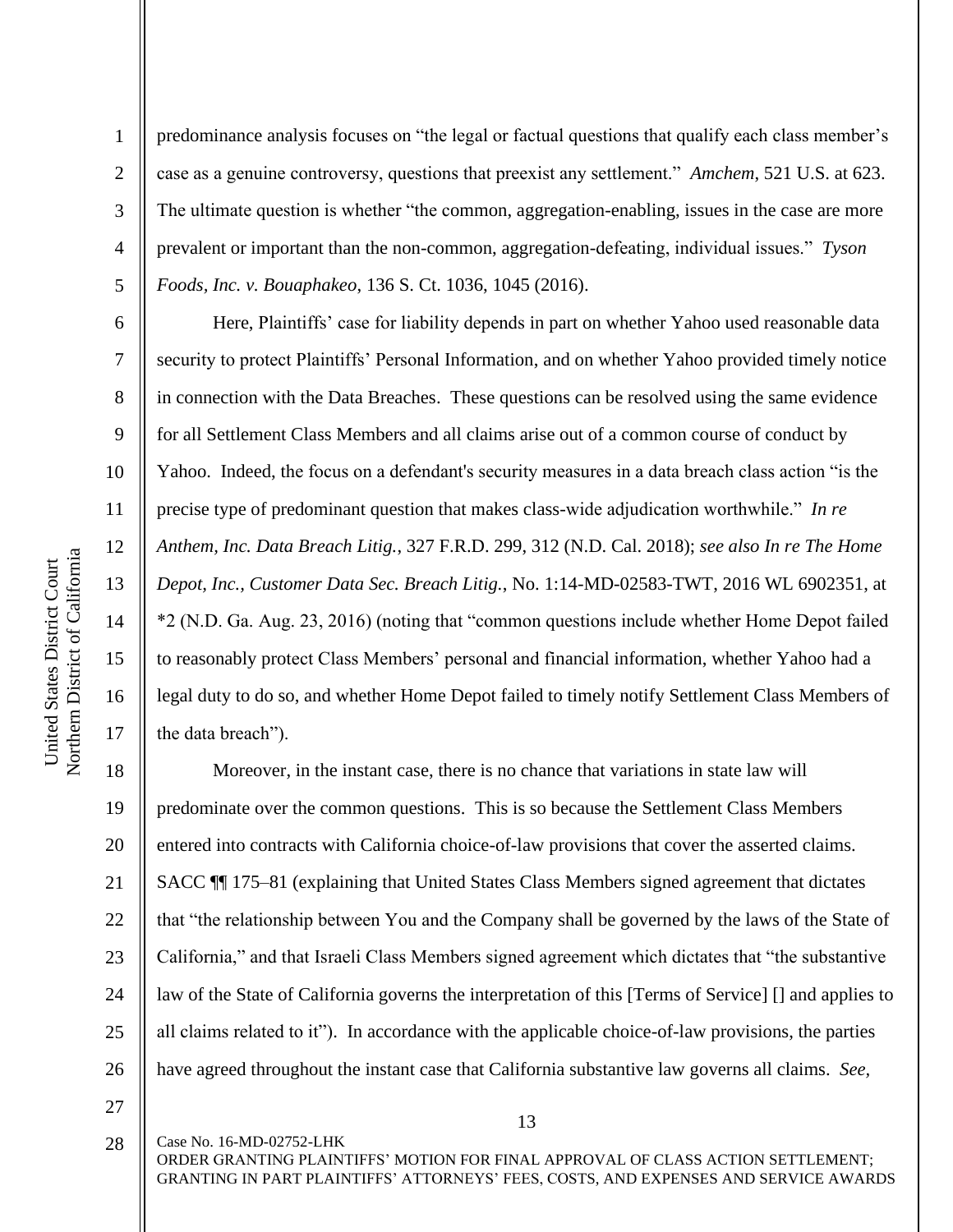10

11

12

13

14

15

16

17

18

1

2

*e.g.*, ECF No. 357 at 14 ("The scope of class counsels' work in the instant case was substantially limited by the parties' agreement that California law governed . . . .").

Damages issues also do not predominate over the common issues in this case. Indeed, predominance is not defeated simply because "other important matters will have to be tried separately, such as damages." *Tyson Foods, Inc. v. Bouaphakeo*, 136 S. Ct. 1036, 1045 (2016) (internal quotation marks omitted). In sum, Rule 23(b)(3) predominance is met in the instant case.

# **2. Superiority**

Rule  $23(b)(3)$  provides four non-exhaustive factors for a court to consider in determining whether a class action is superior to other methods of adjudication. These factors are:

(A) the class members' interests in individually controlling the prosecution or defense of separate actions; (B) the extent and nature of any litigation concerning the controversy already begun by or against class members; (C) the desirability or undesirability of concentrating the litigation of the claims in the particular forum; and (D) the likely difficulties in managing a class action.

Fed. R. Civ. P. 23(b)(3). "[T]he purpose of the superiority requirement is to assure that the class action is the most efficient and effective means of resolving the controversy." *Wolin v. Jaguar Land Rover N. Am., LLC*, 617 F.3d 1168, 1175 (9th Cir. 2010) (alteration in original) (citation omitted). In cases where plaintiffs are unable to proceed individually because the disparity between litigation costs and the recovery sought is too high, the class-action device may be an effective means "to pool claims which would be uneconomical to litigate individually." *Local Joint Exec. Bd. of Culinary/Bartender Tr. Fund v. Las Vegas Sands, Inc.*, 244 F.3d 1152, 1163 (9th Cir. 2001) (quoting *Phillips Petroleum Co. v. Shutts*, 472 U.S. 797, 809 (1985)); *see also* 7AA Charles Alan Wright et al., Federal Practice and Procedure § 1779 (3d ed. 2018) ("[I]f a comparative evaluation of other procedures reveals no other realistic possibilities, [the superiority] portion of Rule 23(b)(3) has been satisfied."). Superiority has been established here.

The first factor is each class member's interest in "individually controlling the prosecution or defense of separate actions." Fed. R. Civ. P. 23(b)(3)(A). "Where recovery on an individual basis would be dwarfed by the cost of litigating on an individual basis, this factor weighs in favor

27

Case No. 16-MD-02752-LHK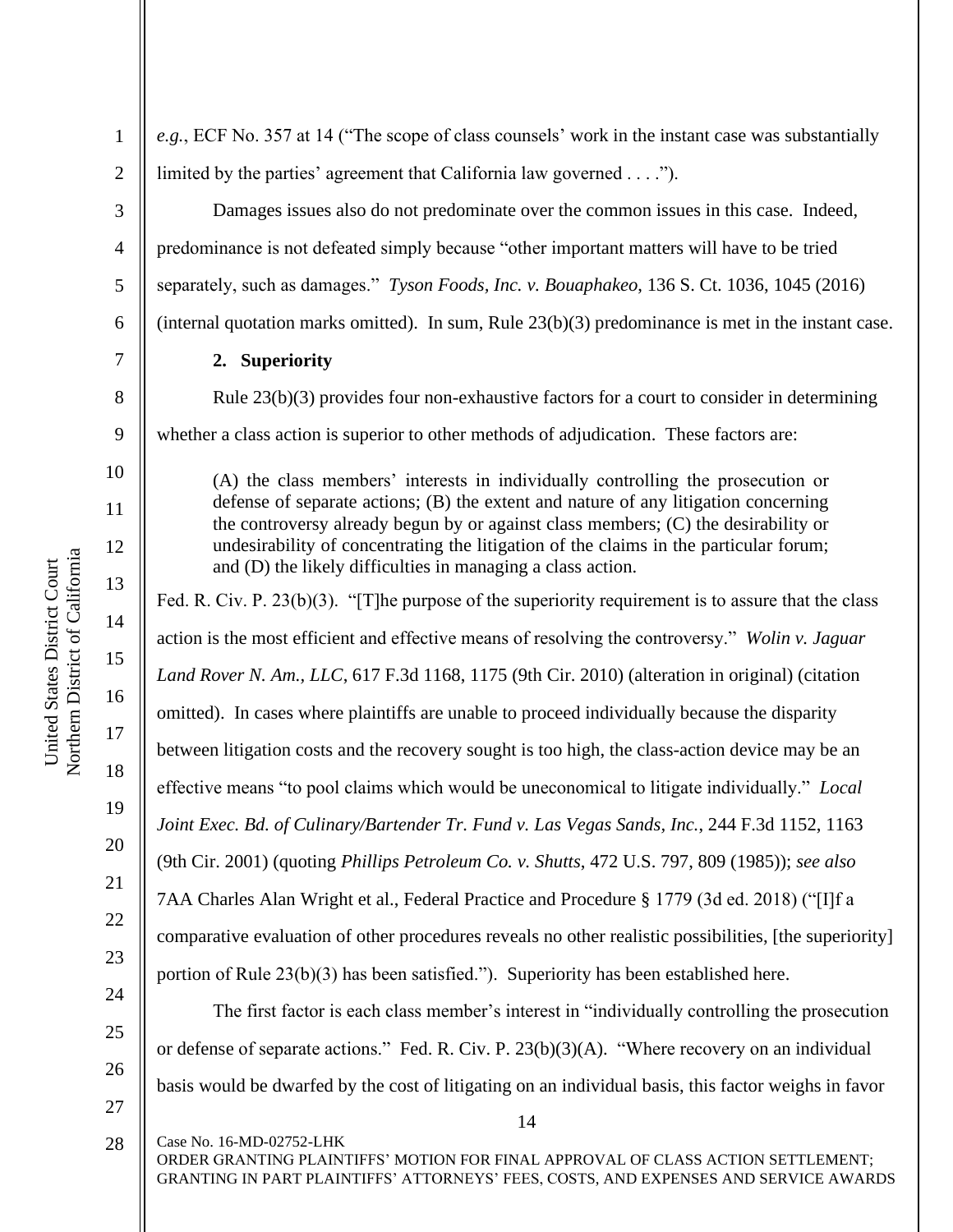7

8

9

10

11

12

13

14

15

16

17

18

19

20

1 2 3 4 5 of class certification." *Wolin*, 617 F.3d at 1175. Here, the amount at stake for individual Settlement Class Members is too small to bear the risks and costs of litigating a separate action. Litigation costs would be quite high, given that the case involves complex technical issues and requires substantial expert testimony. These exact circumstances have been held to "point[] to the need for class treatment." *Just Film*, 847 F.3d at 1123.

The second factor is "the extent and nature of any litigation concerning the controversy already commenced by or against members of the class." Fed. R. Civ. P. 23(b)(3)(B). Pursuant to an order from the JPML, five federal cases filed in three different districts were transferred to this Court for coordinated or consolidated pretrial proceedings. *In re Yahoo*, 223 F. Supp. 3d at 1355. As the JPML articulated, the "[c]ommon factual questions are presented with respect to Yahoo's practices in safeguarding its users' personal information," and "[c]entralization [would] eliminate duplicative discovery; prevent inconsistent pretrial rulings, including with respect to class certification; and conserve the resources of the parties, their counsel, and the judiciary." *Id.* at 1354. Since that time, the parties have alerted the JPML to additional actions that involve the same common questions of fact, and the JPML has transferred those additional actions to this Court. *See* ECF Nos. 6, 33. At there are at present 31 actions pending before this Court, which comprise the MDL Case. *See* ECF No. 369-3. At the same time, the parties seek to settle seven parallel cases consolidated in California state court, which comprise the JCCP Case. *Id.* The parties have not identified any other cases that have been brought. Consequently, this factor too weighs in favor of certification.

21 22 23 24 25 26 The third factor is "the desirability or undesirability of concentrating the litigation of the claims in the particular forum." Fed. R. Civ. P.  $23(b)(3)(C)$ . When the JPML issued its transfer order, it selected this district as the appropriate transferee district. *In re Yahoo*, 223 F. Supp. 3d at 1355. In addition to the numerous actions that were already pending in this district, the JPML explained that "Defendant Yahoo's corporate headquarters is located within the district, and therefore relevant documents and witnesses are likely to be located there." *Id.* In view of that

27

28

Case No. 16-MD-02752-LHK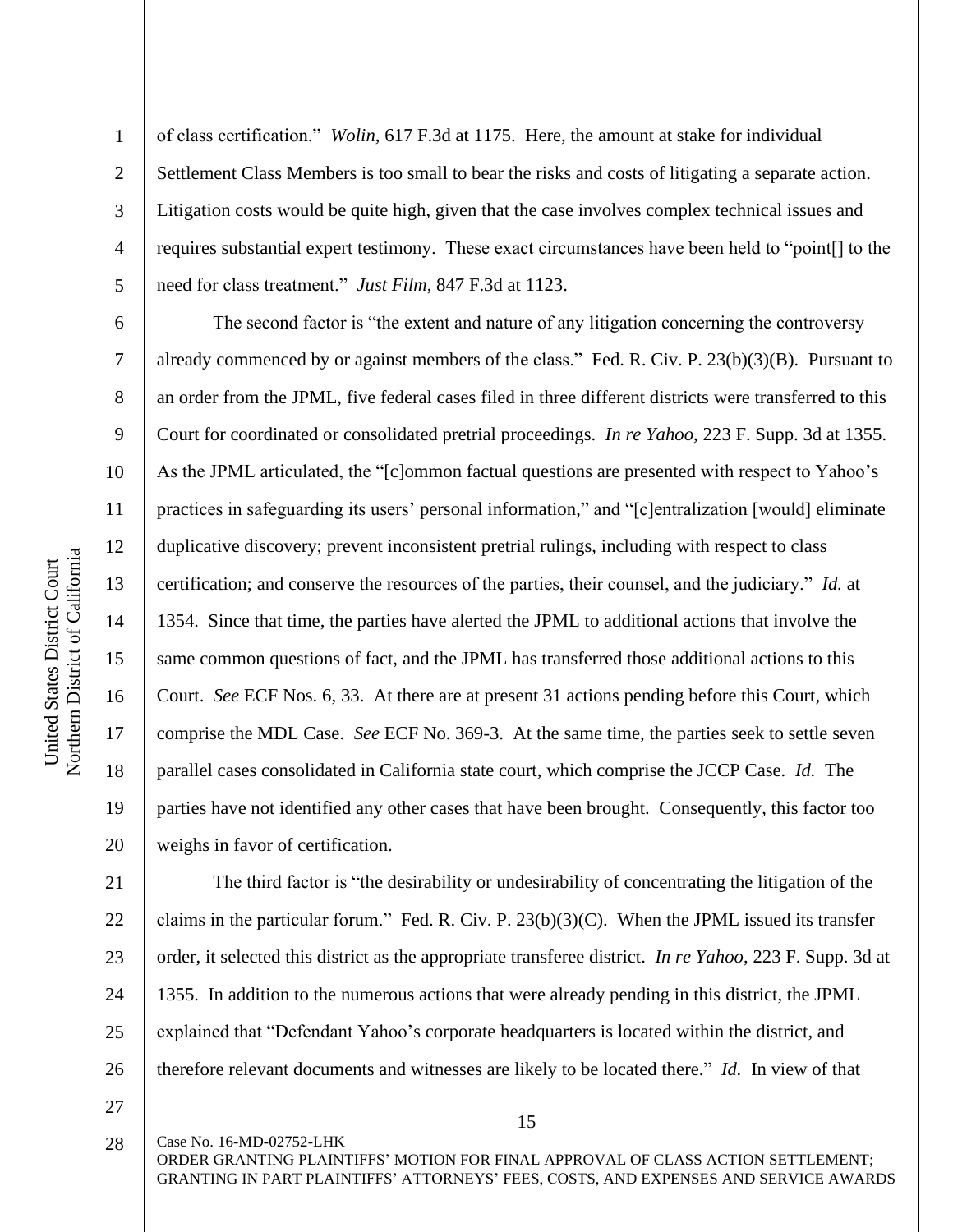10 11 12 Northern District of California Northern District of California 13 14 15 16

United States District Court

United States District Court

1

2

3

4

5

6

7

8

9

17

18

21

fact, the "parties agree[d] that this district [would] serve the convenience of the parties and witnesses." *Id.* Thus, this factor likewise supports certification.

The fourth factor is manageability, which requires that courts consider "the likely difficulties in managing a class action." Fed. R. Civ. P. 23(b)(3)(D). However, when "[c]onfronted with a request for settlement-only class certification, a district court need not inquire whether the case, if tried, would present intractable management problems." *Amchem*, 521 U.S. at 620. In fact, parties settle precisely to avoid going to trial. *Id.* In this case, the Court need not address the manageability factor.

In sum, the predominant issue in this case is whether Yahoo properly secured the Settlement Class Members' Personal Information. That question can be resolved using the same evidence for all Settlement Class Members. Class treatment is the superior method of adjudicating the consumer claims arising from the data breach because the issues cannot practically be resolved through millions of individual trials or settlement negotiations. Indeed, class-wide settlements have been approved in other data-breach cases. *E.g.*, *In re Equifax Inc. Customer Data Sec. Breach Litig.*, No. 1:17-md-2800-TWT, 2020 WL 256132, at \*45 (N.D. Ga. Mar. 17, 2020); *In re Target Corp. Customer Data Sec. Breach Litig.*, No. 14-MD-02522-PAM, 2017 WL 2178306, at \*9 (D. Minn. May 17, 2017); *In re The Home Depot, Inc., Customer Data Sec. Breach Litig.*, 2016 WL 6902351, at \*2.

19 20 Accordingly, as all requirements of class certification under Rule 23 are met, the Settlement Class will be certified for the purposes of settlement.

# **II. THE SETTLEMENT IS FAIR, ADEQUATE, AND REASONABLE**

22 23 24 25 26 27 In evaluating a proposed class action settlement under Federal Rule of Civil Procedure 23(e), the standard is whether the settlement "is fundamentally fair, adequate and reasonable." *Officers for Justice v. Civil Serv. Comm'n*, 688 F.2d 615, 625 (9th Cir. 1982); *accord Torrisi v. Tucson Elec. Power Co.*, 8 F.3d 1370, 1375 (9th Cir. 1993). A district court may consider some or all of the following factors when making this determination: "the strength of plaintiffs' case; the

Case No. 16-MD-02752-LHK ORDER GRANTING PLAINTIFFS' MOTION FOR FINAL APPROVAL OF CLASS ACTION SETTLEMENT; GRANTING IN PART PLAINTIFFS' ATTORNEYS' FEES, COSTS, AND EXPENSES AND SERVICE AWARDS 28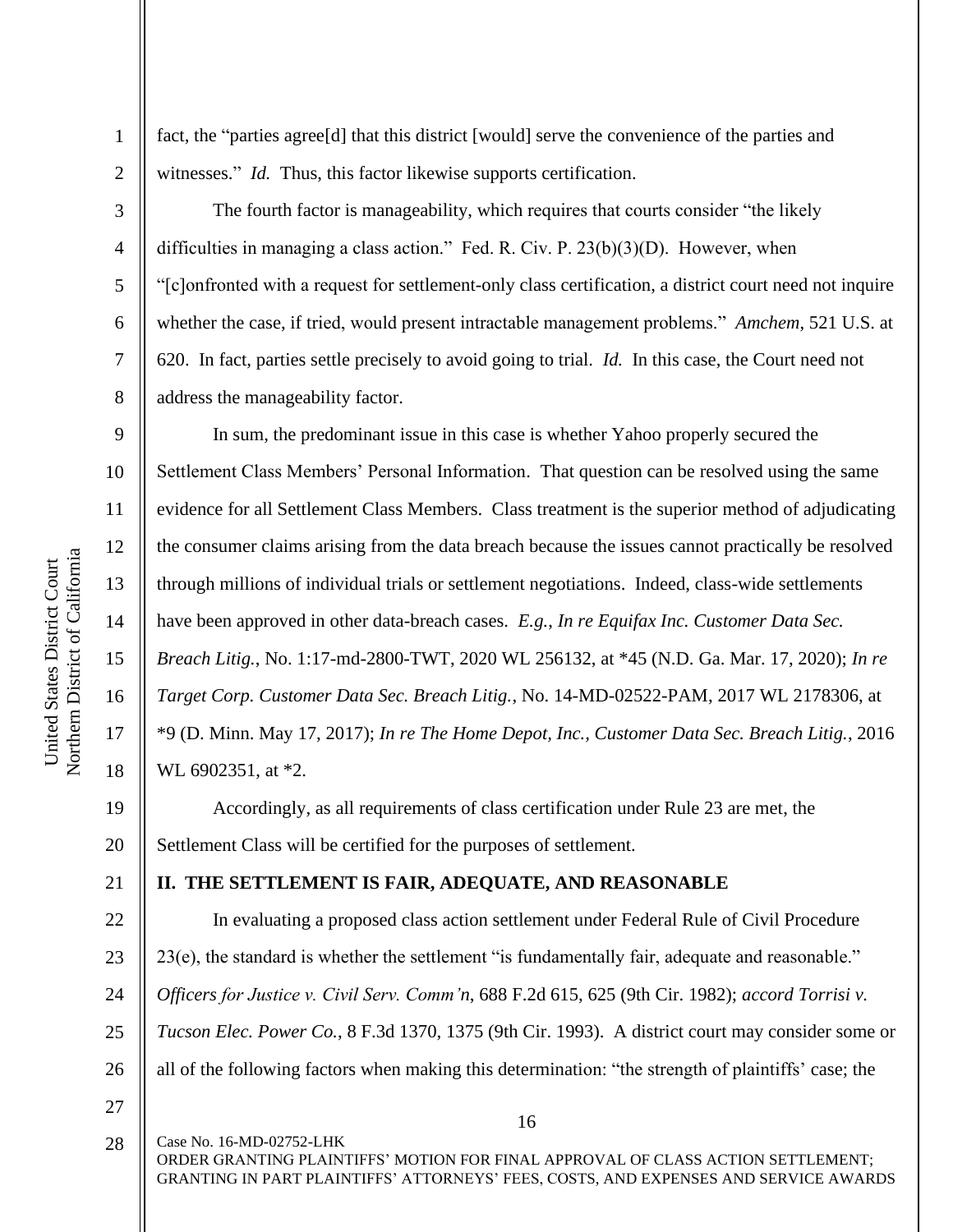2

3

4

5

6

7

8

9

10

11

12

13

14

15

17

18

19

21

risk, expense, complexity, and likely duration of further litigation; the risk of maintaining class action status throughout the trial; the amount offered in settlement; the extent of discovery completed, and the stage of the proceedings; the experience and views of counsel; the presence of a governmental participant; and the reaction of the class members to the proposed settlement." *Officers for Justice*, 688 F.2d at 625. The Court finds that the Settlement is fair, adequate, and reasonable in light of these factors.

First, the Settlement reflects the strength of Plaintiffs' case as well as the Defendant's position. This Court has been "exposed to the litigants, and their strategies, positions and proof," *Hanlon*, 150 F.3d at 1026 (9th Cir. 1988) (quoting *Officers for Justice*, 688 F.2d at 626), and finds that the judicial policy favoring the compromise and settlement of class action suits is applicable here, *see Class Plaintiffs v. City of Seattle*, 955 F.2d 1268, 1276 (9th Cir. 1992). The Court is also satisfied that the Settlement was reached after arm's length negotiations by capable counsel, aided by three experienced mediators, and was not a product of fraud, overreaching, or collusion among the parties. *Id.* at 1290.

16 20 22 23 24 26 Second, the risks, expense, complexity, and likely duration of further litigation also support final approval. The parties reached the settlement before the Court ruled on class certification and *Daubert* motions in the MDL Case, and before the California state court ruled on class certification in the JCCP Case. In the MDL Case, Yahoo contested class certification on multiple bases. Indeed, Yahoo contested whether Plaintiffs could determine on a class-wide basis whether class members ever transmitted Personal Information to Yahoo, the value of any Personal Information provided to Yahoo, and whether the Data Breaches caused a decrease in that value. ECF No. 295 at 13–18. Yahoo filed three *Daubert* challenges that sought to exclude Plaintiffs' expert damages models. ECF Nos. 301, 302, 303. Although the parties settled before Yahoo opposed Plaintiffs' motion for class certification in the JCCP Case, it is likely that Yahoo would have opposed on similar grounds as in the instant case. Further, in the event that Plaintiffs succeeded in class certification and the *Daubert* motions, Plaintiffs would have had to defend

27

25

17

Case No. 16-MD-02752-LHK ORDER GRANTING PLAINTIFFS' MOTION FOR FINAL APPROVAL OF CLASS ACTION SETTLEMENT; 28

GRANTING IN PART PLAINTIFFS' ATTORNEYS' FEES, COSTS, AND EXPENSES AND SERVICE AWARDS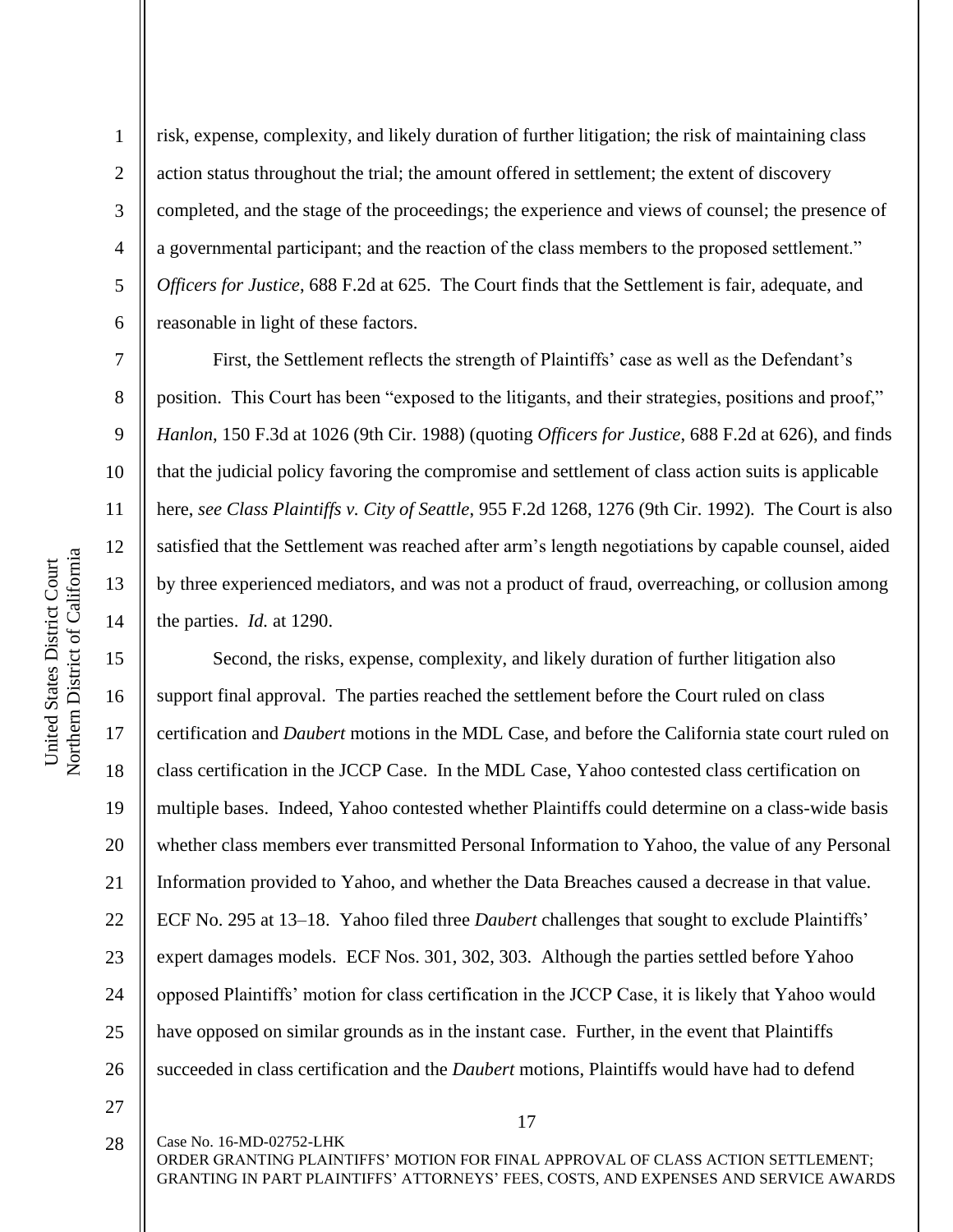Northern District of California Northern District of California United States District Court United States District Court

1

2

3

4

5

6

7

against a motion for summary judgment and further *Daubert* motions. ECF No. 195 ("Case Management Order"). Further litigation would have also required Plaintiffs to undertake more discovery. Moreover, any litigation outcome would be subject to potential appeals, which would have (at best) substantially delayed any potential recovery. Taken together, these circumstances suggest that further litigation would have delayed any potential recovery for the Settlement Class and would have been costly and risky. By contrast, the Settlement provides the Settlement Class with timely and certain recovery.

8 9 10 11 12 13 14 15 16 17 18 19 20 21 22 Third, as a result of this Settlement, Yahoo has agreed to implement concrete Business Practice Changes designed to rectify the harms suffered by Settlement Class Members in the instant case. Settlement Agmt. ¶ 2. Specifically, Yahoo has committed to allocate at least \$66 million per year to its information security budget in 2019–2022, which is roughly four times the size of Yahoo's average information security budget in 2013–2016. Mot. for Final Approval at 8. Yahoo will also employ 200 full-time security employees through the end of 2022, up from 48 in 2016. *Id.* Yahoo has pledged to align its information security program with the National Institute of Standards and Technology ("NIST") Cybersecurity Framework, and Yahoo has also agreed to undertake annual third-party assessments to ensure compliance with that framework every year for four years beginning in 2019. *Id.* Yahoo has also agreed to strictly limit access to its User Database ("UDB"), enhance security training for employees, adopt industry standard anomaly and intrusion detection security tools, maintain event logs for three years, and engage in proactive penetration testing. *Id.* at 8–9. These non-monetary forms of relief benefit millions of Settlement Class Members, including those who do not submit a Claim Form. The Court finds that this nonmonetary relief weighs in favor of final approval.

23 24 25 26 Moreover, the Settlement provides for meaningful consideration—a Settlement Fund of \$117.5 million where the Settlement Class size is approximately 194 million. The size of this Settlement Fund provides adequate recovery to the Settlement Class compared to other settlements that courts have approved in data breach cases. *See In re Anthem, Inc. Data Breach Litig.*, 327

27 28

18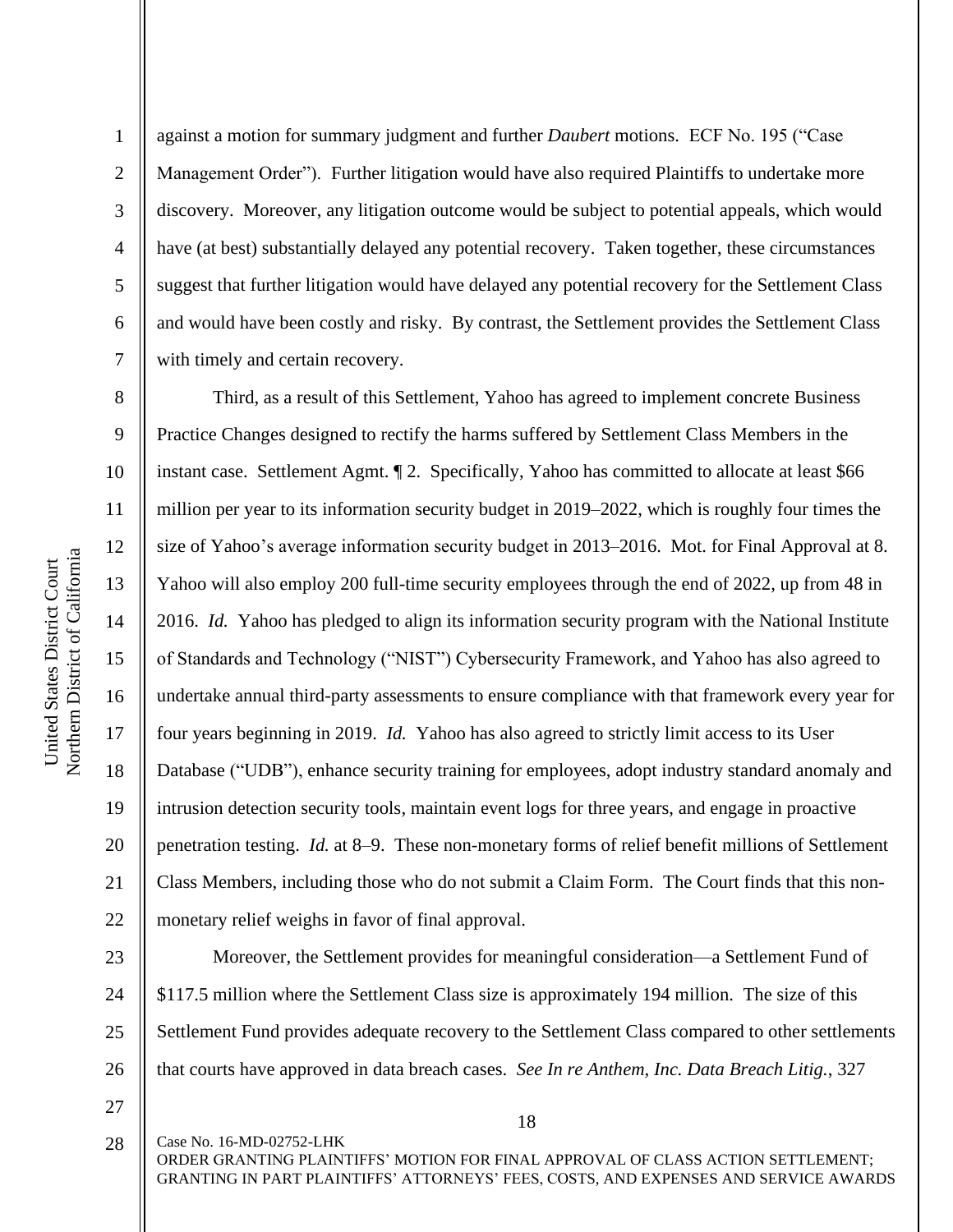2

3

5

7

8

9

10

11

12

13

14

15

16

17

18

19

20

21

4 6 F.R.D. 299, 318 (N.D. Cal. 2018) (granting final approval of \$115 million settlement to class of roughly 79 million); *In re The Home Depot, Inc. Customer Data Sec. Breach Litig.*, No. 14-MD-02583-TWT, 2016 WL 6902351, at \*7 (N.D. Ga. Aug. 23, 2016) (granting final approval of \$28.4 settlement to consumer class of roughly 52 million); *In re Target Corp. Customer Data Sec. Breach Litig.*, MDL No. 14–2522 (PAM), 2017 WL 2178306, at \*4 (D. Minn. Nov. 17, 2015) (granting final approval of \$23.3 million settlement to consumer class of roughly 110 million); *see also In re Equifax*, 2020 WL 256132, at \*45 (granting final approval of \$380.5 million settlement to consumer class of roughly 147 million). Additionally, there is no possibility of reversion to Yahoo.

However, in light of important distinctions between the instant case and other data breach cases, further discussion about the Settlement here is warranted. Indeed, there are numerous factors in the instant case that create the expectation of a larger recovery for the Settlement Class than in other data breach cases.

First of all, although many other data breach cases focus on one data breach, the instant case involves multiple Data Breaches over a period of five years, each of which Yahoo failed to timely disclose. By contrast, for instance, *Anthem* involved only a single, continuous data breach from December 2014 to January 2015. *In re Anthem, Inc. Data Breach Litig.*, 162 F. Supp. 3d 953, 967 (N.D. Cal. 2016) (explaining that data breach occurred between December 2014 and January 2015). Anthem disclosed the data breach to affected users in February and March 2015 and provided two years of free credit monitoring prior to any settlement of litigation. *Id.*; ECF No. 357 at 23.

22 23 24 By contrast, Yahoo's data was breached in  $2012<sup>2</sup>$ ,  $2013$ ,  $2014$ ,  $2015$ , and  $2016$ , and Yahoo denied any knowledge of unauthorized access of personal data in its filings with the U.S. Securities and Exchange Commission ("SEC") and delayed notification to users even when Yahoo

<sup>19</sup> 27 <sup>2</sup> The Court notes that even though Yahoo seeks a release of claims as to the 2012 data breach, Yahoo continues to deny that a breach occurred in 2012. ECF No. 357 at 23.

Case No. 16-MD-02752-LHK ORDER GRANTING PLAINTIFFS' MOTION FOR FINAL APPROVAL OF CLASS ACTION SETTLEMENT; GRANTING IN PART PLAINTIFFS' ATTORNEYS' FEES, COSTS, AND EXPENSES AND SERVICE AWARDS 28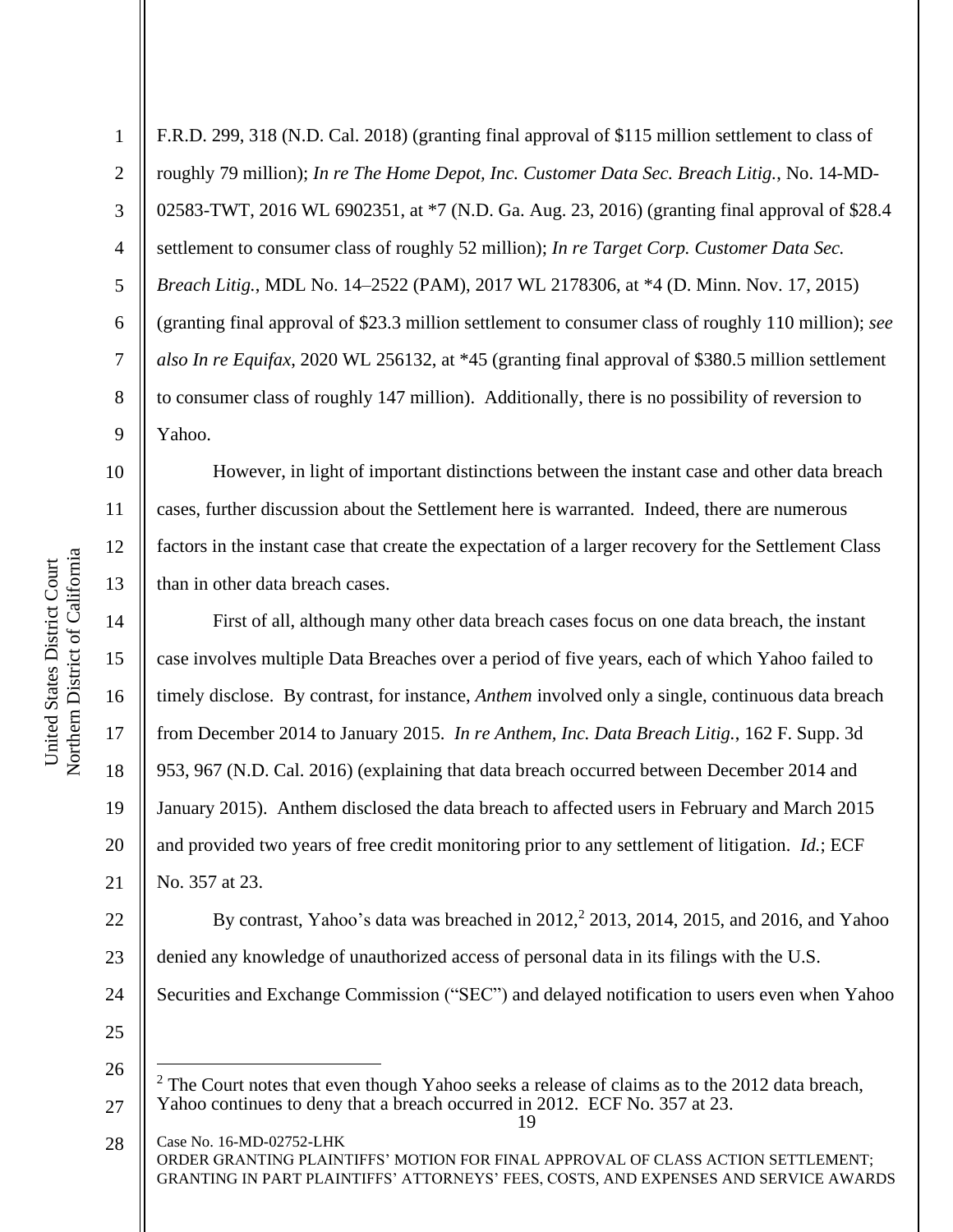1 2 3 4 5 6 7 8 9 10 11 12 had contemporaneous knowledge of the breaches. *See* SACC ¶¶ 32–162 (outlining allegations). For instance, in 2016, in an SEC filing regarding Verizon's purchase of Yahoo, Yahoo represented that Yahoo knew of no incidents of unauthorized access of personal data that might adversely affect the Verizon acquisition of Yahoo. Yahoo, Preliminary Proxy Statement (Schedule 14(A), at Exhibit A-18 (Sept. 9, 2016), *available at* https://www.altaba.com/static-files/ad5f11da-0a78- 4f3e-90f8-dd204c1978fb. However, thirteen days later, on September 22, 2016, Yahoo publicly disclosed the 2014 data breach. ECF No. 196 ¶ 126. In the announcement, Yahoo claimed that it learned of the 2014 data breach during a "recent investigation." Yahoo Security Notice September 22, 2016, *available at* https://help.yahoo.com/kb/%20SLN28092.html. Six months later, Yahoo admitted on March 1, 2017 in its 10-K filing with the SEC that Yahoo had "contemporaneous knowledge" of the 2014 data breach. ECF No. 196 ¶ 129; Yahoo, 2016 Annual Report (Form 10- K), at 47 (Mar. 1, 2017).

13 14 15 16 17 18 19 20 21 22 23 24 25 26 Second, the Settlement Class size here is far larger than in other data breach cases. Indeed, the 79 million class in *Anthem* was roughly 40% the size of the 194 million Settlement Class in the instant case. *In re Anthem*, 327 F.R.D. at 329 (class size of roughly 79 million). Further, *Home Depot* involved a consumer class of 52 million, *Target* involved a consumer class of 110 million, and *Equifax* involved a consumer class size of 147 million. Mot. for Atty's Fees at 6–7. These three settlements also involved separate settlements with other entities, including financial institutions and/or credit card companies. *See, e.g.*, Financial Institutions' Memorandum of Law in Support of their Unopposed Motion for Preliminary Approval of Class Action Settlement at 19, 25, *In re Equifax*, No. 17-MD-2800-TWT (N.D. Ga. May 15, 2020), ECF No. 1107-1 (seeking preliminary approval of settlement of \$5.5 million on behalf of "thousands of financial institutions"); Final Order and Judgment, *In re The Home Depot*, No. 14-MD-02583-TWT (N.D. Ga. Sept. 22, 2017), ECF No. 343 (approving settlement with roughly 11,000 financial institutions); Memorandum of Law in Support of Financial Institution Plaintiffs' Motion for Final Approval of Class Action Settlement at 2, *In re Target*, No. 14-MD-02522-PAM (D. Minn. Apr.

27

20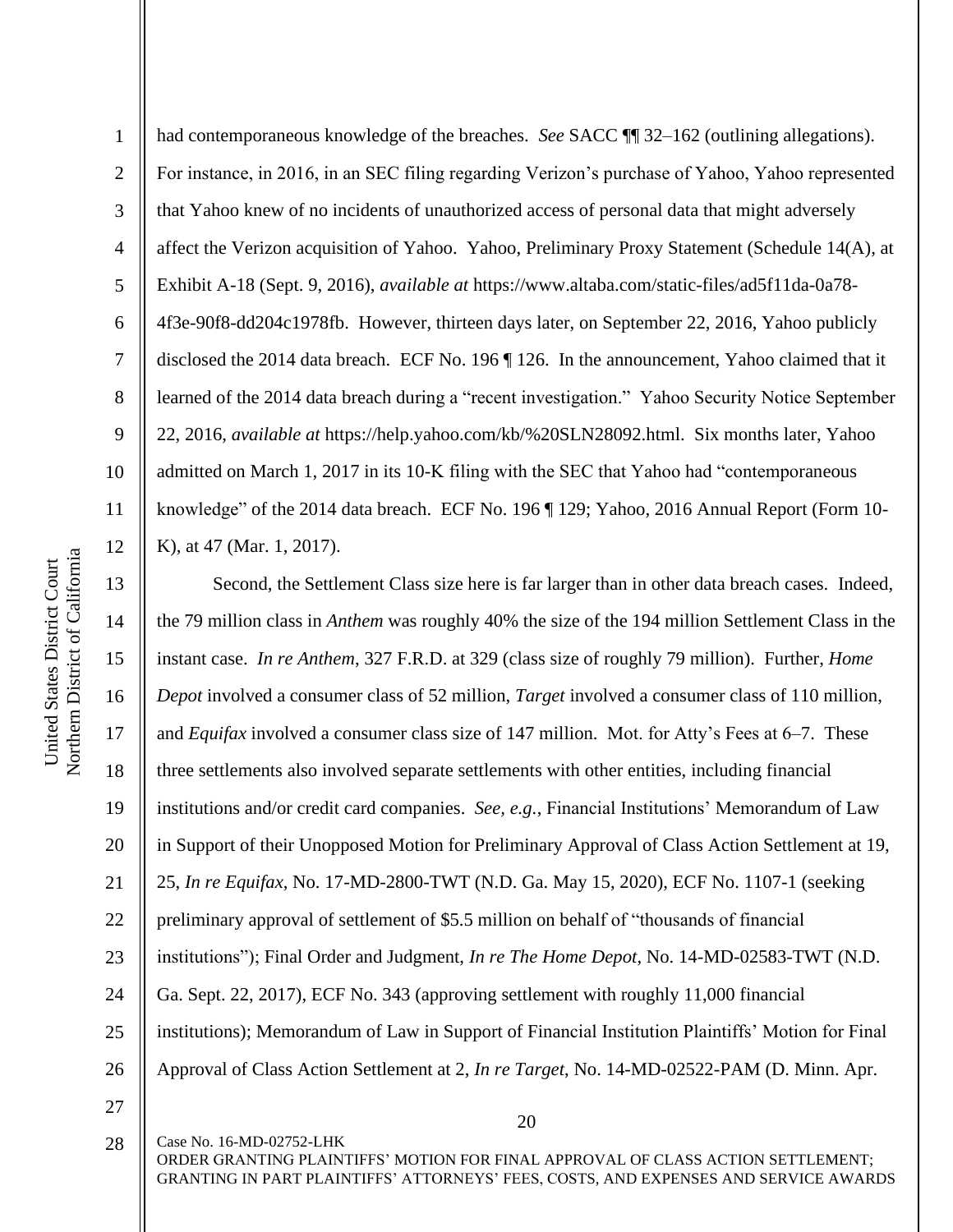2

3

4

5

6

7

8

9

10

11

12

13

14

15

16

11, 2016), ECF No. 745 (\$39 million settlement with a separate class of roughly 6,510 financial institutions). Even taking these additional affected entities into account, however, the Settlement Class in the instant case is still the largest class. The large size of the Settlement Class here is significant because, as discussed *infra* Section V.A.3.a, it means that the Settlement Fund yields a lower per-capita recovery for Settlement Class Members than in cases involving similar funds for smaller classes. Further, the existence of separate settlements in other cases indicate that the defendants in those cases paid far more in total for single data breaches than what Yahoo will pay pursuant to this Settlement for multiple data breaches over a five-year period.

Third, as the Court has already noted, "Yahoo's history of nondisclosure and lack of transparency related to the data breaches are egregious." ECF No. 357 at 24. As a result of Yahoo's lack of disclosure, Settlement Class Members were unaware of the need to take any steps to protect themselves against potential misuse of their data, and Yahoo has not provided any credit monitoring on its own up to this point. Thus, for eight years, Settlement Class Members were not provided with credit monitoring when it would have been most useful. Unlike cases such as *Anthem*, Yahoo's data was sold on the dark web, and Yahoo bought back the data on the dark web. Plaintiffs allege that others have also purchased Yahoo's data on the dark web.

17 18 19 20 21 22 23 24 25 Fourth, unlike in *Anthem*, Yahoo may have misled customers and shareholders. For instance, as outlined *supra*, in 2016 Yahoo represented in an SEC filing that Yahoo knew of no incidents of unauthorized access of personal data that might adversely affect the Version acquisition but subsequently revealed that Yahoo had contemporaneous knowledge of the 2014 data breach. On April 24, 2018, Yahoo settled for \$35 million with the SEC for misleading investors by failing to disclose the data breaches. Press Release, SEC, Altaba, Formerly Known as Yahoo!, Charged with Failing to Disclose Massive Cybersecurity Breach; Agrees to Pay \$35 Million (April 24, 2018), *available at* https://www.sec.gov/news/press-release/2018-71. On September 7, 2018, this Court granted final approval to Yahoo's \$80 million settlement of a

- 26
- 27 28

Case No. 16-MD-02752-LHK

21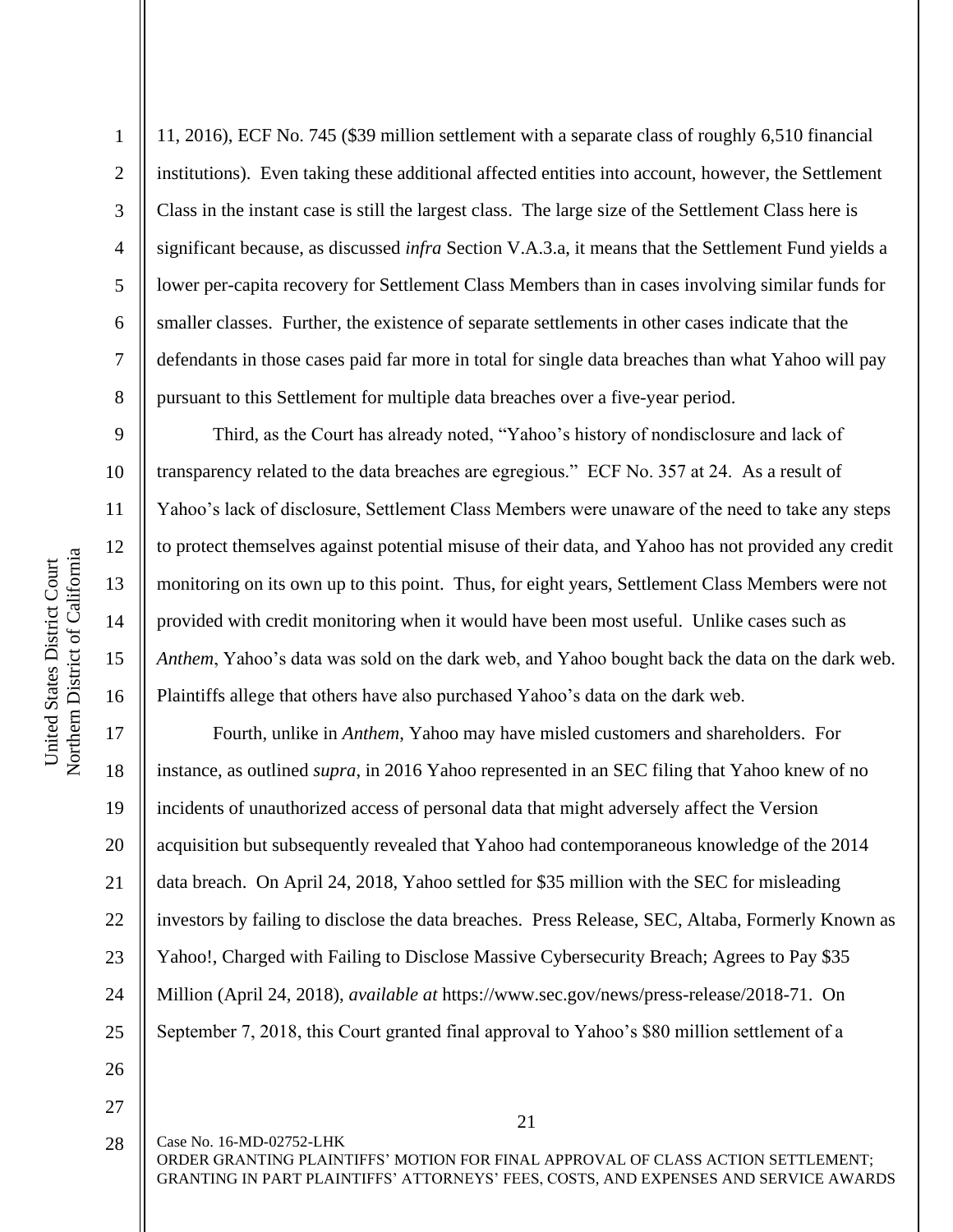federal securities class action related to Yahoo's failure to disclose the 2013, 2014, and 2015-2016 data breaches. *In re Yahoo! Inc. Secs. Litig.*, No. 17-CV-00373-LHK, ECF No. 118.

2 3

4

5

6

7

8

9

10

11

12

13

14

15

16

17

18

19

20

21

22

23

24

25

1

Each of these factors weighs in favor of a larger settlement in the instant case than in other data breach cases. However, on the other hand, the Court acknowledges that the Personal Information impacted by the Data Breaches in the instant case varies. Beyond email addresses, passwords, telephone numbers, birth dates, and security questions and answers, whether Settlement Class Members' more sensitive personal information, such as Social Security numbers, financial and bank records, and medical records, was stolen during the Data Breaches depended on the Settlement Class Members' accounts with Yahoo.

The Court now turns to a comparison of some specific terms of the instant Settlement with the settlement in *Anthem*, which the Court previously approved. The Court finds that the *Yahoo*  Settlement Agreement compares favorably in some respects but unfavorably in others.Ultimately, the *Yahoo* Settlement Agreement is comparable to the *Anthem* settlement.

The Court begins with the provision of credit monitoring. *Yahoo* Settlement Class Members who receive Credit Services will likely not receive more than two years' worth of those services. Settlement Agmt. ¶ 4.7 (explaining that Credit Services are provided "for a period of at least two (2) years"). However, the settlement in *Anthem* was "likely to secure four years of credit monitoring for all Settlement Class Members." *In re Anthem*, 2018 WL 3960068, at \*7. Moreover, in *Anthem*, Anthem provided two years of free credit monitoring to users prior to any settlement of litigation. ECF No. 357 at 23. Thus, class members in *Anthem* will likely receive six years of credit monitoring compared to the two years *Yahoo* Settlement Class Members will likely receive here. That means that Settlement Class Members here will likely receive credit monitoring for only 33% of the period for which *Anthem* class members will likely receive credit monitoring. The provision of credit monitoring here compares unfavorably to the provision of credit monitoring in *Anthem*.

26

27

22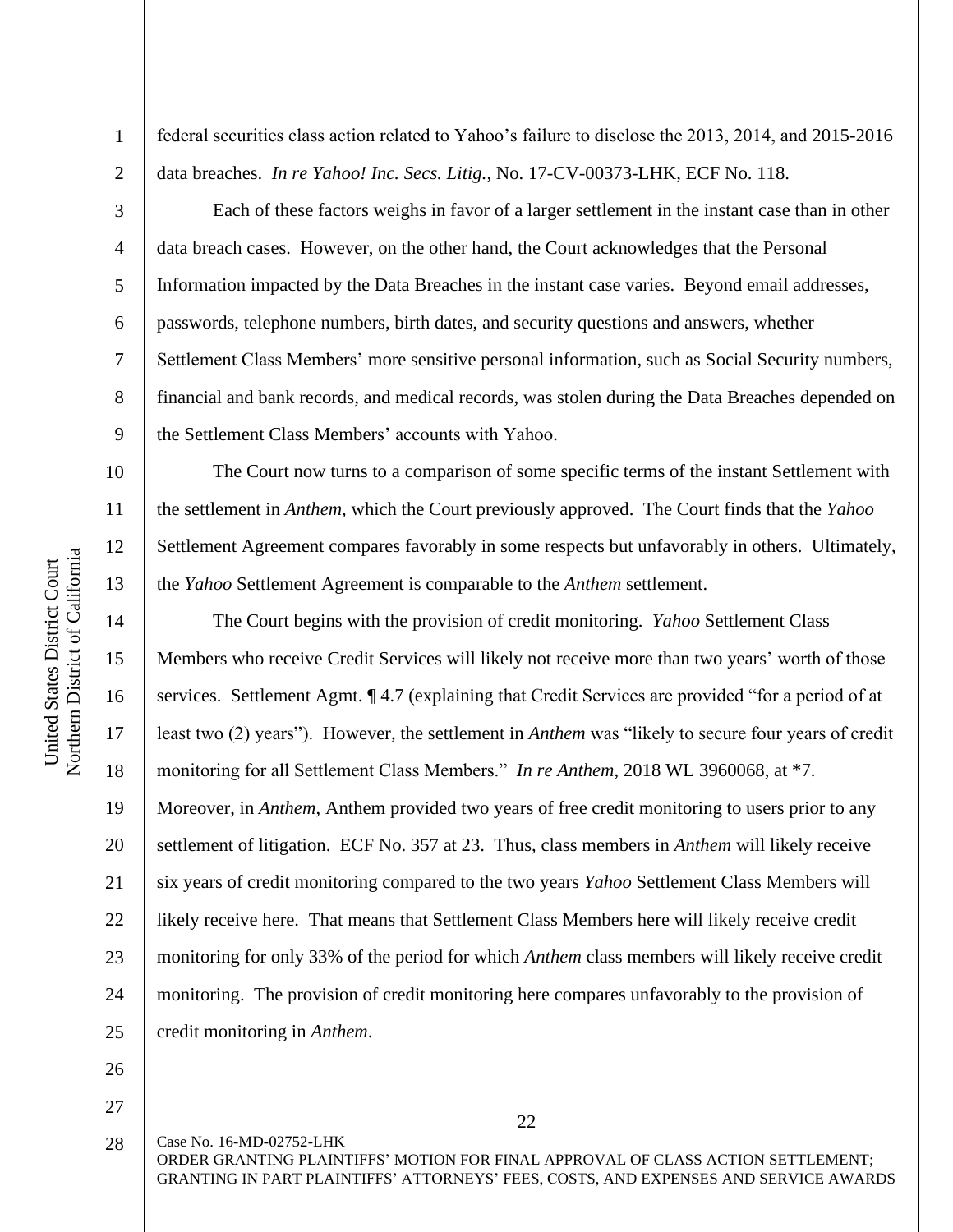2

3

4

5

6

7

8

9

10

11

12

13

14

15

16

17

18

19

20

21

22

23

Pursuant to the Settlement Agreement, *Yahoo* Settlement Class Members who were Small Business Users or Paid Users during the Class Period may recover up to 25% of the amount paid to Yahoo for the respective services. Settlement Agmt. ¶¶ 6.5, 6.7. Small Business Users, however, are capped at \$500 reimbursement per year for this form of reimbursement. *Id.* This represents a provision of compensation that the *Anthem* settlement did not contain.

The provision of other forms of compensation across the two settlements is roughly comparable, though the compensation differs in certain details. First, with respect to Out-of-Pocket Costs, *Yahoo* Settlement Class Members are capped at \$25,000 in Out-of-Pocket Costs, but *Anthem* settlement class members were capped at a lower \$10,000 figure. Settlement Agmt.  $\llbracket 6.4; \llbracket 6.4; \llbracket 6.4; \llbracket 6.4; \llbracket 6.4; \llbracket 6.4; \llbracket 6.4; \llbracket 6.4; \llbracket 6.4; \llbracket 6.4; \llbracket 6.4; \llbracket 6.4; \llbracket 6.4; \llbracket 6.4; \llbracket$ *Anthem*, 327 F.R.D. at 319 ("A sum of \$15 million is set aside to reimburse up to \$10,000 for each Settlement Class Member who incurred out-of-pocket costs as a result of the data breach*.*"). Moreover, in both *Yahoo* and *Anthem*, recovery for out-of-pocket costs may include time spent responding to data breaches. *Yahoo* Settlement Class Members who spent time responding to the Data Breaches are entitled to reimbursement at a minimum rate of \$25 per hour, which is more favorable than the \$15 per hour rate provided in *Anthem*. Settlement Agmt. ¶ 1.29; *In re Anthem*, No. 15-MD-02617-LHK, ECF No. 869-8 ¶ 1.23 (N.D. Cal.).

Documentation requirements for Out-of-Pocket Costs also differ between settlements. In the instant case, *Yahoo* Settlement Class Members are entitled to reimbursement for up to five hours of time without the need to show any corroborating documentation. Settlement Agmt. 1.29. By contrast, in *Anthem*, a class member could not receive reimbursement for any time without documentation, including a detailed showing of how the time was expended and why it was necessary for any time claimed above ten hours. *In re Anthem*, No. 15-MD-02617-LHK, ECF No. 869-8 ¶ 1.23 (N.D. Cal.).

24 25

26

27

Case No. 16-MD-02752-LHK ORDER GRANTING PLAINTIFFS' MOTION FOR FINAL APPROVAL OF CLASS ACTION SETTLEMENT; GRANTING IN PART PLAINTIFFS' ATTORNEYS' FEES, COSTS, AND EXPENSES AND SERVICE AWARDS 28

Costs than the settlement in *Anthem* in at least one respect. The Settlement Agreement in *Yahoo* 

On the other hand, the Settlement in *Yahoo* is less favorable with respect to Out-of-Pocket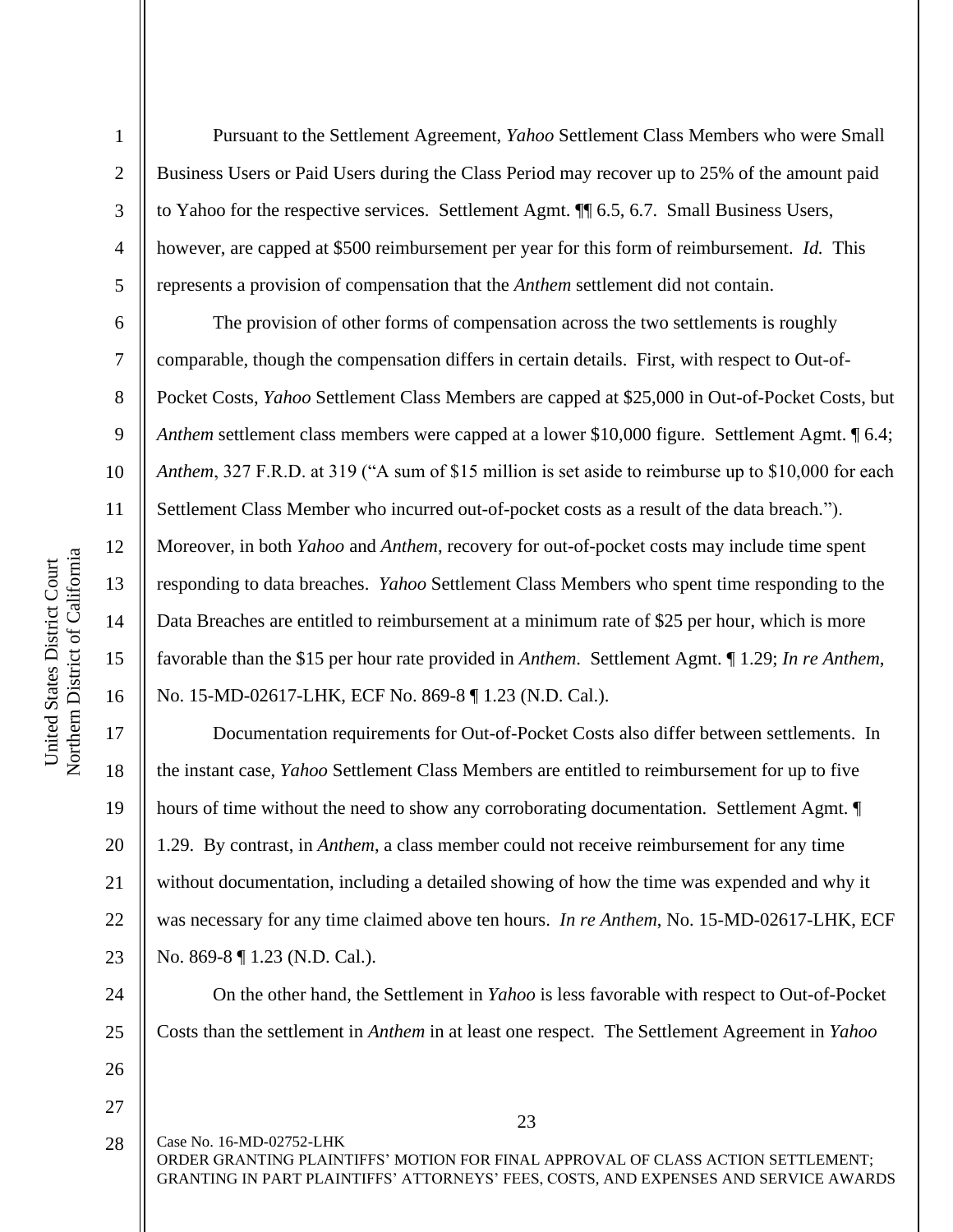4

5

6

7

8

9

10

11

12

13

14

15

16

17

18

1

caps reimbursement for time spent remedying the Data Breaches at fifteen hours. Settlement Agmt. ¶ 1.29. The settlement in *Anthem* did not cap reimbursable time.

Alternative Compensation in the form of cash for *Yahoo* Settlement Class Members who already have credit monitoring is also comparable to the amount provided in *Anthem*. Under the *Yahoo* Settlement Agreement, Settlement Class Members may technically receive up to \$358.80, depending on the distribution of funds. Settlement Agmt. ¶ 5.3. However, given current trends, the Settlement Administrator predicts that "payments for Alternative Compensation will be approximately \$40 to \$50 per claimant." Fenwick Decl. ¶ 12. Similarly, *Anthem* class members who already had credit monitoring were "likely to receive" alternative compensation in the amount of \$50. *In re Anthem*, 2018 WL 3960068, at \*31. In sum, and as noted, the Court finds that the non-credit monitoring aspects of the Settlement Agreement here are largely comparable to the ones in *Anthem*.

All in all, in light of the number of Data Breaches, the larger Settlement Class size, Yahoo's failures to timely disclose, Yahoo's misleading public statements, and the sale of the breached Yahoo data on the dark web, the Court would have expected a larger settlement here than in *Anthem*. Instead, the parties largely followed the *Anthem* settlement. Nonetheless, the Court concludes that the \$117.5 million amount offered in settlement is a significant sum and weighs in favor of approval.

19 20 21 22 23 24 25 26 Fourth, the extent of discovery completed and the stage of proceedings support approval. The parties litigated two motions to dismiss in the MDL Case and one demurrer in the JCCP Case. ECF No. 369 at 33. Plaintiffs took seven depositions, and Plaintiffs also produced four different expert reports. Each of Plaintiffs' four experts was deposed, and each of the nine named Plaintiffs in the MDL Case was deposed. The parties ultimately settled only after Plaintiffs had filed a motion for class certification in the MDL Case, and Yahoo filed an opposition but Plaintiffs did not file a reply. Further, after the Court denied Plaintiffs' first motion for preliminary approval, Plaintiffs took three confirmatory depositions in connection with the new Settlement. Both parties

27

28

Case No. 16-MD-02752-LHK

ORDER GRANTING PLAINTIFFS' MOTION FOR FINAL APPROVAL OF CLASS ACTION SETTLEMENT; GRANTING IN PART PLAINTIFFS' ATTORNEYS' FEES, COSTS, AND EXPENSES AND SERVICE AWARDS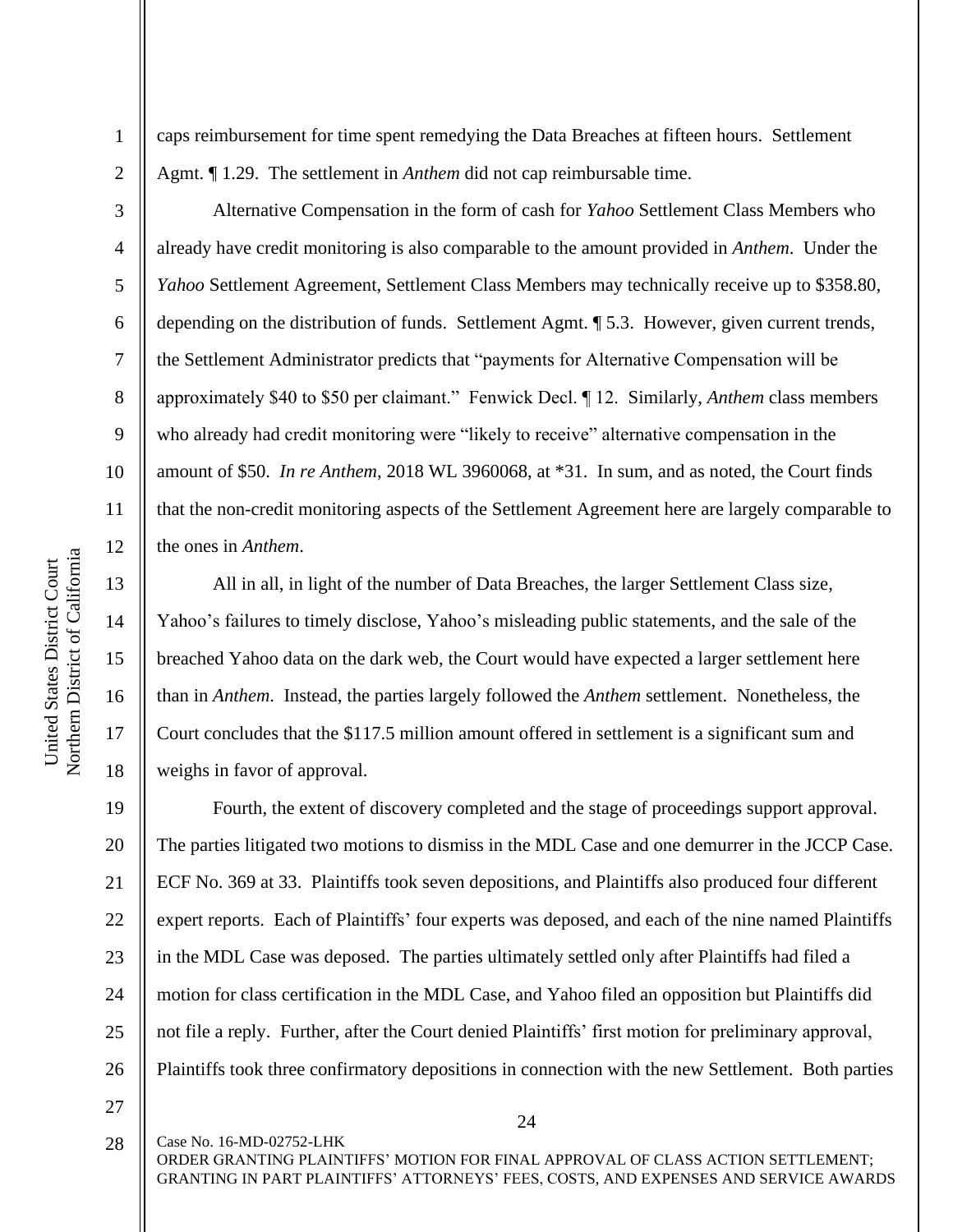2

3

4

5

6

7

8

9

10

had therefore developed a perspective on the strengths and weaknesses of their respective cases in order to "make an informed decision about settlement." *In re Mego Fin. Corp. Sec. Litig.*, 213 F.3d 454, 459 (9th Cir. 2000) (quoting *Linney v. Cellular Alaska Partnership*, 151 F.3d 1234, 1239 (9th Cir. 1998)). This discovery is indicative of a lack of collusion, as the parties have litigated the case in an adversarial manner. 4 Newberg on Class Actions § 13:50 (5th ed. 2018).

Fifth, the views of Plaintiffs' counsel, who are experienced in litigating and settling complex consumer class actions, weigh in favor of final approval. *Linney v. Cellular Alaska Partnership*, No. 96-3008-DJL, 1997 WL 450064, at \*5 (N.D. Cal. July 18, 1997), *aff'd* 151 F.3d 1234 (9th Cir. 1998). Class Counsel endorses the Settlement as fair, adequate, and reasonable. ECF No. 369-1 ¶ 43; ECF No. 369-16 ¶¶ 8–10.

11 12 13 14 15 16 17 18 19 20 21 22 23 Finally, the reaction of the Settlement Class Members supports the Court's final approval of the Settlement. Out of approximately 194 million Settlement Class Members, only 31 Settlement Class Members submitted objections.<sup>3</sup> ECF No. 442 at 1. That amounts to roughly 0.00000016% of the Settlement Class. A larger portion of Settlement Class Members opted out of the Settlement. Specifically, 1,779 Settlement Class Members have opted out of the Settlement, which amounts to roughly 0.00000916% of the Settlement Class). *Id.* The same attorney represented 1,287 Settlement Class Members who opted out. *Id.* at 1 n.1. More importantly, such low rates of objections and opt-outs are "indicia of the approval of the class." *Hughes v. Microsoft Corp.*, No. C98-1646C, C93-0178C, 2001 WL 34089697, at \*1, \*8 (W.D. Wash. Mar. 26, 2001) (finding indicia of approval when 9 class members out of 37,155, or just over .02%, who received notice submitted objections, and "less than 1%" opted out); *see also Sugarman v. Ducati N. Am., Inc.*, No. 5:10-CV-05246-JF, 2012 WL 113361, at \*3 (N.D. Cal. Jan. 12, 2012) (objections from 42 of 38,774 class members—more than 0.1 percent—is a "positive response"); *Churchill Vill.,* 

24

25

Case No. 16-MD-02752-LHK ORDER GRANTING PLAINTIFFS' MOTION FOR FINAL APPROVAL OF CLASS ACTION SETTLEMENT; GRANTING IN PART PLAINTIFFS' ATTORNEYS' FEES, COSTS, AND EXPENSES AND SERVICE AWARDS 28

<sup>26</sup> 27 <sup>3</sup> Plaintiffs initially construed a pro se filing by Leonard Deshawn Scott as an objection. ECF No. 422. However, the Court construes this pro se filing as a request for an exclusion, not an objection. *Id.* at 2 ("Plaintiff makes this, his timely motion for exclusion from the current class members and their proposed settlement agreement . . . .").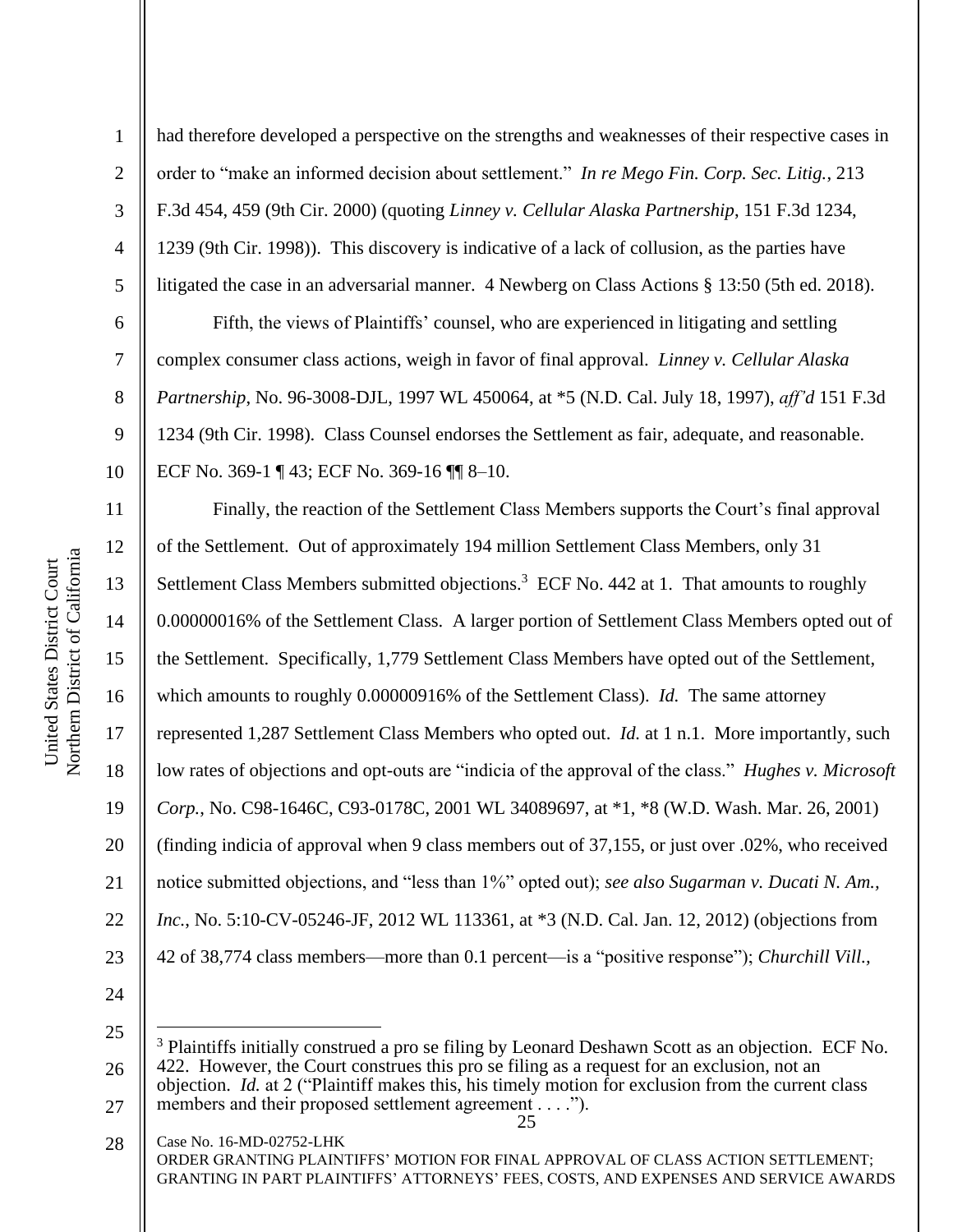2

3

4

5

6

7

8

9

10

11

12

13

14

15

16

17

18

19

20

21

22

23

*LLC v. Gen. Elec.*, 361 F.3d 566, 577 (9th Cir. 2004) (affirming district court's approval of settlement where forty-five of 90,000 class members objected to the settlement (.05%), and 500 class members opted out (.56%)).

The Court has considered each objection and the arguments made by five objectors at the Final Fairness Hearing. Attorney Robert Clore appeared at the Final Fairness Hearing for Objector James McCain. ECF No. 429. Objectors Carol Gonzales, Edward Orr, Darlene Orr, and Seth Katz appeared at the Final Fairness Hearing pro se. ECF Nos. 433, 438-3 Ex. T, 450. The Court appreciates the concerns expressed by the objectors. However, the Court concludes that none of the objections warrant rejection of the Settlement. *See Browne v. Am. Honda Motor Co.*, No. CV 09-06750 MM DTBX, 2010 WL 9499072, at \*15 (C.D. Cal. July 29, 2010) ("The fact that there is opposition does not necessitate disapproval of the settlement. Instead, the court must independently evaluate whether the objections being raised suggest serious reasons why the proposal might be unfair." (brackets and internal quotation marks omitted)). Here, the Court addresses general objections to the Settlement and to the Settlement Fund.

As an initial matter, the Court notes that at least six of the objectors failed to comply with the requirements of the Settlement Agreement. Settlement Agmt. ¶ 9.7 ("The written objection must include the objector's name, address, personal signature, a statement of grounds for the objection, a statement indicating the basis for the objector's belief that he, she, or it is a Member of the Settlement Class (to the extent the objector did not receive notice), a statement identifying the number of class action settlements objected to by the Settlement Class Member in the last three years, a statement whether the objector intends to appear at the Final Fairness Hearing, either in person or through counsel, and if through counsel, identifying counsel by name, address, and telephone number.").

24 25 26 Specifically, Pedro Payne, Michael Cherepko, Mark Wagner, Steven Kent Luker, Leah Elliott, and Carol Gonzales failed to provide information required by the Settlement Agreement. ECF No. 438-1 Ex. B (Objection of Pedro Payne) (no indication of whether objector intended to

27

Case No. 16-MD-02752-LHK ORDER GRANTING PLAINTIFFS' MOTION FOR FINAL APPROVAL OF CLASS ACTION SETTLEMENT; GRANTING IN PART PLAINTIFFS' ATTORNEYS' FEES, COSTS, AND EXPENSES AND SERVICE AWARDS 28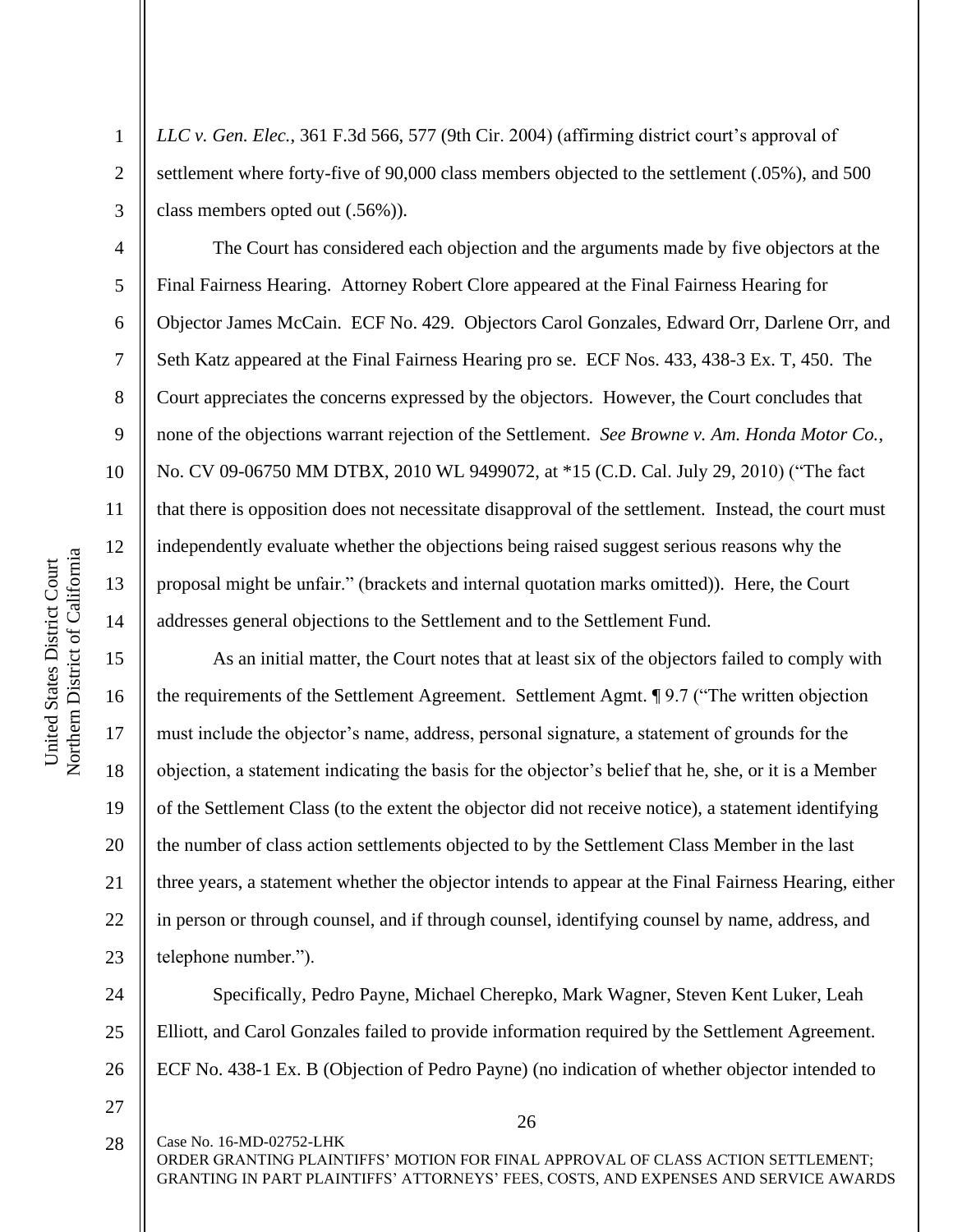1 2 3 4 5 6 7 8 9 10 11 12 appear);<sup>4</sup> ECF No. 438-1 Ex. E (Objection of Michael Cherepko) (no signature provided); ECF No. 438-1 Ex. H (Objection of Mark Wagner) (no indication of whether objector intended to appear); ECF No. 425 (Objection of Steven Kent Luker) (no indication of whether objector had previously filed objections or intended to appear); ECF No. 438-2 Ex. M (Objection of Leah Elliott) (no indication of whether objector intended to appear); ECF No. 438-2 Ex. Q (Objection of Carol Gonzales) (no indication of whether objector intended to appear). The Court need not consider these noncompliant objections. *See Chavez v. PVH Corp.*, No. 13-CV-01797-LHK, 2015 WL 9258144, at \*3 (N.D. Cal. Dec. 18, 2015) (explaining that court may reject "procedurally improper" objections on that basis alone); *see also Moore v. Verizon Commc'ns Inc.*, No. C 09- 1823 SBA, 2013 WL 4610764, at \*12 (N.D. Cal. Aug. 28, 2013) (overruling objections that were submitted because these objections "fail[ed] to comply with the procedural requirements for objecting to the Settlement"). Nevertheless, the Court also rejects these objections on the merits.

13 14 15 16 17 18 19 20 21 22 23 24 25 Numerous objectors challenge the sufficiency of the relief provided for the Settlement Class. Indeed, eleven objectors claim that the amount of the Settlement Fund is inadequate. For instance, Sarah Tuel asserts that she "do[es] not believe \$117,500,000 is nearly enough." ECF No. 441-1 Ex. Z. Similarly, Jeromy Carpenter states that "[t]he sum of money is far too little and not enough is going to the class members to motivate future victims of identity theft to hold those corporations . . . accountable." ECF No. 438-1 Ex. G; *see also* ECF No. 437 (Objection of Durell Belmont) (objecting to Settlement because "damages are more than offered"); ECF No. 438-1 Ex. P (Objection of Audun Huslid) (objecting to Settlement in part because the Settlement "does not impose adequate penalties on the Defendants"); ECF No. 438-13 Ex. U (Objection of Mitchell Schwartz) (objecting to Settlement in part because "Yahoo needs to be punitively punished"); ECF No. 440-2 Ex. Y (Objection of Paul Taylor) (objecting to Settlement in part because the Settlement should "issue a tax credit" in lieu of "credit monitoring []or compensation").

<sup>26</sup> 27 <sup>4</sup> It is also unclear whether Pedro Payne is a Settlement Class Member because Payne cites a breach in "August 25, 2010," several years before the Class Period in the instant case. ECF No. 438-1 Ex. B at ECF 5.

<sup>27</sup>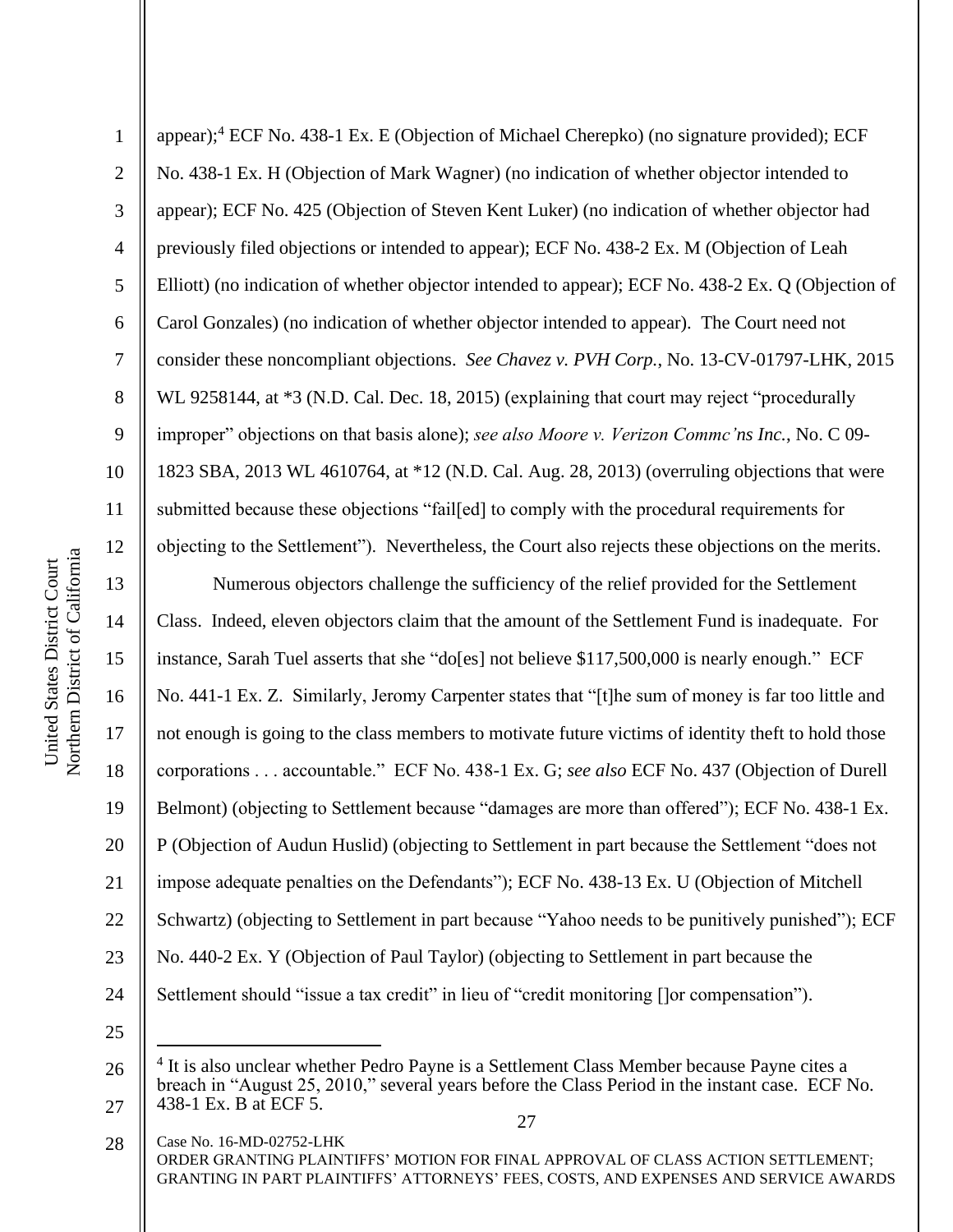2

3

4

5

6

7

8

9

10

11

12

13

14

15

16

In objecting to the size of the Settlement, these Settlement Class Members fail to adequately take into account the risks and delays involved in proceeding to class certification, summary judgment, and/or trial. They ignore that the Settlement provides the class with a timely, certain, and meaningful recovery, while further litigation and any subsequent appeal are uncertain, would entail significant additional costs, and in any event would substantially delay any recovery achieved. "[T]he very essence of a settlement is compromise, a yielding of absolutes and an abandoning of highest hopes." *Linney*, 151 F.3d at 1242 (quoting *Officers for Justice*, 688 F.2d at 624). "Estimates of what constitutes a fair settlement figure are tempered by factors such as the risk of losing at trial, the expense of litigating the case, and the expected delay in recovery (often measured in years)." *Browne*, 2010 WL 9499072, at \*12. Thus, "[t]he fact that a proposed settlement may only amount to a fraction of the potential recovery does not, in and of itself, mean that the proposed settlement is grossly inadequate and should be disapproved." *Linney*, 151 F.3d at 1242 (internal quotation marks omitted). Additionally, these objectors do not account for the fact that the Settlement Fund does not constitute all of the relief to the Settlement Class. As discussed above, Yahoo has also implemented concrete Business Practice Changes designed to rectify the harms suffered by Settlement Class Members in the instant case. Settlement Agmt. ¶ 2.

17 18 19 20 21 22 23 24 25 26 Objectors Edward and Darlene Orr argue that the Settlement is inadequate because California law should not be applied. ECF No. 433 at 18. Indeed, Edward and Darlene Orr maintain that Vermont law is "substantially different from, and better for consumers, than California law in regard to an action against Yahoo." *Id.* at 15. According to Edward and Darlene Orr, the application of Vermont law would have resulted in a more favorable settlement for Plaintiffs, or would have enabled Plaintiffs to ultimately prevail at trial. *Id.* at 18. However, Edward and Darlene Orr fail to acknowledge the existence of a California choice-of-law provision in their agreement with Yahoo. In the instant case, the SACC alleges, and the parties have maintained from the beginning of the litigation, that all of the Settlement Class Members signed agreements that require application of California substantive law. SACC ¶¶ 175–81 (explaining

27

Case No. 16-MD-02752-LHK 28

ORDER GRANTING PLAINTIFFS' MOTION FOR FINAL APPROVAL OF CLASS ACTION SETTLEMENT; GRANTING IN PART PLAINTIFFS' ATTORNEYS' FEES, COSTS, AND EXPENSES AND SERVICE AWARDS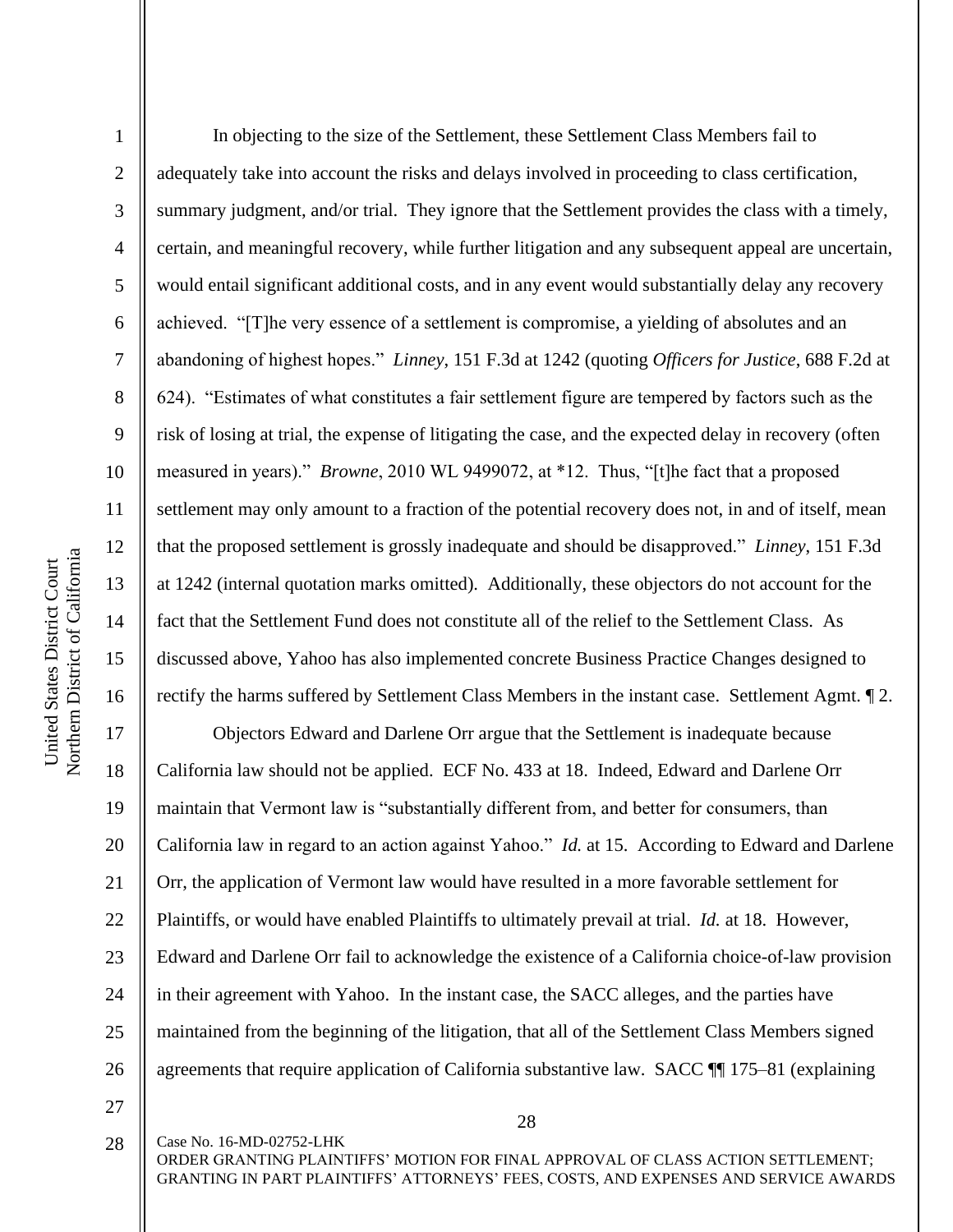2

3

4

5

6

7

8

9

10

11

12

13

14

15

16

17

18

19

20

that United States Class Members signed agreement that dictates that "the relationship between You and the Company shall be governed by the laws of the State of California," and that Israeli Class Members signed agreement which dictates that "the substantive law of the State of California governs the interpretation of this [Terms of Service] [] and applies to all claims related to it"). Under California law, "[t]he parties' choice generally will be enforced unless the other side can establish both that the chosen law is contrary to a fundamental policy" of the other state, and that the other state "has a materially greater interest in the determination of the matter." *Washington Mutual Bank, FA v. Superior Court*, 24 Cal.4th 906, 917 (2001). Edward and Darlene Orr make no showing that the application of California law in the instant case is contrary to any "fundamental policy" of Vermont, or that Vermont "has a materially greater interest in the determination of the matter" than California, where Yahoo was headquartered at the time of the underlying allegations. *Id.*

Finally, some objectors claim that the Settlement amount is insufficient because the objectors suffered unique damages. *See* ECF No. 438-1 Ex. J (Objection of Catherine Garrett) (arguing that the Settlement is inadequate in part because Data Breaches caused damage to "international trade in the Crystal business"); ECF No. 438-2 Ex. K (Objection of Marc Garrett) (arguing that the Settlement is inadequate in part because Data Breaches caused issues with objector's patents and divorce proceeding); ECF No. 440-1 Ex. X (Objection of Wilbur Hiligh) (arguing that Settlement is inadequate because objector is entitled to "special damages" based on content of email account).

21 22 23 For instance, Edward and Darlene Orr assert that they have spent over 3,383 hours, or almost 141 days' worth of continuous time, addressing the Data Breaches.<sup>5</sup> ECF No. 363 at 6. Edward and Darlene Orr also claim that they suffered over \$267,465 in damages, seemingly as a

24

<sup>25</sup> 26 <sup>5</sup> The substance of this objection was made by Edward and Darlene Orr as to the parties' first class action settlement, of which the Court denied preliminary approval. ECF No. 363. Nevertheless, Edward and Darlene Orr appear to incorporate by reference their earlier objections against the current Settlement as well. ECF No. 433 at 25 ("[T]he undersigned hereby incorporate any and all

<sup>29</sup> 27 of our prior objections, submissions, arguments, etc.").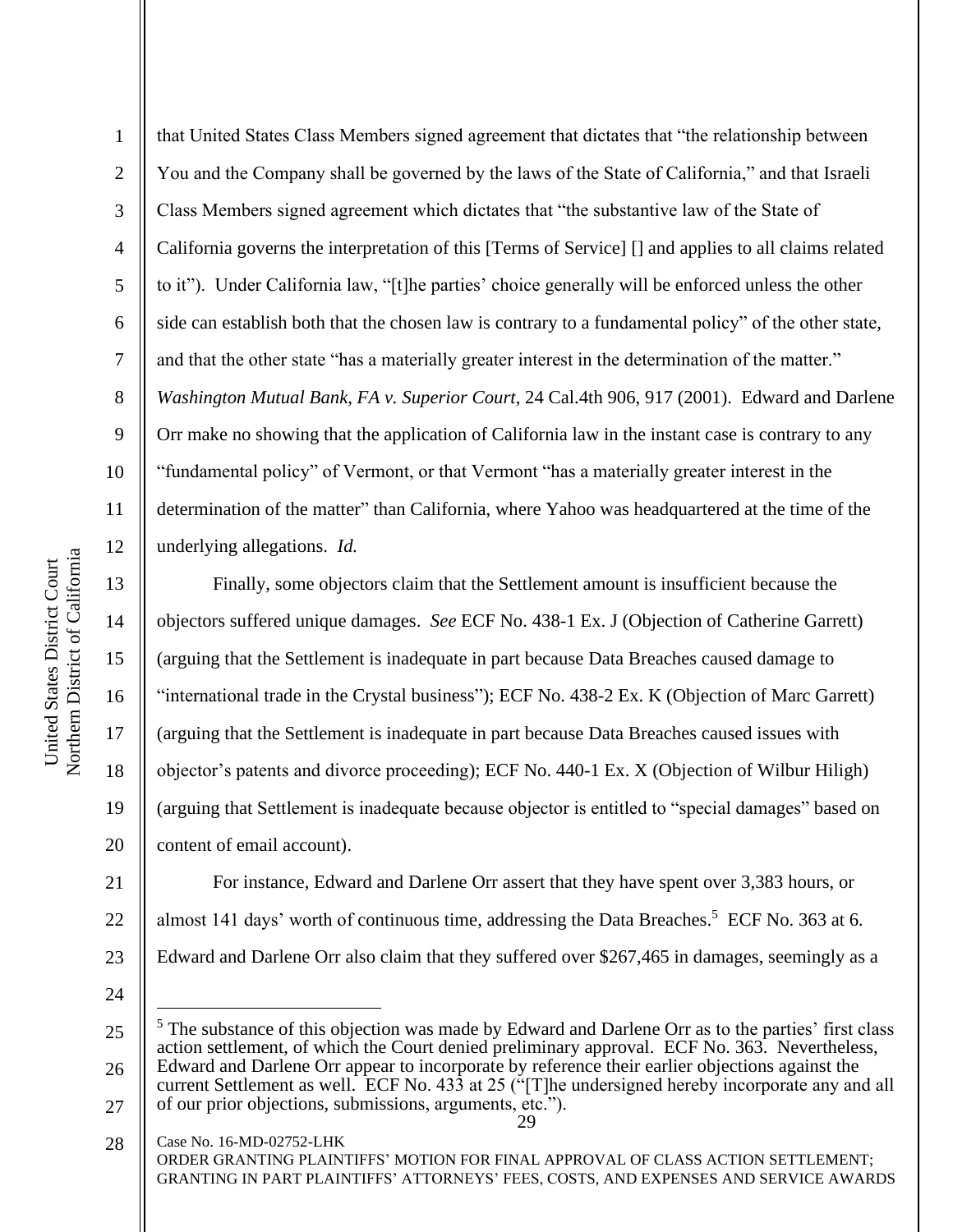2

3

4

5

6

7

8

9

10

result of hacking targeting "global patents" they hold. *Id.* at 14. There is no evidence that damages of this magnitude are widespread. Thus, to the extent that Settlement Class Members suffered unique damages of this nature, the correct response is to opt out from the Settlement Class in order to pursue those damages on an individual basis. *See, e.g.*, *In re Conseco Life Ins. Co. Cost of Ins. Litig.*, No. ML 04-1610 AHM (Mcx), 2005 WL 5678842, at \*9 (C.D. Cal. Apr. 26, 2005) (noting that "plaintiffs with large claims may prefer to pursue actions individually"); *In re Lidoderm Antitrust Litig.*, No. 14-md-02521-WHO, 2017 WL 679367, at \*15 (N.D. Cal. Feb. 21, 2017) ("[T]he possibility that a number of additional 'large claim' DPPs might opt out to control their own cases or seek lost profits damages only increases the *utility* of the class device.").<sup>6</sup>

11 12 13 14 15 16 17 18 19 20 Relatedly, Edward and Darlene Orr argue that the Settlement is inadequate because it impermissibly "lump[s] together the disparately large claims of the handicapped," which Edward and Darlene Orr argue will be disproportionately affected by the fifteen-hour cap for time spent remedying the Data Breaches. ECF No. 433 at 10. "An objector to a proposed settlement agreement bears the burden of proving any assertions they raise challenging the reasonableness of a class action settlement." *In re Linkedin User Privacy Litig.*, 309 F.R.D. 573, 583 (N.D. Cal. 2015) (citing *United States v. Oregon*, 913 F.2d 576, 581 (9th Cir. 1990). The Court accepts the premise that certain types of handicaps may prolong the amount of time required to respond to the Data Breaches and hence entitle claimants to larger Out-of-Pocket Costs. However, Edward and Darlene Orr provide no evidence that a significant number of handicapped claimants in such a

21

<sup>22</sup> 23 24 25 26 27 <sup>6</sup> Edward and Darlene Orr assert that their claims may be untimely because "THE CLOCK WAS STILL TICKING IN REGARD TO THE STATUTE OF LIMITATIONS" even though it was "literally impossible . . . to make a timely and viable case" due to Yahoo's concealment of information. ECF No. 363 at 4. However, the Orrs do not cite any cases that have found a claim untimely in those circumstances, and courts in fact regularly apply equitable exceptions under such circumstances. *See, e.g.*, *Regents of Univ. of Cal. v. Superior Court*, 20 Cal.4th 509, 533 (1999) ("In articulating the doctrine [of fraudulent concealment], the courts have had as their purpose to disarm a defendant who, by his own deception, has caused a claim to become stale and a plaintiff dilatory."); *see also American Pipe & Const. Co. v. Utah*, 414 U.S. 538, 554 (1974) (explaining that "the commencement of a class action suspends the applicable statute of limitations as to all asserted members of the class").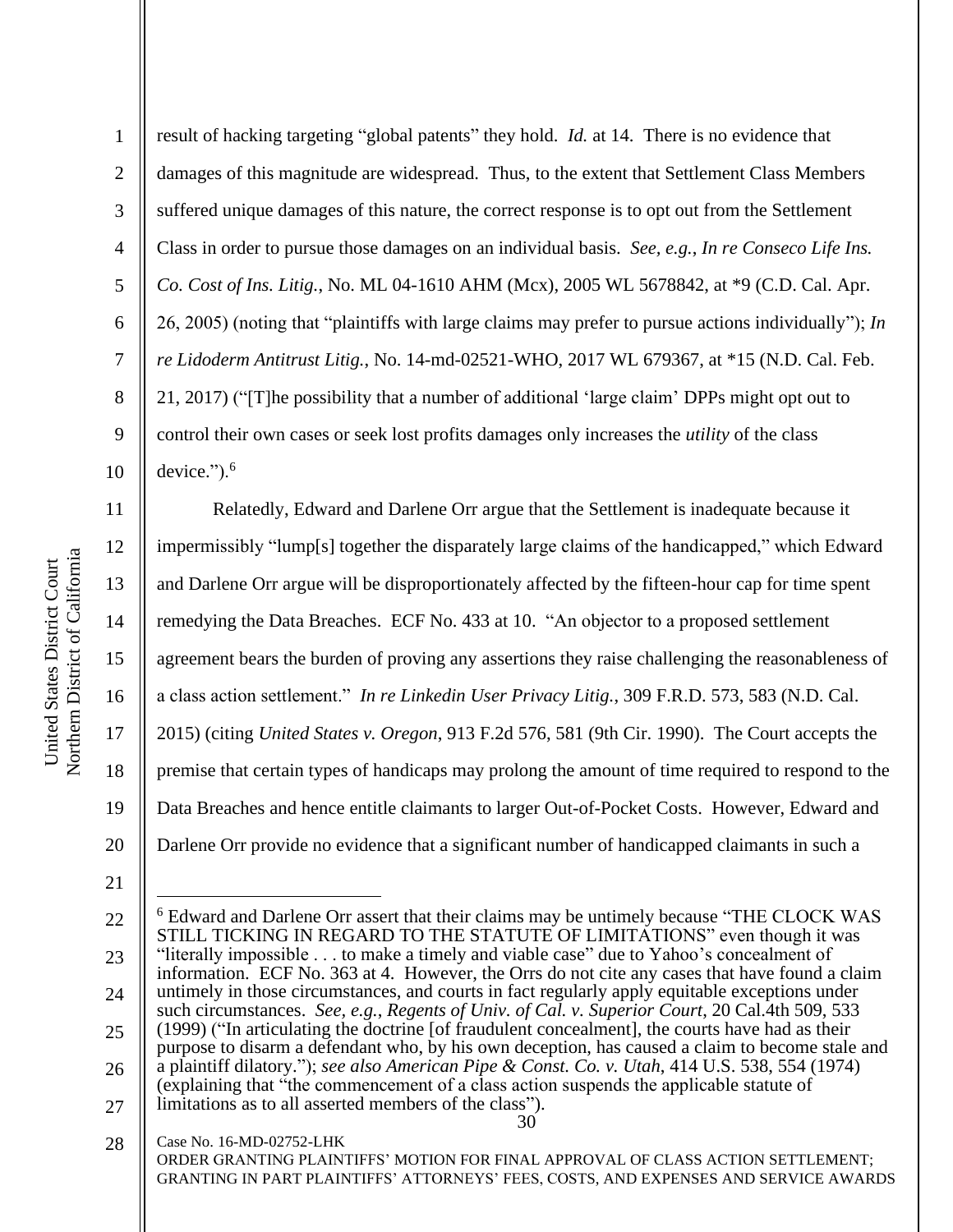2

3

4

5

6

7

8

9

10

11

12

13

14

15

16

17

18

19

20

21

22

23

24

25

26

situation will exceed the fifteen-hour cap and thereby render the Settlement inadequate. The Court has heard no other objections as to the time cap, from handicapped objectors or otherwise.

Objector Audun Huslid argues that the Settlement Agreement erroneously treats the Data Breaches "as one consolidated data breach." ECF No. 438-2 Ex. P at 1. The Settlement Agreement does indeed recognize that the Data Breaches comprised separate incidents, however. Settlement Agmt. ¶ 1.15 (citing discussion of Data Breaches contained within SACC). Plaintiffs assert that the Data Breaches all arose from a common course of conduct by Yahoo, such as failure to adequately protect the Settlement Class Members' Personal Information, which renders class treatment appropriate. *See supra* Section I; *see also Harvey v. Morgan Stanley Smith Barney LLC*, No. 18-CV-02835-WHO, 2020 WL 1031801, at \*13 (N.D. Cal. Mar. 3, 2020) (explaining that claims should "normally be tried together" when they "derive from a common nucleus of facts"). Huslid also argues that the Settlement should include an admission of wrongdoing and compensate Settlement Class Members for "past, present and future emotional stress." ECF No. 438-2 Ex. P at 1–2. First, the Settlement is adequate notwithstanding the lack of an admission of wrongdoing by Yahoo. The requirement of such an admission would no doubt reduce the amount of compensation available to Settlement Class Members or preclude the possibility of settlement altogether. *See Alliance to End Repression v. City of Chicago*, 561 F. Supp. 537, 554 (N.D. Ill. 1982) ("It would defeat an important purpose of settlement, and therefore render settlements less attractive to parties, if the settlement agreement were required to include admissions of wrongdoing by the defendants."). Second, courts have deemed emotional distress too speculative to constitute a measure of damages in data breach cases. *See Pruchnicki v. Envision Healthcare Corp.*, No. 219CV1193JCMBNW, 2020 WL 853516, at \*5 (D. Nev. Feb. 20, 2020) ("[P]laintiff's allegations of emotional distress are insufficient to satisfy the damages element of her claims."). Eleven objectors argue that the Settlement is inadequate due to dissatisfaction with the Credit Services the Settlement provides. Some objectors maintain that the credit monitoring in the instant case lacks value. For instance, objector Aaron Miller, represented by Steve A. Miller,

27 28

Case No. 16-MD-02752-LHK

31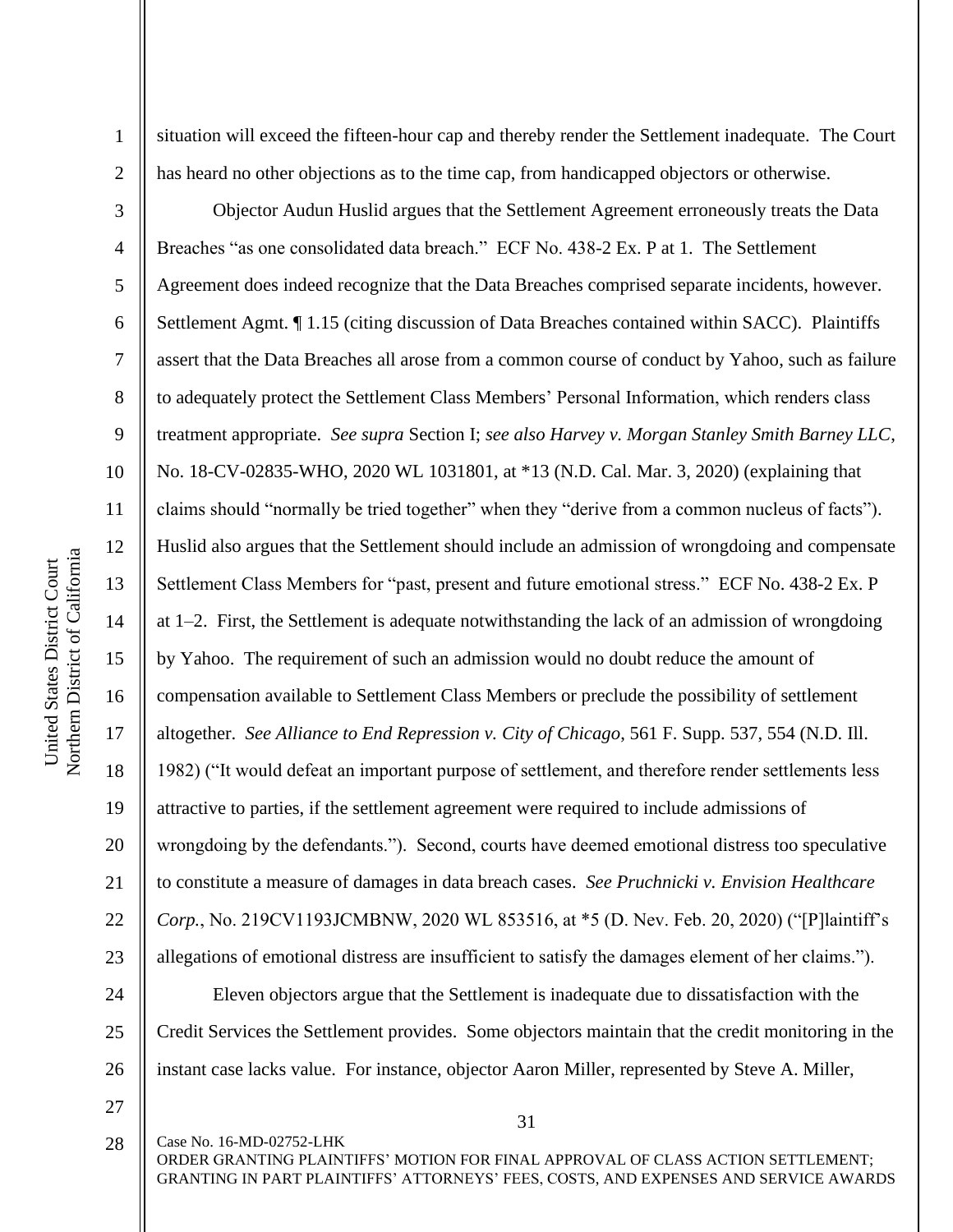2

3

4

5

6

7

8

9

10

11

12

13

14

15

16

17

18

19

objects to the fact that "class members do not have a choice and must accept the offered 'credit monitoring services,' as set forth on the website, instead of selecting cash." ECF No. 432; *see also* ECF No. 438-1 Ex. D (Objection of Mihail Seroka) ("[P]laintiffs do not want credit monitoring. They want cash compensation."); ECF No. 438-1 Ex. I (Objection of Vivian Saegesser) ("I believe the costs of monitoring credit should be sent to those affected in the form of a check . . . .").

As an initial matter, these objectors are simply incorrect to the extent that they argue that Settlement Class Members cannot receive cash compensation if they decline credit monitoring from Yahoo. The Settlement entitles Settlement Class Members to cash for Out-of-Pocket Costs incurred as a result of the Data Breaches irrespective of whether the Settlement Class Members choose to receive credit monitoring. As discussed, these Out-of-Pocket Costs include reimbursement of up to five hours' worth of time spent responding to the Data Breaches, at a minimum rate of \$25 per hour, with no documentation requirement. Although it is true that Settlement Class Members may only receive Alternative Compensation in the form of cash if Settlement Class Members already possess credit monitoring, this feature of the Settlement does not render the Settlement inadequate. *See In re Anthem*, 327 F.R.D. at 310 ("[T]he Settlement's main form of relief—credit monitoring—would not be of much value to Settlement Class Members who already have such services, so the Settlement allows them to claim an alternative cash payment.").

20 21 22 23 24 25 26 Aaron Miller and several other objectors further maintain that the Credit Services lack value because they have concerns about AllClear ID. ECF No. 432 at 7–12; ECF No. 438-1 Ex. C (Objection of Patrick Catel) ("I do not see the benefit of providing my personal information to yet another company as a so-called solution to that very information having been compromised by a company I had already entrusted with said information."); ECF No. 438-2 Ex. M (Objection of Leah Elliott) (arguing that "credit monitoring providers [] are not worthy (or capable) to protect anyone's data"). For instance, Aaron Miller cites numerous online complaints previously made by

27

28

Case No. 16-MD-02752-LHK

ORDER GRANTING PLAINTIFFS' MOTION FOR FINAL APPROVAL OF CLASS ACTION SETTLEMENT; GRANTING IN PART PLAINTIFFS' ATTORNEYS' FEES, COSTS, AND EXPENSES AND SERVICE AWARDS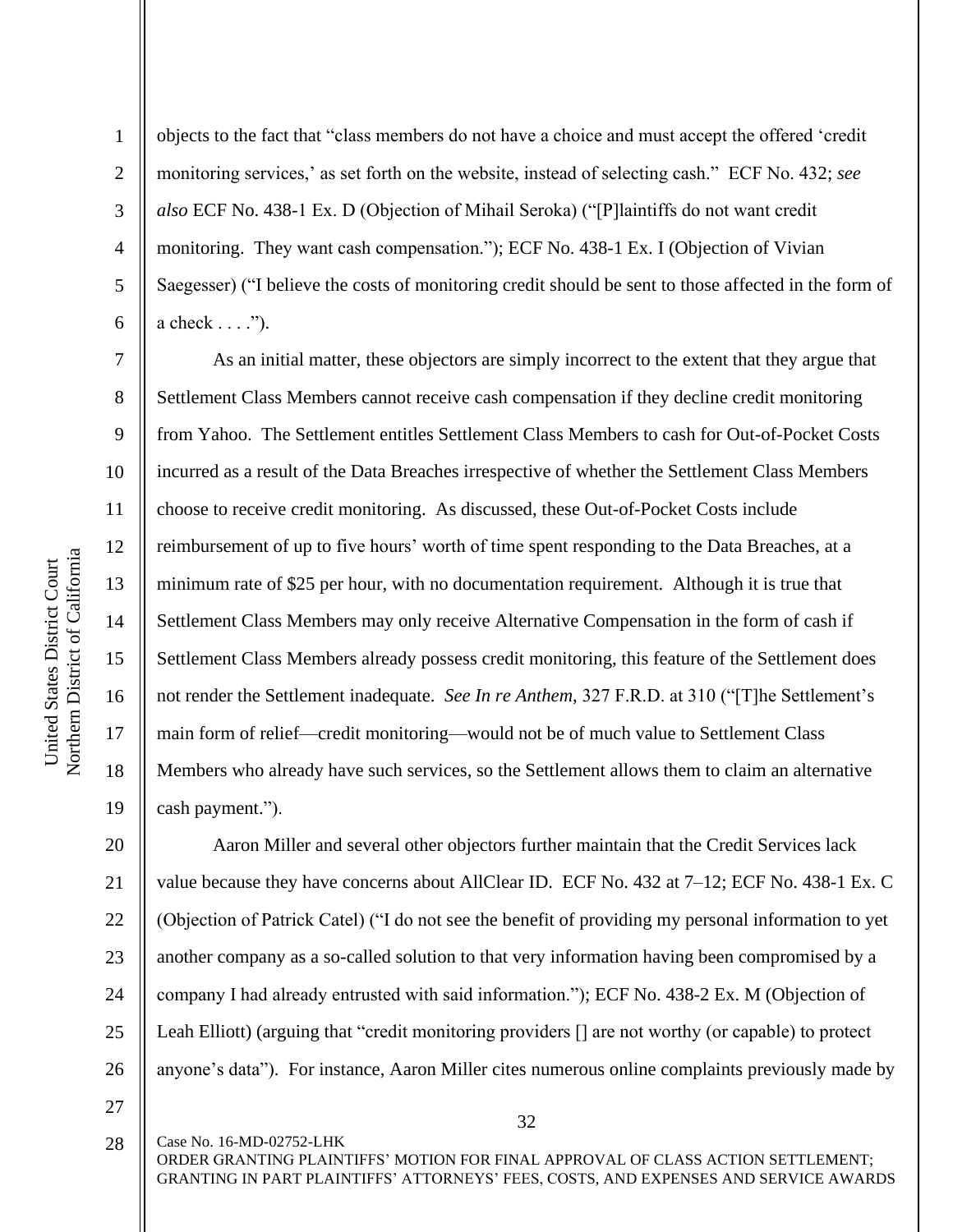7

8

9

10

11

12

13

14

15

16

17

1 2 3 4 5 customers of AllClear ID. ECF No. 432 at 7–12. This evidence does not render the Settlement inadequate. AllClear ID supplies credit monitoring to 2,228,748 individuals around the world. ECF No. 442-2 ("AllClear Decl.") ¶ 12. Moreover, AllClear ID possesses an A+ rating from the Better Business Bureau and "has consistently maintained a 96% customer satisfaction rating along with 100% success resolving financial identity theft cases," based on consumer surveys. *Id.* ¶ 4.

Some objectors, by contrast, maintain that the Credit Services lack value because the objectors believe that Yahoo itself will provide the credit monitoring. *See* ECF No. 438-1 Ex. A (Objection of Wanda Jewell) ("By making that settlement, we are basically being forced to use the settlement to pay Yahoo for something that it should have already been protecting against through their service in the first place."); ECF No. 438-1 Ex. F (Objection of Julianna Lawnsdale) ("I can't afford ID/data protection for myself rn, [*sic*] but I don't trust Yahoo with it, so I'm excluded from compensation."); ECF No. 438-2 Ex. K (Objection of Marc Garrett) ("Even more valueless is their [Yahoo's] offer to 'pay for two years' of careful watch over your credit information . . . which they have already demonstrated to be incapable of by their own admission."). These objections are based on a mistaken assumption. AllClear ID, not Yahoo, provides the Credit Services pursuant to the Settlement. Settlement Agmt. ¶ 4.1 ("Credit Services shall be provided by AllClear ID.").

18 19 20 21 22 23 24 25 26 Several objectors argue that the timing of the Credit Services is problematic. For instance, Vivian Saegesser states that she "[does not] see any benefit to start watching credit 4 to 5 years after a security breach." ECF No. 438-1 Ex. I; *see also* ECF No. 438-1 Ex. H (Objection of Mark Wagner) ("Also what benefit will anyone gain by receiving credit protection over three to seven years after the breach?"). Although Yahoo should have disclosed the Data Breaches timely and provided credit monitoring services earlier, objectors provide no support for their belief that forward-looking credit monitoring lacks value. On the contrary, testimony in the instant case indicates that for Settlement Class Members for whom data was compromised, "significant risk of identity fraud and other harms . . . will be of a particularly lasting nature." ECF No. 258-4 Ex. 94

27

28

Case No. 16-MD-02752-LHK

33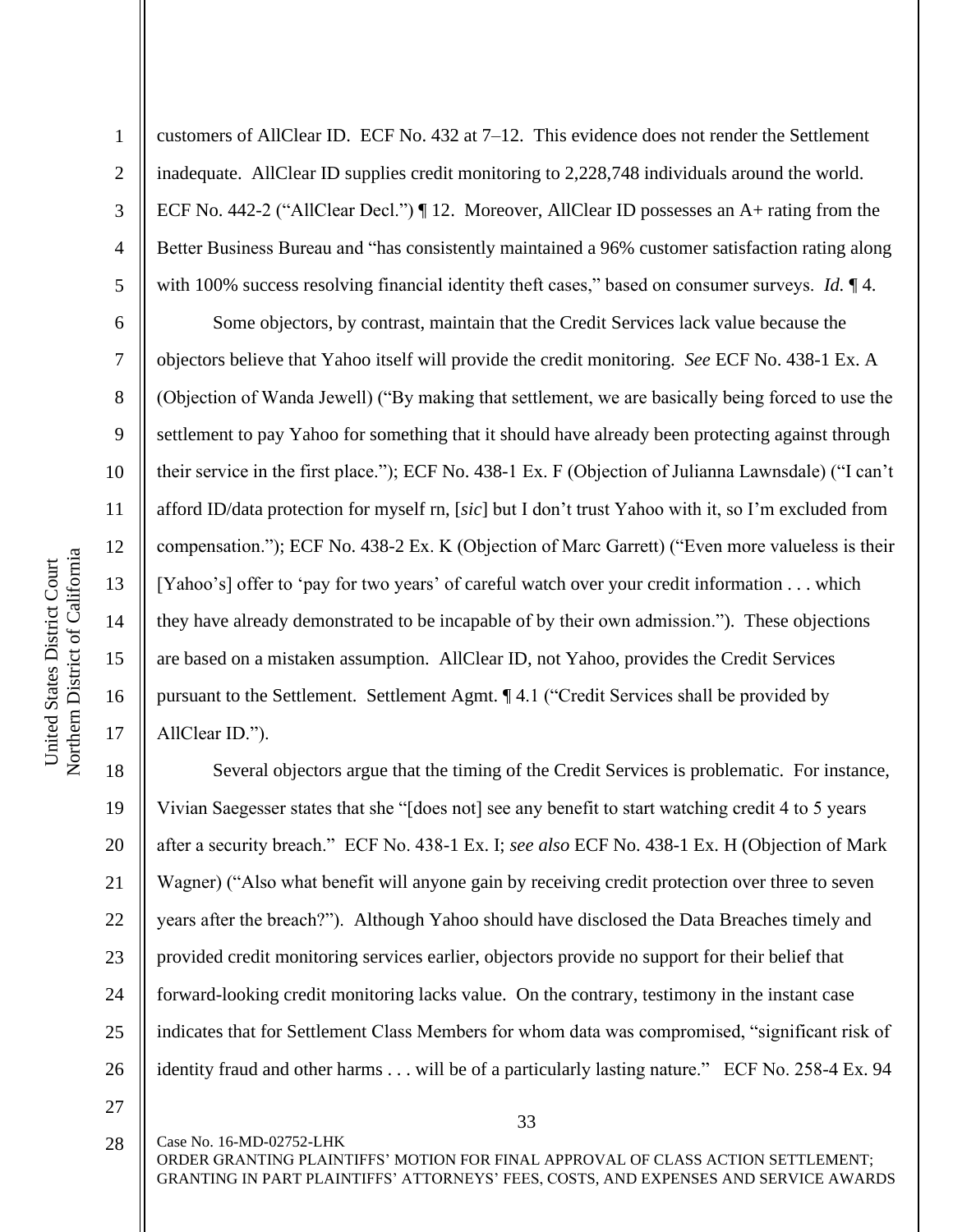2

3

4

5

6

7

8

9

10

11

12

13

14

15

("Van Dyke Decl.") ¶ 35; *see also id.* ¶ 32 (explaining that in light of Data Breaches, it is possible that criminals could "steadily aggregate enough data to commit identity fraud").

On the other hand, some objectors maintain that the Credit Services lack value because they do not last longer than two years. *See* ECF No. 438-2 Ex. N (Objection of Nancy McCarthy) ("My loss of data and its potential for misuse lasts a lifetime yet the proposed settlement only lasts a few years. Any settlement should last as long as I do . . . a lifetime!"); *see also* ECF No. 438-2 Ex. O (Objection of Michael Brown) ("My loss of data and its potential for misuse lasts a lifetime yet the proposed settlement only lasts a few years. Any settlement should last as long as I do . . . a lifetime!"). As an initial matter, the Settlement provides for Business Practice Changes that may indeed benefit Settlement Class Members well into the future. To the extent that objectors would prefer the Settlement to provide longer term Credit Services, this preference does not render the Settlement inadequate. *See Linney*, 151 F.3d at 1242 ("The fact that a proposed settlement may only amount to a fraction of the potential recovery does not, in and of itself, mean that the proposed settlement is grossly inadequate and should be disapproved." (internal quotation marks and citation omitted)).

16 17 18 19 20 21 22 23 24 25 26 Finally, some objectors assert that the Credit Services lack value because some Settlement Class Members already possess credit monitoring services. *See* ECF No. 438-1 Ex. E (Objection of Michael Cherepko) ("Credit monitoring is already a widespread amenity offered by many credit card services."). For instance, Michael Cherepko argues that he "ha[s] a settlement from Experian offering the exact same compensation," *i.e.*, credit monitoring through the *In re Experian Data Breach* settlement. However, Alternative Compensation in the form of cash is available under the Settlement irrespective of whether the source of that credit monitoring is another settlement. Settlement Agmt. ¶ 5.1 (explaining that Alternative Compensation is available to Settlement Class Members who "already have some form of credit monitoring or protection"); *In re Experian Data Breach Litig.*, No. 8:15-cv-01592 AG (DFMx), ECF No. 322 (C.D. Cal. May 10, 2019) (granting final approval of *Experian* data breach settlement).

27

Case No. 16-MD-02752-LHK

34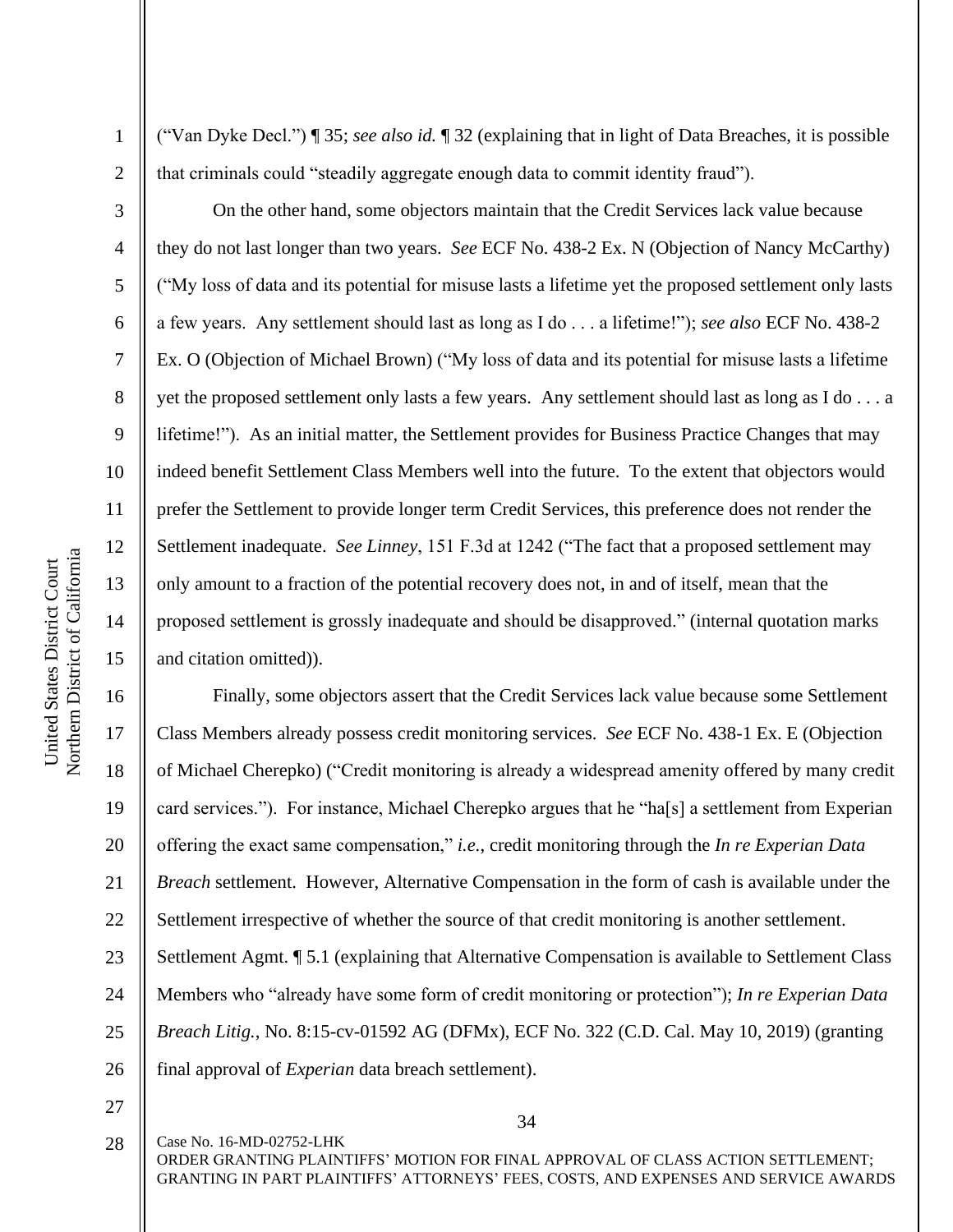Northern District of California Northern District of California United States District Court United States District Court

1

2

3

4

5

6

7

8

9

10

11

12

13

14

15

16

Similarly, objector Seth Katz cites the fact that credit monitoring is available to him pursuant to a pending settlement in *In re Equifax*. ECF No. 438-3 Ex. T; *see In re Equifax Inc. Customer Data Sec. Breach Litig.*, No. 1:17-md-2800-TWT, 2020 WL 256132 (N.D. Ga. Mar. 17, 2020) (granting final approval of *Equifax* data breach settlement). Under the Settlement Agreement in the instant case, in order to receive Alternative Compensation, Settlement Class Members must state that they have "some form of credit monitoring or protection as of the date the Claim Form is submitted." Settlement Agmt. ¶ 5.1. Thus, Katz is not entitled to Alternative Compensation in the instant case because the *Equifax* settlement "has not yet become effective," and therefore Katz does not already have credit monitoring through the *Equifax* settlement. As an initial matter, the Court rejects the premise that the instant Settlement provides "absolutely no value" to objectors in Katz's position. ECF No. 438-3 Ex. T at 2. First of all, Seth Katz declares that he was a Paid User during the Class Period. *Id.* at 1. Pursuant to the Settlement, Paid Users are entitled to recover "up to 25% per year of service paid for between January 1, 2012 and December 31, 2016." Settlement Agmt. ¶ 6.5. This amount is in addition to the other Out-of-Pocket Costs incurred by Katz, including compensation for any time spent responding to the Data Breaches. Settlement Agmt. ¶ 1.29. This compensation is independent of the Credit Services.

17 18 19 20 21 22 23 24 25 26 Moreover, the credit monitoring in the instant case is not entirely duplicative of the credit monitoring in *Equifax*. First, the *Equifax* settlement contemplates credit monitoring provided by different credit monitoring services, and in a different package, than the one provided by AllClear ID in the instant case. *In re Equifax*, 2020 WL 256132, at \*2 (noting that credit monitoring is provided by Experian and Equifax). Credit monitoring by multiple, independent entities still provides value to Settlement Class Members. Second, importantly, it is unclear whether the *Equifax* credit monitoring will ever overlap with the Credit Services provided by the instant Settlement in the first place because the *Equifax* settlement is currently pending appeal before the Eleventh Circuit. It is therefore entirely possible that the two years' worth of Credit Services offered in the instant case will expire before the *Equifax* credit monitoring becomes active. Third,

27 28

Case No. 16-MD-02752-LHK

ORDER GRANTING PLAINTIFFS' MOTION FOR FINAL APPROVAL OF CLASS ACTION SETTLEMENT; GRANTING IN PART PLAINTIFFS' ATTORNEYS' FEES, COSTS, AND EXPENSES AND SERVICE AWARDS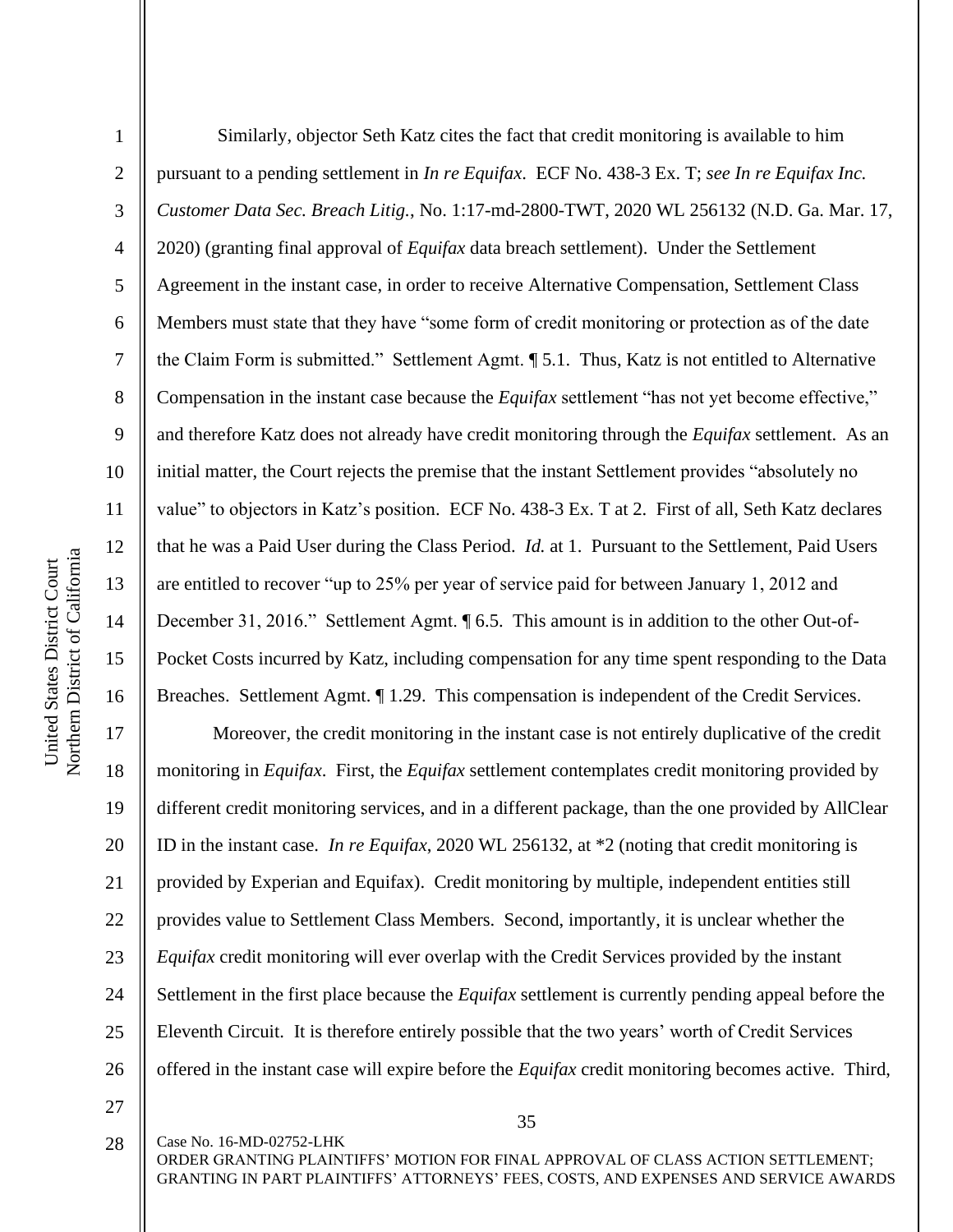and finally, the *Equifax* settlement postdates the instant Settlement, and it would be inequitable to retrospectively render this Settlement invalid based on the contents of a subsequent settlement reached in a different court in a different case.

Accordingly, the Court overrules the foregoing objections to the Settlement and the Settlement relief. The Court next addresses the Notice Program and objections thereto.

# **III.THE NOTICE PLAN IS APPROPRIATE**

Federal Rule of Civil Procedure  $23(c)(2)(B)$  requires that the settling parties provide class members with "the best notice that is practicable under the circumstances, including individual notice to all members who can be identified through reasonable effort. The notice must clearly and concisely state in plain, easily understood language: (i) the nature of the action; (ii) the definition of the class certified; (iii) the class claims, issues, or defenses; (iv) that a class member may enter an appearance through an attorney if the member so desires; (v) that the court will exclude from the class any member who requests exclusion; (vi) the time and manner for requesting exclusion; and (vii) the binding effect of a class judgment on members under Rule  $23(c)(3)$ ."

The Court finds that the Notice Plan has been fully implemented in compliance with this Court's Order, ECF No. 390, and complies with Fed. R. Civ. P. 23(c)(2)(B). Notice was sent by email, published in two magazines, and advertised online. The various forms of Notice, which were reviewed and approved by this Court, provided clear descriptions of who is a member of the Settlement Class and Settlement Class Members' rights and options under the Settlement. The Notices explained the conduct at issue in the litigation, how to receive money from the Settlement, how to opt out of the Settlement, how to object to the Settlement, how to obtain copies of relevant papers filed in the case, and how to contact Class Counsel and the Settlement Administrator. *See* ECF No. 396-6 (outlining the content of the Notice Plan).

24 25 26 The Court approved this Notice Plan. ECF No. 390. Pursuant to the Settlement Agreement and this Court's order, the Settlement Administrator initiated an email campaign on September 3, 2019 that continued until September 30, 2019. ECF No. 414-1 ("Finegan Decl.") ¶

27

Case No. 16-MD-02752-LHK

Northern District of California Northern District of California United States District Court United States District Court

1

2

3

4

5

6

7

8

9

10

11

12

13

14

15

16

17

18

19

20

21

22

23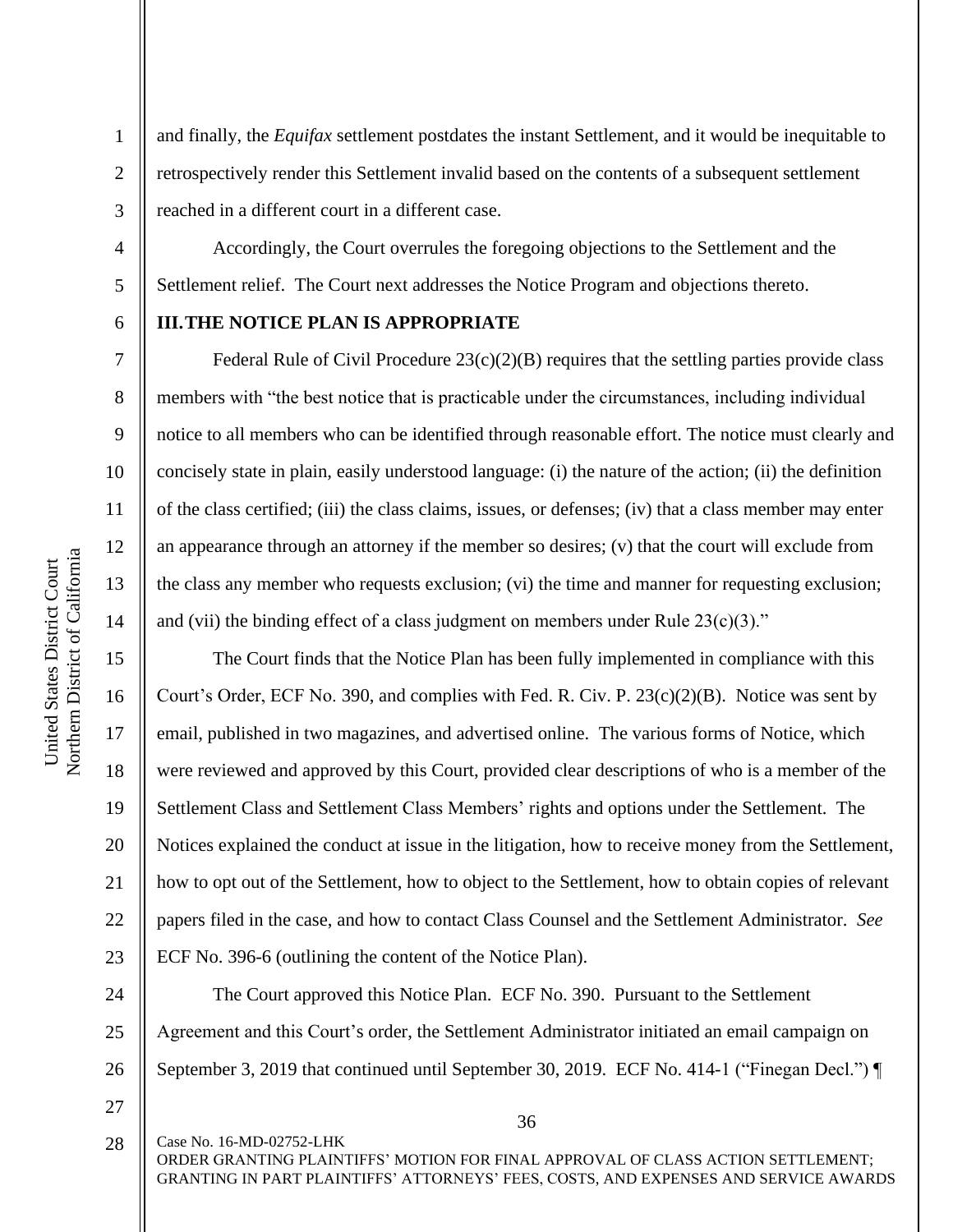2

3

4

5

6

7

8

9

11

13

17

18

19

21

11. Pursuant to the email campaign, a total of 942,628,887 emails were attempted for delivery to all current Yahoo email account holders who had email accounts during the Class Period, and 204,906,633 emails were successfully delivered. *Id.* In order to remind Settlement Class Members of the Settlement, the Settlement Administrator then undertook a second email campaign that ran from January 27, 2020 until February 5, 2020. *Id.* ¶ 3 n.1; Fenwick Decl. ¶ 8. The second email campaign resulted in another 183,650,398 deliverable emails. *Id.*

10 12 14 15 16 20 22 The Settlement Administrator provided notice in multiple other ways. First, the Settlement Administrator published notice in two widely circulated United States magazines—*People* and *National Geographic*. Finegan Decl. ¶¶ 13–14. Second, the Settlement Administrator published notice in eleven widely circulated Israeli newspapers. *Id.*  $\P$  16–28. Third, the Settlement Administrator issued online display advertisements that targeted individuals who may have migrated away from Yahoo in the wake of the Data Breaches, which resulted in more than 57 million advertising impressions that directed observers to the Settlement Website. *Id.* ¶¶ 29–31. Fourth, the Settlement Administrator purchased more than 272 million social media impressions across Twitter, Instagram, Facebook, and numerous Israeli news outlets that also directed observers to the Settlement Website. *Id.* ¶¶ 33–35. These ads were designed to target Settlement Class Members. The Settlement Administrator estimates that "an estimated 81 percent of targeted Settlement Class Members in the United States were reached by the media program on average approximately 3.2 times and approximately 77 percent of Settlement Class Members in Israel were reached on average approximately 3 times." *Id.* ¶ 47. All of these alternative routes of communication support a finding that Settlement Class Members received adequate notice of the Settlement.

23 24 25 26 Settlement Class Members can submit Claim Forms through the Settlement Website or by mail. *Id.* ¶ 11. To claim Credit Services, Settlement Class Members are required to fill out a Credit Monitoring Services or Alternative Compensation Claim Form. ECF No. 369-11 Ex. 7. If a Settlement Class Member requests Alternative Compensation, the Settlement Class Member is

27

37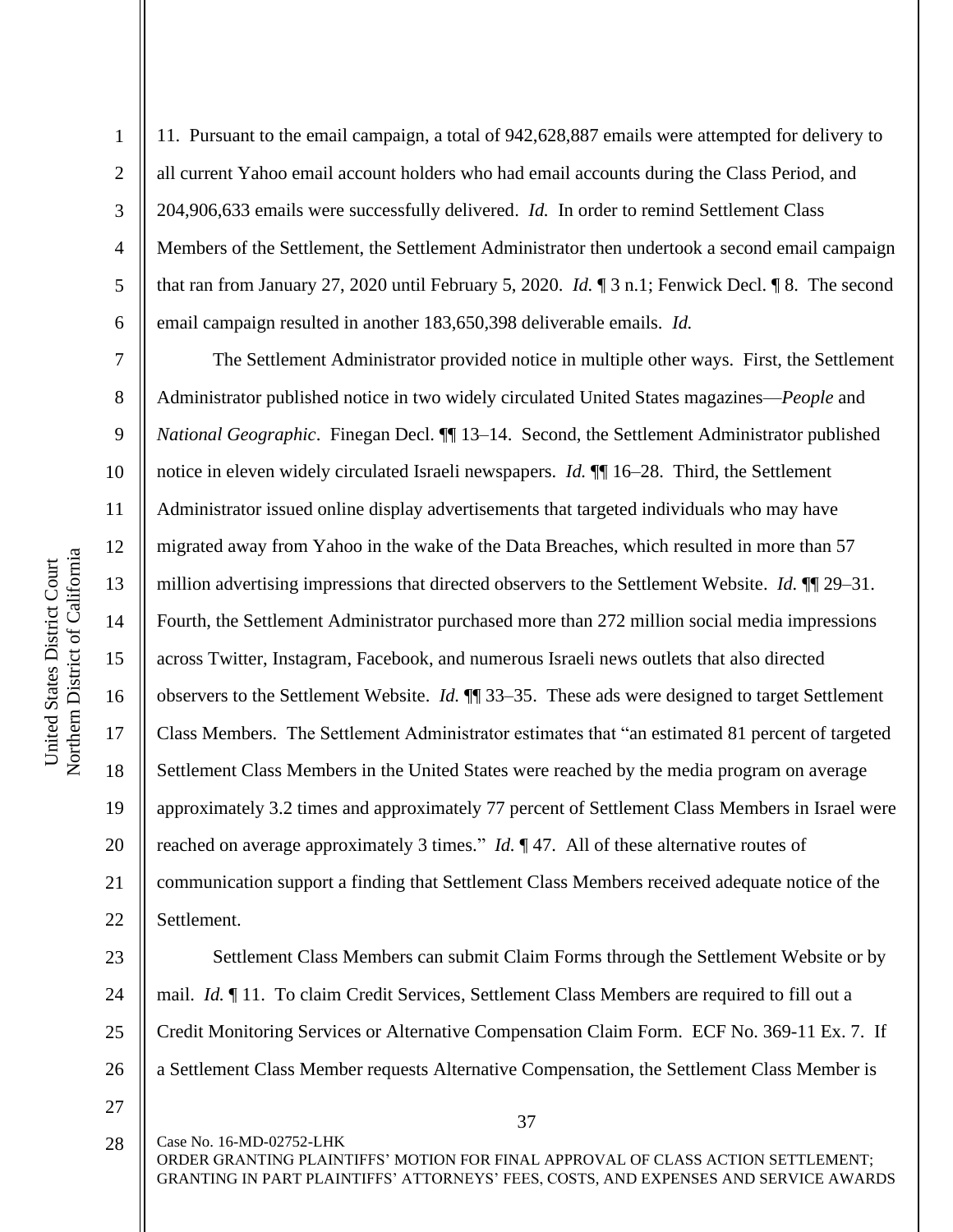2

3

8

9

11

13

14

15

16

17

18

19

20

21

4 5 6 7 10 12 required to confirm the timing and type of the credit monitoring services currently held by the Settlement Class Member. *Id.* To claim Out-of-Pocket Costs, Settlement Class Members are required to submit a Claim Form for Out-of-Pocket Costs, which does not require documentation for up to five hours of time spent addressing the Data Breaches, but requires basic documentation for reimbursement of other costs. ECF No. 369-10 Ex. 6. Moreover, Settlement Class Members who were previously Paid Users or Small Business Users can submit a Claim Form for Paid Users or Claim Form for Small Business Users, respectively, in order to receive 25% of the amount that they paid per year between January 1, 2012 and December 31, 2016 for Paid User or Small Business services. ECF No. 369-12 Ex. 8; ECF No. 369-13 Ex. 9*.* Settlement Class Members who are entitled to payments are offered two options to receive payment: direct deposit into the Settlement Class Member's bank account or payment by check. ECF No. 369-10 Ex. 6; ECF No. 369-12 Ex. 8; ECF No. 369-13 Ex. 9*.* 

Settlement Class Members have a variety of methods by which to view relevant documents, contact the Settlement Administrator or Class Counsel, opt out of the Settlement, or object to the Settlement. These methods included mail, telephone, email, and the Settlement Website. For example, the Settlement Website received 8,306,271 visits, and 1,284,498 Claim Forms were submitted online as of June 12, 2020. Fenwick Decl. ¶¶ 4, 11. Additionally, the Settlement Administrator received 45,015 calls on the toll-free number dedicated to providing information to and answering questions from Settlement Class Members. *Id.* ¶ 5. Of these calls, 29,774 calls were handled by an Interactive Voice Response system created by the Settlement Administrator, and 15,241 calls were handled by live operators. *Id.* 

22 23 24 25 26 Notwithstanding these extensive notice efforts, only 1,292,037 Settlement Class Members out of the approximately 194 million Settlement Class Members, or about 0.6% of the total Class, submitted claims as of June 12, 2020. *Id.* ¶ 11. Nevertheless, the Court concludes that the notice program provided the best notice that is practicable under the circumstances and complied with due process. Notably, "neither Rule 23 nor the Due Process Clause requires actual notice to each

27 28

Case No. 16-MD-02752-LHK

38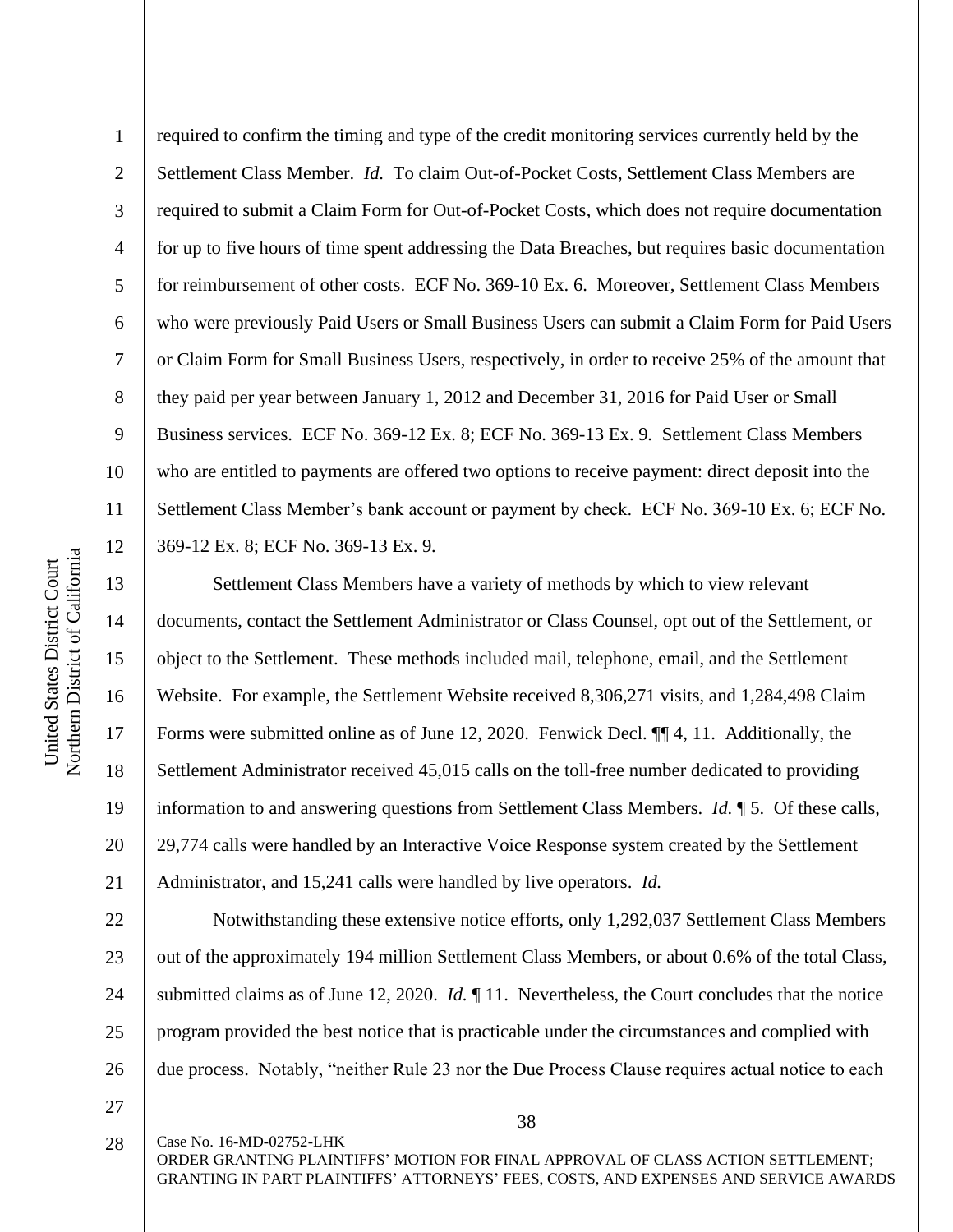2

3

5

8

9

11

4 6 7 10 individual class member." *Briseno v. ConAgra Foods, Inc.*, 844 F.3d 1121, 1128 (9th Cir. 2017), *cert. denied sub nom. ConAgra Brands, Inc. v. Briseno*, 138 S. Ct. 313 (2017); *see also Shutts*, 472 U.S. at 812 ("The notice must be the best practicable, 'reasonably calculated, under all the circumstances, to apprise interested parties of the pendency of the action and afford them an opportunity to present their objections.'") (quoting *Mullane v. Cent. Hanover Bank & Tr. Co.*, 339 U.S. 306, 314–15 (1950)). Courts in this district have approved notice plans nearly identical to the one here as reasonably designed to inform absent class members of the action. *See, e.g.*, *Perkins v. Linkedin Corp.*, No. 13-CV-04303-LHK, 2016 WL 613255 at \*7 (N.D. Cal. Feb. 16, 2016) (approving notice plan that provided for email notice and settlement website); *see also Briseno*, 844 F.3d at 1128 ("Courts have routinely held that notice by publication in a periodical, on a website, or even at an appropriate physical location is sufficient to satisfy due process.").

12 13 14 15 16 17 18 19 20 21 22 23 Seven individuals objected to the Notice: Aaron Miller, Edward and Darlene Orr, Ryan Bowman, Wilbur Hiligh, and Julianna Lownsdale. ECF Nos. 424; 432; 433; 438-1 Ex. F; 438-2 Ex. Q; 440-1 Ex. X. Several objectors argue that the content of the Notice is deficient. Objector Aaron Miller argues that "[t]he FAQs [on the Settlement Website] do not inform the class members that the 'credit monitoring' is being paid out of the settlement fund of \$117 million." ECF No. 432. The Court disagrees. The Settlement Website states that "Defendants will also pay for a Settlement Fund of \$117.5 million. The Settlement Fund will provide a minimum of two years of Credit Monitoring Services to protect Settlement Class Members from future harm, or an alternative cash payment for those who verify they already have credit monitoring or identity protection." ECF No. 442 at 19 n.19. Moreover, the Notice documents available on the Settlement Website repeat this language. ECF No. 388-1 (Long-Form Notice) at 1; ECF No. 388- 2 (Short-Form Notice) at 1; ECF No. 388-3 (Publication Notice) at 1.

24 25 26 Ryan Bowman and Julianna Lownsdale also argue that the Notice Program is deficient. Ryan Bowman argues that "the identity of the intended recipients of the *cy pres* money is not revealed" and also that the Notice "fails to inform the class of how much really is at stake." ECF

27 28

Case No. 16-MD-02752-LHK

39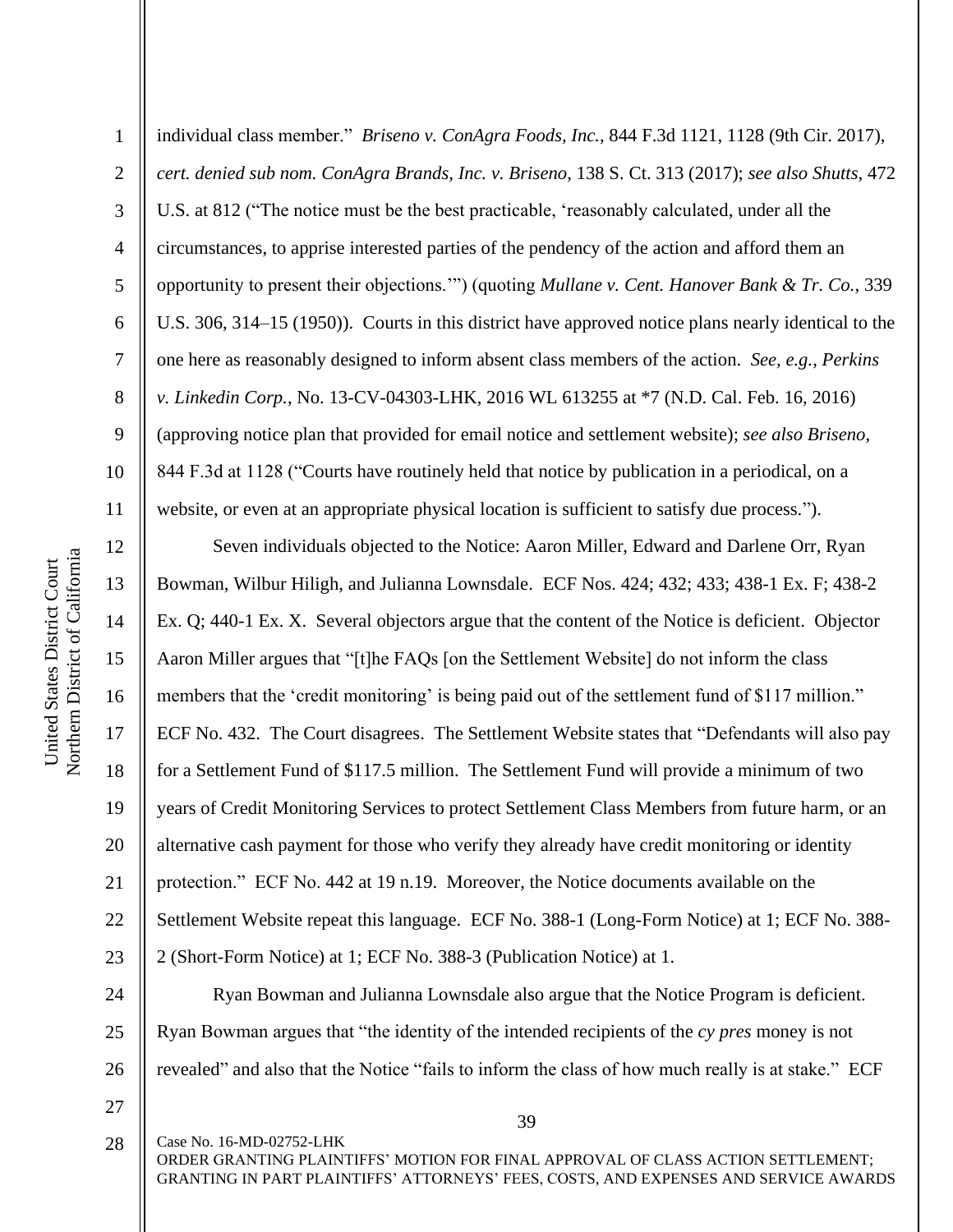1 2 3 4 5 6 7 8 9 10 11 No. 424 at 10, 15. Additionally, Julianna Lownsdale argues that the "web design" of the Settlement Website consists of "hostile, hard to parse blocks of text." ECF No. 438-1 Ex. F. These arguments are not well-taken. The proposed *cy pres* recipients, the Electronic Privacy Information Center and the Center for Democracy and Technology, are both listed in the Settlement Agreement and the Long-Form Notice available on the Settlement Website. Settlement Agmt. *¶* 7.1(c); ECF No. 388-1 (Long-Form Notice) at 1. Further, as the Court previously held, the Notice Plan is "reasonably calculated to apprise Settlement Class Members of the nature of this litigation, the scope of the Settlement Class, the terms of the [] Settlement Agreement, the right of Settlement Class Members to object to the [] Settlement Agreement or exclude themselves from the Settlement Class and the process for doing so, and of the Final Approval Hearing." ECF No. 390 at 5.

12 13 14 15 16 17 18 19 20 21 22 23 24 25 26 Other Settlement Class Members argue that the Notice suffered from procedural flaws. Specifically, Edward and Darlene Orr cite the Northern District of California's Procedural Guidelines for Class Actions, which states that "[a]ll objections will be scanned into the electronic case docket and the parties will receive electronic notices of filings." Procedural Guidance for Class Action Settlement, *available at* https://www.cand.uscourts.gov/forms/procedural-guidancefor-class-action-settlements/ (last updated Dec. 5, 2018); *see also* ECF No. 433 at 35. However, the objections were indeed filed on the public docket of the instant case in March 2020, months before the Final Fairness Hearing, which Edward and Darlene Orr attended. Wilbur Hiligh asserts that Settlement Class Members did not receive sufficient time to object or opt out. ECF No. 440- 1. Wilbur Hiligh implies that he only received an email on February 4, 2020. *Id.* at 1 ("Also, claimants were given exactly about one month before the deadline(February 4, 2020 to march 6, 2020) [*sic*] to . . . exclude oneself from the class action lawsuit."). However, Wilbur Hiligh seemingly refers to the second email campaign conducted by the Settlement Administrator, which was undertaken to remind Settlement Class Members of the Settlement. The first email campaign concluded by September 30, 2019. Finegan Decl. ¶ 11. The rest of the Notice Plan was

27 28

Case No. 16-MD-02752-LHK

40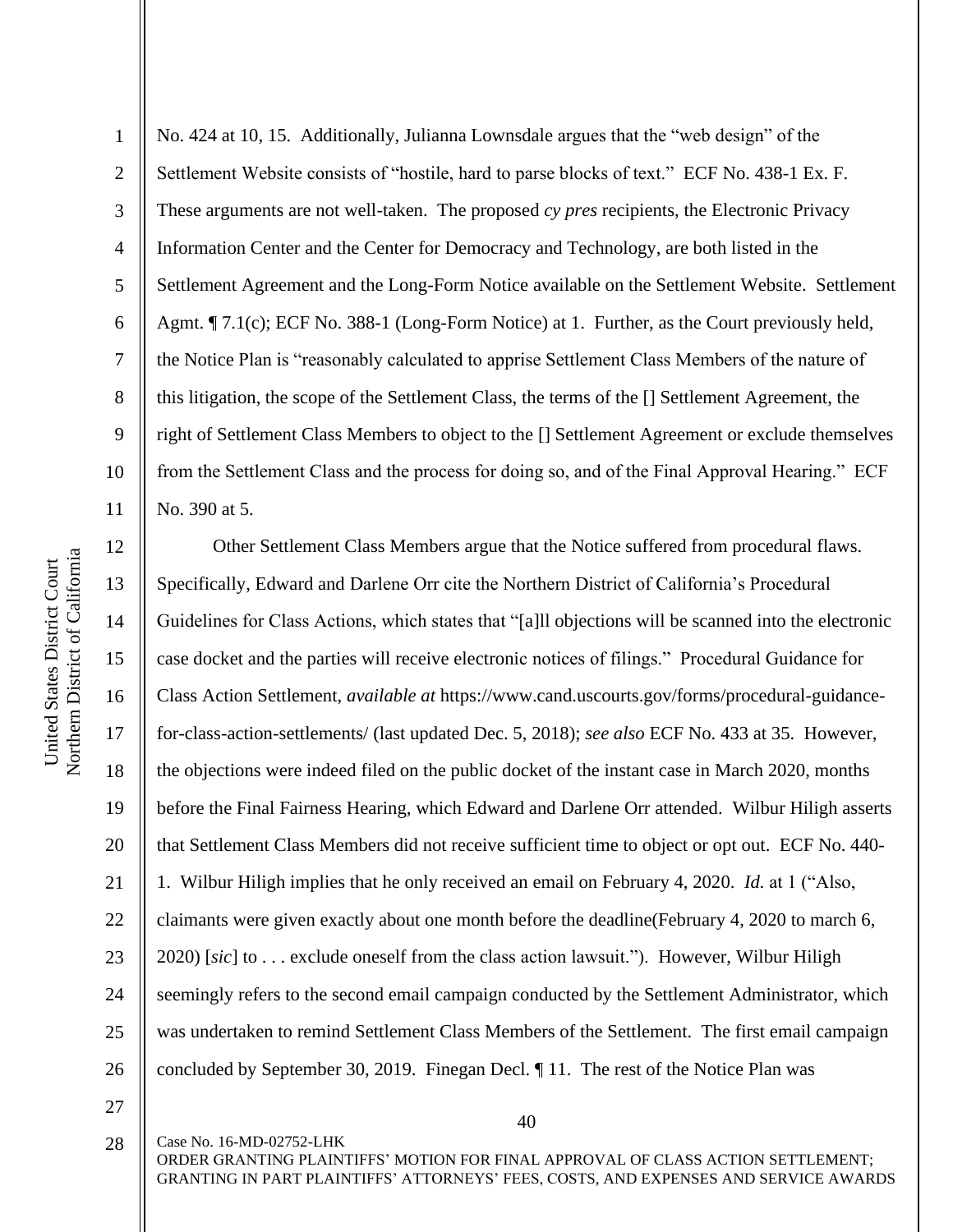10 11 12 Northern District of California Northern District of California United States District Court United States District Court 13 14 15 16 17

1

2

3

4

5

6

7

8

9

"substantially completed on October 17, 2019." *Id.* ¶ 3. Accordingly, Settlement Class Members like Wilbur Hiligh had far longer than a month to object or opt out of the Settlement. Thus, the Court overrules the foregoing objections.

In sum, the Court finds that the Notice Plan was fully implemented and complies with both due process and Rule 23.

### **IV.THE DISTRIBUTION PLAN IS FAIR, REASONABLE, AND ADEQUATE.**

The Court finds that the distribution plan is fair, adequate, and reasonable. "A plan of allocation that reimburses class members based on the type and extent of their injuries is generally reasonable." *In re Cathode Ray Tube (Crt) Antitrust Litig.*, No. 07-CV-05944-JST, 2016 WL 721680, at \*21 (N.D. Cal. Jan. 28, 2016) (citing *In re Citric Acid Antitrust Litig.*, 145 F. Supp. 2d 1152, 1154 (N.D. Cal. 2001)); *see also In re Oracle Sec. Litig.*, No. 90-CV-00931-VRW, 1994 WL 502054, at \*1 (N.D. Cal. June 18, 1994) ("A plan of allocation that reimburses class members based on the extent of their injuries is generally reasonable."). For this reason, "an allocation formula need only have a reasonable, rational basis, particularly if recommended by experienced and competent counsel." *Rieckborn v. Velti PLC*, No. 13-CV-03889-WHO, 2015 WL 468329, at \*8 (N.D. Cal. Feb. 3, 2015) (quoting *Vinh Nguyen v. Radient Pharm. Corp.*, No. 11-CV-00406, 2014 WL 1802293, at \*5 (C.D. Cal. May 6, 2014)).

18 19 20 21 22 23 24 The distribution plan contemplated by the Settlement Agreement passes muster under these standards. The plan is structured to fit the various injuries that different Settlement Class Members face. First and foremost, as discussed, the Settlement requires Yahoo to undertake numerous Business Practice Changes designed to increase information security and that directly relate to the inadequacies alleged by Plaintiffs. Settlement Agmt. ¶¶ 2.1–2.4. All Settlement Class Members benefit from this form of relief, irrespective of whether they ultimately submit a Claim Form.

25 26 Settlement Class Members can elect to receive additional relief through a claims process that draws from a \$117.5 million common Settlement Fund. Centrally, Settlement Class Members

27

Case No. 16-MD-02752-LHK ORDER GRANTING PLAINTIFFS' MOTION FOR FINAL APPROVAL OF CLASS ACTION SETTLEMENT; GRANTING IN PART PLAINTIFFS' ATTORNEYS' FEES, COSTS, AND EXPENSES AND SERVICE AWARDS 28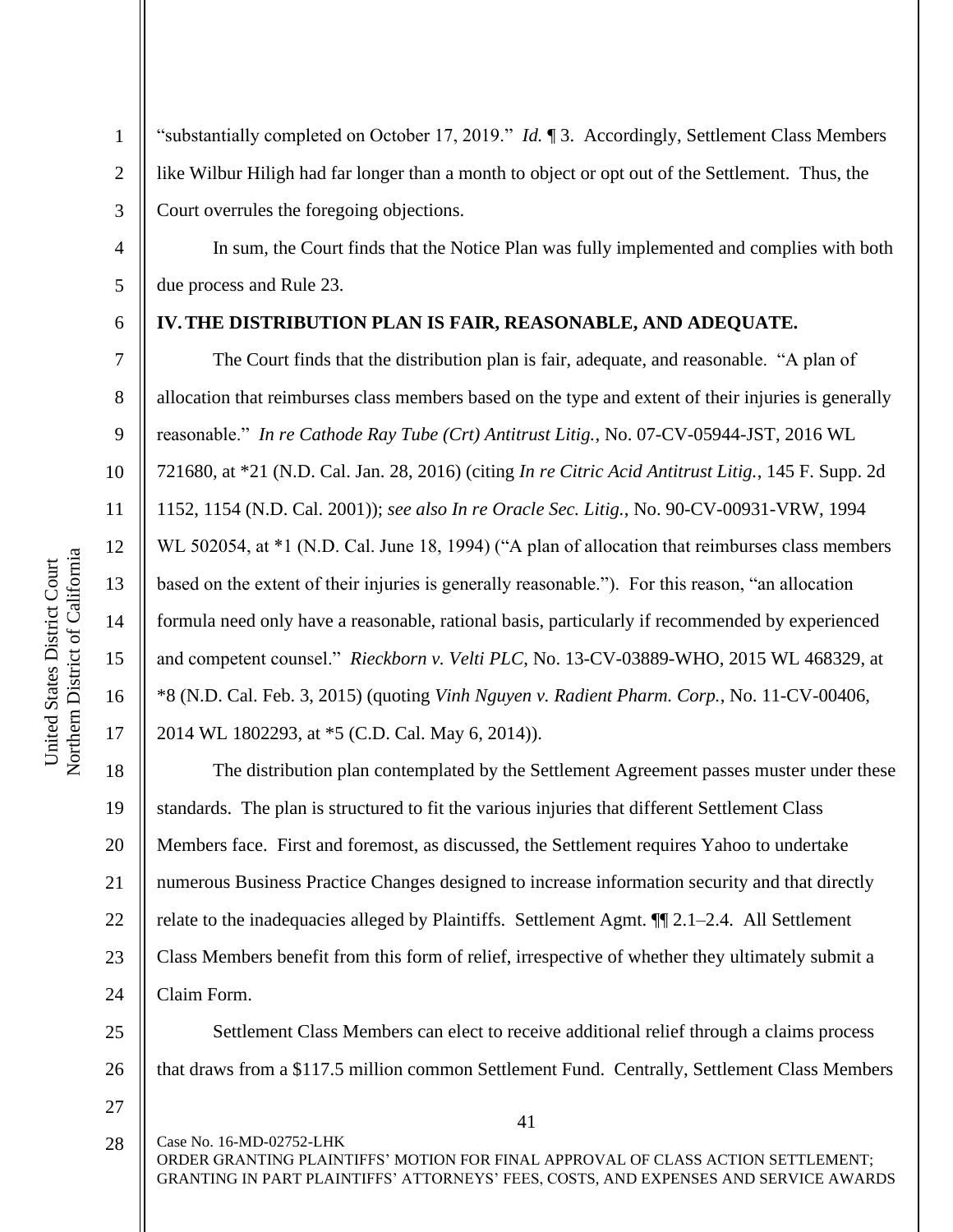1 2 3 4 5 6 7 8 9 10 11 12 13 14 15 16 17 18 19 may receive credit monitoring by submitting a Credit Services or Alternative Compensation Claim Form. *Id.* **[14.1–4.10.** The emphasis on this form of relief is logical because it is directly responsive to the injury that resulted from the Data Breaches. However, the distribution plan recognizes that some Settlement Class Members may already have credit monitoring and therefore allows these individuals to claim an alternative cash payment so long as they provide certain information about their current credit monitoring services. *Id.* ¶ 5.1. Settlement Class Members may also request reimbursement for Out-of-Pocket Costs incurred in connection with the Data Breaches. *Id.* ¶ 6.1. Out-of-Pocket Costs include reimbursement for losses and preventative measures undertaken in response to the Data Breaches and are capped at \$25,000 per Settlement Class Member. *Id.* ¶ 6.3. Out-of-Pocket Costs also include reimbursement for time spent responding to the Data Breaches, at a minimum rate of \$25 per hour. *Id.* ¶ 1.29. In order to receive payment for Out-of-Pocket Costs, Settlement Class Members must submit an Out-of-Pocket Costs Claim Form that includes documentation to support the claimed Out-of-Pocket Costs. *Id.* ¶ 1.30. However, Settlement Class Members are entitled to reimbursement for up to five hours of undocumented time spent to respond to the Data Breaches. *Id.* ¶ 1.29. Finally, Settlement Class Members who were Small Business Users or Paid Users during the Class Period may submit Small Business User Claim Forms or Paid User Claim Forms to recover up to 25% of the amount paid to Yahoo for the respective services. *Id.* ¶¶ 6.5, 6.7. Small Business Users are capped at \$500 reimbursement per year. *Id.*

20 21 22 23 24 25 Following initial distributions, the Settlement Fund is used to first increase the amount of Alternative Compensation to Settlement Class Members who selected that form of relief, up to an amount of \$358.80. *Id.* ¶ 7.1.Once that cap is reached, then the Settlement Fund will be used to purchase additional months of Credit Services for Settlement Class Members who selected that form of relief. *Id.* Once no additional months can be purchased, the final residue of the Settlement Fund will be divided into two equal portions and distributed *cy pres* to the Electronic

- 26
- 27

28

Case No. 16-MD-02752-LHK

42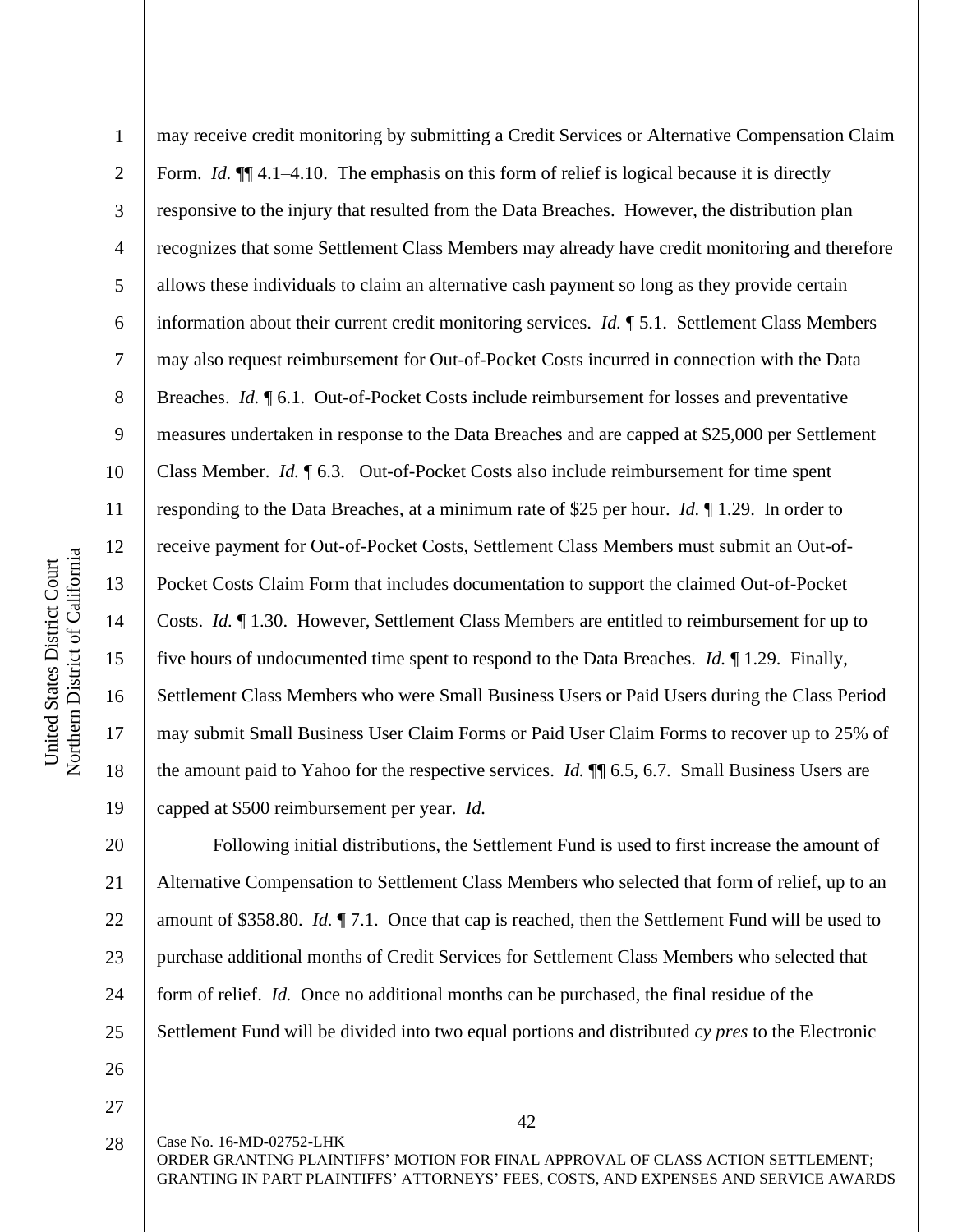Privacy Information Center (EPIC) and the Center for Democracy & Technology. *Id.* Under no circumstances will any amount revert to Yahoo.

Two objectors raise concerns about the distribution plan. First, objector Ryan Bowman argues that the Settlement is inadequate because the Settlement does not contain a large enough *cy pres* component. ECF No. 424 at 6. As discussed, under the Settlement, *cy pres* is available only to the extent that the Settlement Fund contains residual funds after pro rata increases to Alternative Compensation and purchases of additional months of Credit Services for Settlement Class Members. *Id.* Bowman's argument that the Settlement should include a larger *cy pres* component is not well-taken, as "*cy pres* is a disfavored substitute for distribution of benefits directly to class members." *In re Cathode Ray Tube (Crt) Antitrust Litig.*, No. 07-CV-05944-JST, 2016 WL 3648478, at \*18 (N.D. Cal. July 7, 2016). Moreover, the recipient that Bowman appears to propose as a new *cy pres* recipient, Pennsylvania Outdoor Veterans, Inc., bears no connection to the harm suffered by Settlement Class Members in the instant case. ECF No. 424 at 16–17; *see Nachshin v. AOL, LLC*, 663 F.3d 1034, 1040 (9th Cir. 2011) (explaining that *cy pres* distribution should "(1) address the objectives of the underlying statutes, (2) target the plaintiff class, or (3) provide reasonable certainty that any member will be benefitted").

17 18 19 20 21 22 23 24 25 26 Second, objector Audun Huslid complains that the Settlement requires documentation of Out-of-Pocket Costs without sufficiently explaining the level of documentation required. ECF No. 438-2 Ex. P at 2. Huslid also argues that there are insufficient safeguards to ensure that the Settlement Administrator is impartial as to the distribution of Out-of-Pocket Costs. *Id.* The Court disagrees as to both points. As to the first point, the Settlement Agreement indicates that the documentation requirement for Out-of-Pocket Costs is limited to "documentation [that] should naturally exist and has been retained or is readily obtainable." Settlement Agmt. ¶ 6.1; *see also In re Equifax Customer Data Sec. Breach Litig.*, No. 1:17-MD-2800-TWT, 2020 WL 256132, at \*8 (N.D. Ga. Jan. 13, 2020) ("Those claiming out-of-pocket losses must supply documentation of their losses, but such requirements are routine and likely less stringent than a plaintiff would have

27

28

Case No. 16-MD-02752-LHK

43

ORDER GRANTING PLAINTIFFS' MOTION FOR FINAL APPROVAL OF CLASS ACTION SETTLEMENT; GRANTING IN PART PLAINTIFFS' ATTORNEYS' FEES, COSTS, AND EXPENSES AND SERVICE AWARDS

1

2

3

4

5

6

7

8

9

10

11

12

13

14

15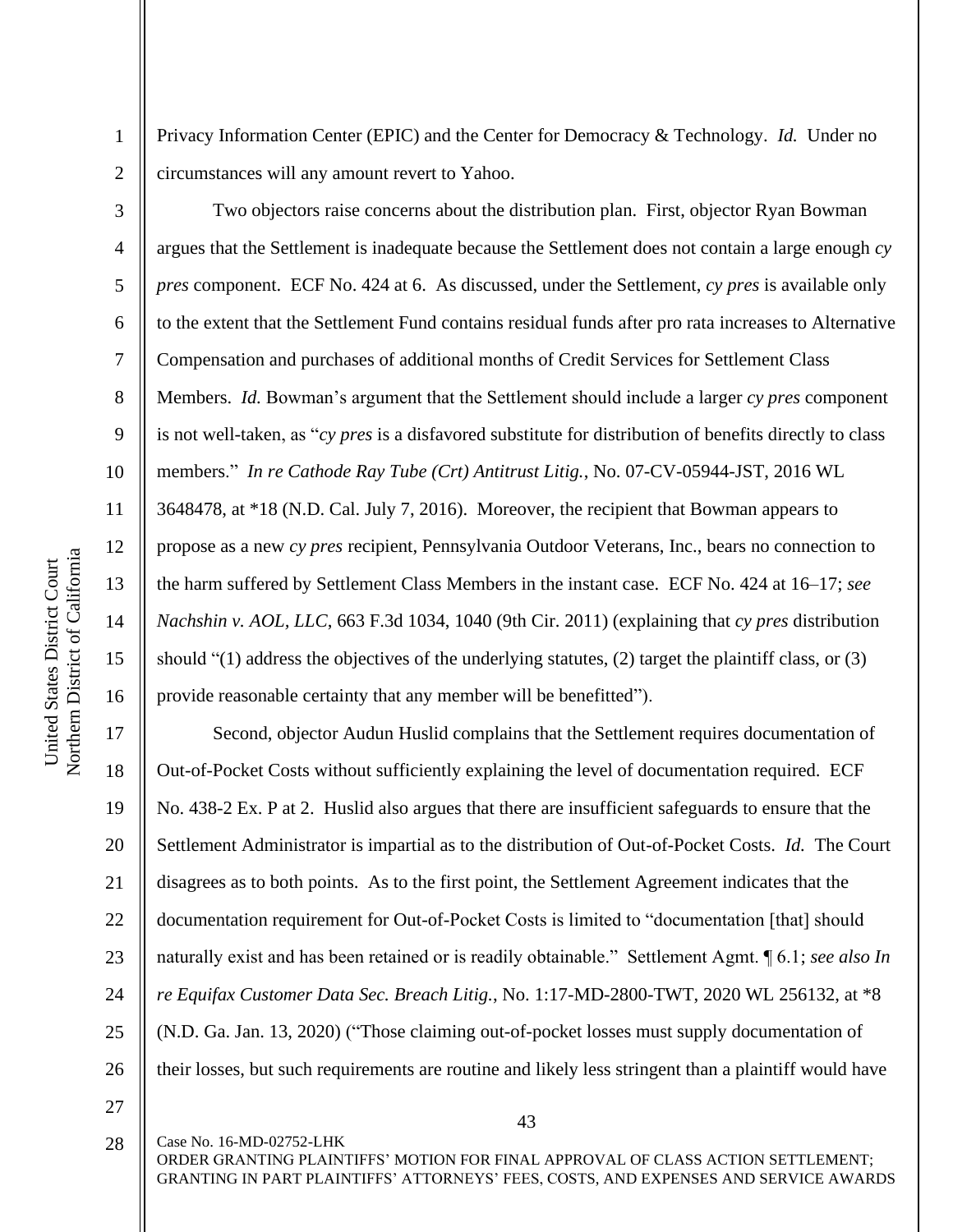2

3

4

5

6

7

8

9

10

11

12

13

14

15

16

to present during discovery or trial. Some documentation requirements are necessary to ensure that the settlement fund is used to pay legitimate claims."). Moreover, the Out-of-Pocket Costs Claim Form provides numerous concrete examples of supporting documentation that satisfy the requirement, such as receipts for professional fees incurred and account statements with unauthorized charges highlighted. ECF No. 369-10 Ex. 6 at 5.

As to the second point, in the event of any deficiencies in documentation, the Settlement Administrator must "notify the Settlement Class Member of the deficiencies and give the Settlement Class Member thirty (30) days to cure the deficiencies." Settlement Agmt. ¶ 6.2. This notice-giving requirement constrains the Settlement Administrator's ability to make arbitrary or biased decisions. Indeed, no objector, including Audun Huslid, argues that the Settlement Administrator has actually wrongfully denied any claims for Out-of-Pocket Costs. Moreover, the Settlement Administrator is an experienced, repeat participant in class action settlements, that "has provided notification and/or claims administration services in more than 2,500 cases." Fenwick Decl.  $\llbracket 2$ . Thus, the Court overrules the foregoing objections.

The Court therefore finds that the distribution plan is fair, reasonable, and adequate.

### **V. THE REQUESTED ATTORNEYS' FEES ARE TOO HIGH.**

17 18 19 20 21 22 23 24 25 26 27 "Where," as here, "a settlement produces a common fund for the benefit of the entire class, courts have discretion to employ either the lodestar method or the percentage-of-recovery method." *In re Bluetooth Headset Prod. Liab. Litig.*, 654 F.3d 935, 942 (9th Cir. 2011). "[T]he choice between lodestar and percentage calculation depends on the circumstances, but . . . 'either method may . . . have its place in determining what would be reasonable compensation for creating a common fund.'" *Six (6) Mexican Workers v. Arizona Citrus Growers*, 904 F.2d 1301, 1311 (9th Cir. 1990) (third alteration in original) (quoting *Paul, Johnson, Alston & Hunt v. Graulty*, 886 F.2d 268, 272 (9th Cir. 1989)). To guard against an unreasonable result, the Ninth Circuit encourages district courts to "cross-check[] their calculations against a second method." *In re Bluetooth*, 654 F.3d at 944; *see also Vizcaino v. Microsoft Corp.*, 290 F.3d 1043, 1050–51 (9th

Case No. 16-MD-02752-LHK ORDER GRANTING PLAINTIFFS' MOTION FOR FINAL APPROVAL OF CLASS ACTION SETTLEMENT; GRANTING IN PART PLAINTIFFS' ATTORNEYS' FEES, COSTS, AND EXPENSES AND SERVICE AWARDS 28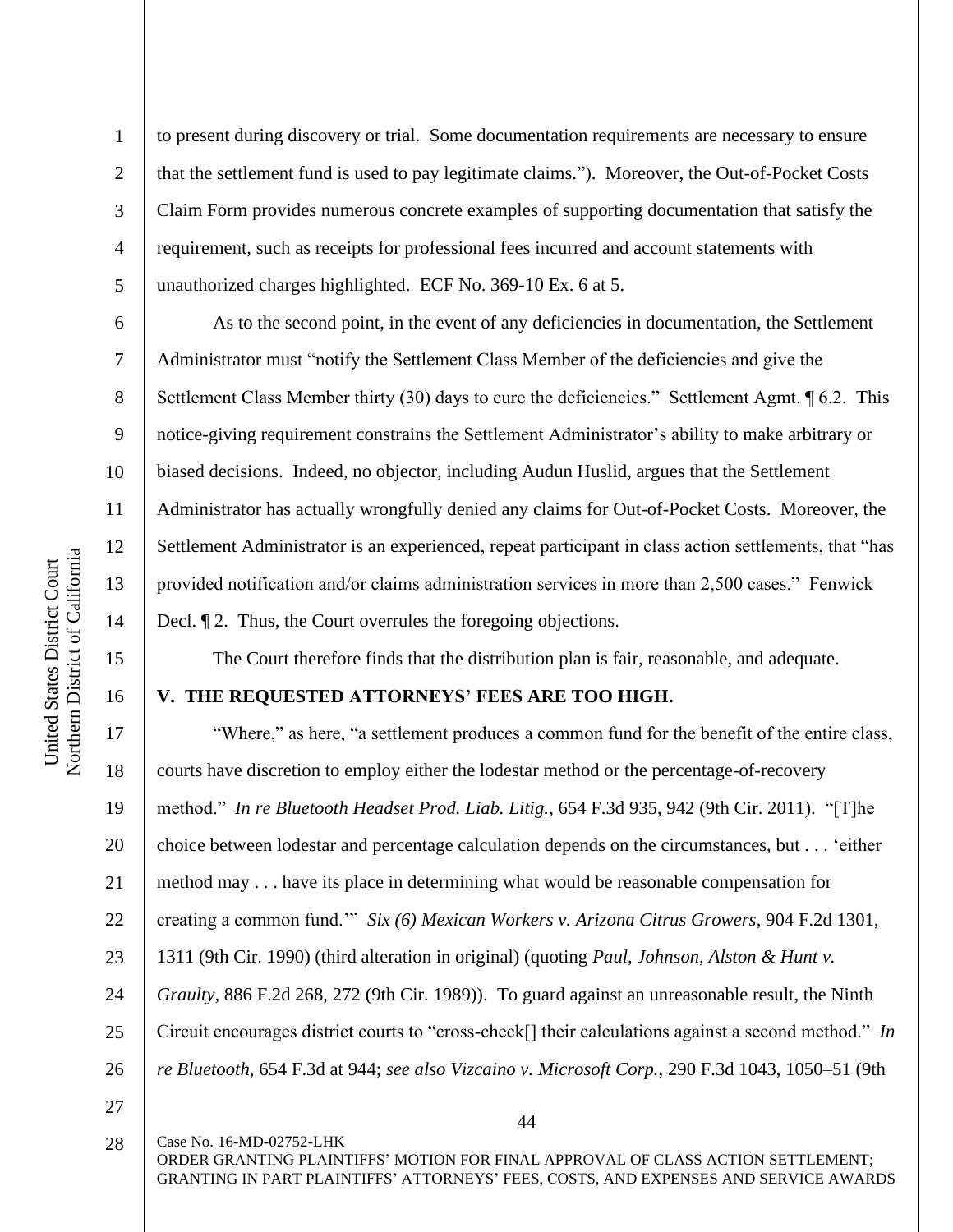Cir. 2002) (applying a lodestar cross-check to ensure the percentage-of-recovery method yielded a reasonable result).

Where the percentage-of-recovery method is employed, it is well established that 25% of a common fund is a presumptively reasonable amount of attorneys' fees. *See, e.g.*, *In re Bluetooth*, 654 F.3d at 942 ("[C]ourts typically calculate 25% of the fund as the 'benchmark' for a reasonable fee award, providing adequate explanation in the record of any 'special circumstances' justifying a departure."); *Six (6) Mexican Workers*, 904 F.2d at 1311 ("[W]e established 25 percent of the fund as the 'benchmark' award that should be given in common fund cases."). That said, "[t]he 25% benchmark rate, although a starting point for analysis, may be inappropriate in some cases." *Vizcaino*, 290 F.3d at 1048. Upward departures may be warranted in particular circumstances, while downward departures may be warranted where there is no "realistic risk of nonrecovery." *Perkins*, 2016 WL 613255, at \*14 (quoting *In re Quantum Health Res., Inc.*, 962 F. Supp. 1254, 1257–58 (C.D. Cal. 1997)).

Under the lodestar method, a "lodestar figure is calculated by multiplying the number of hours the prevailing party reasonably expended on the litigation (as supported by adequate documentation) by a reasonable hourly rate for the region and for the experience of the lawyer." *In re Bluetooth*, 654 F.3d at 941 (citing *Staton v. Boeing Co.*, 327 F.3d 938, 965 (9th Cir. 2003)). The district court may adjust this lodestar figure "upward or downward by an appropriate positive or negative multiplier reflecting a host of 'reasonableness' factors." *Id.* at 941–42.

20 21 22 23 24 25 Whatever method a court chooses, the decision "must be supported by findings that take into account all of the circumstances of the case." *Vizcaino*, 290 F.3d at 1048. The Ninth Circuit has approved a number of factors which may be relevant to the district court's determination: (1) the results achieved; (2) the risk of litigation; (3) the skill required and the quality of work; (4) the contingent nature of the fee and the financial burden carried by the plaintiffs; and (5) awards made in similar cases. *Id.* at 1048–50.

26

27

Case No. 16-MD-02752-LHK

Here, Plaintiffs seek the application of the percentage-of-recovery method. ECF No. 416

ORDER GRANTING PLAINTIFFS' MOTION FOR FINAL APPROVAL OF CLASS ACTION SETTLEMENT; GRANTING IN PART PLAINTIFFS' ATTORNEYS' FEES, COSTS, AND EXPENSES AND SERVICE AWARDS 28

1

2

3

4

5

6

7

8

9

10

11

12

13

14

15

16

17

18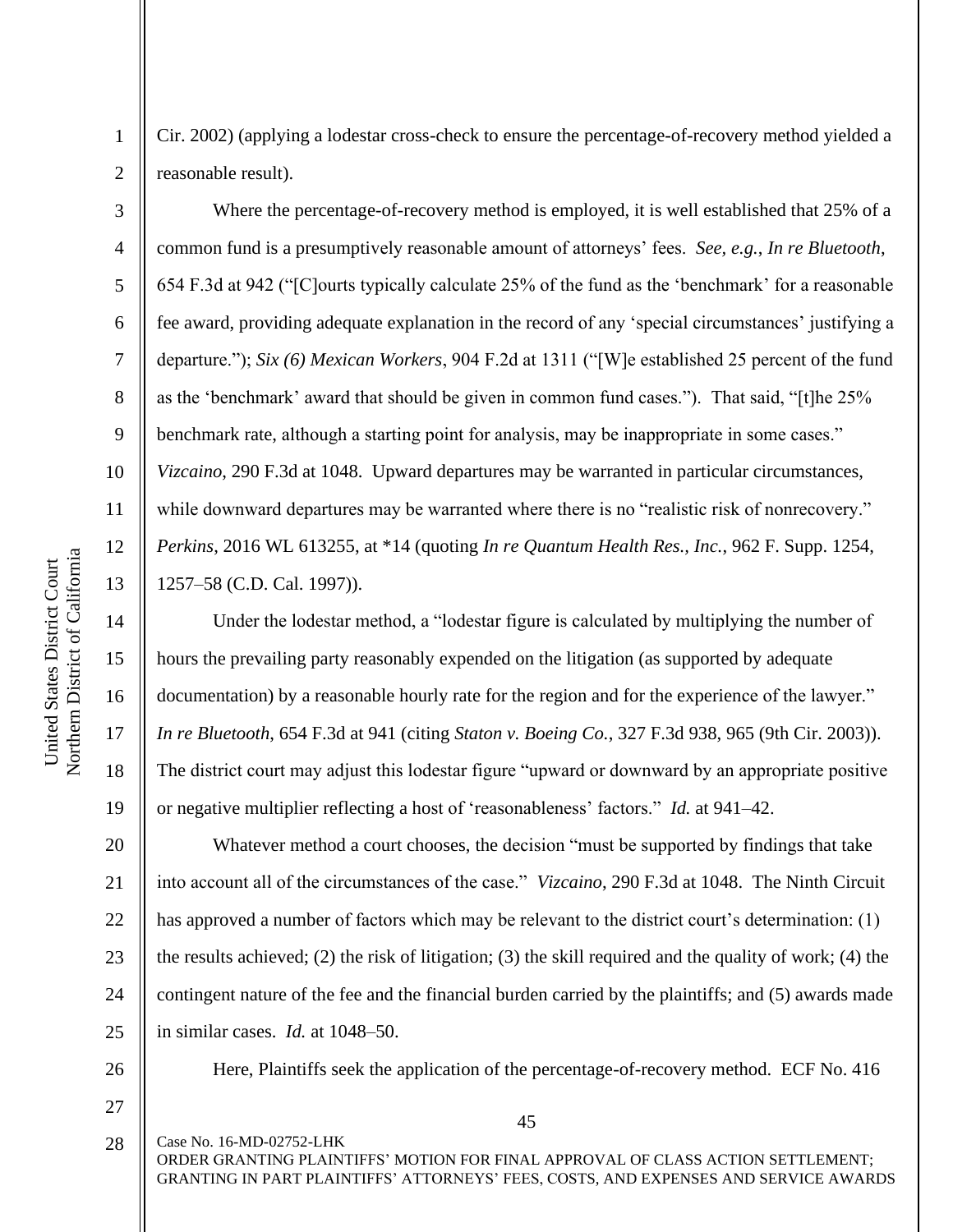2

3

4

5

6

7

8

9

10

11

12

13

14

17

18

19

21

at 4 ("As a preliminary matter, the nature of this action warrants the application of percentage-ofthe-fund approach as the principal method determining the reasonableness of Settlement Class Counsel's fee request."). According to Plaintiffs, the percentage-of-recovery method is appropriate as the principal method here because "the novel and complex nature of this data breach action affords a dearth of established precedent and other guidance by which to employ the lodestar method." *Id.* Class Counsel request \$30 million in attorneys' fees. This is the maximum amount allowed by the Settlement Agreement. Settlement Agmt. ¶ 12.1.

The Court disagrees that percentage-of-recovery represents the best principal method in the instant case. Instead, having overseen this case for four years, the Court finds that justice would be best served by applying the lodestar method—*i.e.*, tying the fee awards for Class Counsel to the actual hours they reasonably expended on this litigation and then selecting a multiplier.

15 16 20 22 23 First, and most importantly, the Ninth Circuit has made clear that in "megafund" cases, such as the instant case, courts should "employ the lodestar method" or depart downward if rote application of the 25% benchmark "would yield windfall profits for class counsel in light of the hours spent on the case." *In re Bluetooth*, 654 F.3d at 942. Here, rote application of the 25% benchmark would indeed produce a windfall for Class Counsel because the recovery in the instant case is largely a function of the size of the Settlement Class. *See also Gutierrez v. Wells Fargo Bank, N.A.*, No. C 07–05923 WHA, 2015 WL 2438274, at \*4 (N.D. Cal. May 21, 2015) (rejecting class counsel's request to apply the percentage-of-recovery method to a \$203 million restitution award and deploying the lodestar method first because "blindly adopting the 25-percent benchmark . . . would result in a windfall to class counsel"). If the Court awarded the 25% benchmark, Class Counsel would receive \$29,375,000, which amounts to roughly \$10 million more than Plaintiffs' proposed lodestar.

24 25 26 Courts have previously deployed the lodestar method when "the vast recovery is not entirely attributable to class counsel's skill but partly due to the sheer size of the class." *Id.* at \*5; *see also id.* ("When the large size of the recovery is due to the large size of the class rather than

27

Case No. 16-MD-02752-LHK

46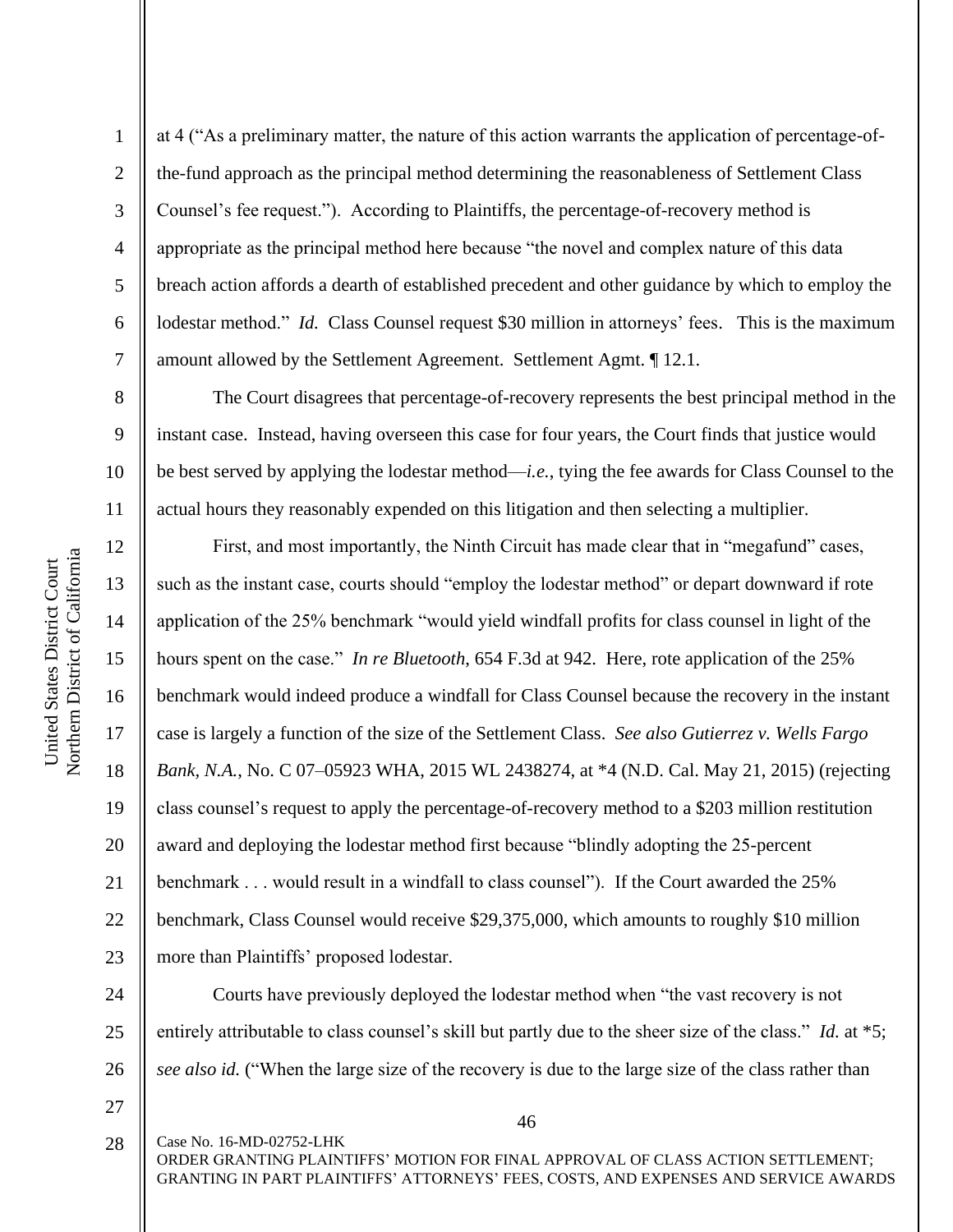2

3

4

5

6

7

8

9

10

11

12

13

14

15

16

17

counsel's specialized skill and efforts, use of the lodestar method may be more appropriate."). Here, the Settlement Class is far larger than the classes involved in other major data breach cases. Indeed, *Home Depot* involved a class size of 52 million, *Anthem* involved a class size of 79 million, *Target* involved a class size of 110 million, and *Equifax* involved a class size of 147 million. Mot. for Atty's Fees at 6–7. By contrast, the parties report that the Settlement Class in the instant case consists of 194 million Settlement Class Members and is therefore roughly 30% larger than the class in *Equifax*, the next closest case.

Even this 194 million Settlement Class number, however, may be too low. This number is a "reasonably plausible" estimate, crafted just for this Settlement and based in large part on the assumption of numerous "heuristics." ECF No. 369-26 ¶¶ 6, 11. However, Yahoo touted far larger numbers in the past. For instance, Yahoo CEO Marissa Mayer's July 25, 2016 press release announcing Verizon's acquisition of Yahoo claimed that Yahoo reaches "a global audience of more than 1 billion monthly active users." Press Release, Verizon, Verizon to Acquire Yahoo's Operating Business (July 25, 2016), *available at* https://www.verizon.com/about/news/verizonacquireyahoos-operating-business. Further, in its 2016 Annual Report to the SEC, filed in March 2017, Yahoo stated that it had "[m]ore than 650 million [] monthly users." Yahoo, 2016 Annual Report (Form 10-K), at 15 (Mar. 1, 2017).

18 19 20 21 22 23 24 The Settlement Fund also results in a far lower per-capita recovery for Settlement Class Members than in comparable cases. For instance, in *Anthem*, the counsel achieved recovery for the class amounted to \$1.46 per class member. ECF No. 254-9 Ex. 96 ("Ratner Decl.") ¶ 31. Here, by contrast, the per-capita recovery is roughly \$0.60 per Settlement Class Member. In light of this disparity, the Court is therefore convinced that the size of the Settlement Fund is largely a function of the size of the Settlement Class, and "not entirely attributable to class counsel's skill." *Gutierrez*, 2015 WL 2438274, at \*5.

25 26 Other factors support the decision to use lodestar as the primary method of analysis. First, the Court notes that Class Counsel has seemingly switched positions on this question. In

27

Case No. 16-MD-02752-LHK ORDER GRANTING PLAINTIFFS' MOTION FOR FINAL APPROVAL OF CLASS ACTION SETTLEMENT; GRANTING IN PART PLAINTIFFS' ATTORNEYS' FEES, COSTS, AND EXPENSES AND SERVICE AWARDS 28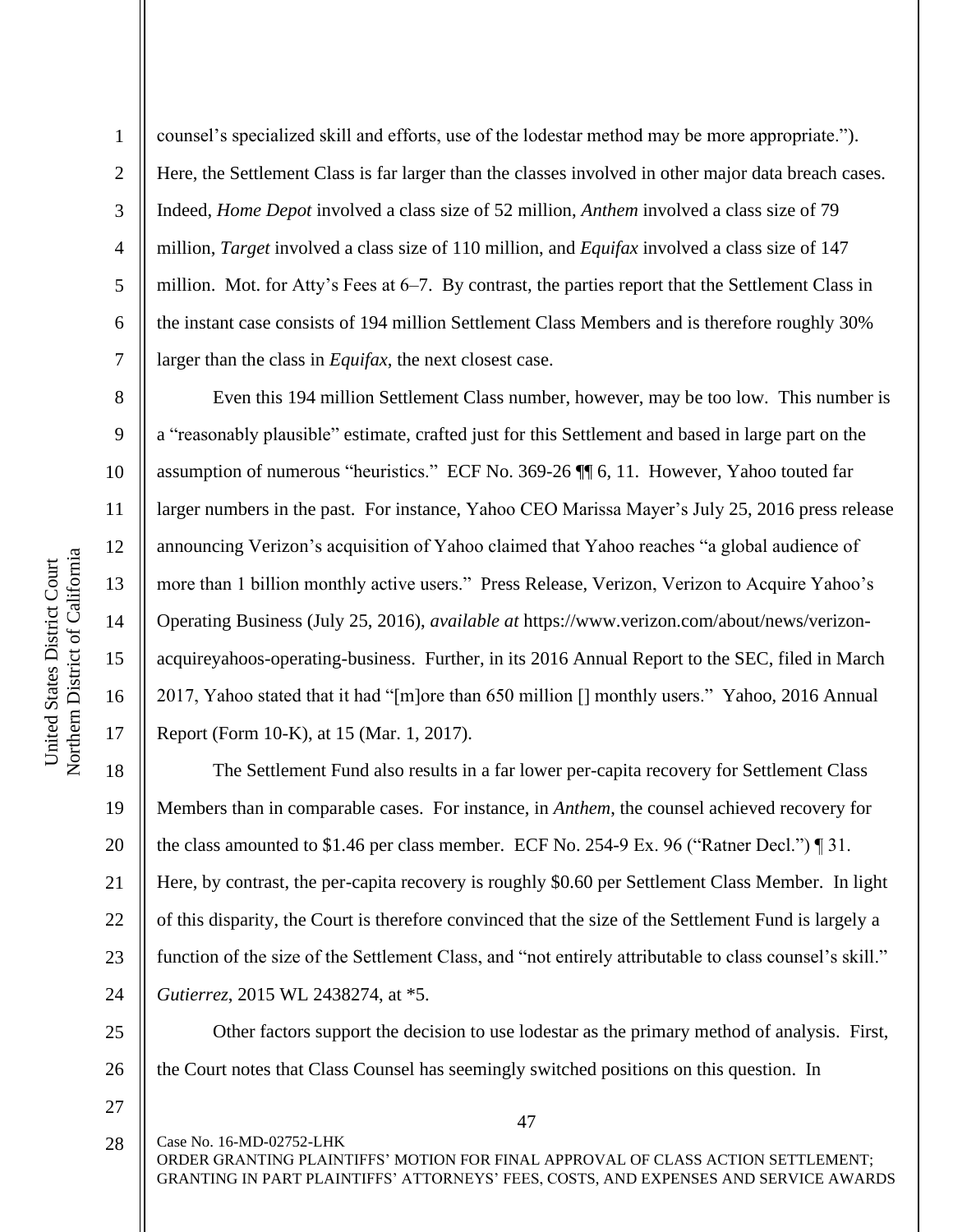Northern District of California Northern District of California United States District Court United States District Court

1

2

3

4

5

6

7

8

9

connection with the first motion for preliminary approval, Plaintiffs represented to the Court that "[t]he amount of Attorneys' Fees was negotiated based on MDL and JCCP Counsel's lodestar, including projected additional amounts for settlement approval and appeals and a multiplier and not as a percentage of a common fund." ECF No. 338-1 at 17; *see also* ECF No. 357 at 19 ("In their supplemental filing, class counsel explains that attorneys' fees were only calculated based on the lodestar."). In other words, in the previous motion for preliminary approval, Plaintiffs did not deploy the percentage-of-recovery method even as a cross-check, but Plaintiffs now seek to use percentage-of-recovery as the principal method to assess attorneys' fees. It is not clear to the Court why Class Counsel's position has changed.

10 11 12 13 14 15 16 17 18 19 20 21 22 23 24 Second, Plaintiffs' main argument in support of percentage-of-recovery is that there is a "dearth of established precedent and other guidance" for a case of this nature. ECF No. 416 at 4. Not so. In fact, as the Court explains below, several of the Court's own precedents "addressed key issues in the current case." ECF No. 357 at 16. All of Plaintiffs' other statements in favor of the percentage-of-recovery method simply amount to generic descriptions of the relative strengths of the percentage-of-recovery method, detached from any connection to the instant case. ECF No. 416 at 4 (citing 5 Newberg on Class Actions §§ 15:62, 15:65 (5th ed. 2018)). The lodestar method has important advantages of its own, however. For instance, the lodestar method permits consistency "according to regular variables (timing and billing rates) that can be compared across cases." 5 Newberg on Class Actions § 15:65. The Court previously relied on this feature of the lodestar method to conclude that Plaintiffs' previously asserted lodestar appeared "unreasonably high" in light of the existence of a lower lodestar in a separate "novel and highly complex" case. ECF No. 357 at 17. In light of the Court's previous analysis, the Court believes that this feature of the lodestar method provides an important advantage over the percentage-of-recovery method in the instant case.

25 26 As such, the Court concludes that using the lodestar method with a percentage-of-recovery cross-check would achieve the fairest and most reasonable result in this case. The Court now

27

48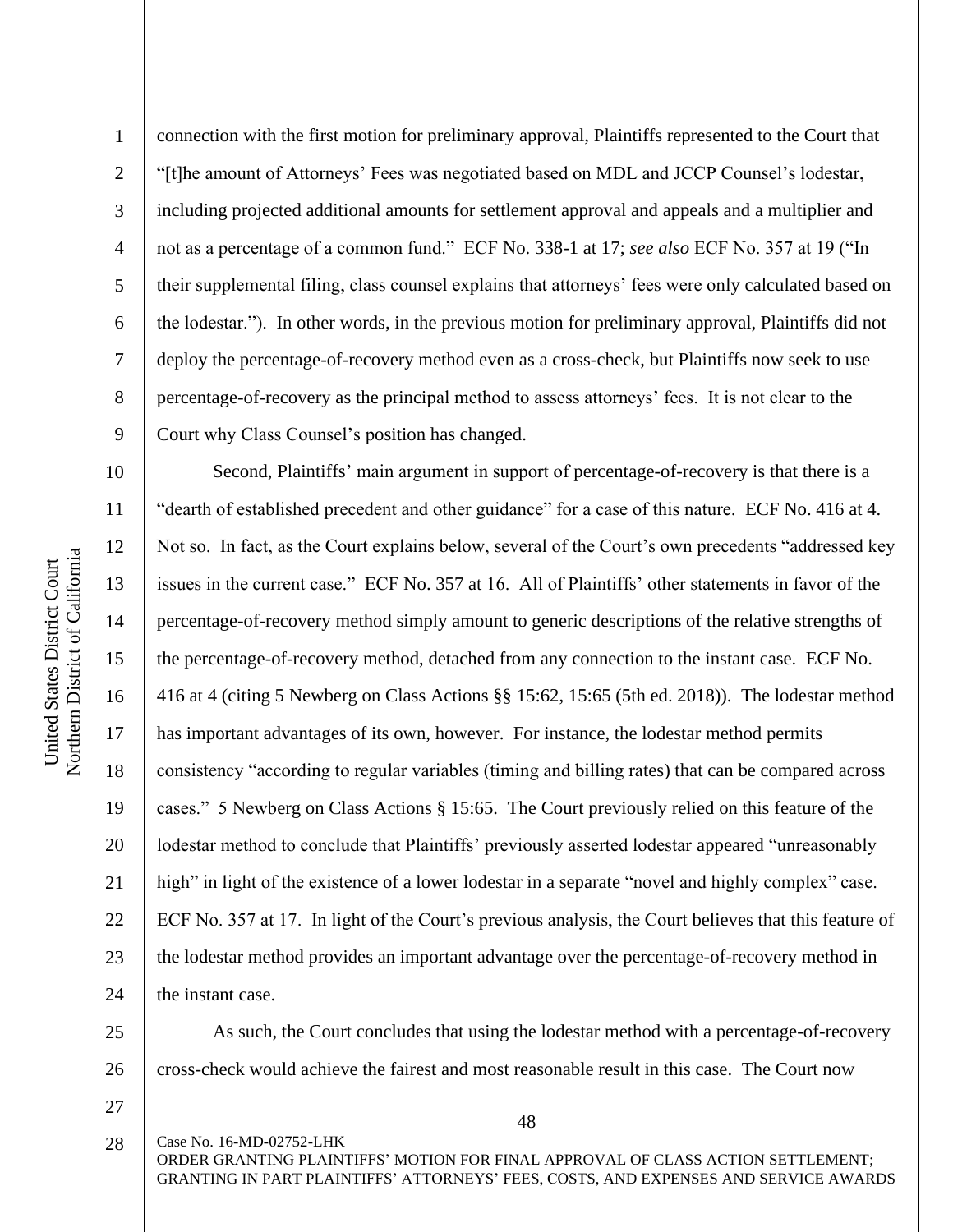3

4

5

6

7

8

9

10

11

12

13

14

15

16

17

18

19

20

performs that analysis below.

### **A. Lodestar Method**

Under the lodestar method, a "lodestar figure is calculated by multiplying the number of hours the prevailing party reasonably expended on the litigation (as supported by adequate documentation) by a reasonable hourly rate for the region and for the experience of the lawyer." *In re Bluetooth*, 654 F.3d at 941 (citing *Staton v. Boeing Co.*, 327 F.3d 938, 965 (9th Cir. 2003)). Although "the lodestar figure is 'presumptively reasonable,' the court may adjust it upward or downward by an appropriate positive or negative multiplier reflecting a host of reasonableness factors." *Id.* at 941–42 (citations and internal quotation marks omitted).

Northern District of California Northern District of California United States District Court United States District Court

## **1. Billing Rates**

Having reviewed the billing rates for the attorneys, paralegals, and litigation support staff at each of the firms representing Plaintiffs in this case, the Court finds that these rates are reasonable in light of prevailing market rates in this district and that counsel for Plaintiffs have submitted adequate documentation justifying those rates. *See, e.g.*, *In re High-Tech*, 2015 WL 5158730, at \*9 (approving "billing rates for partners rang[ing] from about \$490 to \$975," "billing rates for non-partner attorneys, including senior counsel, counsel, senior associates, associates, and staff attorneys, rang[ing] from about \$310 to \$800, with most under \$500," and "billing rates for paralegals, law clerks, and litigation support staff rang[ing] from about \$190 to \$430, with most in the \$300 range"); *see also* Miller Decl. ¶¶ 56–59 (concluding that "counsel's reported hourly rates are reasonable and in line with rates charged in similar cases").

21 22 23 24 25 26 The Court previously opined on the lodestar figures in the instant case in connection with Plaintiffs' first motion for preliminary approval. In connection with that motion, Class Counsel claimed to have spent 38,278.81 hours on the litigation, with a lodestar figure of \$22,069,890.30. ECF No. 337-6 at 3. The Court explained that a comparison between the lodestar in the instant case to the lodestar claimed in a novel and highly complex case, *High-Tech*, suggested that the lodestar numbers were unreasonably high. Because of the Court's concern in *Anthem* that contract

27

28

Case No. 16-MD-02752-LHK

49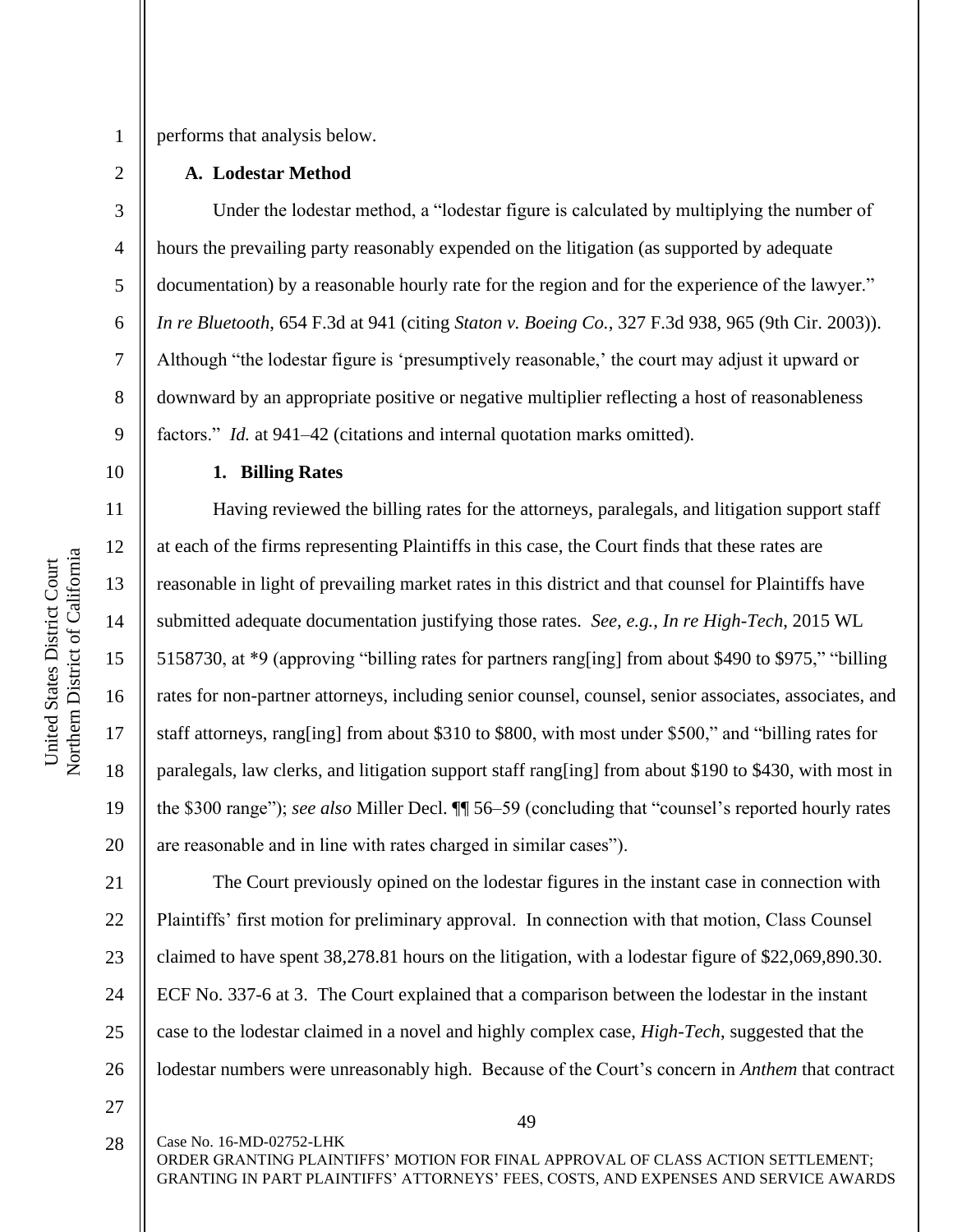1 2 3 4 5 6 7 8 9 10 11 attorneys who primarily conducted document review, were paid \$25 to \$35 per hour, but were billed at rates as high as \$595 per hour, MDL Counsel and JCCP Counsel in the instant case retroactively capped the document review rate for any lawyer who performed document review at \$240 per hour. Mot. for Atty's Fees at 12; *compare, e.g.*, ECF No. 337-6 at ECF 2, ECF 9 (explaining that lodestar calculation still required "a process of rate normalization and standardization," and listing a particular associate's billing rate as \$450 per hour), *with* ECF No. 412-35 Ex. A (listing same associate's billing rate as \$240 per hour for full amount billed to the instant case, which comprised 282 hours of document review). JCCP Counsel ultimately reduced their lodestar from \$3,768,273 to \$2,906,661. ECF No. 416-6 ("Colaw Decl.") ¶ 55. Similarly, MDL Counsel reduced their lodestar from \$18,304,817.30 to \$16,518,130. Mot. for Atty's Fees at 12. This reduction produced a combined total of 40,047.40 hours and a lodestar of \$19,424,791.

12 13 14 15 16 17 18 19 20 21 22 23 24 25 26 In the instant case, the billing rates for partners range from about \$450 to \$900, depending on seniority level. *See* ECF No. 474-6 Ex. A (listing hourly billing rate for all MDL Case billers); ECF No. 473-3 Ex. A (listing hourly billing rate for all JCCP Case billers). The billing rates for non-partner attorneys, including of counsel, associates, and staff/project attorneys, range from about \$160 to \$850, with most under \$500. *See* ECF No. 474-6 Ex. A; ECF No. 473-3 Ex. A. The billing rates for paralegals range from \$50 to \$380. *See* ECF No. 474-6 Ex. A; ECF No. 473- 3 Ex. A. Finally, the billing rates for several investigators who performed litigation support tasks range from \$100 to \$495. *See* ECF No. 474-6 Ex. A; ECF No. 473-3 Ex. A. The Court finds that these billing rates are reasonable and in line with amounts charged in similar cases. *See, e.g.*, *In re Anthem*, 2018 WL 3960068, at \*17 (finding billing rates appropriate when "the billing rates for partners range[d] from about \$400.00 to \$970.00," "[t]he billing rates for non-partner attorneys, including senior attorneys, of counsel, and associates, range[d] from about \$185.00 to \$850.00, with most under \$500.00," and "[t]he billing rates for paralegals, law clerks, and litigation support staff range from about \$95.00 to \$440.00, with most under \$300.00"). At the Final Fairness Hearing, the Court specifically inquired about a summer associate. The Court finds the rate of

27 28

Case No. 16-MD-02752-LHK

50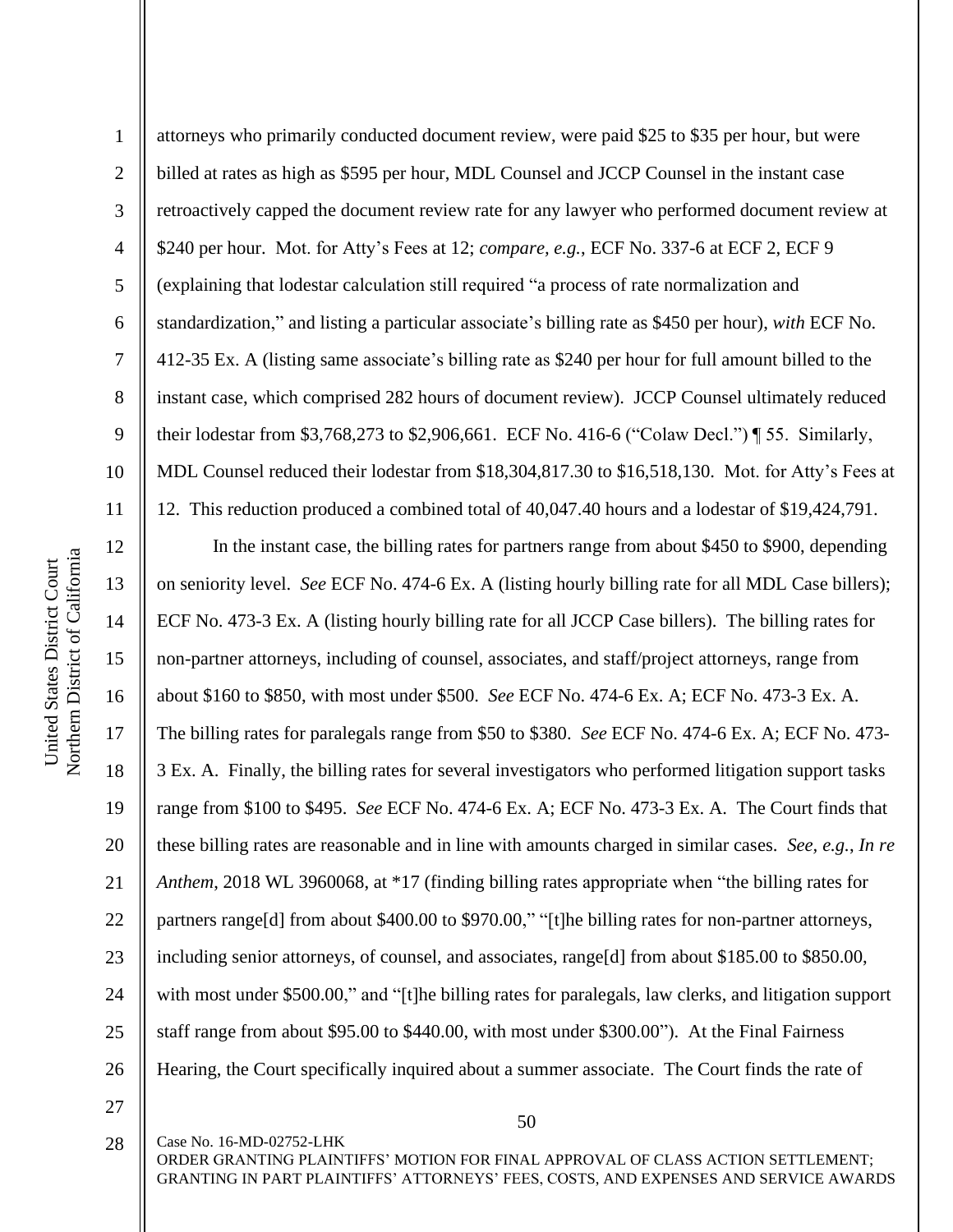2

3

4

5

6

7

8

9

10

11

12

13

14

15

16

17

18

19

20

21

22

23

24

25

26

\$200 to be reasonable for this biller. ECF No. 474-3; *see also In re Anthem*, 2018 WL 3960068, at \*17.

Moreover, as noted, any amount of time that any billers spent on document review or coding was billed at \$240 or lower. ECF No. 416-2 Ex. 2 ("Yanchunis Decl.") ¶ 48. Further, following the Final Fairness Hearing, the Court ordered that "for any individual who is listed as a 'Staff/Project Attorney' or is paid hourly, Plaintiffs shall identify the individual's salary and/or hourly wage" in a subsequent filing. ECF No. 472. The Court has reviewed the relevant salaries and hourly wages, and the Court finds the mark-ups for these billers to be reasonable. *See In re Anthem*, 2018 WL 3960068, at \*20 (noting that "the Court finds that \$240.00 per hour adequately accounts for the qualifications and experience of the contract and staff attorneys as well as the largely document-review work they performed").

### **2. Hours**

Case No. 16-MD-02752-LHK

The hours component of the lodestar is comprised of "the number of hours the prevailing party reasonably expended on the litigation." *In re Bluetooth*, 654 F.3d at 941 (citing *Staton*, 327 F.3d at 965). Accordingly, the Court may excise from the calculation any hours that are duplicative, excessive, or otherwise unnecessary. *See Chalmers*, 796 F.2d at 1210; *see also Hensley*, 461 U.S. at 434 (explaining that district courts should remove "hours that are excessive, redundant, or otherwise unnecessary"). The Court acknowledges that it "may not attempt to impose its own judgment regarding the best way to operate a law firm, nor to determine if different staffing decisions might have led to different fee requests." *Moreno v. City of Sacramento*, 534 F.3d 1106, 1115 (9th Cir. 2008). At the same time, however, the Ninth Circuit has explained that "district courts have a duty to ensure that claims for attorneys' fees are reasonable, and a district court does not discharge that duty simply by taking at face value the word of the prevailing party's lawyer for the numbers of hours expended on the case. Rather, a district court must ensure that the winning attorneys have exercised billing judgment." *Vogel v. Harbor Plaza Ctr., LLC*, 893 F.3d 1152, 1160 (9th Cir. 2018) (emphasis in original and quotation

27 28

51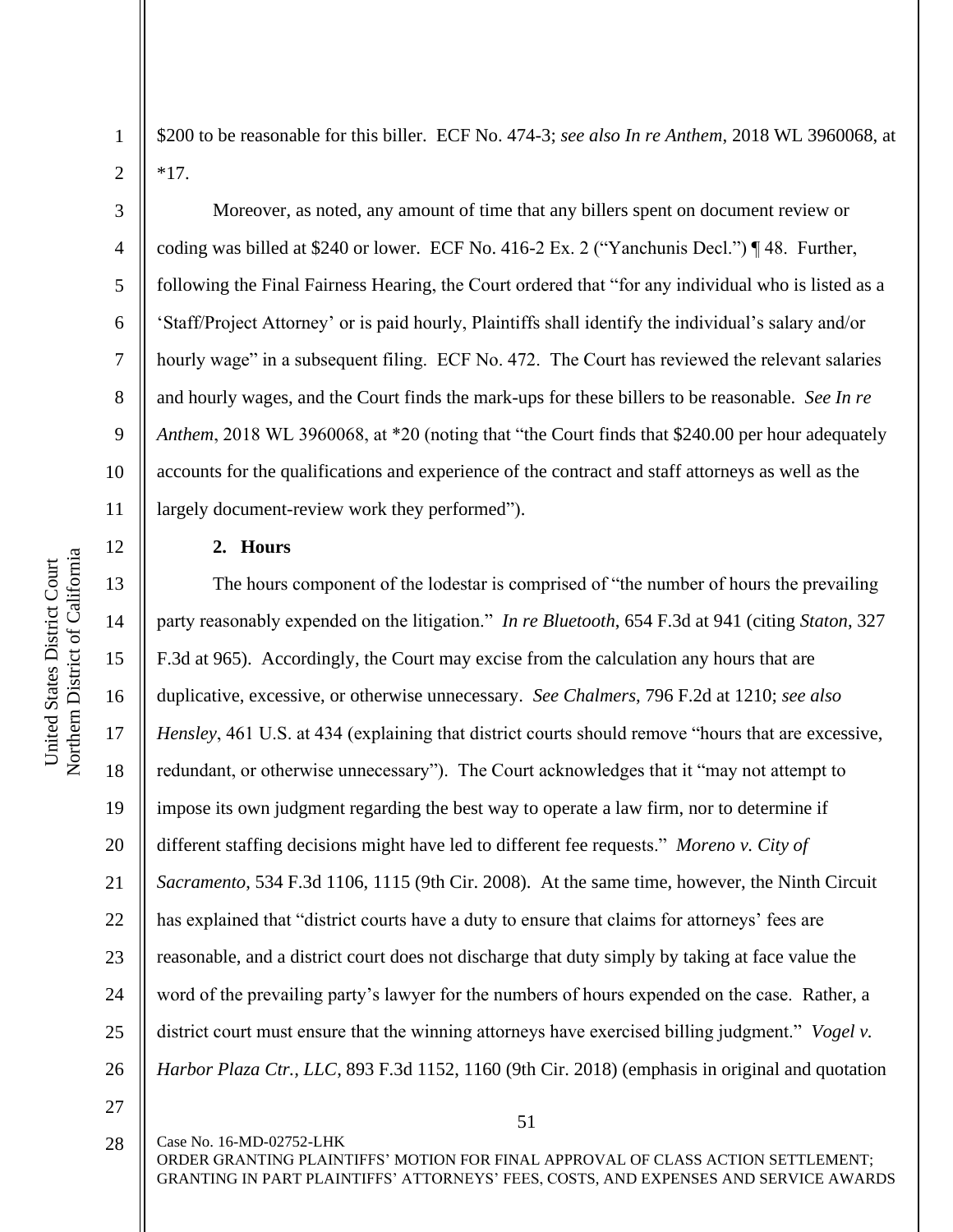11

12

13

14

15

16

17

18

19

20

21

22

23

24

25

26

1 2 3 4 5 6 7 8 9 marks and citations omitted). As in other contexts, the party seeking fees "bear[s] the burden of showing the time spent and that it was reasonably necessary to the successful prosecution of [the] claims." *Frank Music Corp. v. Metro-Goldwyn-Mayer Inc.*, 886 F.2d 1545, 1557 (9th Cir. 1989); *see also Webb v. Bd. of Educ. of Dyer Cty., Tenn.*, 471 U.S. 234, 242 (1985) ("[T]he party seeking an award of fees has the burden of submitting 'evidence supporting the hours worked and rates claimed.'" (quoting *Hensley*, 461 U.S. at 433)); *Harris v. Maricopa Cty. Superior Court*, 631 F.3d 963, 971–72 (9th Cir. 2011) ("[I]n cases involving attorneys fees generally, '[t]he burden of establishing entitlement to an attorneys fees award lies solely with the claimant.'" (citation omitted)).

At the Final Fairness Hearing, Class Counsel stated they have spent 40,047.40 hours on the litigation, which generated a total lodestar of \$19,424,791. Yanchunis Decl. ¶ 45. Class Counsel then added to this total 1,500 "anticipated future hours yielding additional lodestar of \$753,862." *Id.* That produced a total lodestar of \$20,178,653. *Id.* However, the Court informed Class Counsel that the new lodestar figure included work that should have been excluded.

Specifically, in view of the Court's concerns with efficiency in the instant case, on February 1, 2018, the Court ordered that "[o]ther than the Plaintiffs' Executive Committee, no other law firms shall work on this MDL without prior approval of the Court." ECF No. 208. On May 7, 2018 and June 20, 2018, the Court then granted Plaintiffs permission to allow a total of seven attorneys from outside Plaintiffs' Executive Committee to "attend and help prepare their respective clients for their depositions by Defendants." ECF Nos. 233, 241. Plaintiffs have never sought the Court's approval for any additional billers or any additional work by the seven approved attorneys.

Notwithstanding this fact, Plaintiffs included in their lodestar calculation 264.90 hours of work performed after the Court's February 1, 2018 order but before the Court granted approval to any new biller. ECF No. 474-3 ¶ 2. These 264.90 hours produced a lodestar of \$180,886.50. *Id.* Moreover, Class Counsel billed an additional 106.74 hours for a lodestar of \$73,834.00 for

27 28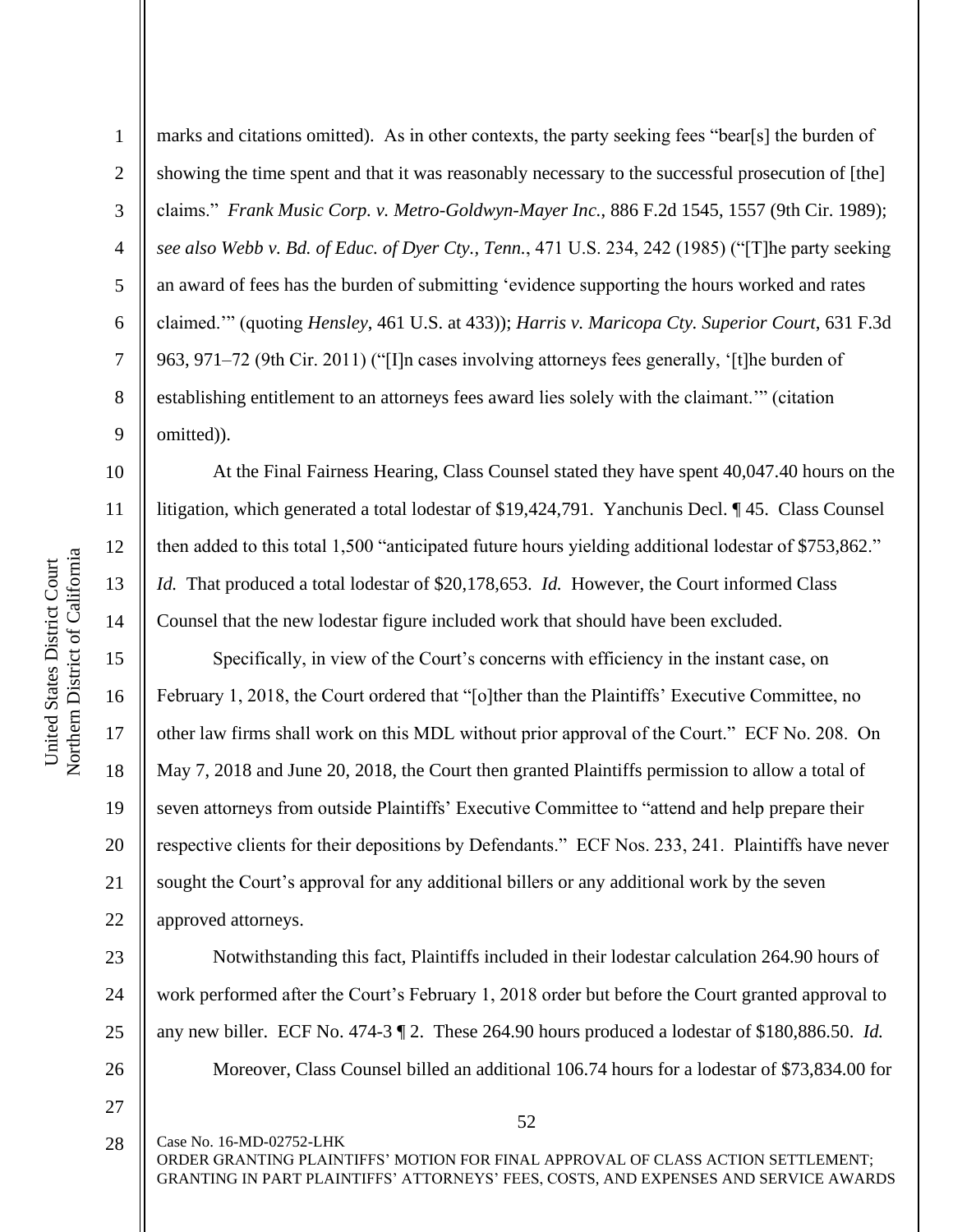2

3

4

5

6

7

8

9

10

11

work by attorneys who were never authorized to work on the case and for unauthorized work by the seven approved attorneys. ECF Nos. 233, 241, 474-3 ¶ 3. Some of this unapproved work came after the Court's January 30, 2019 order denying preliminary approval, in which the Court specifically listed the attorneys that the Court had approved and admonished Plaintiffs that "Class counsel has not made any further motions for approval of additional counsel in the instant MDL case." ECF No. 357 at 14.

After the Final Fairness Hearing, Plaintiffs agreed to reduce the lodestar by the foregoing amounts, which resulted in a further reduction of 371.64 hours and \$254,720.50, for a new total of roughly 39,675.76 hours and an updated lodestar of \$19,170,070.50. The addition of Plaintiffs' 1,500-hour lodestar for anticipated future work, \$753,862, would result in a total lodestar of \$19,923,932.50.

12 13 14 15 16 17 18 19 20 21 22 23 24 25 Having reviewed the billing records for the attorneys, paralegals, and litigation support staff at each of the firms representing Plaintiffs in this case, the Court has some questions about the efficiency of time spent on this litigation. In the instant case, Class Counsel filed two complaints that each alleged thirteen California law claims on behalf of nine Plaintiffs, withstood two substantially overlapping motions to dismiss, litigated two discovery motions, deposed seven percipient fact witnesses and corporate designees, and defended the depositions of nine named Plaintiffs and four experts. Mot. for Atty's Fees at 1. The parties settled before Plaintiffs filed an opposition to Defendants' *Daubert* motions or a reply in support of class certification. Plaintiffs did not depose Defendants' experts. The parties settled at least six months before the fact discovery cut-off, and thus significant discovery was not conducted in the case. Case Management Order. Plaintiffs then conducted three additional "confirmatory discovery depositions" after the Court denied preliminary approval of the first settlement, in order to support the new Settlement. Mot. for Atty's Fees at 1. For this work, Plaintiffs request attorneys' fees of \$30 million.

26

27

Relative to other cases, this low volume of work raises questions about the efficiency of

Case No. 16-MD-02752-LHK ORDER GRANTING PLAINTIFFS' MOTION FOR FINAL APPROVAL OF CLASS ACTION SETTLEMENT; GRANTING IN PART PLAINTIFFS' ATTORNEYS' FEES, COSTS, AND EXPENSES AND SERVICE AWARDS 28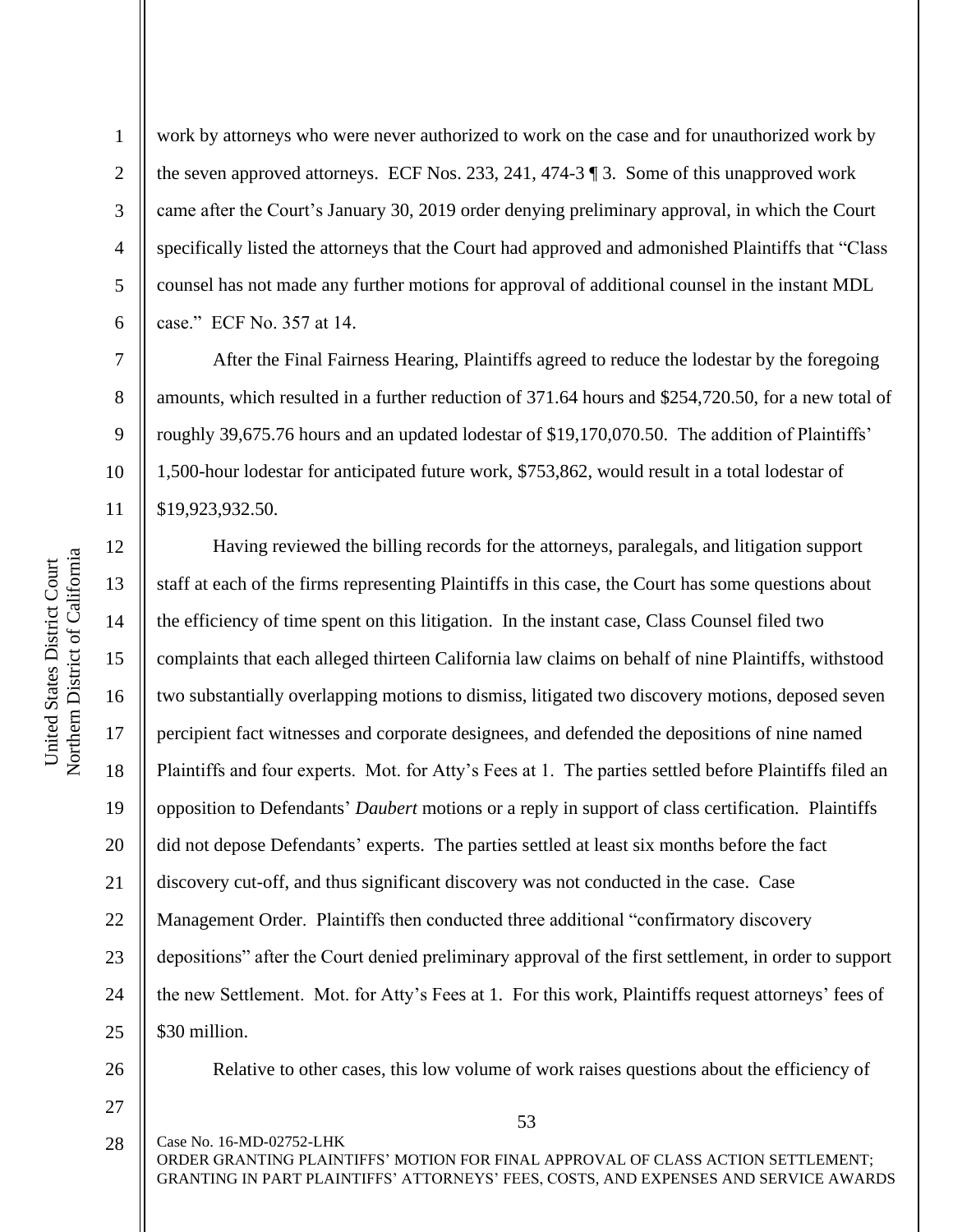2

3

4

5

7

8

9

14

15

16

17

18

6 10 Plaintiffs' billing, particularly in light of recent filings. Indeed, Plaintiffs claim to have spent 409.20 hours from January 15, 2020 to May 31, 2020, for a total of total of \$274,401.40. ECF No. 474-13 ¶ 7. At the Final Fairness Hearing, Class Counsel represented that this additional time was billed from February 1, 2020, the day after the motion for final approval and motion for attorneys' fees were filed, to June 16, 2020, the date of the Final Fairness Hearing. ECF No. 475 at 96:25– 97:4. However, even including the amount of time spent in connection with the motion for final approval, 409.20 hours seems high. Moreover, the billing records raise questions about whether tasks performed by Class Counsel could have been performed more efficiently and at less cost to the Settlement Class. For example, lead partners and partners billed \$800 to \$900 per hour to assist Settlement Class Members with filing their Claim Forms. ECF No. 474-16 at 1–3. Plaintiffs do not explain why the Settlement Administrator or associates and paralegals could not

11 12 13 provide such filing assistance. Another example is a senior attorney who billed \$800 per hour to review privilege logs for 284.50 hours. ECF No. 474-14 at 6.

Moreover, Class Counsel spent hundreds of hours in connection with the first settlement and motion for preliminary approval, which the Court rejected as inadequate for many reasons, which the Court discusses later in this Order. As explained below, experienced counsel should not have made such errors, and the Court could reduce the lodestar further for the inadequate first settlement.

19 20 21 22 23 24 In addition to the lodestar for past work, Plaintiffs also request that the Court include a 1,500-hour lodestar for anticipated future work, for a total of \$753,862. Mot. for Atty's Fees at 23. At the Final Fairness Hearing, the Court asked Plaintiffs to provide concrete details about the scope of this anticipated work. Plaintiffs have since done so, but in their submission to the Court, Plaintiffs have now inexplicably increased the requested future lodestar from \$753,862 to \$819,445 with no explanation. ECF No. 474-9.

25 26 In any event, the Court believes that the descriptions of future work are speculative and inappropriate. For instance, as in past billing records, lead partners at numerous law firms who

27

54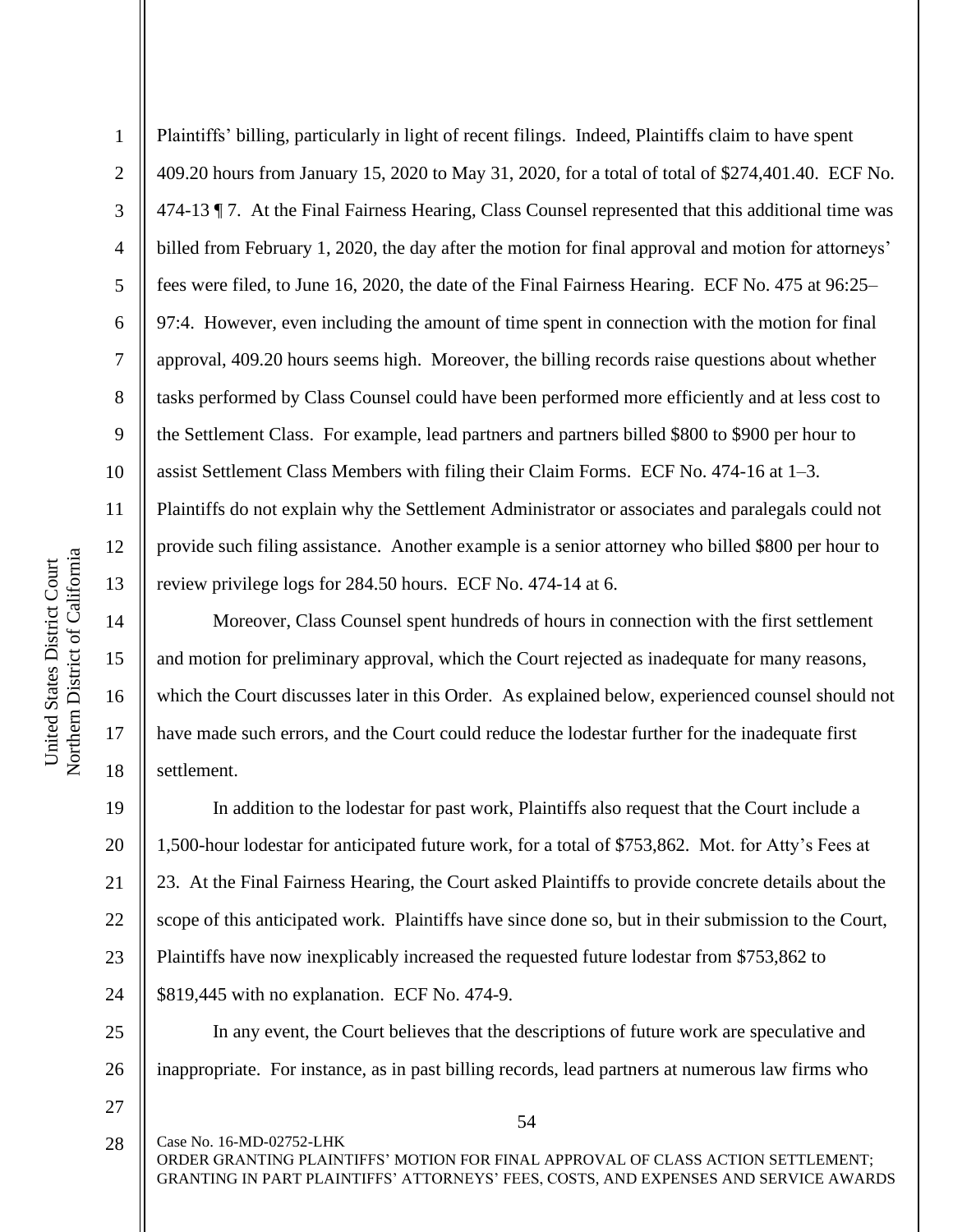2

3

4

5

6

7

8

9

10

11

12

13

14

15

16

17

18

19

21

will bill \$850 to \$900 per hour anticipate "[r]espond[ing] to class members and claimant inquiries and assist[ing] with claim filing as requested." *Id.* at 1; *see also id.* at 1, 2 (listing "[o]ngoing assistance to class members," "continuing communications with class members relating to claims filing issues," and "[c]ommunicate with clients and potential class members seeking information regarding settlement or to file a claim" as tasks to be performed by lead partners at firms). It is entirely unclear why lead partners, who will bill \$850 to \$900 per hour for what is apparently predicted to be over a hundred hours, must perform tasks of this nature, as opposed to the Settlement Administrator, associates, or paralegals. Further, the Claims Period ended yesterday, which should have limited the amount of additional work of this nature required by Class Counsel. Settlement Agmt. ¶ 1.9.

Additionally, Plaintiffs include in their estimate over 300 hours, billed mostly at a rate of \$900 per hour, exclusively spent on "additional work with respect to any appeal(s) of the Court's final approval." *See, e.g.*, ECF No. 474-9 at 2 (listing two partners at Robbins Geller Rudman & Dowd LLP who will bill 100 hours each at \$900 per hour, exclusively consisting of appellate work); *see also id.* at 1 (listing lead partner at Casey Gerry who will bill 75 hours at \$900 per hours in providing "[a]ssistance with appeals").

20 22 23 24 Still more attorneys, including more senior partners who bill at a rate of \$850 or \$900 per hour, seemingly anticipate spending even more time on appellate work, though the precise quantity is left unspecified. *See id.* at 1–2 (listing "[r]eview and edit any additional briefing required," "[w]ill perform additional work with respect to any appeal(s) of the Court's final approval of the proposed Settlement," "if applicable, contribute to appellate briefing" in block narrative entries). It is unclear at this juncture whether any appeals will follow, much less complex appeals that require this kind of time investment from senior partners. The Court has overruled all objections to the Settlement as unmeritorious as outlined in this Order.

The lodestar for anticipated future work consists overwhelmingly of claims filing assistance and appeals work billed at \$850 to \$900 per hour, which, as explained, is highly

27 28

25

26

Case No. 16-MD-02752-LHK

55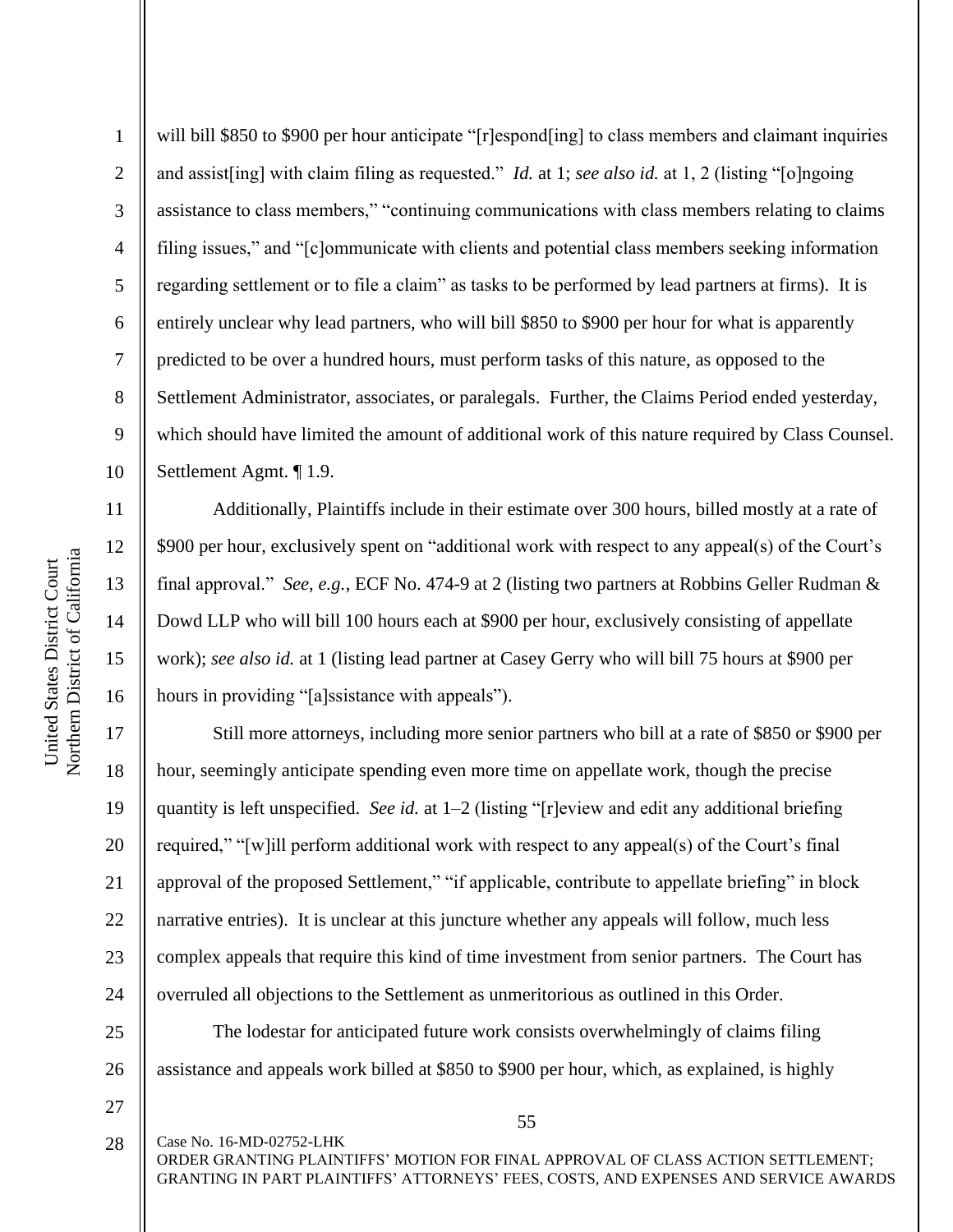2

3

4

5

6

7

8

12

13

14

15

16

17

18

19

20

21

22

overstated. However, the Court acknowledges that certain tasks will continue to occupy Class Counsel following final approval. Indeed, pursuant to the Settlement Agreement, Class Counsel must work with a Third Party Assessor to review annual audits of Yahoo's information security program for four years. Settlement Agmt. ¶ 2.3. Accordingly, for the purposes of the lodestar calculation, the Court will reduce the anticipated future lodestar requested by Plaintiffs to \$350,000, which the Court deems to be a more reasonable estimate of future fees. *See In re Equifax*, 2020 WL 256132, at \*39 (including future lodestar because "[t]he Court finds that th[e] estimate is reasonable").

9 10 11 In sum, the Court has reviewed and will accept Plaintiffs' total of 40,084.96 hours<sup>7</sup> as reasonable, which, including the reduced future lodestar, corresponds to a lodestar total of \$19,794,471.90.

#### **3. Multiplier**

As noted above, the Court may "adjust" the lodestar figures "upward or downward by an appropriate positive or negative multiplier reflecting a host of 'reasonableness' factors, 'including the quality of representation, the benefit obtained for the class, the complexity and novelty of the issues presented, and the risk of nonpayment.'" *In re Bluetooth*, 654 F.3d at 941–42 (quoting *Hanlon v. Chrysler Corp.*, 150 F.3d 1011, 1029 (9th Cir. 1998)). "Foremost among these considerations, however, is the benefit obtained for the class." *Id.* at 942. Plaintiffs request an attorneys' fee award of \$30 million. Mot. for Atty's Fees at 1. This request would require payment of the lodestar plus an additional roughly \$10.3 million, which is more than half the size of the lodestar, and would provide an unreasonable windfall to Class Counsel. For the reasons stated below, the Court instead concludes that a positive multiplier of 1.15 is appropriate for Class Counsel.<sup>8</sup>

24

<sup>25</sup>  $<sup>7</sup>$  This figure is the sum of the 39,675.76 hours Class Counsel spent up to and including January</sup> 15, 2020, and the 409.20 hours Class Counsel spent since then.

<sup>26</sup> 8 In addition to the factors outlined below, the Court has also considered, to the extent relevant, the other factors listed in *Kerr v. Screen Extras Guild, Inc.*, 526 F.2d 67, 70 (9th Cir. 1975), such as

<sup>56</sup> 27 customary fees, the "undesirability" of the case, and the nature and length of the professional

Case No. 16-MD-02752-LHK ORDER GRANTING PLAINTIFFS' MOTION FOR FINAL APPROVAL OF CLASS ACTION SETTLEMENT; GRANTING IN PART PLAINTIFFS' ATTORNEYS' FEES, COSTS, AND EXPENSES AND SERVICE AWARDS 28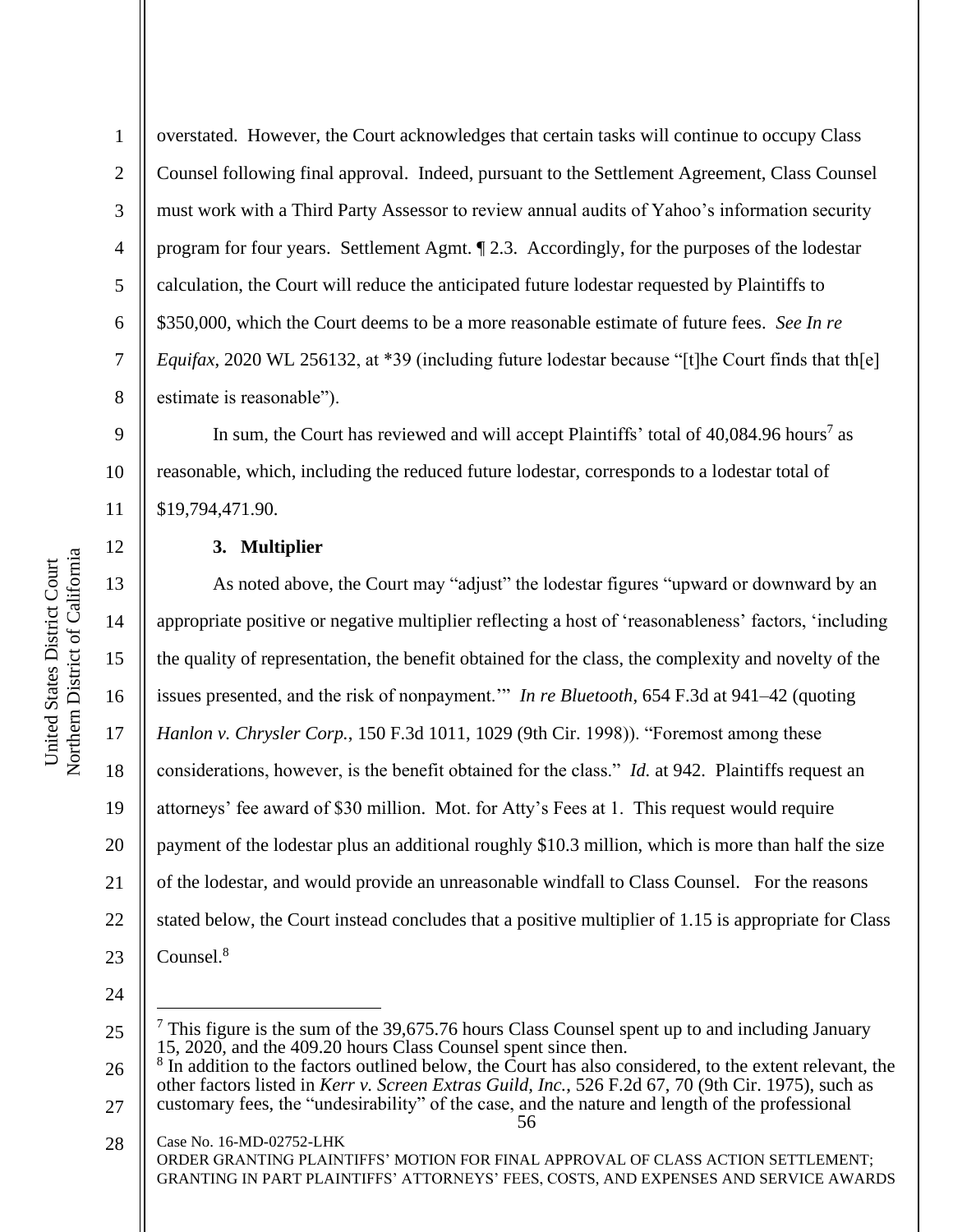2

3

4

5

6

7

8

9

10

11

12

13

14

15

16

17

18

19

20

21

22

23

#### **a. The Results Achieved**

First, the Court considers the overall result and benefit to the Settlement Class. This factor has been called "the most critical factor in granting a fee award." *In re Omnivision Techs., Inc.*, 559 F. Supp. 2d 1036, 1046 (N.D. Cal. 2008); *see also Hensley v. Eckerhart*, 461 U.S. 424, 436 (1983) (noting that "the most critical factor" in determining the reasonableness of an attorneys' fees request is "the degree of success obtained"). Here, the Court finds that the result and benefit obtained for the Settlement Class are fair, reasonable, and adequate, but unexceptional.

As an initial matter, in terms of absolute numbers, Plaintiffs tout the fact that the Settlement Fund is \$117.5 million, which makes it "the second largest fund in data breach history." Mot. for Atty's Fees at 6. However, Plaintiffs report that the size of the *Equifax*  consumer settlement is \$380.5 million, which puts the *Yahoo* Settlement Fund far below the *Equifax* consumer settlement. *In re Equifax*, 2020 WL 256132, at \*2 ("Equifax will pay \$380,500,000 into a fund for class benefits, attorneys' fees, expenses, service awards, and notice and administration costs . . . ."). However, the total size of the funds in *Equifax* will likely range from \$386 million to \$511 million, several times the size of the Settlement Fund in the instant case. Specifically, the \$380.5 million awarded in *Equifax* to the consumer class is the "*minimum* settlement fund," and might increase by "up to an additional \$125,000,000" depending on the outof-pocket costs claimed in that case. *Id.* at \*2, 31. Moreover, as discussed, the *Equifax* consumer settlement was separate from a pending settlement with financial institutions, which contemplates an additional payment of \$5.5 million to the financial institutions. Financial Institutions' Memorandum of Law in Support of their Unopposed Motion for Preliminary Approval of Class Action Settlement at 19, 25, *In re Equifax*, No. 17-MD-2800-TWT (N.D. Ga. May 15, 2020), ECF No. 1107-1 (seeking preliminary approval of settlement of \$5.5 million on behalf of "thousands of financial institutions").

24 25

<sup>57</sup> 26 27 relationship with the client. Many of these factors are "subsumed within the initial calculation of hours reasonably expended at a reasonable rate." *In re Bluetooth*, 654 F.3d at 942 n.7 (internal quotation marks omitted).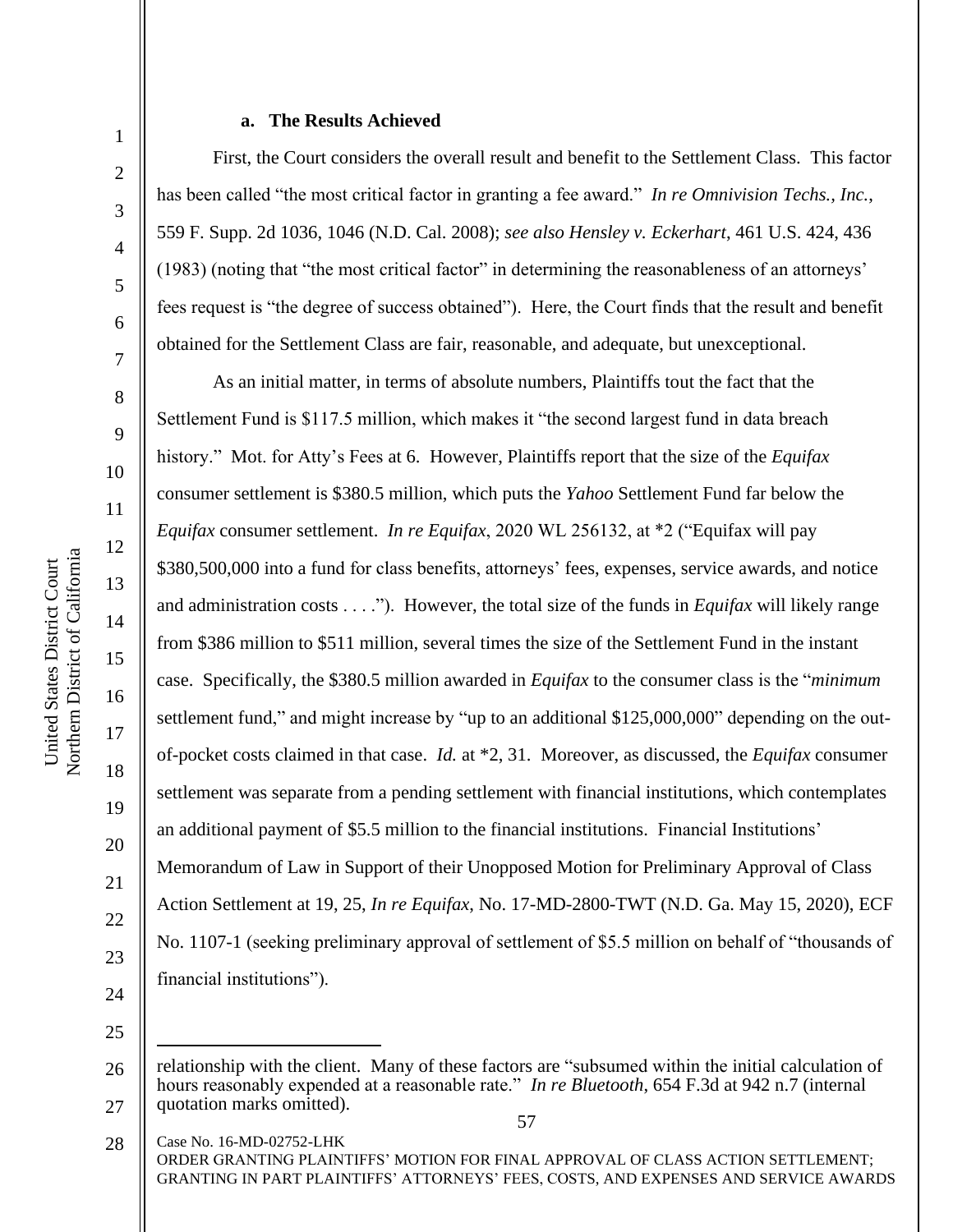2

3

4

5

6

7

8

9

10

11

Further, roughly two years ago, the Court approved a settlement fund of \$115 million in *Anthem*, another data breach case, which was only barely below the \$117.5 million Settlement Fund in the instant case, yet had only 79 million class members in contrast to the 194 million Settlement Class Members involved here. *In re Anthem*, 2018 WL 3960068, at \*7 ("Here, the starting baseline is the \$115 million Settlement Fund.").

Perhaps in light of the foregoing, Plaintiffs point to *Home Depot* and *Target* as additional comparators for the recovery in the instant case. Mot. for Atty's Fees at 6. In *Home Depot*, a consumer class of 52 million received a \$27.2 million settlement fund,<sup>9</sup> and in *Target*, a consumer class of 110 million received a \$23.3 million settlement fund. *In re Anthem*, 2018 WL 3960068, at \*10. However, the settlement figures Plaintiffs cite in *Home Depot* and *Target* represent only a small fraction of what Target and Home Depot ultimately paid as a result of the data breaches.

12 13 14 15 16 17 18 19 20 21 22 23 The Court is unaware of the total number of settlements that Home Depot ultimately paid, but the combination of only the public settlements yields a total settlement amount of at least \$192.2 million, far more than the \$117.5 Settlement Fund here. Specifically, in *Home Depot*, in addition to the \$27.2 million consumer class settlement, there was a separate settlement with a class of roughly 11,000 financial institutions for \$25 million with the possibility of an additional \$2.25 million. Final Order and Judgment, *In re The Home Depot*, No. 14-MD-02583-TWT (N.D. Ga. Sept. 22, 2017), ECF No. 343; *see also id.* ECF No. 337 at 1 (noting the existence of "roughly 11,000 class members"). Outside of court, Home Depot also negotiated settlement agreements with Visa and MasterCard, to whom Home Depot paid \$134.5 million. *Id.* at 5. Further, pursuant to further settlements, "Home Depot paid still more to American Express and Discover." *Id.*; *see also id.* ECF No. 337-3 ¶ 7 (noting that Home Depot "significantly pare[d] down this litigation" by entering into separate settlements out of court).In total, based on public records, Home Depot

24

<sup>25</sup> 26 <sup>9</sup> Plaintiffs assert that the amount achieved in *Home Depot* is \$28.4 million, but the *Home Depot*  court itself found the relevant figure to be "approximately \$27 million." Order Granting Consumer Plaintiffs' Motion for Service Awards, Attorneys' Fees and Litigation Expense Reimbursement at 1, 4, *In re The Home Depot, Inc.*, No. 14-MD-02583-TWT (N.D. Ga. Aug. 23,

<sup>27</sup> 2016), ECF No. 261.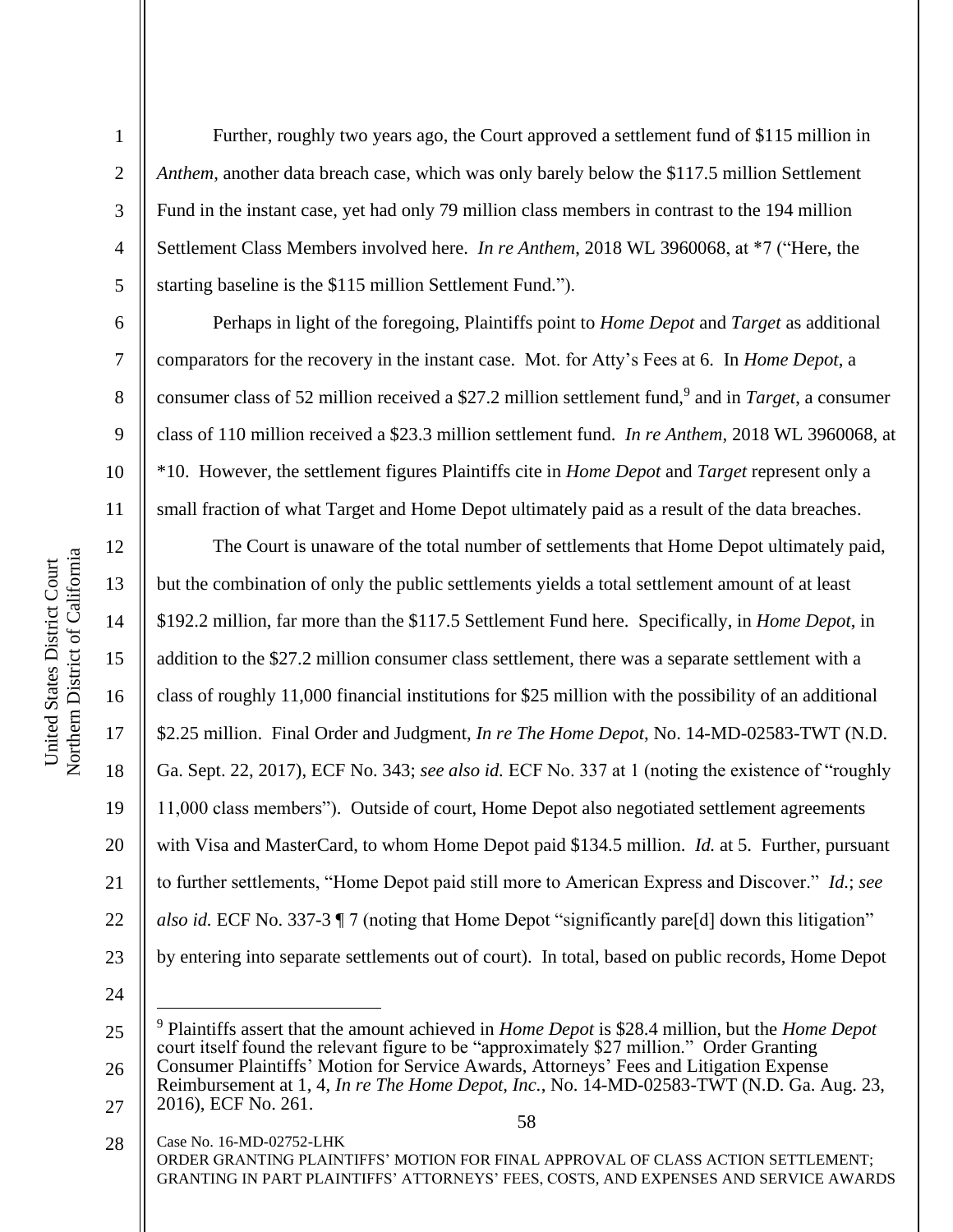2

3

4

5

6

7

8

9

10

11

12

13

14

paid "more than \$140 million" in out-of-court settlements. *Id.* Because Home Depot settled with American Express, Discover, and other credit card companies off the public record, the Court does not know the total amount ultimately paid by Home Depot to individuals and entities affected by the data breach.

Similarly, a combination of only the public settlements in *Target* yields a total amount of at least \$129.3 million, also more than the \$117.5 Settlement Fund here. In *Target*, in addition to the \$23.3 million consumer class settlement, there was a \$39 million settlement with a separate class of roughly 6,510 financial institutions. Memorandum of Law in Support of Financial Institution Plaintiffs' Motion for Final Approval of Class Action Settlement at 2, *In re Target*, No. 14-MD-02522-PAM (D. Minn. Apr. 11, 2016), ECF No. 745. Further, Target separately settled out-of-court with credit card companies. For example, Target settled with Visa for \$67 million. *Id.* ECF No. 562 (advising the court of settlement between Target and Visa for approximately \$67 million). Like Home Depot, Target settled with other credit card companies off the public record, which again means that the Court's estimate is conservative.

15 16 17 18 19 20 21 22 23 24 25 26 Moreover, the foregoing data breach cases focused on one data breach, but the instant case involves multiple Data Breaches. Indeed, Yahoo's data was breached in 2012, 2013, 2014, 2015, and 2016, and Yahoo denied any knowledge of unauthorized access of personal data in its filings with the SEC and delayed notification to users even when it had contemporaneous knowledge of the breaches. *See* SACC ¶¶ 32–162 (outlining allegations). For example, on September 9, 2016, in an SEC filing regarding Verizon's purchase of Yahoo, Yahoo represented that Yahoo knew of no incidents of unauthorized access of personal data that might adversely affect the Verizon acquisition of Yahoo. Yahoo, Preliminary Proxy Statement (Schedule 14(A), at Exhibit A-18 (Sept. 9, 2016), *available at* https://www.altaba.com/static-files/ad5f11da-0a78-4f3e-90f8 dd204c1978fb. However, thirteen days later, on September 22, 2016, Yahoo publicly disclosed the 2014 data breach. ECF No. 196 ¶ 126. In the announcement, Yahoo claimed that it learned of the 2014 data breach during a "recent investigation." Yahoo Security Notice September 22, 2016,

27

28

Case No. 16-MD-02752-LHK

59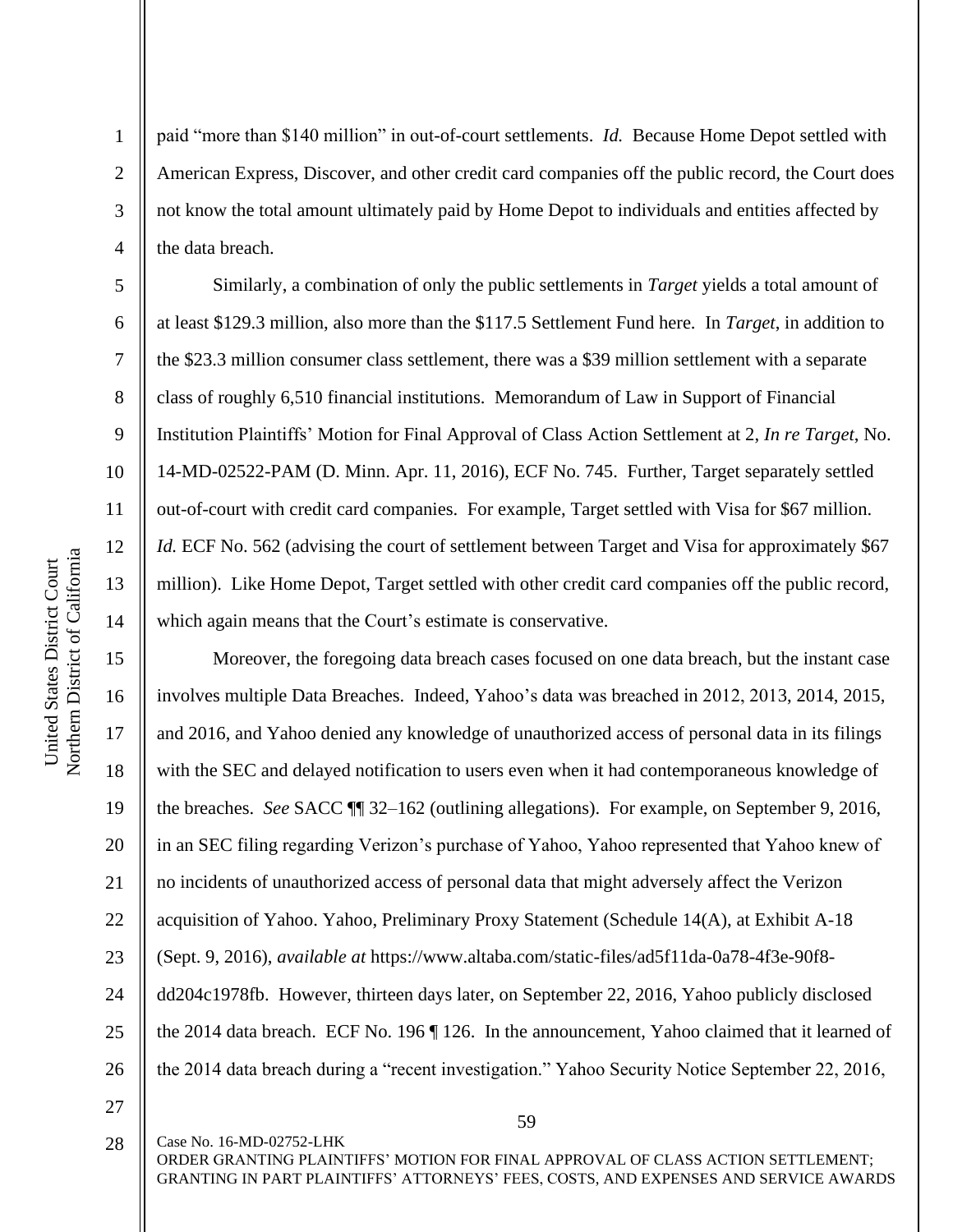2

3

4

5

6

7

8

9

10

11

12

available at https://help.yahoo.com/kb/%20SLN28092.html. Six months later, Yahoo admitted on March 1, 2017 in its 10-K filing with the SEC that Yahoo had "contemporaneous knowledge" of the 2014 data breach. ECF No. 196 ¶ 129; Yahoo, 2016 Annual Report (Form 10- K), at 47 (Mar. 1, 2017). The fact that the instant case involves multiple Data Breaches, untimely disclosures, misleading public statements, and the sale of the breached Yahoo data on the dark web must be taken into account in evaluating the Settlement. Had Yahoo timely disclosed each of the Data Breaches, Yahoo could have been forced to pay settlements for each Data Breach.

Thus, the fact that the \$117.5 million Settlement Fund is "the second largest fund in data breach history" is true in a technical sense. However, all but one of the foregoing cases involved significantly higher aggregate payments to smaller classes. Moreover, the foregoing cases each only involved one data breach, not the numerous Data Breaches at issue here. Of course, the Court does agree that the \$117.5 million Settlement Fund is a significant sum in absolute terms.

13 14 15 16 17 18 19 20 21 22 23 However, the Settlement Fund here is less impressive in per-capita terms. Here, the parties assert that the Settlement Class consists of 194 million Settlement Class Members, which makes it far larger than any of the classes in the foregoing cases. As noted, this figure comes from an analysis crafted just for this Settlement that produced a "reasonably plausible" estimate based in large part on the operation of certain "heuristics." ECF No. 369-26 ¶¶ 6, 11. The actual size of the class has been an ever-shrinking target in the instant case, with Yahoo having previously represented that Yahoo reaches "a global audience of more than 1 billion monthly active users" and that Yahoo had "[m]ore than 650 million [] monthly users." Press Release, Verizon, Verizon to Acquire Yahoo's Operating Business (July 25, 2016), available at https://www.verizon.com/about/news/verizon-acquireyahoos-operating-business; Yahoo, 2016 Annual Report (Form 10-K), at 15 (Mar. 1, 2017). The parties' first settlement represented that

24 25 the Settlement Class size was 200 million. By the second settlement, the Settlement Class size had shrunk to 194 million. At the Final Fairness Hearing, the parties represented that the 194

- million number could be further "filtered down to 94 million." ECF No. 476 at 70:7–11.
- 27

28

26

Case No. 16-MD-02752-LHK

60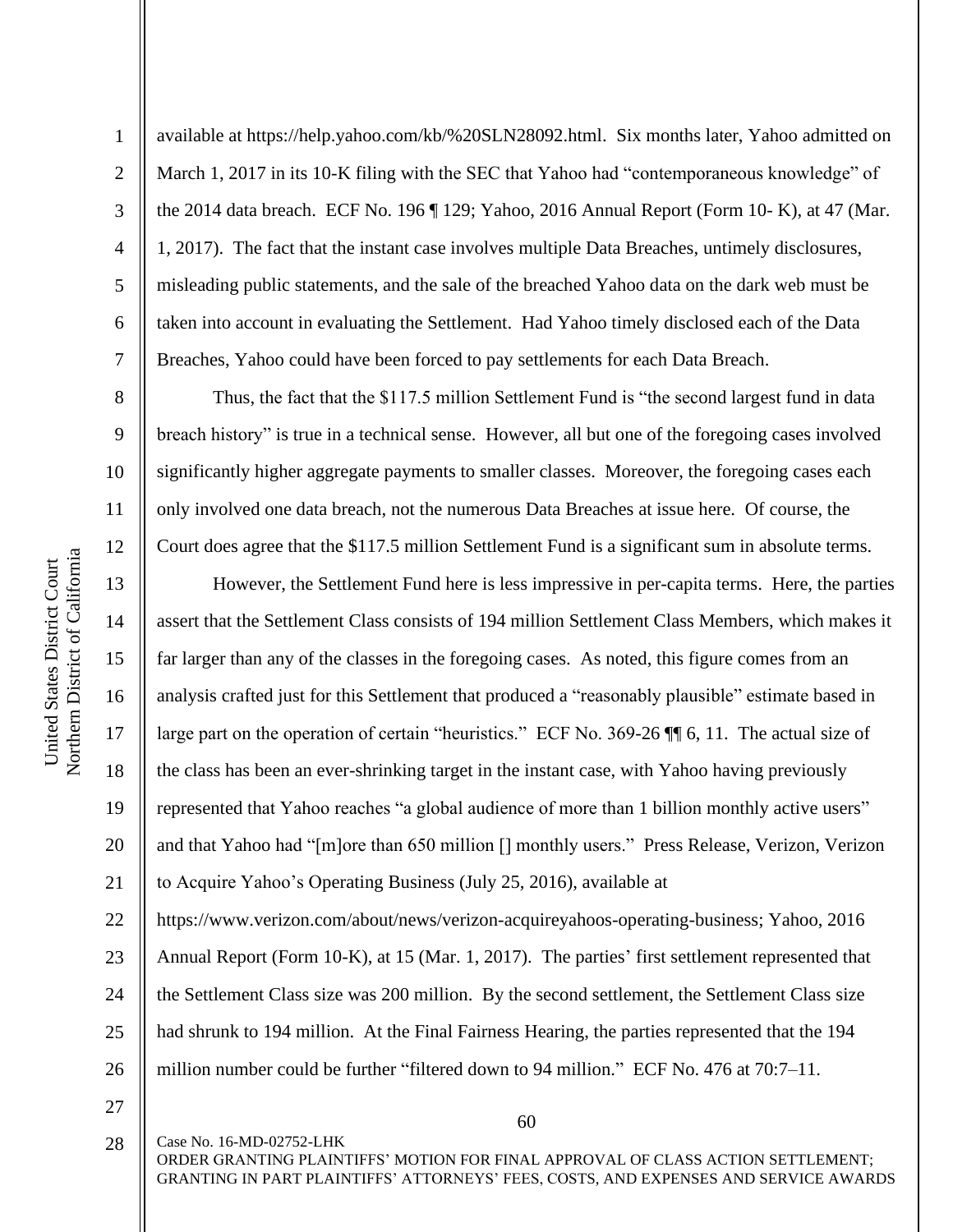Northern District of California Northern District of California United States District Court United States District Court

1

2

3

4

5

6

7

8

9

10

11

12

13

14

15

16

17

18

19

By contrast to the undeniably large size of the Settlement Class, *Anthem* involved a class size of roughly 79 million, *Home Depot* involved a consumer class size of roughly 52 million, *Target* involved a consumer class size of 110 million, and *Equifax* involved a consumer class size of 147 million. Mot. for Atty's Fees at 6–7. The Court finds *Anthem* to be a particularly useful comparator. Indeed, as noted, the *Anthem* settlement is comparable to the instant *Yahoo*  Settlement in many ways. *See supra* Section II. Moreover, Plaintiffs' own expert, Ian Ratner, surveyed recent settlements that "involved payments to users in exchange for compromised PII" in order to provide salient data points as to the value of the information compromised in the instant case. ECF No. 254-9 Ex. 96 ("Ratner Decl.") ¶ 31. Ratner explained that "[o]f the available settlements, the *Anthem* and *Vtech* settlements related to PII that is [*sic*] the most comparable to the Yahoo Data Breaches and indicate a range of \$1.02 to \$1.46" as the appropriate range for the value of each user's compromised account. Ratner Decl. ¶ 32. Thus, because the plaintiffs in *Anthem* achieved a \$115 million settlement fund for only 79 million members, 40% of the 194 million Settlement Class here, the *Anthem* settlement resulted in a per-capita recovery of \$1.46 per class member. Here, however, the \$117.5 million Settlement Fund results in only \$0.60 per-capita recovery for the 194 million Settlement Class Members. Although Yahoo separately settled claims brought against it by the SEC for \$35 million and settled a securities class action for \$80 million, these amounts concerned separate securities fraud allegations and did not provide compensation to the Settlement Class Members who had Personal Information compromised.

20 21 22 23 24 25 Similarly, application of the same analysis to the settlement in *Equifax*, which postdated Ratner's work, yields at least a per-capita recovery of \$2.58 per class member.<sup>10</sup> Such a large disparity strongly suggests to the Court that the absolute size of the Settlement Fund is a function of the size of the Settlement Class, and not a result of any special efforts by Class Counsel, particularly because the instant case also involves multiple Data Breaches, untimely disclosures, misleading public statements, and the sale of the breached Yahoo data on the dark web. *See In re* 

26

<sup>61</sup>  $10\,$  \$380.5 million for 147 million class members results in a per-capita recovery of \$2.58.

Case No. 16-MD-02752-LHK ORDER GRANTING PLAINTIFFS' MOTION FOR FINAL APPROVAL OF CLASS ACTION SETTLEMENT; GRANTING IN PART PLAINTIFFS' ATTORNEYS' FEES, COSTS, AND EXPENSES AND SERVICE AWARDS 28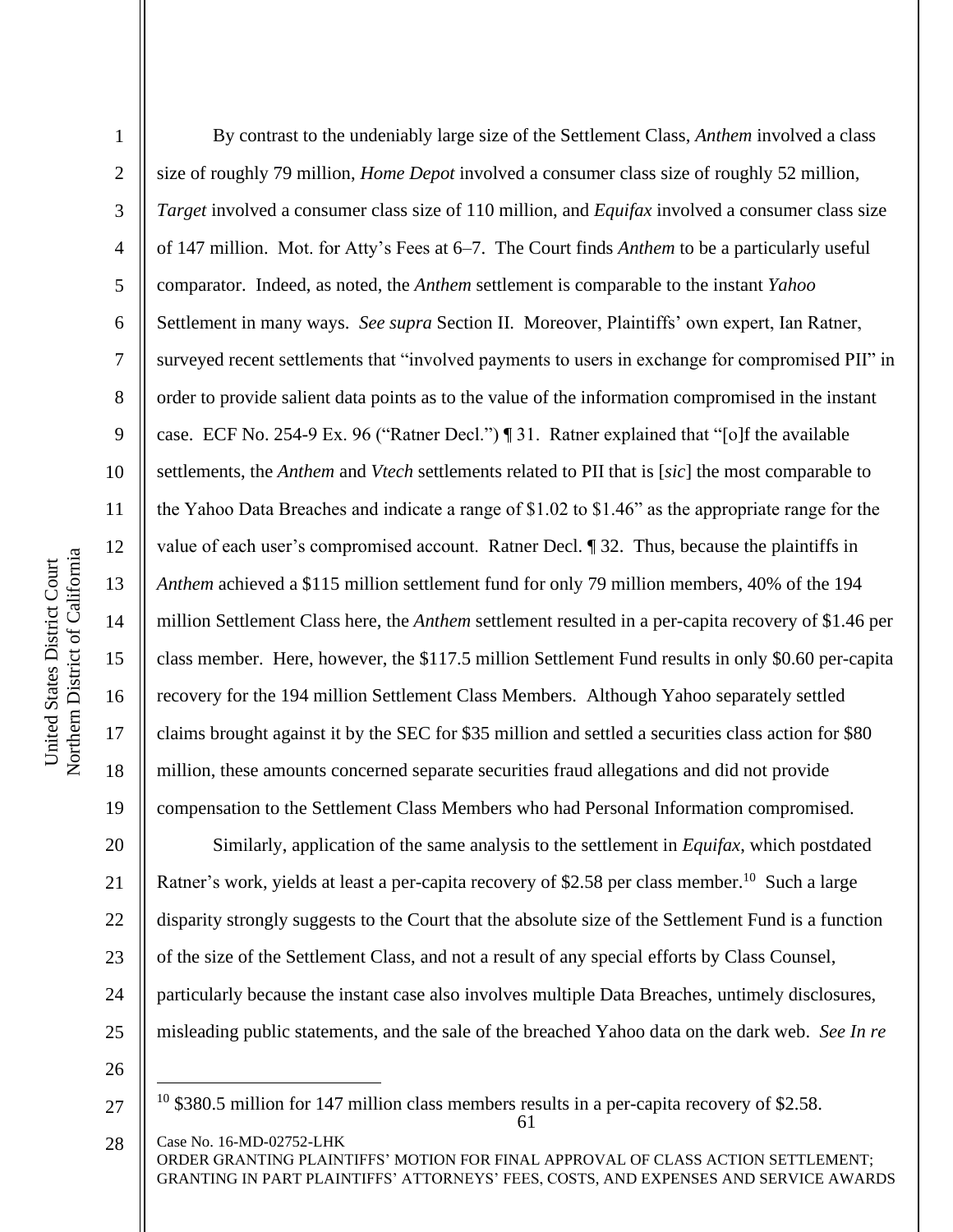2

3

4

5

6

7

8

9

10

11

12

13

14

15

16

17

18

19

*Optical Disk Drive Prod. Antitrust Litig.*, 959 F.3d 922, 933 (9th Cir. 2020) (explaining the Ninth Circuit's frequent "observation that 'in many instances the increase in recovery is merely a factor of the size of the class and has no direct relationship to the efforts of counsel.'" (quoting *In re Bluetooth*, 654 F.3d at 943)).

Several other factors bear noting. First, like all data breach settlements, the Settlement Fund does not represent the entire value to the Settlement Class because the Settlement also offers nonmonetary benefits. Yahoo has agreed to implement concrete Business Practice Changes designed to rectify the harms suffered by Settlement Class Members. Settlement Agmt. ¶ 2. Specifically, Yahoo has committed to allocate at least \$66 million per year to its information security budget in 2019–2022, which is roughly four times the size of Yahoo's average information security budget in 2013–2016. ECF No. 414 at 8. Yahoo will also employ 200 fulltime security employees through the end of 2022, up from 48 in 2016. *Id.* Yahoo has pledged to align its information security program with the NIST Cybersecurity Framework, and Yahoo has also agreed to undertake annual third-party assessments to ensure compliance with that framework every year for four years beginning in 2019. *Id.* Yahoo has also agreed to strictly limit access to the UDB, enhance security training for employees, adopt industry standard anomaly and intrusion detection security tools, maintain event logs for three years, and engage in proactive penetration testing. *Id.* at 8–9. The Court considers the value of these benefits in assessing the proper multiplier.

20 21 22 23 24 25 26 Second, Plaintiffs point out that the Settlement Fund will purchase Credit Services for the Settlement Class with a lump sum payment of \$24 million. Mot. for Atty's Fees at 7. Because the individual retail price of these Credit Services is \$14.95, "once more than approximately 67,000 Settlement Class Members enroll in the Credit Services, additional value is being provided by th[e] negotiated bulk rate." *Id.* However, the Court previously rejected a similar argument in *Anthem*. There, the Court explained that "[a]lthough the credit monitoring services under the Settlement are tailored to the Settlement Class's injury . . . , the estimated retail price is at best an

27

Case No. 16-MD-02752-LHK 28

62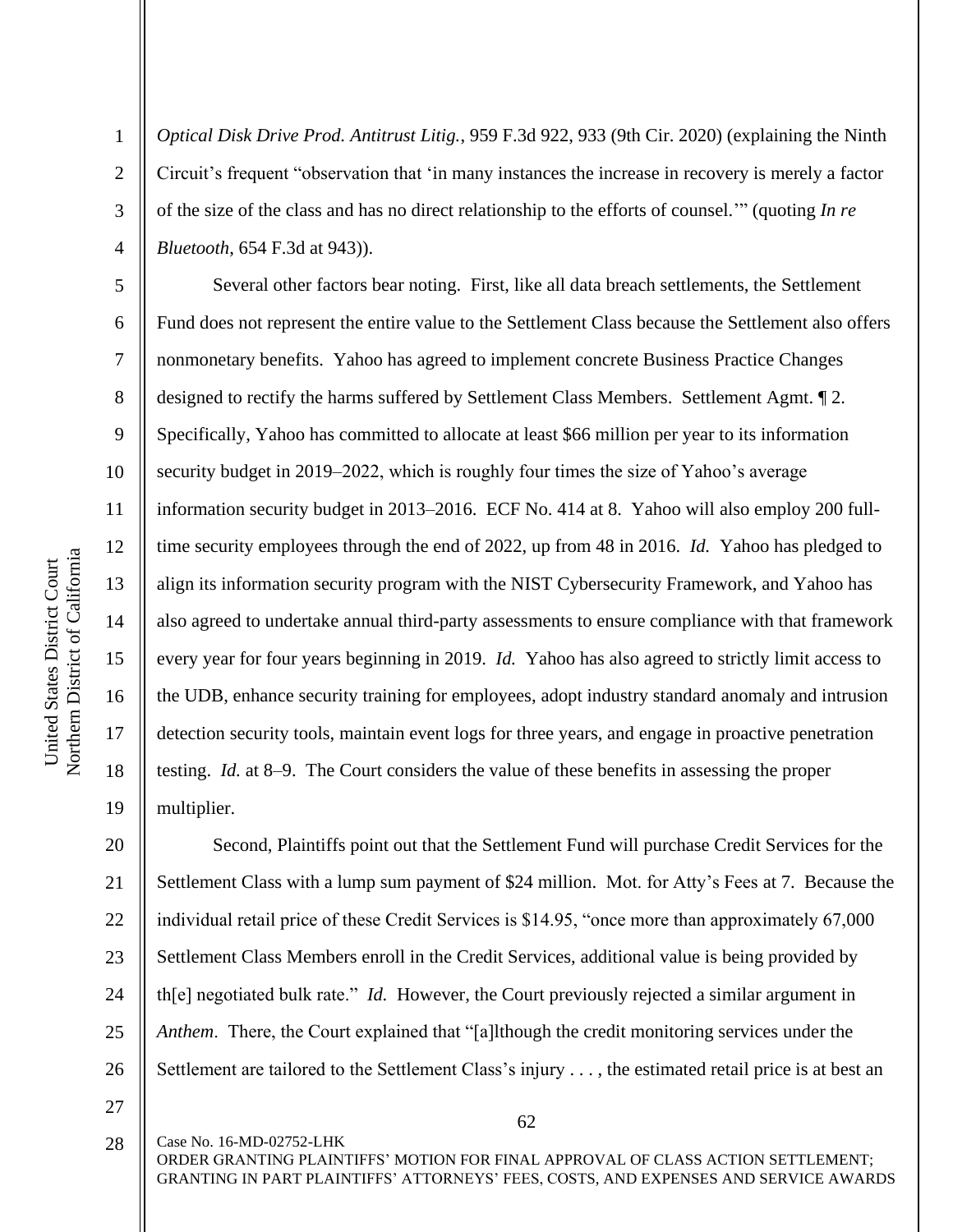1 2 3 4 5 6 7 8 9 10 11 12 13 14 15 16 17 18 inexact match to the actual value." *In re Anthem*, 2018 WL 3960068, at \*7. Instead, "compensation in kind is worth less than cash of the same nominal value." *In re Mex. Money Transfer Litig.*, 267 F.3d 743, 748 (7th Cir. 2001). That observation has been underscored in the instant case. When Plaintiffs moved for preliminary approval, Plaintiffs expected a "one to two percent claims rate for Credit Monitoring Services." ECF No. 369 at 29. However, as of June 12, 2020, only 360,055 Claimants (*i.e.*, 28%) of the 1,292,037 total Claimants selected Credit Services, which produces only a 0.3% claims rate, far lower than the proportion that Plaintiffs expected. Fenwick Decl. ¶ 11. If Settlement Class Members actually valued the Credit Services as equivalent to the retail cash value of the Credit Services, the low response rate would make no sense. Indeed, the retail value of two years' worth of Credit Services is \$358.80, far higher than the predicted Alternative Compensation amount of \$100. Mot. for Atty's Fees at 7 (noting that "[t]he AllClear Services have a monthly retail value of \$14.95"); Settlement Agmt. ¶ 5.3 (explaining that subject to certain other adjustments, "each Settlement Class Member who submits a valid Claim Form selecting Alternative Compensation shall receive a payment equal to \$100.00"). Yet as noted, most of the Settlement Class Members have opted for Alternative Compensation. Fenwick Decl. ¶ 11. The Court therefore declines to treat the Settlement Fund as larger because of the alleged surplus value created by Yahoo's lump sum purchase of the Credit Services.

19 20 21 In light of the foregoing, the \$117.5 million Settlement Fund is fair, adequate, and reasonable, but unremarkable. Thus, the Court concludes that this reasonableness factor weighs in favor of a modest multiplier.

### 22

### **b. The Complexity and Novelty of the Issues Presented**

23 24 25 26 Second, the Court concludes that the instant case did not present particularly complex issues. It is true, to be sure, that "data-breach litigation is an actively developing field of the law where much of the legal landscape is still shifting and unsettled." *In re Anthem*, 2018 WL 3960068, at \*11. However, as the Court previously explained, many of the legal theories involved

27

Case No. 16-MD-02752-LHK ORDER GRANTING PLAINTIFFS' MOTION FOR FINAL APPROVAL OF CLASS ACTION SETTLEMENT; GRANTING IN PART PLAINTIFFS' ATTORNEYS' FEES, COSTS, AND EXPENSES AND SERVICE AWARDS 28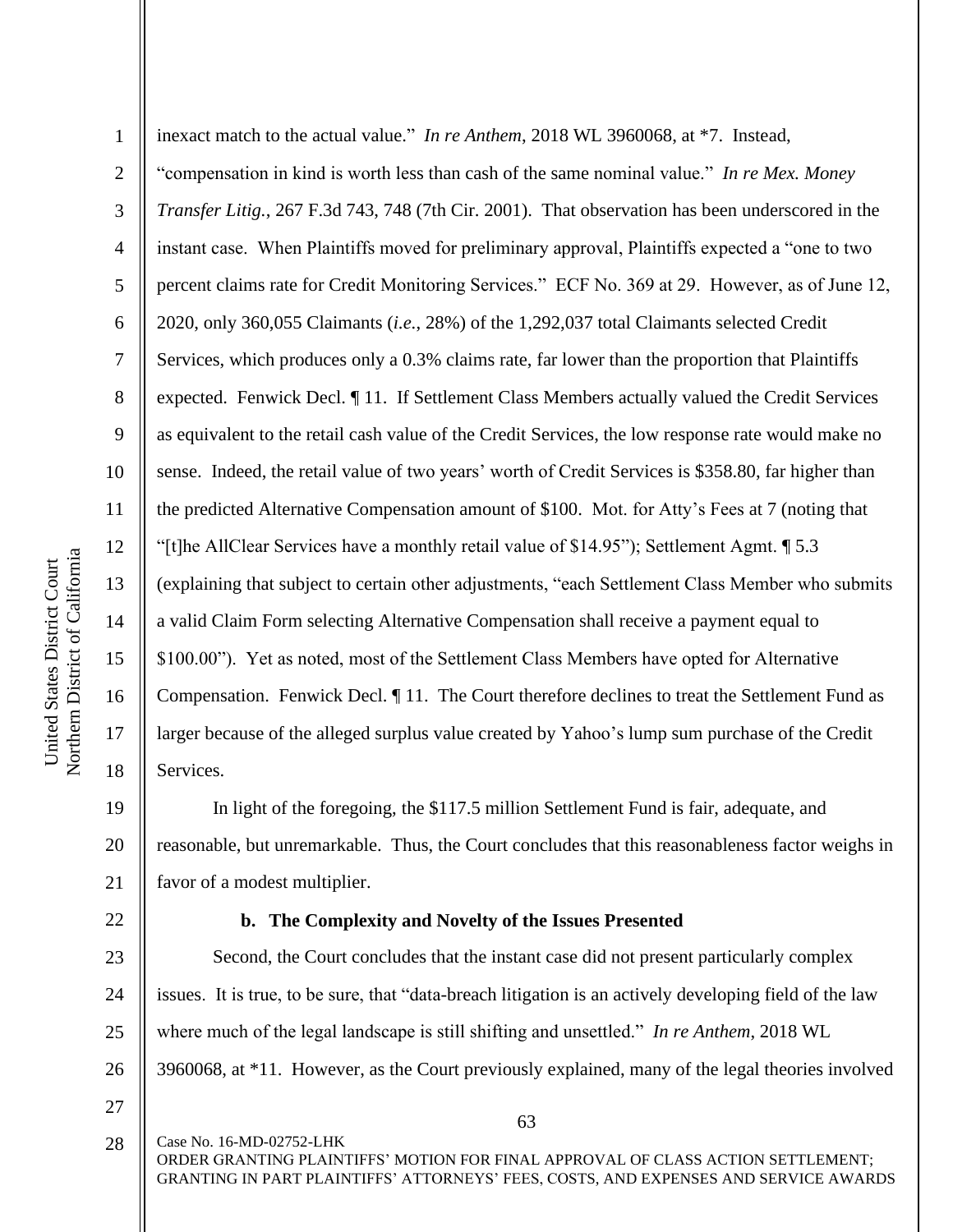3

4

5

6

7

8

9

10

11

12

13

14

15

16

17

in the instant case were not particularly novel.

First, as the Court previously noted, although Plaintiffs filed two oppositions to motions to dismiss in the instant case, these two oppositions overlapped considerably. ECF No. 357 at 15. As Plaintiffs themselves explained in their opposition to Yahoo's second motion to dismiss, Yahoo simply "rehash[ed] old arguments" that the Court rejected in the first motion to dismiss. ECF No. 211 at 3. For instance, Plaintiffs' opposition noted the following. The second motion to dismiss argued that the California Unfair Competition Law ("UCL") did not confer standing for benefit-of-the-bargain losses related to data security, although "this Court already held that it does." *Id.* The second motion to dismiss also "again incorrectly argue<sup>[d]</sup> that Plaintiffs' PII is not covered under the California Customer Records Act." *Id.* Further, the second motion to dismiss "ignore[d] this Court's ruling that Plaintiffs sufficiently alleged damages as a result of Defendants' delay in notifying them of the Forged Cookie Breach." *Id.*

More importantly, the legal theories involved in the motions to dismiss were not particularly novel. In *Adobe* and *Anthem*, this Court previously addressed several of the legal theories that Plaintiffs relied on in the instant case. *See In re Adobe Sys., Inc. Privacy Litig.*, 66 F. Supp. 3d 1197 (N.D. Cal. 2014); *In re Anthem, Inc. Data Breach Litig.*, 162 F. Supp. 3d 953 (N.D. Cal. 2016); *In re Anthem, Inc. Data Breach Litig.*, 2016 WL 3029783 (N.D. Cal. May 17, 2016).

18 19 20 21 22 23 24 25 26 As the Court previously explained, these precedents addressed key issues in the current case, including: (1) whether risk of future identify theft and loss of value of Personal Information constitute injury in fact to support Article III standing, *see In re Adobe*, 66 F. Supp. 3d at 1214– 15; *In re Anthem*, 2016 WL 3029783, at \*14; (2) whether Plaintiffs can adequately state a causal connection between a data breach and alleged harms, *see In re Anthem*, 162 F. Supp. 3d at 987; (3) whether benefit-of-the-bargain losses related to the value of reasonable data security are sufficient to support standing under the California UCL, *In re Adobe*, 66 F. Supp. 3d at 1224; *In re Anthem*, 2016 WL 3029783, at \*30; (4) whether Plaintiffs can adequately allege a claim under the UCL for unlawful conduct where Plaintiffs allege an underlying California Customer Records Act ("CRA")

27

28

Case No. 16-MD-02752-LHK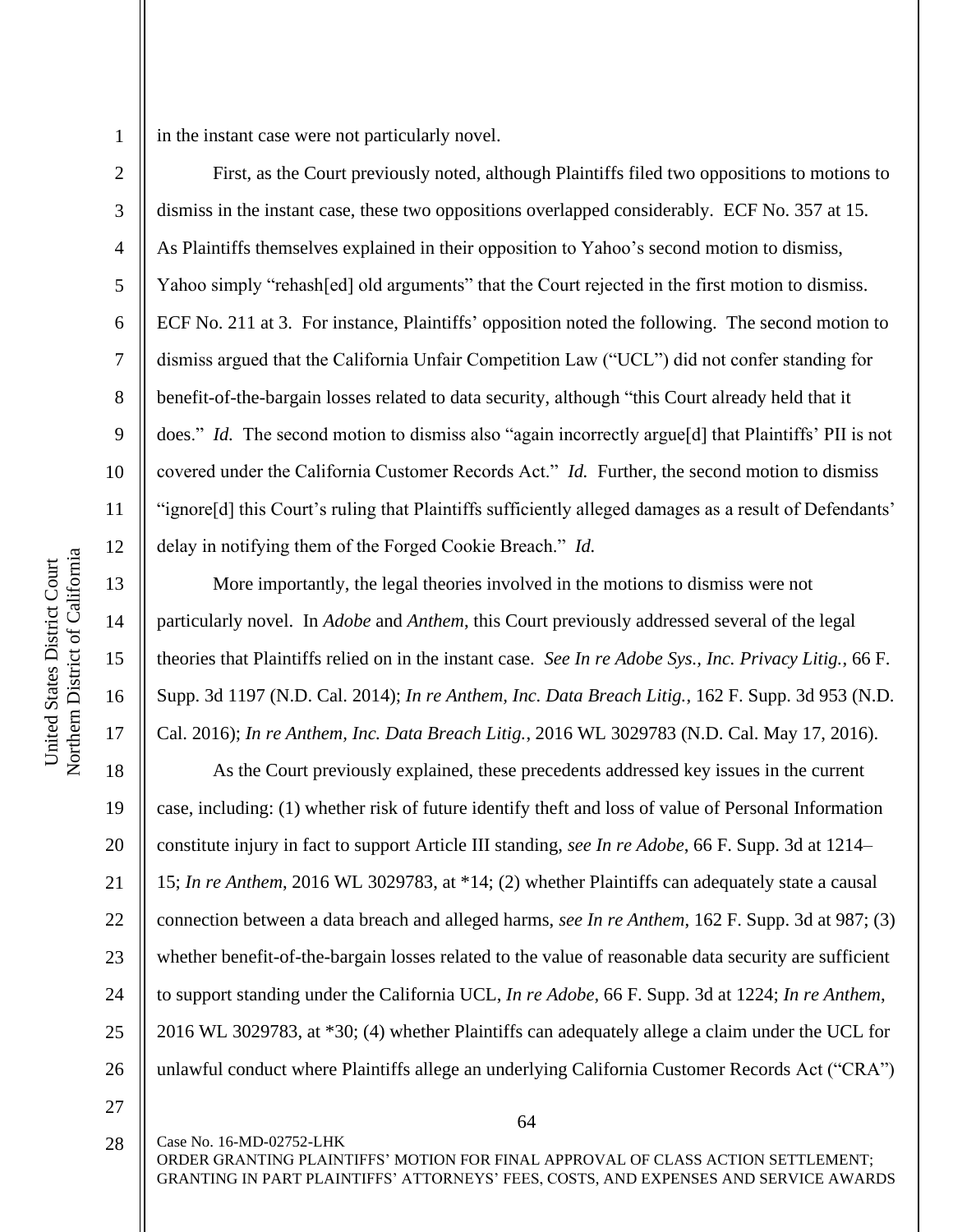1 2 3 4 5 6 7 8 9 violation, *In re Adobe*, 66 F. Supp. 3d at 1226; (5) whether Plaintiffs can adequately allege a claim under the UCL for unfair conduct under the balancing test where Plaintiffs allege that Defendant failed to adequately protect customer data, *In re Adobe*, 66 F. Supp. 3d at 1227; *In re Anthem*, 162 F. Supp. 3d at 990; and (6) whether contract language regarding "inherent limitations" in privacy safeguards "relieve[s] [Defendant] of the responsibility . . . to provide 'reasonable' security," *see In re Adobe*, 66 F. Supp. 3d at 1221. In addition, other courts in this district had addressed whether software could constitute a "service" under the California Consumers Legal Remedy Act when the software provider "continually updates" and supports the software. *See Haskins v. Symantec Corp.*, No. 13-CV-01834-JST, 2013 WL 6234610, at \*9 n.9 (N.D. Cal. Dec. 2, 2013).

10 11 12 13 14 15 16 17 18 19 20 21 22 In light of the foregoing, Plaintiffs rely primarily on the prospect of class certification to argue that the instant case was novel and risky. Plaintiffs correctly point out that class certification precedent in data breach cases is rare. The Court pauses to note, however, that unlike the plaintiffs in *Anthem*, Plaintiffs' motion for class certification post-dated a data breach case in which a federal district court certified a damages class, *Smith v. Triad of Alabama, LLC*, No. 1:14- CV-324-WKW, 2017 WL 1044692 (M.D. Ala. Mar. 17, 2017). *See also In re Anthem*, 2018 WL 3960068, at \*12 (noting that "only one non-settlement data-breach class has been certified in federal court to date, and that case post-dates Plaintiffs' filing of their motion for class certification"). Unsurprisingly, Plaintiffs relied on *Smith* throughout their motion for class certification. *See, e.g.*, ECF No. 246 at 31 ("While it is possible that a particular Damages Class member's claim for losses stemming from identity theft will require more individual determination, these instances are likely to be isolated and few and, therefore, do not defeat predominance." (citing *Smith*, 2017 WL 1044692, at \*13)).

23 24 25 26 Moreover, Plaintiffs sought certification of an injunctive relief class, an alternative injunctive relief class, as well as a damages class comprised of four subclasses. ECF No. 246 at 1–2. Plaintiffs presented three different possible damages models, namely benefit-of-the-bargain, the lost value of personal information, and identity theft losses. *Id.* at 27–31. As to the second

27

28

Case No. 16-MD-02752-LHK

65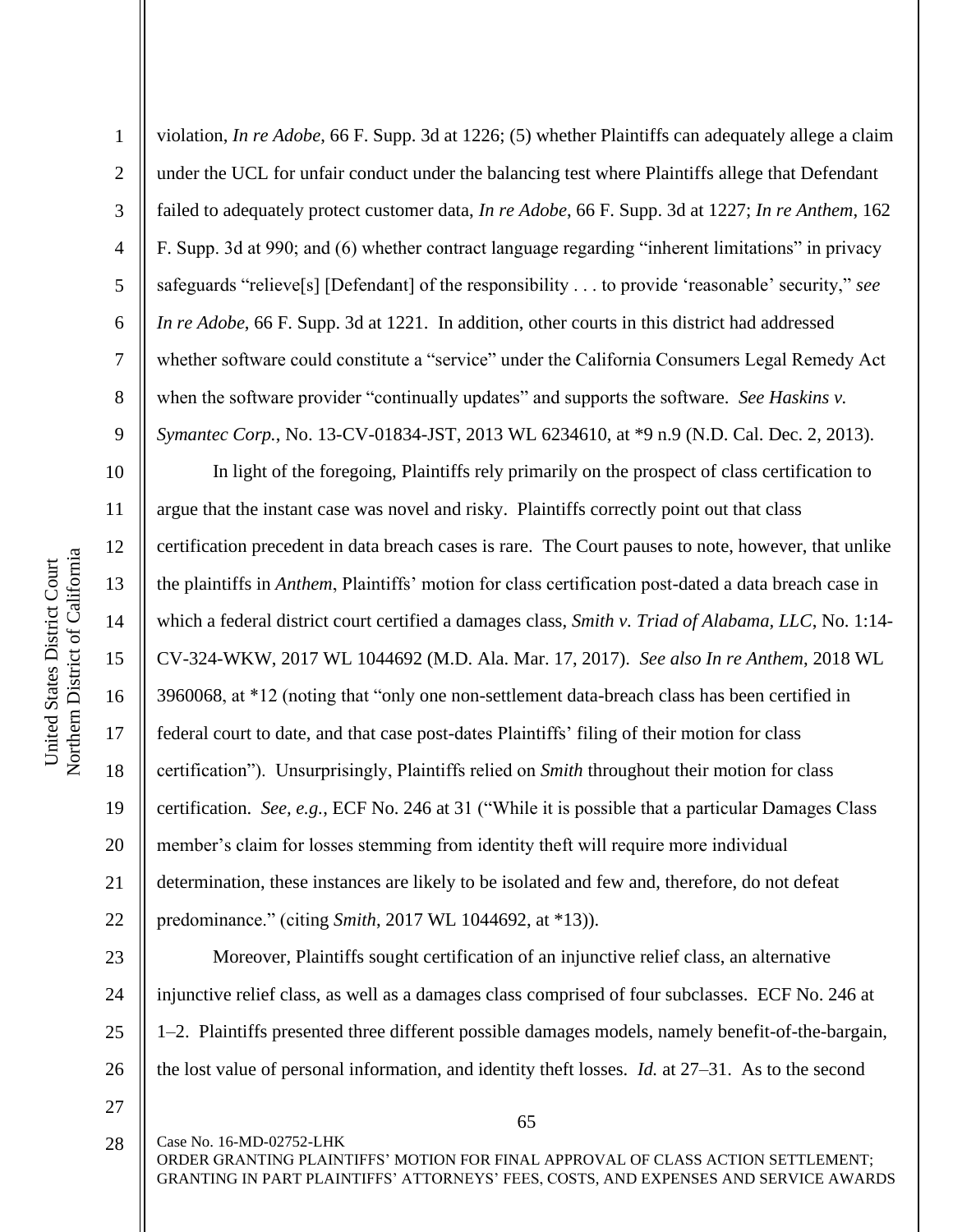2

3

4

5

6

7

8

9

10

11

12

13

14

15

16

17

18

19

20

model, Plaintiffs also presented two separate proposed methods to calculate the lost value of personal information. *Id.* at 28. Of course, Defendants vigorously disputed the viability of these models. ECF No. 295 at 13–30. However, the number of proposed classes and models increased the chances that Plaintiffs would be able to achieve class certification of at least one class in some form.

Moreover, as the Court has previously noted, Yahoo's history of nondisclosure and lack of transparency related to the Data Breaches is egregious. To the extent that Plaintiffs may have faced novel legal issues regarding class certification, it is also clear that Plaintiffs wielded more leverage to achieve a favorable settlement here than plaintiffs in other data breach cases that did not involve multiple Data Breaches, untimely disclosures, misleading public statements, and the sale of the breached data on the dark web. Indeed, this is underscored by the fact that the instant case settled relatively early, before the parties had even finished briefing the motion for class certification or Plaintiffs had opposed Defendants' *Daubert* motions.

In light of the foregoing, the Court concludes that this reasonableness factor weighs in favor of a modest multiplier.

#### **c. The Skill Required and the Quality of Work**

Third, with respect to the quality of representation, Class Counsel includes lawyers who are experienced in litigating data breach and privacy class actions. Mot. for Atty's Fees at 13. The Court finds that Class Counsel demonstrated skillful work, but that the scope of the work was limited and the instant case was not without errors.

21 22 23 24 25 26 As an initial matter, the scope of Class Counsel's work in the instant case was substantially limited by the parties' agreement that California law governed; by the small number of counts in the complaint, many with overlapping elements; and by the fact that there were only nine Plaintiffs in the MDL Case. *See* ECF No. 196 ¶ 175 (stipulation agreeing that "California common law and statutory law applies to all claims by members of the United States and Paid Users Classes"); *id.* ¶ 179 (contending that California law should apply to all claims for all classes).

27

66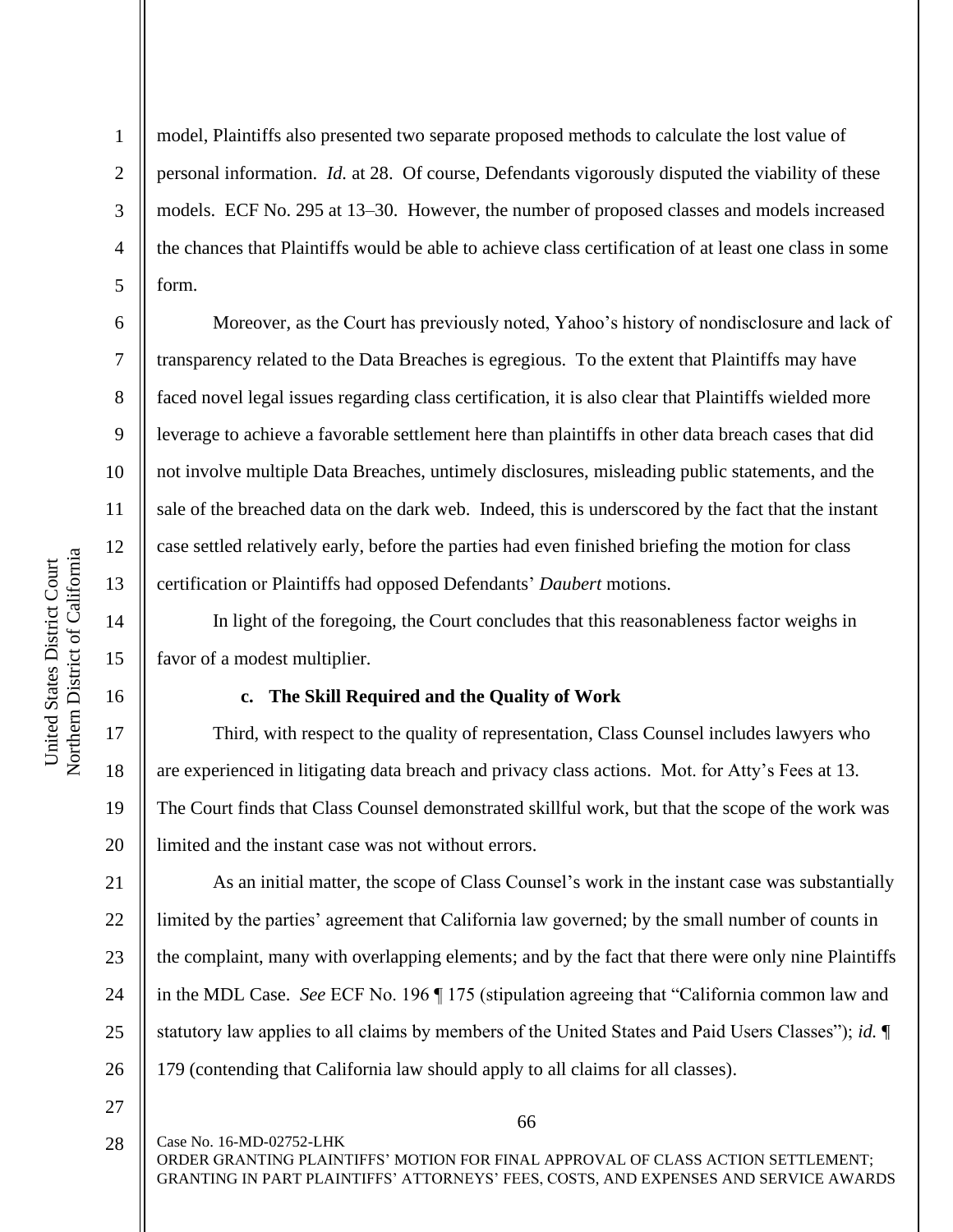2

3

4

5

6

7

8

9

10

11

12

13

14

15

17

18

19

21

*Anthem* involved more than 100 named plaintiffs and asserted claims under all fifty states' laws against 43 defendants. *In re Anthem*, 2018 WL 3960068, at \*13. By contrast, the Consolidated Class Action Complaint ("CAC") in the instant case was filed by twelve named Plaintiffs and asserted only thirteen counts against Yahoo and its parent company. ECF No. 80. Specifically, on behalf of the United States and Israel Classes, the CAC alleged two California statutory violations (Unfair Competition Law and Consumer Legal Remedies Act). On behalf of the United States, Israel, and Small Business Classes, the CAC alleged two California statutory violations (Data Breach Notification Law and Online Privacy Protection Act), one federal statutory violation (Stored Communications Act), and three common law causes of action (Breach of Contract, Breach of Implied Contracts, and Breach of Implied Covenant of Good Faith and Fair Dealing). On behalf of the Small Business Class, the CAC alleged one California statutory violation (Unfair Competition Law) and two common law causes of action (Fraudulent Inducement and Negligent Misrepresentation). On behalf of users from Australia, Venezuela, and Spain, the CAC alleged one common law cause of action (Negligence). On behalf of all classes, the CAC alleged one claim for Declaratory Relief under 28 U.S.C. § 2201.

16 20 22 23 The First Amended Complaint ("FAC") subsequently filed by nine named Plaintiffs also asserted thirteen counts, which substantially overlapped with the CAC against Yahoo and its parent company. ECF No. 196. The FAC added one count for Deceit by Concealment under Cal. Civil Code §§ 1709, 1710; two counts for violations of the California Customer Records Act; and alleged separate violations of the California Unfair Competition Law for Unlawful Business Practice and Unfair Business Practice. Unlike the CAC, the FAC did not allege violations of the Data Breach Notification Law, Online Privacy Protection Act, Stored Communications Act, or allege Fraudulent Inducement.

24 25 26 Further, Plaintiffs took only seven percipient witness and Rule 30(b)(6) depositions. ECF No. 330 at 1; ECF No. 351 at 29. Defendants took three more depositions than Plaintiffs, including depositions of Plaintiffs' four experts. Plaintiffs never deposed Defendants' experts. *Id.*

27

Case No. 16-MD-02752-LHK ORDER GRANTING PLAINTIFFS' MOTION FOR FINAL APPROVAL OF CLASS ACTION SETTLEMENT; GRANTING IN PART PLAINTIFFS' ATTORNEYS' FEES, COSTS, AND EXPENSES AND SERVICE AWARDS 28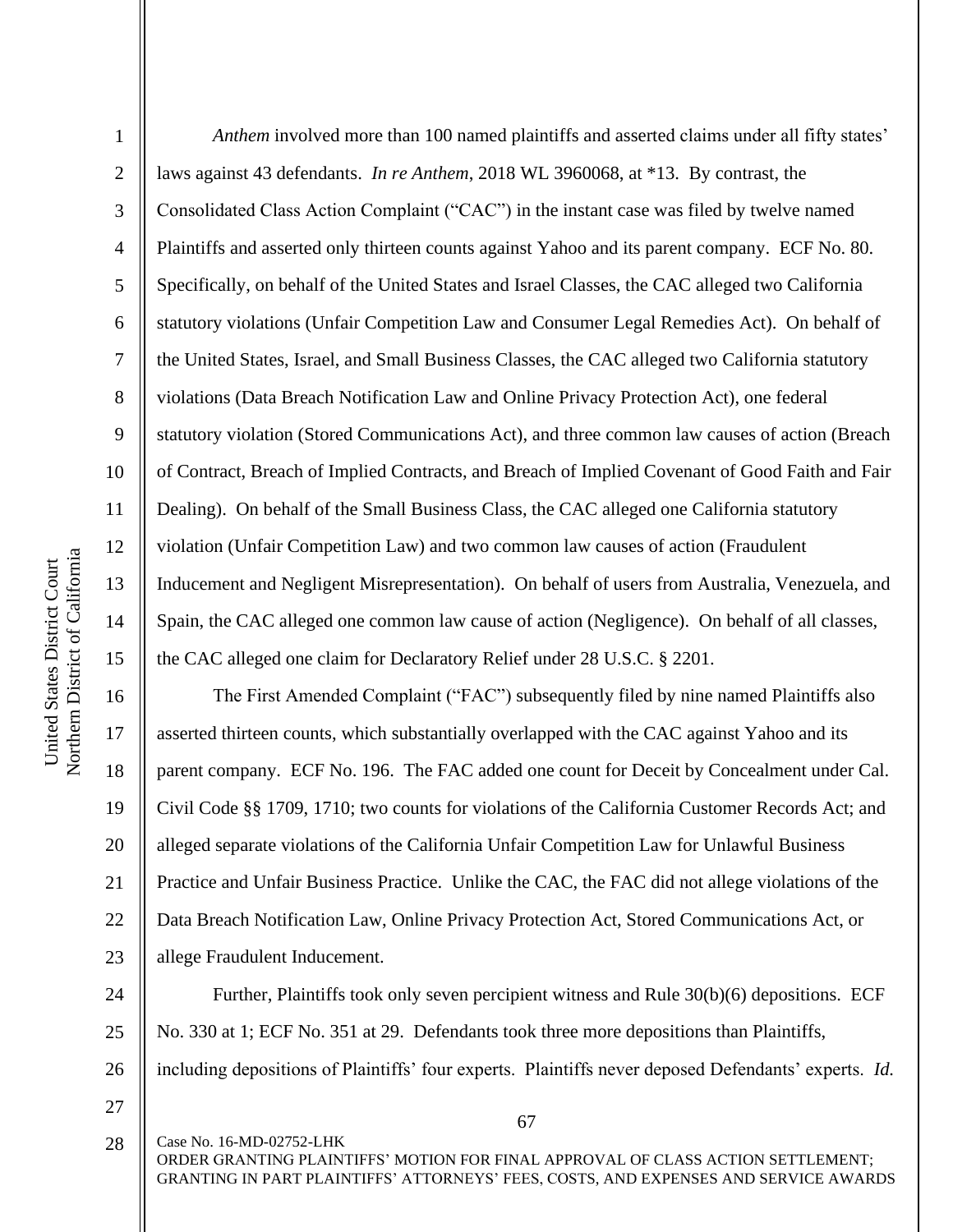2

3

4

5

6

7

8

9

10

11

12

13

14

15

16

17

During Case Management Conferences, the Court had to encourage Class Counsel to actively litigate the case and take discovery. *See, e.g.*, ECF No. 155 at 26 (instructing Class Counsel that "[y]ou need to get this discovery so that you can amend this complaint in time").

Moreover, the Court denied Plaintiffs' first motion for preliminary approval, which required Plaintiffs to renegotiate the Settlement and file a second motion for preliminary approval. ECF No. 357. Some of the errors that prompted the Court to deny preliminary approval should not have been made. For example, Plaintiffs sought to release claims related to Data Breaches that allegedly occurred in 2012, notwithstanding the fact that the notice failed to refer to the 2012 Data Breaches, and that "the CAC, FAC, settlement agreement, and motion for preliminary approval [did] not state what happened with Yahoo users' data in 2012 or identify any harm to any group of 2012 Yahoo users." *Id.* at 10. This proposed release thus violated both the Ninth Circuit's rules concerning adequate disclosure to class members and the Ninth Circuit's rules concerning the proper scope of release provisions in settlement agreements. *Id.* at 10–11. Plaintiffs also failed to disclose the total size of the proposed settlement fund, which rendered it impossible for class members to assess the reasonableness of the settlement. *Id.* at 12. Relatedly, Plaintiffs failed to adequately disclose the scope of proposed nonmonetary relief, and failed to accurately measure the size of the proposed class. *Id.* at 21–23.

18 19 20 21 22 23 The instant case involved technical subject matter and a substantial class size, both of which Class Counsel ably handled. However, Class Counsel ultimately prepared limited legal filings with numerous overlapping issues, Class Counsel completed limited discovery relative to the scope of the alleged claims, and Class Counsel erred with respect to the first motion for preliminary approval. In light of the foregoing, the Court concludes that this reasonableness factor weighs in favor of a modest multiplier.

24

#### **d. The Risk of Nonpayment**

25 26 Fourth, this case was conducted on a contingent-fee basis against well-represented Defendants. Hence, Class Counsel did face some level of uncertainty as to the recovery of fees

27

Case No. 16-MD-02752-LHK ORDER GRANTING PLAINTIFFS' MOTION FOR FINAL APPROVAL OF CLASS ACTION SETTLEMENT; GRANTING IN PART PLAINTIFFS' ATTORNEYS' FEES, COSTS, AND EXPENSES AND SERVICE AWARDS 28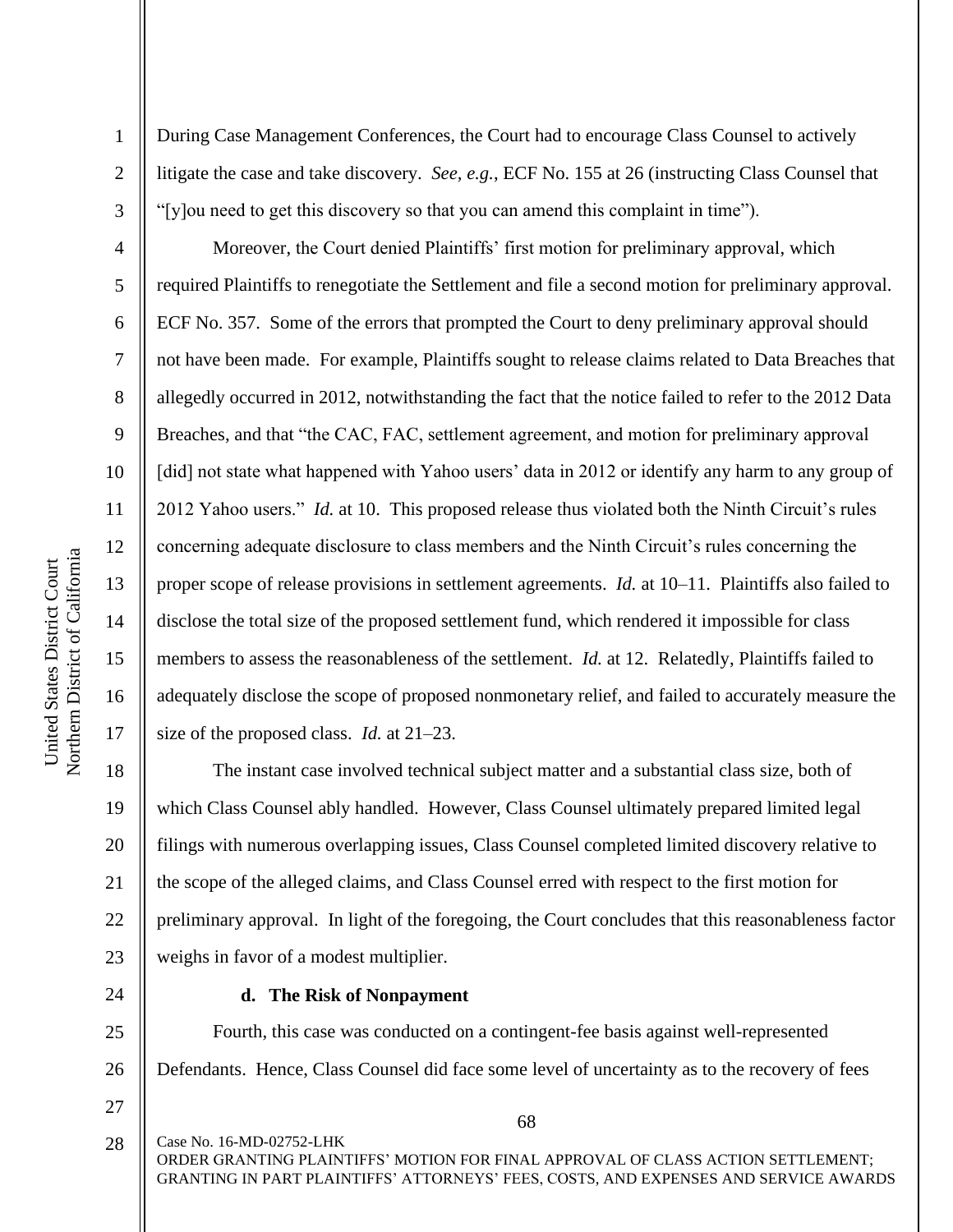10 11 12 Northern District of California Northern District of California United States District Court United States District Court 13 14 15

1

2

3

4

5

6

7

8

9

expended. Class Counsel also states that "[e]ach firm was forced to forgo other employment in order to devote the time necessary to pursue this litigation," but Class Counsel provides no further detail. Yanchunis Decl. ¶ 58. Accordingly, the Court finds that the risk of nonpayment weighs in favor of a modest multiplier.

### **e. Conclusion**

In sum, the Court concludes that all four factors outlined above suggest that the Court should apply a modest multiplier to the lodestar. Moreover, as discussed above, and in accordance with Plaintiffs' own expert, the Court finds *Anthem* to be a particularly useful comparator for the instant case. In *Anthem*, the Court awarded an attorneys' fees award that comprised a lodestar multiplier "slightly over 1.0." 2018 WL 3960068, at \*27. However, before the application of the multiplier, the Court also cut the *Anthem* plaintiffs' lodestar from \$37,993,566.50 to \$35,663,309.00 due to overcharging for contract attorneys, and then by an additional 13%, from \$35,663,309.00 to \$31,027,078.83, due to inefficient billing. *Id.* Before the Court made these cuts, the *Anthem* lodestar multiplier would have been even lower. Indeed, before these cuts, the *Anthem* multiplier would have been a negative multiplier of roughly 0.82.

16 17 18 19 20 21 22 23 24 25 26 In view of all of these considerations, the Court opts to apply a 1.15 multiplier to the \$19,794,471.90 lodestar. The 1.15 multiplier provides a modest increase over the lodestar to reflect the risk that Class Counsel took in the instant case, through the possibility of nonpayment and relative complexity of the MDL case. A 1.15 multiplier is within the range of multipliers typically awarded in the Ninth Circuit. *See Vizcaino*, 290 F.3d at 1051 n.6 (listing multipliers awarded in common fund cases and noting that "most" range from 1.0–4.0). Application of the multiplier to the lodestar results in an award of \$22,763,642.70. This award in fact reflects a higher multiplier than plaintiffs in *Anthem* received, notwithstanding the fact that *Anthem* entailed significantly more work for counsel. For instance, although all of the claims in the instant case were governed by California law, the plaintiffs in *Anthem* pursued claims under all fifty States' laws. *In re Anthem*, 327 F.R.D. at 313 (noting that plaintiffs "concede that the laws of the fifty

27

28

69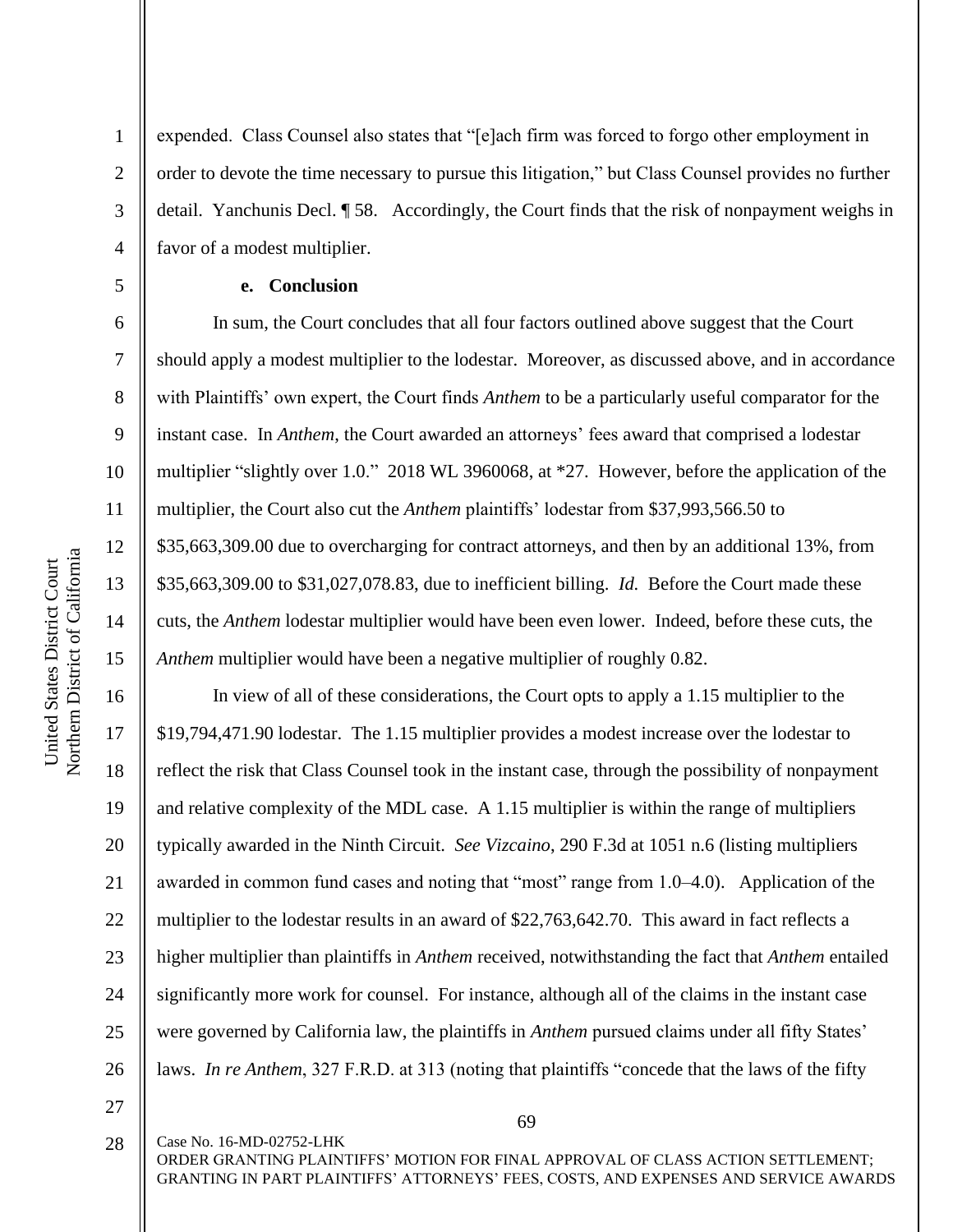2

3

4

5

6

7

8

9

11

12

13

14

15

17

18

19

States apply"). Moreover, the volume of litigation activity in *Anthem* greatly exceeded that of the instant case. Indeed, in *Anthem*, counsel filed four complaints on behalf of over 100 named plaintiffs, deposed 18 percipient fact witnesses, 62 corporate designees, and five experts, and plaintiffs also defended the depositions of more than 100 named plaintiffs and four experts. Plaintiffs also withstood two complex motions to dismiss, litigated fifteen discovery motions, and settled only after class certification and *Daubert* motions were fully briefed, and discovery had closed. *Id.* at 320.

10 16 20 By contrast, in the instant case, Class Counsel filed two complaints that each alleged thirteen California law claims on behalf of nine Plaintiffs, withstood two substantially overlapping motions to dismiss, litigated two discovery motions, deposed seven percipient fact witnesses and corporate designees, and defended the depositions of nine named Plaintiffs and four experts. Mot. for Atty's Fees at 1. The parties settled before Plaintiffs filed an opposition to Defendants' *Daubert* motions and a reply in support of class certification. Plaintiffs did not depose Defendants' experts. The parties settled at least six months before the fact discovery cut-off, and thus significant discovery was not conducted in the case. Case Management Order. Plaintiffs then conducted three additional "confirmatory discovery depositions" after the Court denied preliminary approval of the first settlement, in order to support the new Settlement. Mot. for Atty's Fees at 1. There were 1,048 docket entries when the Court granted the motion for attorney's fees in *Anthem*. *See In re Anthem*, No. 15-MD-2617, ECF No. 1049 (N.D. Cal.). In the instant case, there are only 493.

21 22 23 24 In sum, the comparison to *Anthem* thus underscores the reasonableness of a 1.15 multiplier here. The application of the 1.15 multiplier to the \$19,794,471.90 lodestar yields an attorneys' fee award of \$22,763,642.70. With that resulting \$22,763,642.70 figure in hand, the Court next performs a percentage-of-recovery calculation as a means of cross-checking that result.

25

26

# **B. Percentage-of-Recovery Cross-Check**

The determination of the percentage of recovery usually proceeds in two steps. First,

70

27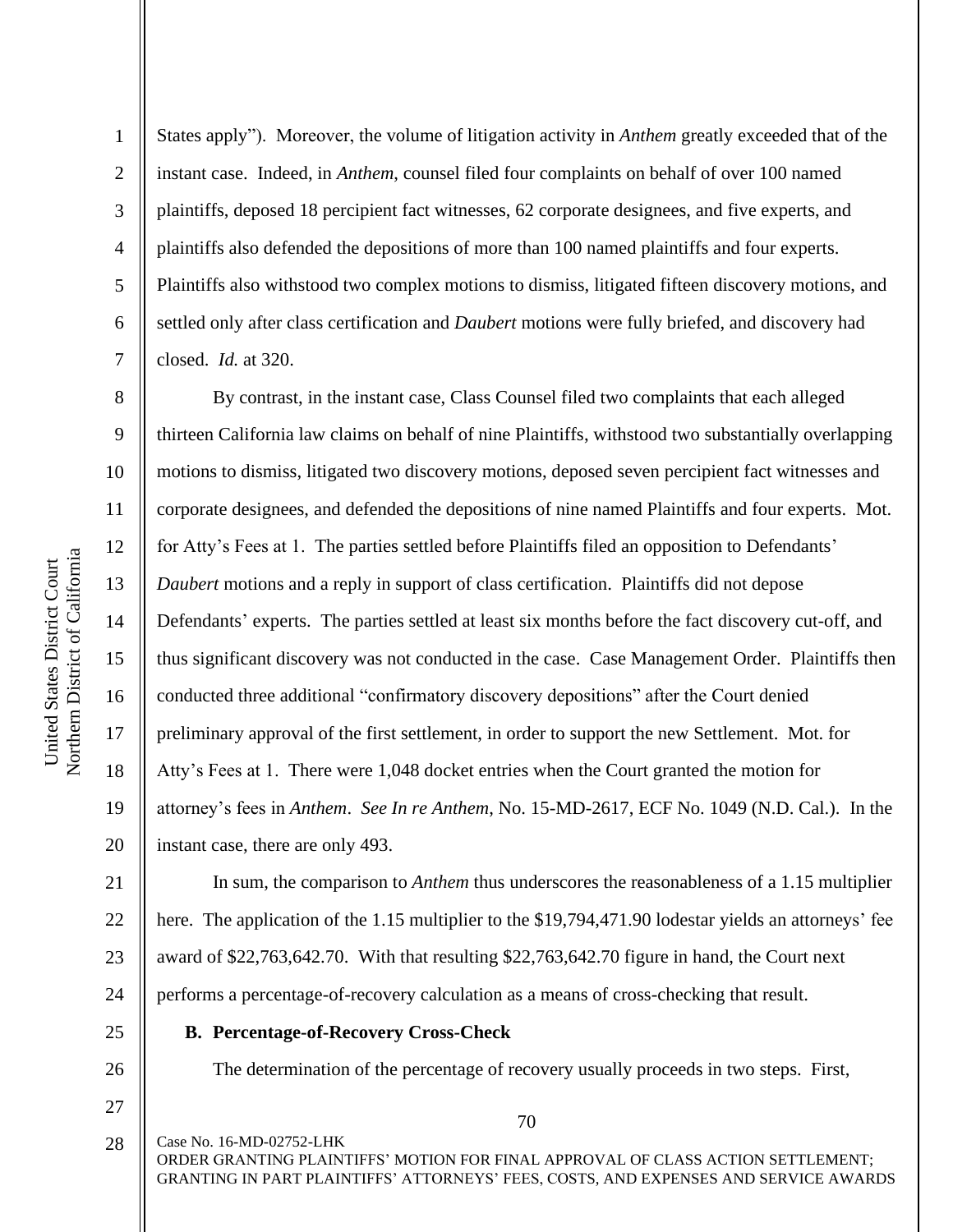2

3

4

5

6

7

8

9

10

11

12

13

14

15

16

courts must ascertain the size of the fund against which the percentage will be assessed. *In re Online DVD-Rental*, 779 F.3d at 953. Second, courts must examine relevant factors to determine the appropriate percentage of the fund that should be awarded to counsel. *Vizcaino*, 290 F.3d at 1048–50.

Here, Plaintiffs appear to assert that the size of the fund for the purposes of the analysis is \$117.5 million, which is the gross amount of the Settlement Fund. Mot. for Atty's Fees at 1 ("Settlement Class Counsel seek 25.5% of the \$117.5 million cash fund they achieved.").<sup>11</sup> The Court agrees. Although the Settlement resulted in concrete Business Practice Changes for Yahoo, the Ninth Circuit has held that "only in the unusual instance where the value to individual class members of benefits deriving from injunctive relief can be accurately ascertained may courts include such relief as part of the value of a common fund for purposes of applying the percentage method of determining fees." *Staton*, 327 F.3d at 974. Moreover, although the \$117.5 million Settlement Fund will be reduced somewhat by administrative and litigation expenses, the Court "finds that including these non-excessive administrative costs and litigation expenses in the percentage fund is proper in this case." *In re Anthem, Inc. Data Breach Litig.*, No. 15-MD-02617- LHK, 2018 WL 3960068, at \*9 (N.D. Cal. Aug. 17, 2018).

17 18 19 Application of the \$22,763,642.70 attorneys' fee award to the \$117.5 million Settlement Fund results in a percentage-of-recovery just below 19.4%. This percentage confirms the reasonableness of the proposed award.

20 21 22 23 24 The Ninth Circuit has characterized 25% as the "starting point" for the analysis but simultaneously noted that 25% may not be fitting in all cases. *Vizcaino*, 290 F.3d at 1048. For example, "where awarding 25% of a 'megafund' would yield windfall profits for class counsel in light of the hours spent on the case, courts should adjust the benchmark percentage." *In re Bluetooth*, 654 F.3d at 942. District courts may also depart from the 25% benchmark rate by

<sup>71</sup> 27  $11$  To the extent Plaintiffs in fact argue that the size of the fund should be larger, the Court rejects those arguments. *See infra* Section V.A.1.

Case No. 16-MD-02752-LHK ORDER GRANTING PLAINTIFFS' MOTION FOR FINAL APPROVAL OF CLASS ACTION SETTLEMENT; GRANTING IN PART PLAINTIFFS' ATTORNEYS' FEES, COSTS, AND EXPENSES AND SERVICE AWARDS 28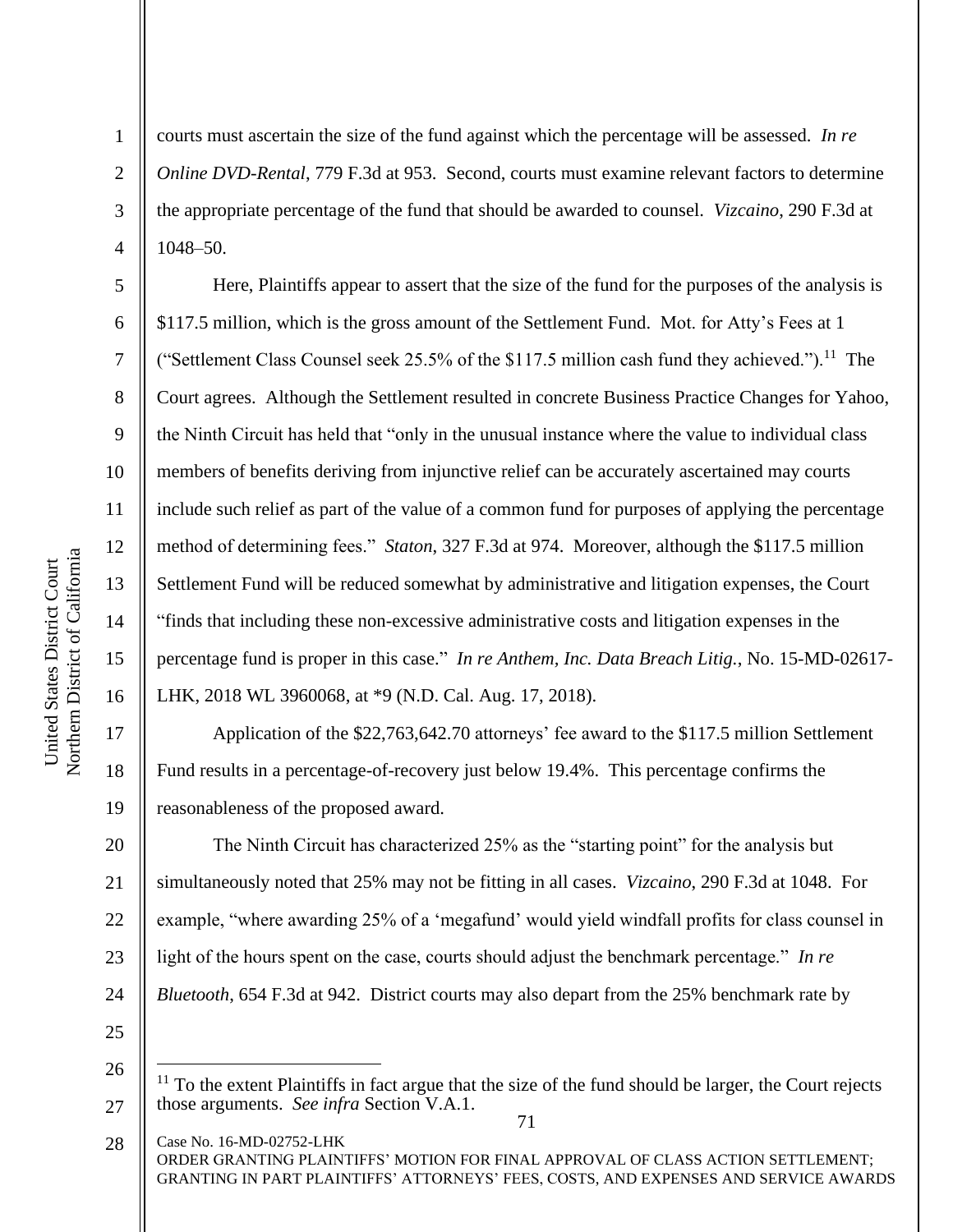2

3

4

5

6

7

8

9

10

11

12

13

14

15

16

17

18

19

20

21

"providing adequate explanation in the record of any 'special circumstances.'" *Id.* In the end, "[s]election of the benchmark or any other rate must be supported by findings that take into account all of the circumstances of the case." *Vizcaino*, 290 F.3d at 1048. The Ninth Circuit has identified five factors which may be probative: (1) the results achieved; (2) the risk of litigation; (3) the skill required and the quality of work; (4) the contingent nature of the fee and the financial burden carried by the plaintiffs; and (5) awards made in similar cases. *Id.* at 1048–50.

Here, circumstances warrant a departure below the 25% benchmark. Specifically, the size of the Settlement Fund appears to be due in part to the size of the Settlement Class and not the efforts of Class Counsel, which would generate an excessive windfall through rote application of the 25% benchmark. Indeed, if the Court awarded the 25% benchmark, Class Counsel would receive \$29,375,000, which amounts to about \$10,300,000 more than the \$19,794,471.90 lodestar. "Although a percentage award in a megafund case can be 25% or even as high as 30–40%, typically the percentage award in such a case is substantially less than the 25% benchmark applicable to typical class settlements in this Circuit." *Alexander v. FedEx Ground Package Sys., Inc.*, No. 05-cv-00038-EMC, 2016 WL 3351017, at \*2 (N.D. Cal. June 15, 2016). This rule reflects the basic reality that, at some point, the increasing amount of a settlement may be a function of class size, not counsel's efforts. *See In re NASDAQ Mkt.-Makers Antitrust Litig.*, 187 F.R.D. 465, 486 (S.D.N.Y. 1998). Moreover, for the reasons discussed above, the results achieved, risk of litigation, skill required and quality of the work also all support an award below the 25% benchmark, similar to the 19.4% award generated by the cross-check here. *See supra*  Section V.A.3.

22 23 24 25 26 Percentage-of-recovery awards in similar cases strongly support the award. For instance, in *Equifax*, the district court ultimately granted an attorneys' fee award worth 20.36% "of the \$380.5 million *minimum* settlement fund." *In re Equifax*, 2020 WL 256132, at \*31. However, in *Equifax*, an additional \$125 million was available to pay consumers' out-of-pocket claims; thus, the total settlement fund in the consumer class action was \$505.5 million. Thus, the *Equifax* court

27

72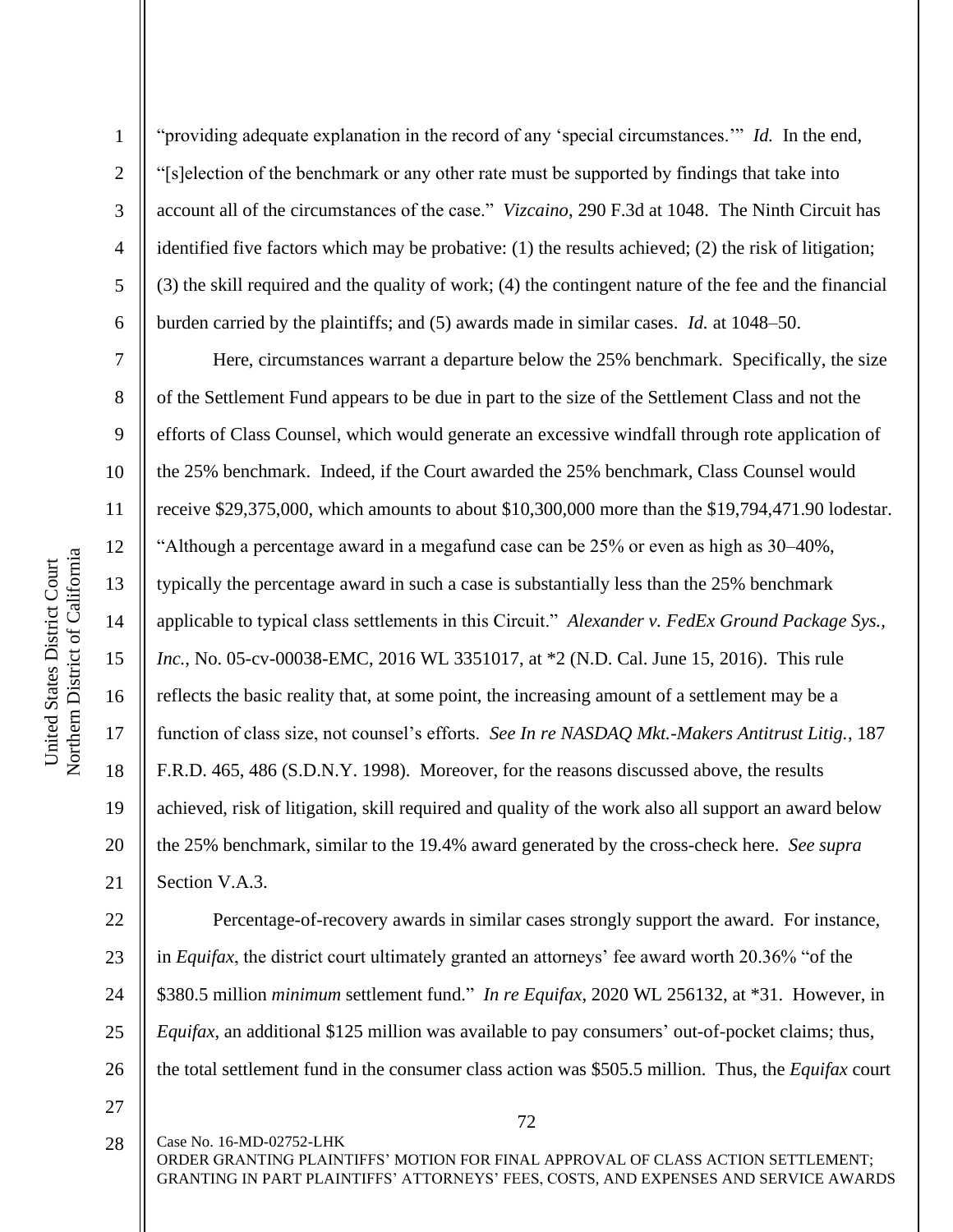2

3

4

5

6

7

8

9

10

11

12

13

14

15

16

17

18

noted that the attorneys' fees, depending on the total amount of consumer out-of-pocket claims, could constitute 15.3% of the total settlement fund. *Id.* The 19.4% figure generated by the percentage-of-recovery cross-check in the instant case sits between the two percentages considered by the *Equifax* court and is closer to the higher percentage. 12

In the past, this Court has also relied on a leading academic study conducted by Professors Theodore Eisenberg and Geoffrey Miller, in which the authors reviewed large common-fund settlements over a 16-year period, between 1993 and 2008. *See In re High-Tech Emp. Antitrust Litig.*, No. 11-CV-02509-LHK, 2015 WL 5158730, at \*13 (N.D. Cal. Sept. 2, 2015) (citing Theodore Eisenberg & Geoffrey P. Miller, Attorney Fees and Expenses in Class Action Settlements: 1993–2008, 7 J. Empirical Legal Stud. 248 (2010)). In *High-Tech*, the Court looked to the authors' analysis of common funds exceeding \$175.5 million and concluded that a percentage recovery of 10.5% was appropriate for a fund of \$435 million. *Id.* Similarly, in *Anthem*, the Court looked to the authors' analysis of a sample of 69 settlements ranging from \$69.6–175.5 million and found that the median percentage was 19.9% and the mean percentage was 19.4% with a standard deviation of 8.4%. Eisenberg & Miller, *supra*, at 265 tbl.7. The instant case's Settlement Fund of \$117.5 million falls within this \$69.6–175 million range. Thus, the contemplated 19.4% award falls precisely on the mean percentage awarded in cases of this size. The contemplated award is therefore consistent with this study.

19 20 21 22 23 There is also a more recent academic study by Professors Eisenberg, Miller, and Roy Germano, which examined "458 cases reported in the five years from 2009–2013." Theodore Eisenberg, Geoffrey P. Miller & Roy Germano, Attorneys' Fees in Class Actions: 2009–2013, 92 N.Y.U. L. Rev. 937, 940 (2010). This updated study reiterates the conclusion that "as recovery amount increases, the ratio of the size of the attorneys' fee relative to the size of the recovery (*i.e.*,

24

<sup>25</sup> 26 <sup>12</sup> Plaintiffs cite dicta from the *Equifax* court stating in passing that "even if the Court considered only the \$310 million fund created under the parties' term sheet, a 25% fee would be justified." *In re Equifax*, 2020 WL 256132, at \*36. However, the operative inquiry under Ninth Circuit law is whether the attorneys' fee request is "within the range of fees *awarded* in settlements of

<sup>27</sup> comparable size." *Vizcaino*, 290 F.3d at 1050 n.4 (emphasis added).

Case No. 16-MD-02752-LHK ORDER GRANTING PLAINTIFFS' MOTION FOR FINAL APPROVAL OF CLASS ACTION SETTLEMENT; GRANTING IN PART PLAINTIFFS' ATTORNEYS' FEES, COSTS, AND EXPENSES AND SERVICE AWARDS 28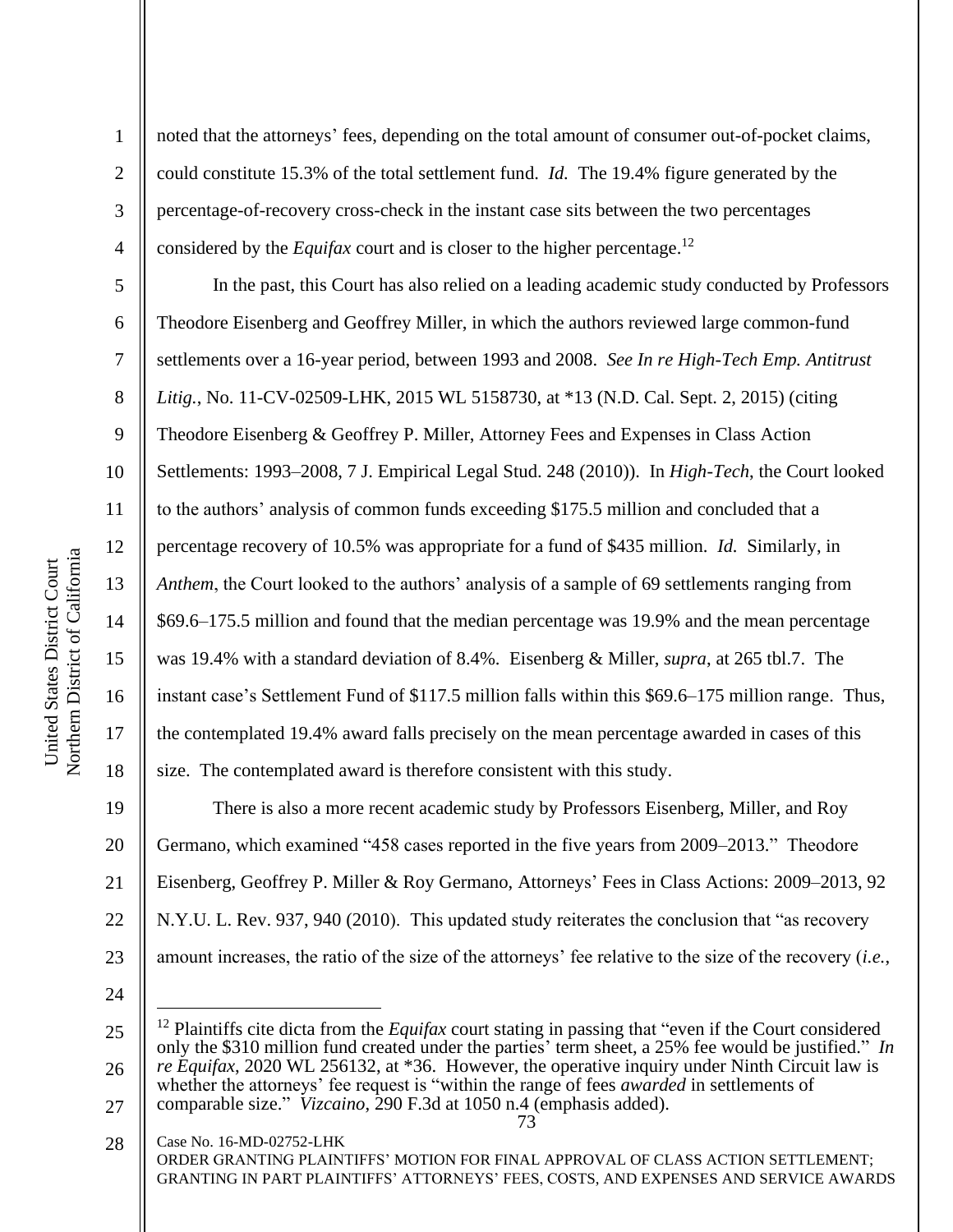2

3

4

5

6

7

8

9

10

11

12

13

14

15

16

17

18

19

the fee percentage) tends to decrease." *Id.* at 948. For the highest decile of cases that the study examined, which consisted of cases with settlements in which the class recovery was greater than \$67.5 million, the average attorneys' fee award was roughly 22.3% of the recovery. *Id.* at 948 & fig.5. The study states that for cases "with recoveries larger than \$100 million, . . . mean and median fee percentages varied from a low of 16.6% in 2009 to a high of 25.5% in 2011—variation that is probably due to the significantly smaller number of very large cases in our data set." *Id.* at 947. Again, the contemplated 19.4% award is close to the center of this reported range and therefore consistent with the study.

Here, Plaintiffs seek to rely on a declaration from Professor Miller that arrives at a different conclusion from Professor Miller's foregoing academic studies. ECF No. 416-1 ("Miller Decl."). Plaintiffs paid Professor Miller \$67,580 for the declaration and for his attendance at the Final Fairness Hearing. ECF No. 474-13 ¶ 9 ("Professor Miller's billing to date totals \$67,580.00."). In this declaration, which Professor Miller drafted specifically for the instant case, Professor Miller now seeks to use a subset of the above data "to more specifically examine fees in the range between \$75 million and \$150 million." Miller Decl. ¶ 37. According to Professor Miller, "[f]or 19 cases in the nation as a whole, the mean fee in this range was 24.9% and the median fee was 25%," and "[f]or cases in the Ninth Circuit, the mean fee in this range was 24.3% and the median was 24.6%." *Id.* Thus, Professor Miller asks this Court to award Plaintiffs a windfall of over \$10 million even though Plaintiffs' lodestar was only \$19,794,471.90.

20 21 22 23 24 25 26 Professor Miller's declaration provides only a few sentences of analysis. Professor Miller fails to explain why he cherry-picked a smaller range of settlements, the \$75 million to \$150 million range, from the broader range in his academic study. This new range accounts for fewer than half of the cases in the decile analyzed in the academic study. Eisenberg, Miller & Germano, *supra* at 947 (noting that the top decile analyzed by the authors consisted of "about 45 cases"). Moreover, the \$117.5 million Settlement Fund does not actually sit at the center of the new range. Instead, the Settlement Fund sits closer to the top, which would likely skew the percentage-of-

27

28

Case No. 16-MD-02752-LHK

74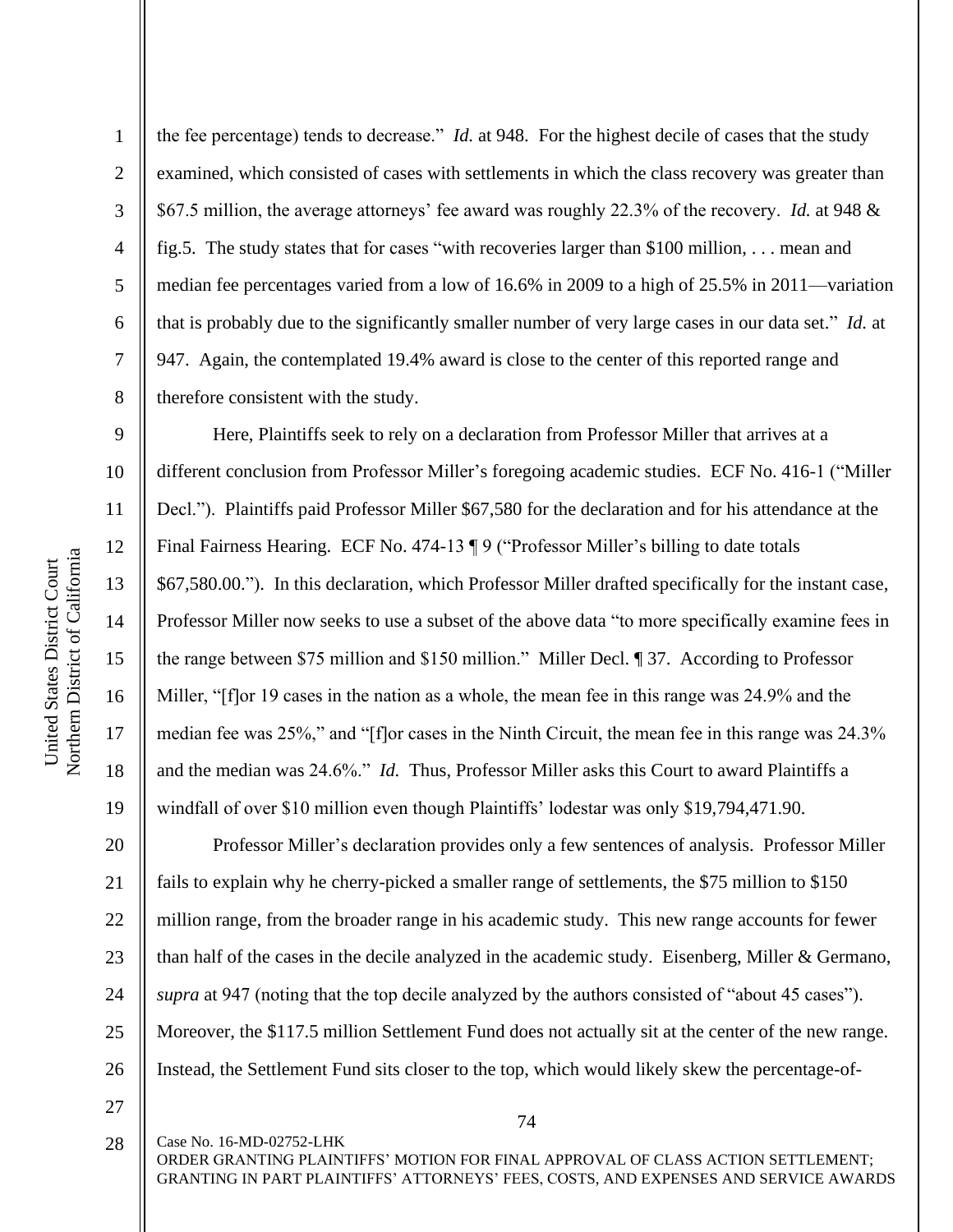Northern District of California Northern District of California United States District Court United States District Court

1

2

3

4

5

6

7

8

9

10

11

12

13

14

15

16

17

18

22

recovery upward by including a disproportionate number of less sizeable settlements. Professor Miller also fails to explain how many Ninth Circuit cases fall within the cherry-picked range and generate the mean percentage rate of 24.3% and the median percentage rate of 24.6%. In light of the foregoing, the Court is concerned that the range was constructed specifically to produce a high percentage rate, particularly in view of the \$67,580 Plaintiffs paid to Professor Miller to undertake the analysis. Professor Miller's newly performed analysis must therefore be taken with a grain of salt. The Court finds Professor Miller's two published law review articles, which have no connection to the instant case, to be more reliable guides as to the average percentages of recovery awarded in similar cases.

The Court acknowledges that in *Anthem*, the Court granted attorneys' fees worth 27% of the settlement fund. *In re Anthem*, 2018 WL 3960068, at \*16. However, the Court nevertheless specifically explained that the award was "at the high end" of a range of previous settlements, which was "representative of the exceptionality of this case in terms of both the results achieved and the risks incurred." *Id.* Moreover, the Court also cut the *Anthem* plaintiffs' lodestar from \$37,993,566.50 to \$31,027,078.83. 2018 WL 3960068, at \*27. Thus, the 27% of the settlement fund in *Anthem* constituted a negative multiplier of 0.82 of the *Anthem* plaintiffs' proposed lodestar. Further, as discussed, *Anthem* was different, as it involved a far smaller class, more complex issues, and a much higher volume of litigation activity.

19 20 21 In light of all of the foregoing and the circumstances of the instant case, the Court finds that a 19.4% percentage of recovery is reasonable, which confirms the propriety of the application of the 1.15 multiplier and the \$22,763,642.70 award.

**C. Objections**

23 24 25 26 Ten of the Settlement Class Members object to Plaintiffs' contemplated attorneys' fee award. Most of these objections provide little specificity as to the basis for the objection and simply state that Class Counsel will receive too high an award. *See* ECF No. 438-1 Ex. D (Objection of Mihail Seroka) (objecting because attorneys "will probably claim over 50 percent of

27

Case No. 16-MD-02752-LHK 28

75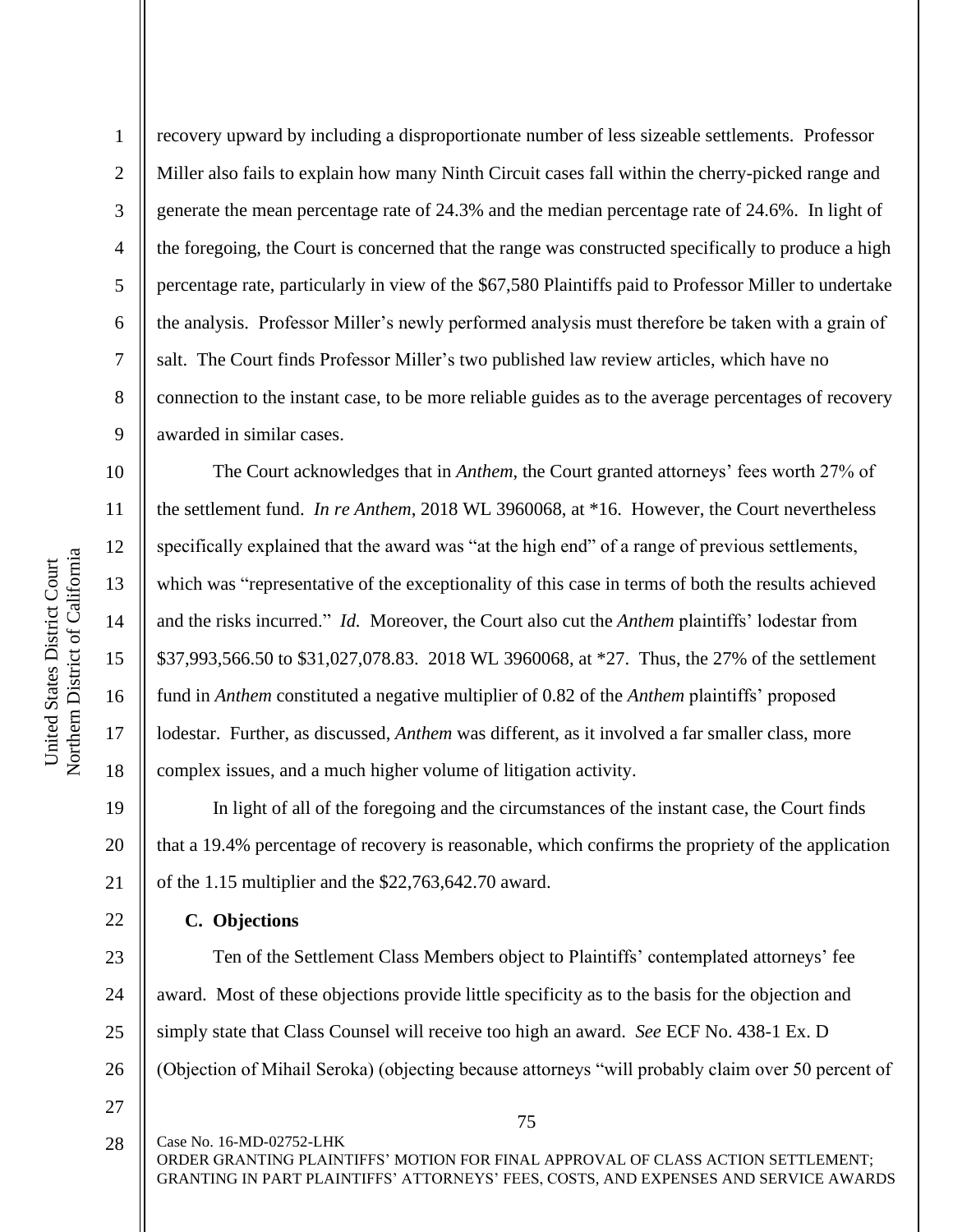Northern District of California Northern District of California United States District Court United States District Court

11

12

13

14

15

16

17

18

19

20

21

22

23

24

25

26

1 2 3 4 5 6 7 8 9 10 the award"); ECF No. 438-1 Ex. G (Objection of Jeromy Carpenter) (objecting because "the attorneys for the class representative, and the class representative him or herself, will enjoy a windfall for having done very little work"); ECF No. 438-1 Ex. H (Objection of Mark Wagner) (lodging "moral objection" because attorneys "are making 30+ million off of this" lawsuit); ECF No. 438-2 Ex. L (Objection of Dennis Chong) (objecting because "[t]he attorney fees and cost[s] are excessive"); ECF No. 438-2 Ex. M (Objection of Leah Elliott) (objecting because settlement "simply enriches the lawyers"). The Court's calculation of the lodestar above belies this assertion. To the extent that these objectors raise more specific arguments as to the appropriate lodestar and percentage, the Court has already addressed these issues in the analysis above. Accordingly, these objections are overruled.

Objector James McCain challenges the existence of a so-called "quick-pay" provision in the Settlement Agreement. ECF No. 429 at 8. The quick-pay provision permits Class Counsel to receive attorneys' fees and expenses ten days after final approval and judgment, provided Class Counsel executes an agreement, subject to joint and several liability, to repay the fees and expenses in the event the Effective Date does not occur. Settlement Agmt. ¶ 12.2. At the Final Fairness Hearing, Class Counsel represented to the Court that such an agreement would include Yahoo as a signatory and also include repayment for reductions in attorneys' fees as well. McCain claims that quick-pay provisions of this nature are unnecessary following the 2018 amendments to Rule 23(e). ECF No. 429 at 8. The Court disagrees. As the Court explained at the Final Fairness Hearing, quick-pay provisions have long been accepted in the appropriate circumstances. *See, e.g.*, *In re TFT-LCD (Flat Panel) Antitrust Litig.*, No. MDL 3:07-MD-1827 SI, 2011 WL 7575004, at \*1 (N.D. Cal. Dec. 27, 2011) ("With respect [to] the 'quick pay' provisions, Federal courts, including this Court and others in this District, routinely approve settlements that provide for payment of attorneys' fees prior to final disposition in complex class actions."). Nothing in the 2018 amendments prevents the Court from approving of such a quickpay provision and, indeed, other courts have continued to do so. *See, e.g.*, *In re: Lumber* 

27

28

Case No. 16-MD-02752-LHK

76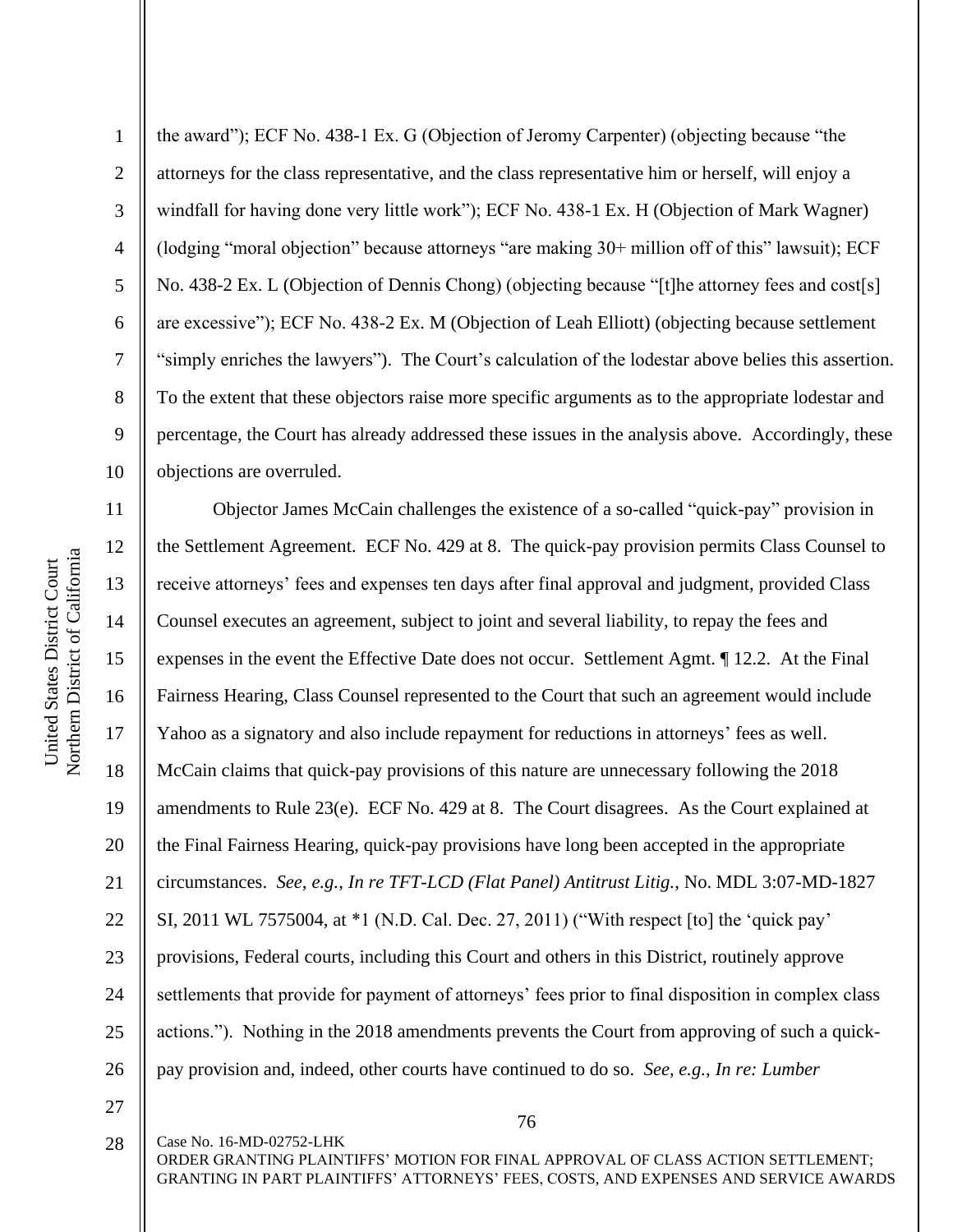2

3

4

5

6

7

8

9

*Liquidators Chinese-Manufactured Flooring Prod. Mktg., Sales Practices & Prod. Liab. Litig.*, 952 F.3d 471, 487 (4th Cir. 2020) ("We discern no reason to buck that trend [of approving quickpay provisions] in these proceedings."). This is especially so in light of the fact that in the instant case, at least one objector has sought a pay-off in exchange for withdrawal of an objection. ECF No. 442-1 Ex. C (email from objector to Class Counsel stating that objector is "open to negotiation an incentive fee pursuant to Rule 23 in return for my withdrawal of my objections," and that "in the event the objections are not sustained by the Honorable Court, I do plan on appealing to Circuit Court"). Quick-pay provisions help prevent gamesmanship of this nature, and the Court finds such a provision appropriate in the instant case. Further, to the extent that McCain argues that the inclusion of estimated future fees renders the quick-pay provision problematic, the Court disagrees. With or without the reduced estimated future fees that the Court included in the lodestar, "[t]he quick-pay provision does not harm the class members in any discernible way, as the size of the settlement fund available to the class will be the same regardless of when the attorneys get paid." *Pelzer v. Vassalle*, 655 F. App'x 352, 365 (6th Cir. 2016).

McCain also challenges the attorneys' fee amount. McCain initially contended that the attorneys' fee request "should be limited to 16.5% - 19.9% of the \$117.5 million fund." ECF No. 429 at 20. In a filing after the Final Fairness Hearing, however, McCain now "urges the Court to limit class counsel to 16.5%." ECF No. 477 at 4. McCain provides no explanation for this shift in position. In support of this argument, McCain claims that the recovery in the instant case is "less than 1% of class damages based on Ian Ratner's valuation of the portfolio of PII at \$1,200 per person." *Id.* at 5. Of course, Ratner never offered such a valuation. The unelaborated sentence in Ratner's declaration McCain cites simply reads, "[a]n individual's entire portfolio of PII has been valued as high as \$1,200 per person." ECF No. 254-9 at 7. Ratner provided no explanation about the source of this valuation or its methodology, nor did Ratner purport to endorse it. Further, even in the abstract, the statement only has any conceivable relevance for those Settlement Class Members who had a Yahoo email account that was compromised and whose "entire portfolio of

27

18

19

20

21

22

23

24

25

26

Case No. 16-MD-02752-LHK 28

ORDER GRANTING PLAINTIFFS' MOTION FOR FINAL APPROVAL OF CLASS ACTION SETTLEMENT; GRANTING IN PART PLAINTIFFS' ATTORNEYS' FEES, COSTS, AND EXPENSES AND SERVICE AWARDS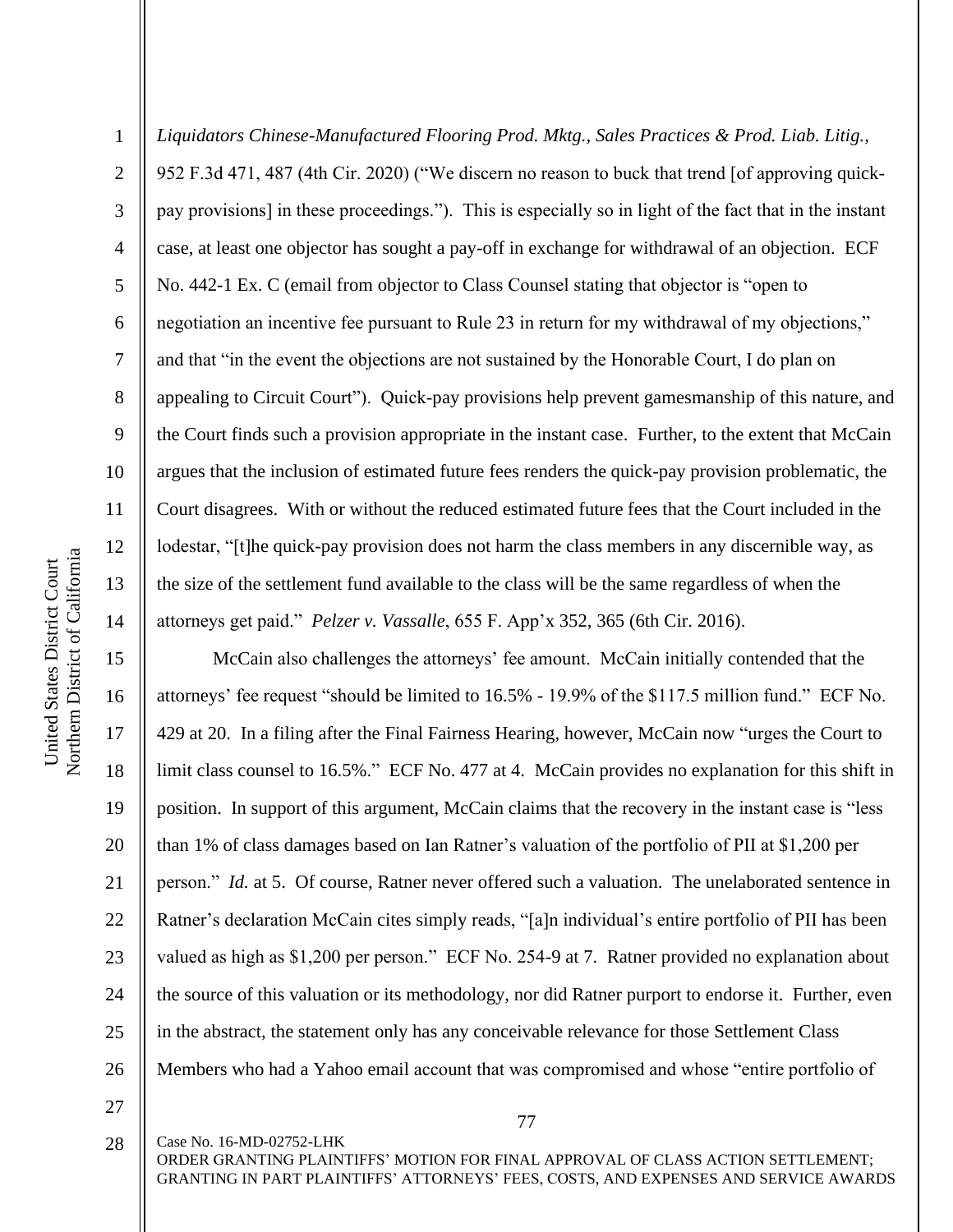2

3

4

5

6

7

8

9

10

11

12

13

14

15

16

PII" (a phrase left undefined Ratner's declaration) was taken from that email account. Yet McCain's calculations seemingly apply the figure to the entire 194 million Settlement Class.

McCain also fixes on a sentence in the SACC in which Plaintiffs alleges that "the 2013 Norton Report, based on one of the largest consumer cybercrime studies ever conducted, estimated that the global price tag of cybercrime was around \$113 billion at that time, with the average cost per victim being \$298 dollars." SACC ¶ 56. From this statement, McCain seemingly leaps to the conclusion that Plaintiffs have offered an "estimated individual cost" of \$298 damages for each of the Settlement Class Member. ECF No. 477 at 5. The SACC self-evidently does not make such an allegation.

McCain also argues that Plaintiffs "play a [] shell game with their lodestar." ECF No. 477 at 1. According to McCain, this is so because as outlined above, Plaintiffs agreed to exclude \$255,038.50 that was unauthorized by the Court, but "class counsel offset it with a nearly identical \$270,000 lodestar since January 2020." *Id.* McCain's argument makes little sense, however, because Plaintiffs informed the Court of the additional fees in a filing made on June 15, 2020, before the Court informed Plaintiffs about the unauthorized billing. ECF No. 463. The Court sees no bad intent on the part of Class Counsel.<sup>13</sup>

17 18 19 20 21 22 Objectors Edward Orr and Darlene Orr argue that Class Counsel should be paid no more than "\$70 – \$130 (seventy dollars to one hundred thirty dollars) per hour." ECF No. 483 at 7. This is so, according to Edward and Darlene Orr, because "the Department of Justice . . . staff has actually performed, in place of Plaintiffs' attorneys, much of the bulk of the work" in the instant case. *Id.* at 2. The Court disagrees. Edward and Darlene Orr appear to rely on the fact that the United States government has prosecuted several hackers who accessed Yahoo accounts in

23

<sup>24</sup>

<sup>25</sup> 26 27 <sup>13</sup> The Court also rejects McCain's request to file a third set of objections following the Court's ruling on Plaintiffs' motions to seal. The information available on the docket furnished McCain with sufficient information to challenge the attorneys' fee request and, in any event, the Court has already reduced the attorneys' fee award to an amount that McCain previously contended was reasonable. The Court has also closely scrutinized the billing entries and finds them to be reasonable.

Case No. 16-MD-02752-LHK ORDER GRANTING PLAINTIFFS' MOTION FOR FINAL APPROVAL OF CLASS ACTION SETTLEMENT; GRANTING IN PART PLAINTIFFS' ATTORNEYS' FEES, COSTS, AND EXPENSES AND SERVICE AWARDS 28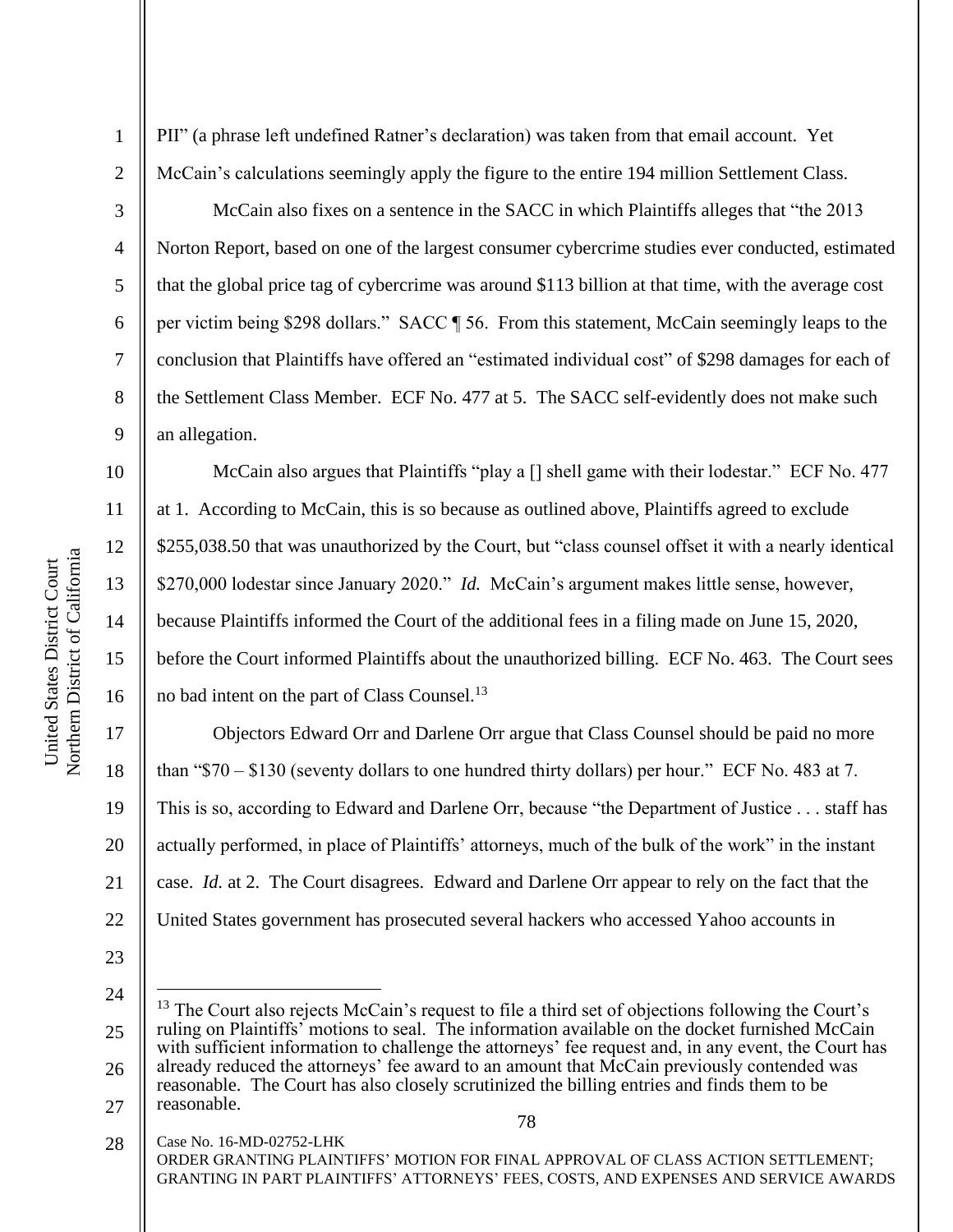2

3

4

5

6

7

8

9

10

11

12

13

14

15

16

17

18

19

20

21

22

23

connection with the Data Breaches. *Id.* Suffice it to say, criminal prosecution of individual hackers who exploited the Data Breaches is very different from conducting a civil class action lawsuit against Defendants for failure to safeguard data. The fact that the criminal prosecutions exist does not warrant an additional reduction of attorneys' fees, much less a reduction of the magnitude Edward and Darlene Orr request.

Edward and Darlene Orr separately argue that Plaintiffs committed numerous "very serious errors" that should result in a decrease in the attorneys' fee award. ECF No. 483 at 5. The errors that Edward Orr and Darlene Orr cite are erroneous citations contained within Plaintiffs' response to objections and accidentally publicly filing Class Counsel's own billing information on ECF in connection with a motion to seal. *Id.* at 3–7. The Court does not find these errors sufficiently serious to warrant an additional reduction of attorneys' fees.

Next, objector Aaron Miller argues that "a reasonable fee award should utilize sliding scale percentage to prevent a windfall for plaintiffs' attorneys at the expense of the class." ECF No. 432 at 13. The Ninth Circuit has consistently "declined to adopt a bright-line rule requiring the use of sliding-scale fee awards for class counsel in megafund cases." *In re Optical Disk Drive Prods. Antitrust Litig.*, 959 F.3d 922, 933 (9th Cir. 2020). Of course, "where awarding 25% of a 'megafund' would yield windfall profits for class counsel in light of the hours spent on the case, courts should adjust the benchmark percentage or employ the lodestar method instead." *In re Bluetooth*, 654 F.3d at 942. The Court's analysis reflects these considerations. As explained above, the Court also agrees with Miller that the Business Practice Changes and the retail value of the Credit Services should not inflate the Settlement Fund for the purposes of the attorneys' fee analysis. To the extent Miller argues that the attorneys' fees should be reduced further, the Court disagrees in view of the foregoing analysis.

24 25 26 Finally, objector Ryan Bowman argues that "[t]he fee sought here by counsel far exceeds what is customarily awarded when applying the 'percentage of the fund' method in cases of this magnitude." ECF No. 424 at 12. Again, the Court agrees with Bowman, and the foregoing

27

79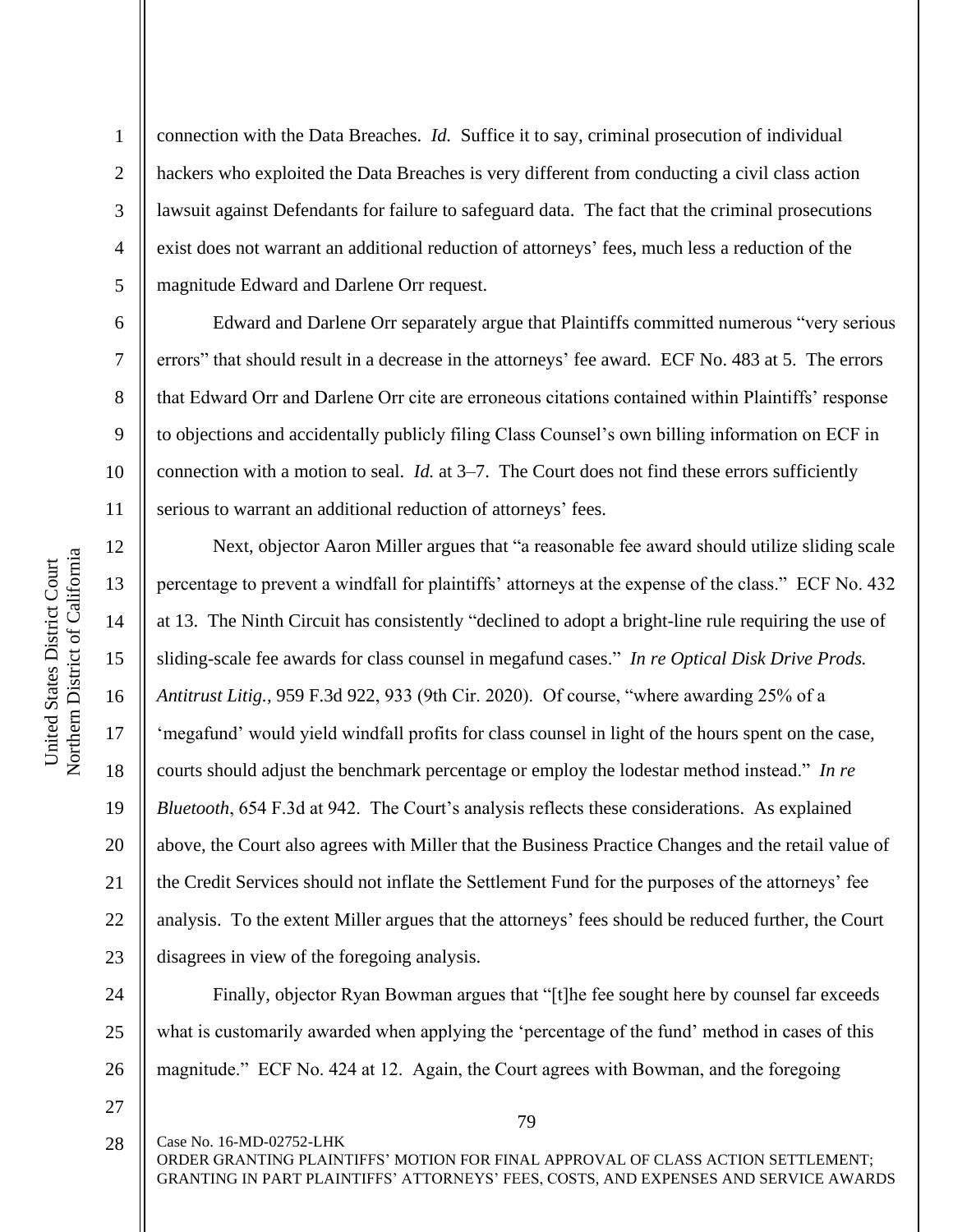5

6

7

8

9

10

11

12

13

14

15

16

17

18

19

20

21

22

23

1

analysis reflects this fact. To the extent Bowman argues that the attorneys' fees should be reduced further, the Court disagrees in view of the foregoing analysis. The Court therefore overrules the foregoing objections.

## **VI.THE EXPENSES ARE REASONABLE.**

In common-fund cases, the Ninth Circuit has stated that the reasonable expenses of acquiring the fund can be reimbursed to counsel who has incurred the expense. *See Vincent v. Hughes Air W., Inc.*, 557 F.2d 759, 769 (9th Cir. 1977); *Acosta v. Frito-Lay, Inc.*, No. 15-CV-02128-JSC, 2018 WL 646691, at \*11 (N.D. Cal. Jan. 31, 2018) ("There is no doubt that an attorney who has created a common fund for the benefit of the class is entitled to reimbursement of reasonable litigation expenses from that fund.") (quoting *Ontiveros v. Zamora*, 303 F.R.D. 356, 375 (E.D. Cal. 2014)). Such expense awards comport with the notion that the district court may "spread the costs of the litigation among the recipients of the common benefit." *Wininger v. SI Mgmt. L.P.*, 301 F.3d 1115, 1121 (9th Cir. 2002).

In the instant case, the Settlement Agreement authorizes Plaintiffs to request up to \$2.5 million in costs and expenses. Settlement Agmt. ¶ 12.1. Plaintiffs initially requested \$1,497,609.54 in litigation costs and expenses. Mot. for Atty's Fees at 24. This total amounted to \$1,341,230.41 incurred in connection with the MDL Case and \$156,379.13 incurred in connection with the JCCP Case. *Id.* At the Final Fairness Hearing, the Court requested additional information about expenses paid to Professor Miller for his work contradicting prior academic work. Plaintiffs have since withdrawn their request for reimbursement of Professor Miller's \$20,000 retainer, and they have not billed any other expenses to the Settlement Class. ECF No. 474-13 ¶ 9. Hence, Plaintiffs' new request is for \$1,477,609.54 in litigation costs and expenses. *Id.* 

24 25 26 Having reviewed the submissions of Class Counsel, the Court finds that their requests for unreimbursed expenses are reasonable. Class Counsel submitted declarations and invoices reflecting the \$1,477,609.54 in unreimbursed expenses that they incurred in this action.

27

80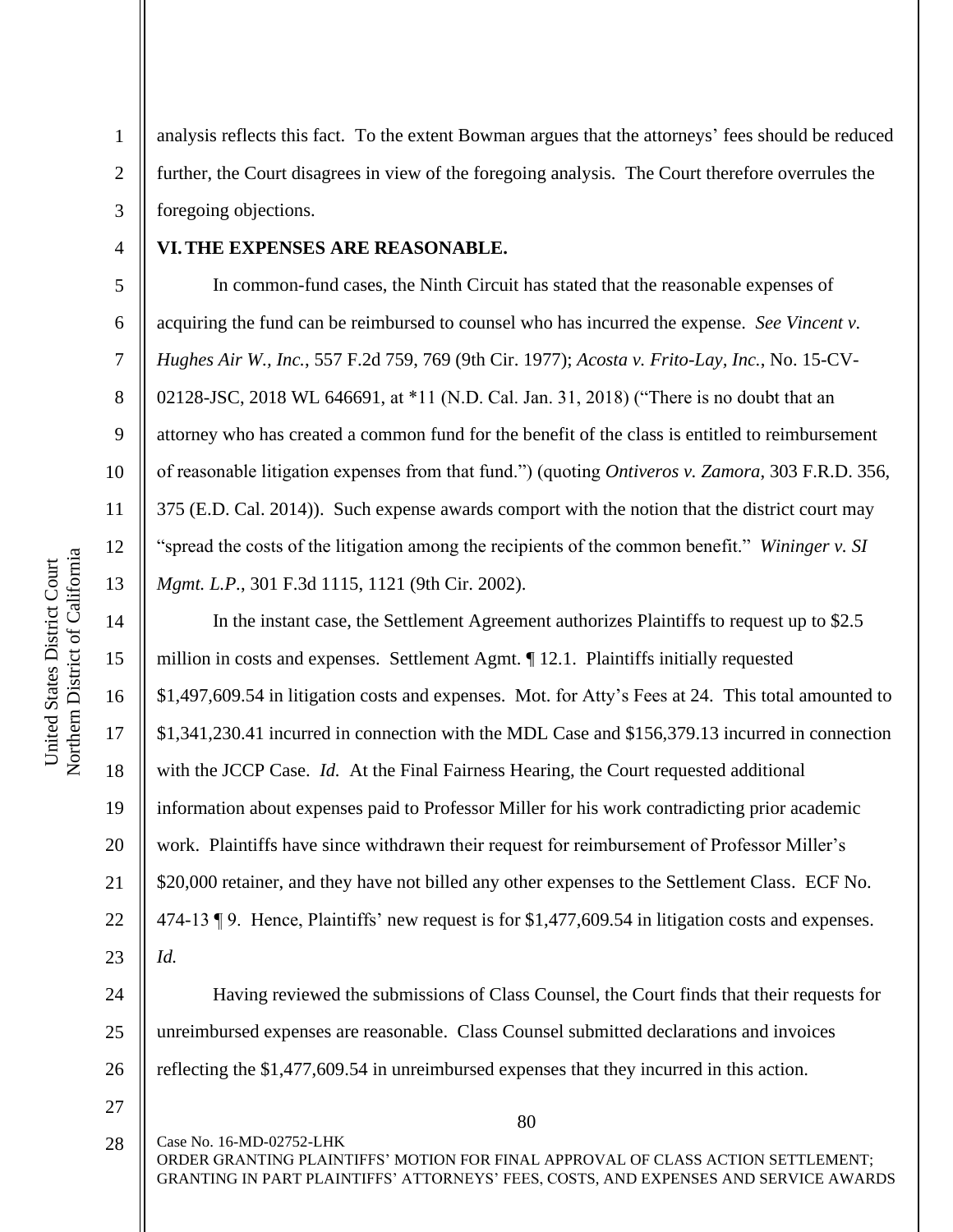2

3

4

5

6

7

8

9

10

11

12

13

14

15

16

17

18

19

20

These expenses include: (1) expert witness fees; (2) case-related travel; (3) transcript fees; (4) document management; (5) copying, mailing, and serving documents; (6) operation of a call center to respond to Settlement Class Member inquiries; (7) electronic research; and (8) filing and court fees. These expenses were necessary to the prosecution of this litigation, were the sort of expenses normally billed to paying clients, and were made for the benefit of the Settlement Class. This Court has previously approved the same general classes of expenses. *In re Anthem*, 2018 WL 3960068, at \*29; *In re High-Tech*, 2015 WL 5158730, at \*16. No Settlement Class Member has specifically objected to the amount of these expenses or to Class Counsel being reimbursed for these expenses. Accordingly, the Court awards Class Counsel \$1,477,609.54 in unreimbursed costs and expenses.

In addition to the request for \$1,477,609.54 in unreimbursed expenses, Class Counsel also requests a cost reserve of \$60,000.00 for a cybersecurity expert to review Yahoo's annual cybersecurity reports. Mot. for Atty's Fees at 24 & n.55. The Court deems this request reasonable. Indeed, as discussed, Yahoo is required to increase its annual spending on cybersecurity and implement certain changes to its data-security processes as part of the Settlement. Settlement Agmt. Ex. 2. One such change is to retain a third-party security consultant to conduct an annual cybersecurity review and report the results to Class Counsel. *Id.* ¶¶ 7.2, 7.3. To ensure that "Yahoo is fulfilling its obligations under the Settlement," Class Counsel states that they "will necessarily engage a cybersecurity expert to review that report." Yanchunis Decl. ¶ 55. Class Counsel "expect the cost for these reviews to be a maximum of \$60,000." *Id.*

21 22 23 24 25 26 The \$60,000.00 cost reserve is a reasonable expense that would directly benefit the Settlement Class. *See Vincent v. Hughes Air W., Inc.*, 557 F.2d 759, 769 (9th Cir. 1977) (explaining that "the [common-fund] doctrine is designed to spread litigation costs proportionately among all the beneficiaries so that the active beneficiary does not bear the entire burden alone and the 'stranger' beneficiaries do not receive their benefits at no cost to themselves"); *cf. Staton*, 327 F.3d at 975 (allowing inclusion of reasonable notice costs in "a putative common fund benefiting

27 28

Case No. 16-MD-02752-LHK

81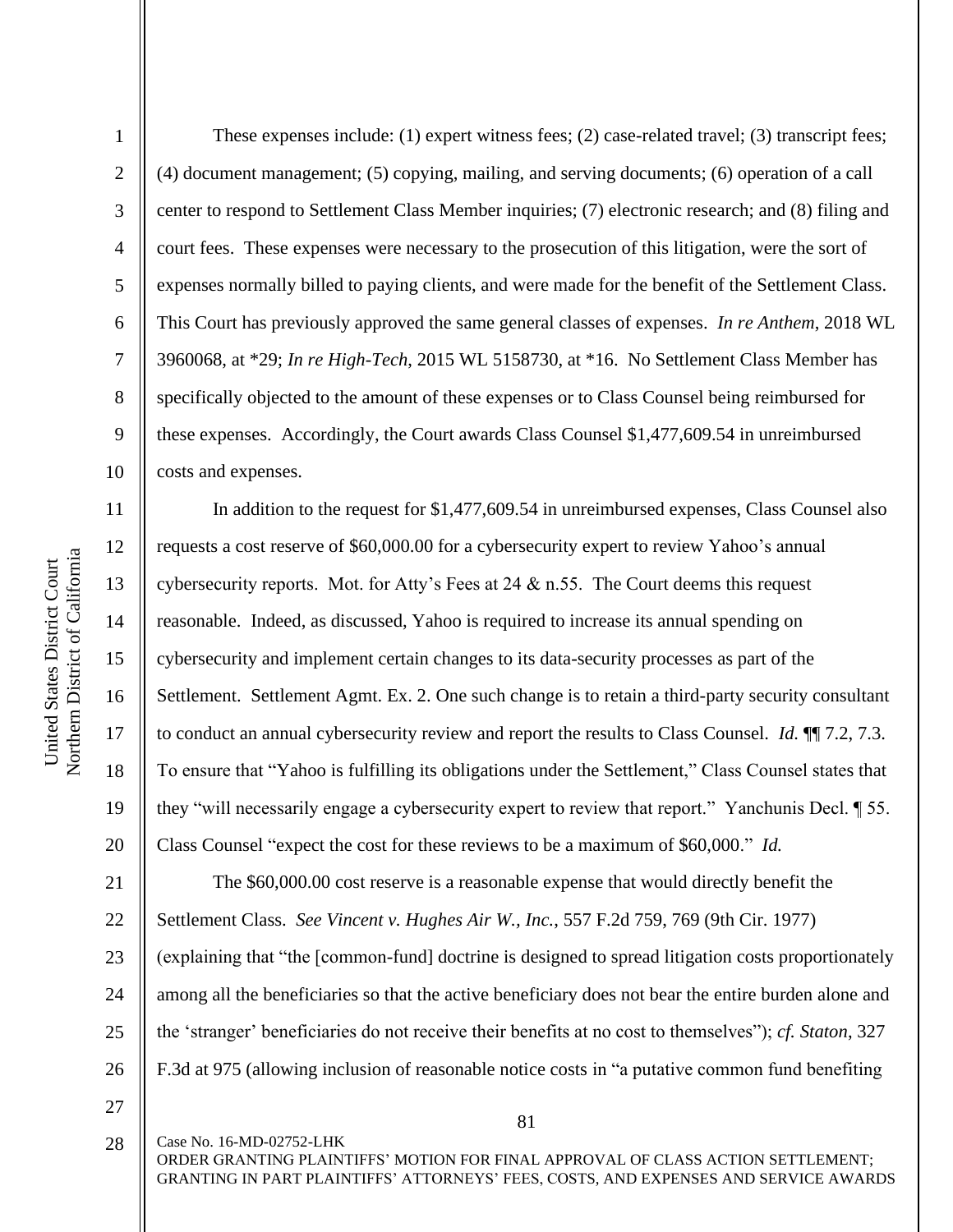United States District Court

6

7

8

9

10

11

12

13

14

15

16

17

18

19

20

21

22

23

24

25

26

1 2 3 4 5 the plaintiffs for all purposes"). The Court has not received any objections to the reserve. Moreover, the Court previously approved a similar reserve in the settlement of another data breach case that required annual assessments. *See In re Anthem*, 2018 WL 3960068, at \*29 ("Plaintiffs reasonably request a \$60,000.00 cost reserve for retention of a cybersecurity expert."). Accordingly, the Court approves a cost reserve of \$60,000.00.

In sum, and based on the foregoing, the Court approves \$1,477,609.54 in unreimbursed costs and expenses to Class Counsel and a \$60,000 cost reserve for retention of a cybersecurity expert.

## **VII. THE SERVICE AWARDS ARE REASONABLE.**

Finally, Plaintiffs request that the Court approve the Service Awards in the amount of: (1) \$7,500 for the eight Settlement Class Representatives who were both deposed and whose devices were forensically imaged; (2) \$5,000 for the three Settlement Class Representatives who were only either deposed or whose devices were forensically imaged; and (3) \$2,500 for the five Settlement Class Representatives who participated in the instant case without being deposed or subjected to forensic imaging. Mot. for Atty's Fees at 25.

Service awards for class representatives are routinely provided to encourage individuals to undertake the responsibilities and risks of representing the class and recognize the time and effort spent in the case. In the Ninth Circuit, service awards "compensate class representatives for work done on behalf of the class, to make up for financial or reputational risk undertaken in bringing the action, and, sometimes, to recognize their willingness to act as a private attorney general." *Rodriguez v. W. Publ'g Corp.*, 563 F.3d 948, 958–59 (9th Cir. 2009). In evaluating whether class representatives are entitled to reasonable service awards, district courts "must evaluate their awards individually, using 'relevant factors including the actions the plaintiff has taken to protect the interests of the class, the degree to which the class has benefitted from those actions, the amount of time and effort the plaintiff expended in pursuing the litigation and reasonable fears of workplace retaliation.'" *Staton*, 327 F.3d at 977 (alterations omitted) (quoting *Cook v. Niedert*,

27 28

Case No. 16-MD-02752-LHK

ORDER GRANTING PLAINTIFFS' MOTION FOR FINAL APPROVAL OF CLASS ACTION SETTLEMENT; GRANTING IN PART PLAINTIFFS' ATTORNEYS' FEES, COSTS, AND EXPENSES AND SERVICE AWARDS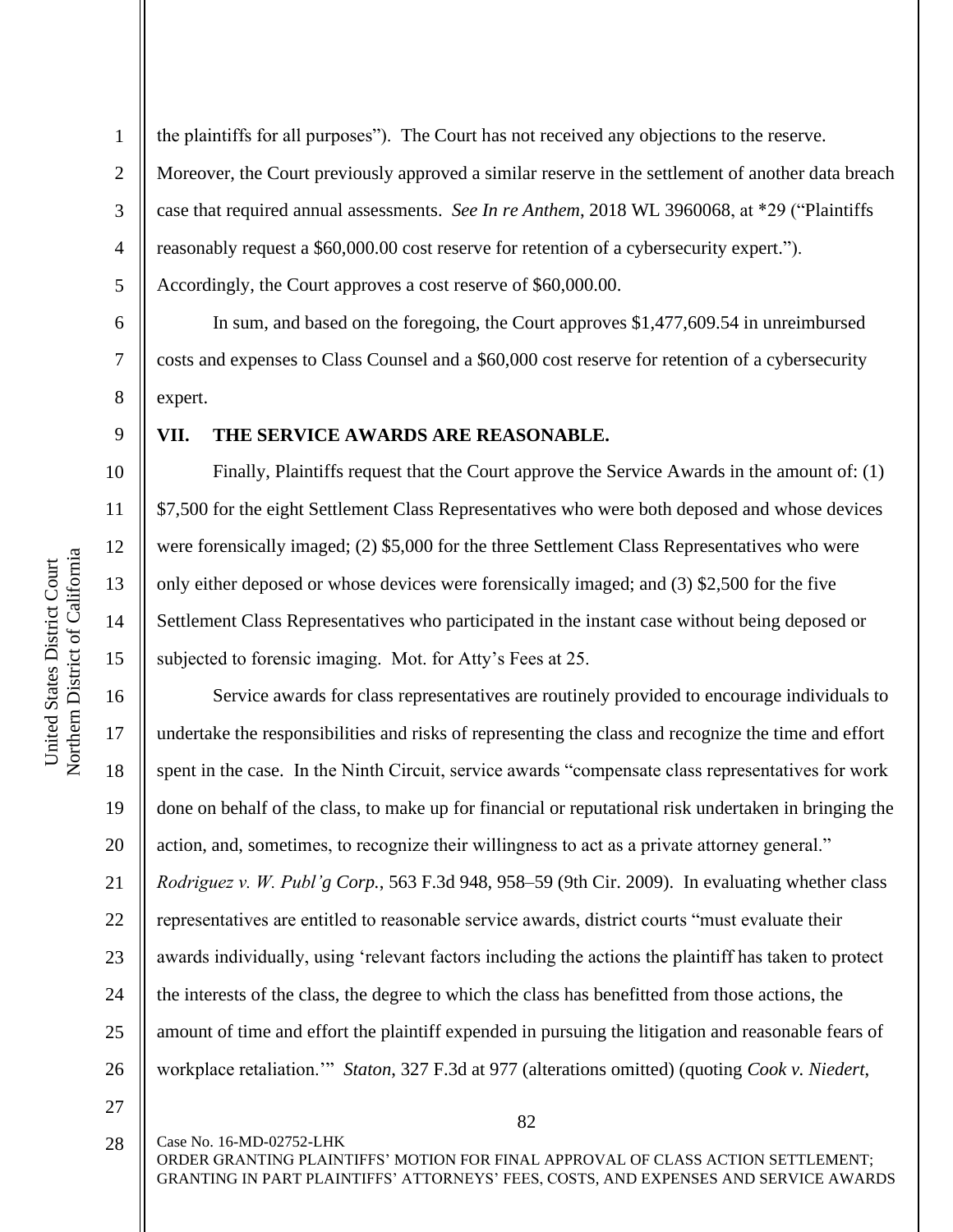3

4

5

6

7

8

9

10

11

12

13

14

15

16

17

18

19

142 F.3d 1004, 1016 (7th Cir. 1998)).

Here, each of the Settlement Class Representatives devoted substantial time and effort to the litigation, which benefitted the Settlement Class. The seven Settlement Class Representatives that served as plaintiffs in the JCCP Case provided extensive information about the harms they suffered through the Data Breaches, assisted in the responses to approximately 46 requests for production and 20 interrogatories served on them by Yahoo, and assisted with the ongoing meet and confer efforts regarding these responses. ECF No. 412-13 ¶ 10. The Settlement Class Representatives that served as plaintiffs in the JCCP Case also remained in contact with Class Counsel throughout the JCCP Case and promptly responded to their inquiries for further information. *Id.* Further, two Settlement Class Representatives that served as plaintiffs in the JCCP Case had their computers forensically imaged. *Id.*

As for the Settlement Class Representatives that served as plaintiffs in the MDL Case, the Settlement Class Representatives worked closely with Class Counsel to provide information needed to draft the First Amended Consolidated Class Action Complaint and reviewed all allegations for accuracy. ECF No. 416-5 Ex. 5 ("Riebel Decl.") ¶ 2. Further, all but one of the Settlement Class Representatives that served as plaintiffs in the MDL Case had their computers forensically imaged, alongside their cell phones and other electronic devices. *Id.* Each of the Settlement Class Representatives that served as plaintiffs in the MDL case also prepared for and sat for depositions, two of whom traveled from Israel to the United States to do so. *Id.* ¶ 3.

20 21 22 23 24 25 26 The Court finds the requested Service Awards reasonable. The requested \$2,500 and \$5,000 payments for eight of the Settlement Class Representatives is set at or below the Ninth Circuit's benchmark award for representative plaintiffs. *See In re Online DVD-Rental*, 779 F.3d at 947–48; *In re Mego Fin. Corp. Sec. Litig.*, 213 F.3d 454, 463 (9th Cir. 2000). Moreover, this Court has awarded the same amount to representative plaintiffs in similar circumstances. *See In re Yahoo Mail Litig.*, No. 13-CV-4980-LHK, 2016 WL 4474612, at \*11 (N.D. Cal. Aug. 25, 2016) (awarding \$5,000 where the representative plaintiffs produced personal and work emails,

27

28

Case No. 16-MD-02752-LHK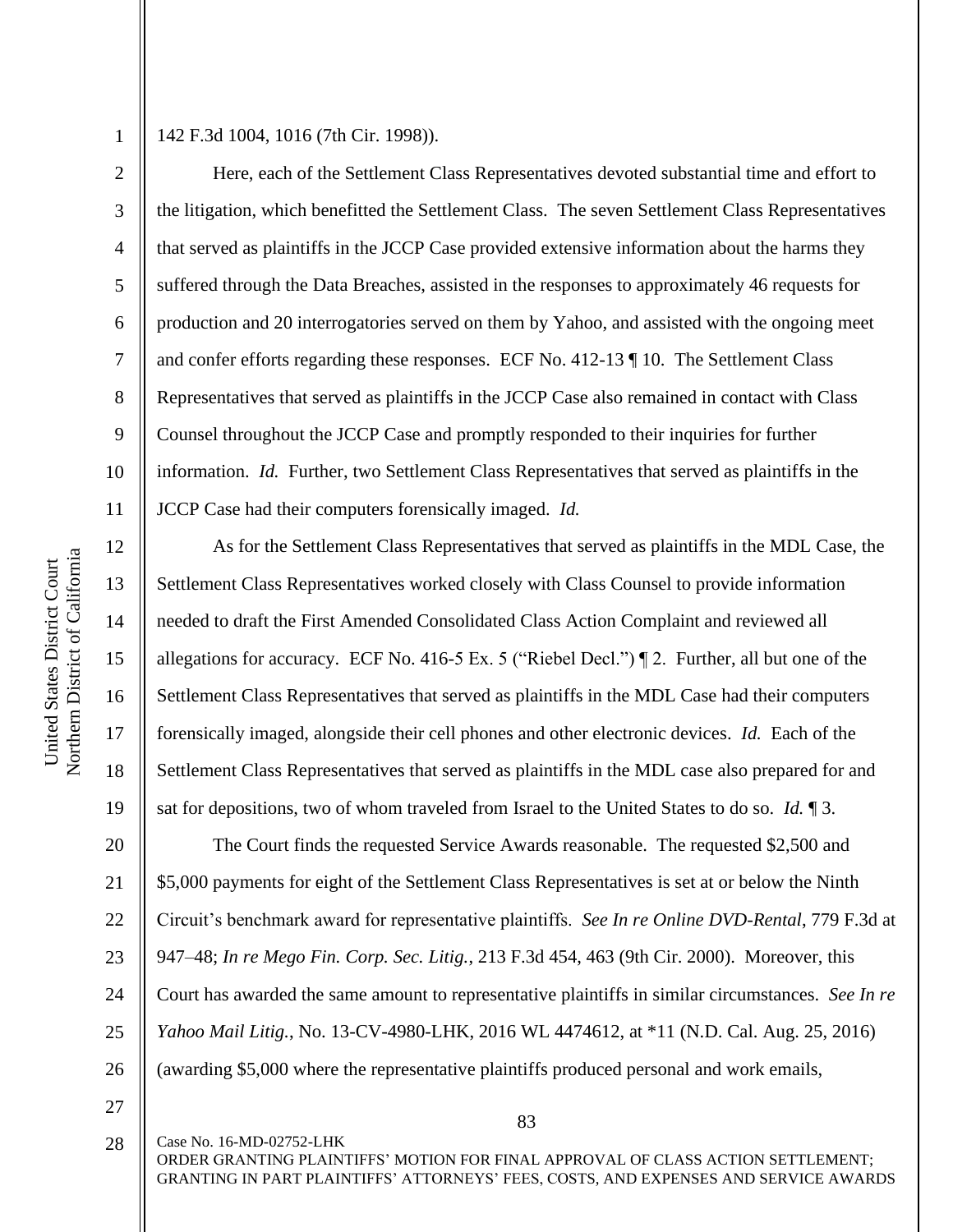3

4

5

6

7

8

9

10

11

12

13

14

15

16

17

18

19

20

21

22

23

24

25

responded to interrogatories, and testified at depositions).

For the remaining eight Settlement Class Representatives, the larger \$7,500 figure is justified by the record. These eight Settlement Class Representatives were deposed and had their computers and electronic devices forensically imaged to produce an exact copy of their contents for Defendants' review. As to depositions, courts grant higher service awards to plaintiffs who have been deposed. *See Garner v. State Farm Mut. Auto. Ins. Co.*, No. 08-CV-01365-CW, 2010 WL 1687832, at \*17 (N.D. Cal. Apr. 22, 2010) (awarding \$20,000 and taking into consideration that the named plaintiff "made herself available for deposition on two separate occasions, wherein she was subjected to questioning regarding her personal financial affairs and other sensitive subjects"). As to forensic imaging of personal devices, courts have recognized that intrusive discovery warrants a higher service award. *See In re Anthem*, 2018 WL 3960068, at \*31 (awarding higher service awards to plaintiffs who "had their computers and electronic devices forensically examined to produce an exact copy of their contents").

Further, as discussed above, the requested Service Awards (\$87,500 in total) represent less than .1% of the Settlement Fund. *See In re Online DVD-Rental*, 779 F.3d at 947–48 (holding that awards cumulatively representing 0.17% of the settlement fund were reasonable); *Rhom v. Thumbtack, Inc.*, No. 16-CV-02008-HSG, 2017 WL 4642409, at \*8 (N.D. Cal. Oct. 17, 2017) ("A \$5,000 award also equals approximately 1–2% of the total settlement fund, which is consistent with other court-approved enhancements."); *Perkins*, 2016 WL 613255, at \*17 (approving service awards of \$1,500.00 to the nine named Plaintiffs, compared to a pro rata recovery of \$20.00 for the unnamed Class Members, when the service awards represented merely 0.1% of the total settlement). This percentage does not approach the 6% of the settlement fund in *Staton* that went to service awards. 327 F.3d at 948–49, 976–77. Settlement Class Members receive a significant benefit, and the requested service awards represent only a small fraction of the Settlement. Thus, the Court finds the suggested award amounts to be reasonable.

- 26
- 27

84

Three objectors challenge the Service Awards. ECF Nos. 429; 424; 438-1 Ex. G. First,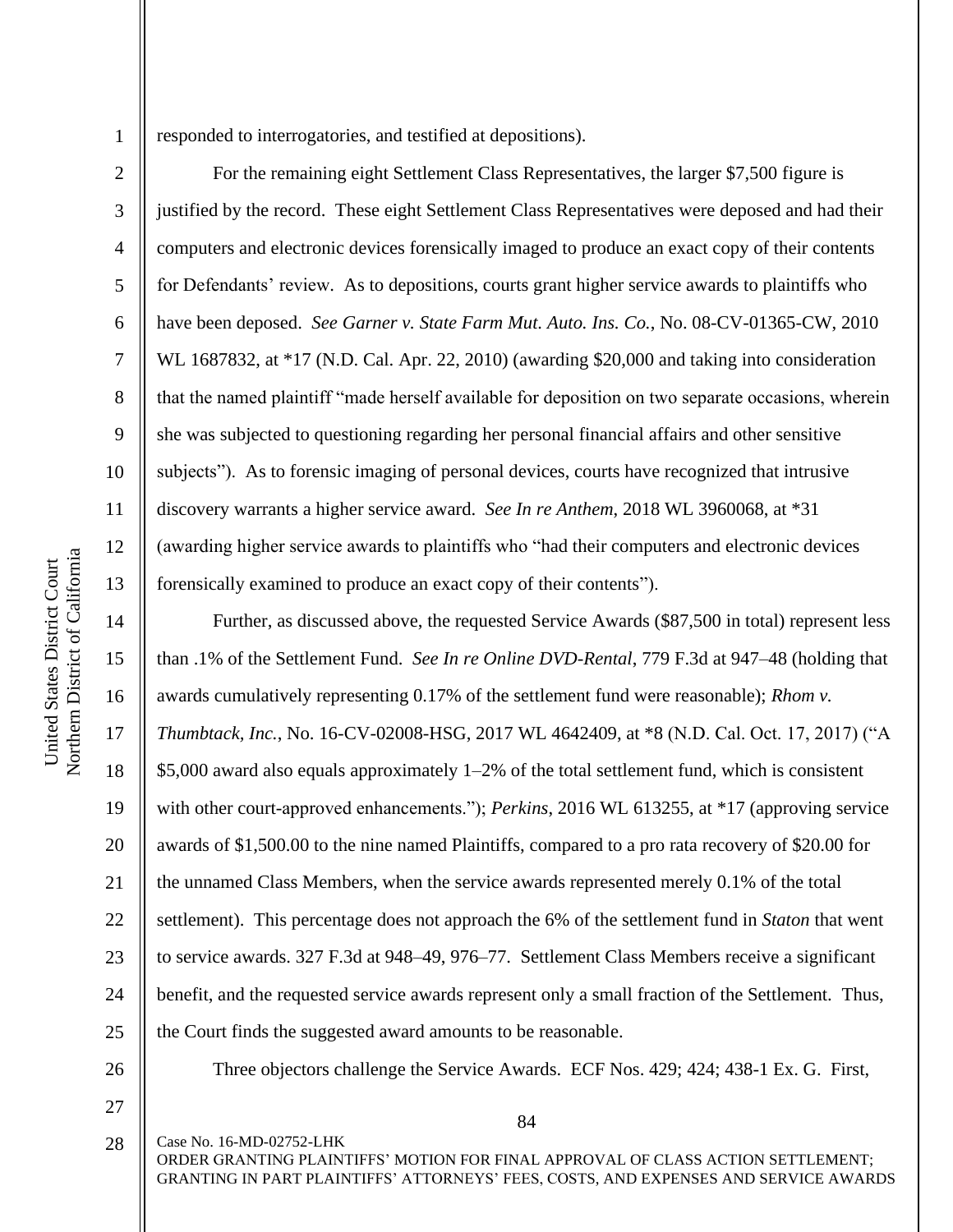2

3

4

5

6

7

8

9

10

11

objector James McCain argues that the Service Awards render the Settlement Class Representatives inadequate under Rule 23. ECF No. 429 at 6–7. The Court has rejected that argument. *See supra* Section I.A.4.

Second, objector Jeromy Carpenter summarily argues that the Settlement Class Representatives "will enjoy a windfall for having done very little work." ECF No. 438-1 Ex. G. The Service Awards are not a "windfall" here. Instead, as outlined above, the Service Awards compensate the Settlement Class Representatives for their active participation in litigation and discovery on behalf of the Settlement Class. Moreover, the low "number of named plaintiffs receiving incentive payments" and the low "proportion of the payments relative to the settlement" also underscore the reasonableness of the Service Awards in the instant case. *In re Online DVD-Rental*, 779 F.3d at 947.

12 13 14 15 16 17 18 19 20 21 22 23 24 Third, and finally, objector Ryan Bowman argues that the Settlement should be rejected because the Settlement Class Representatives are in fact entitled to larger Service Awards of \$75,000, \$50,000, or \$25,000, depending on each Settlement Class Representative's actions. ECF No. 424 at 15. Bowman believes that larger Service Awards are warranted because the Settlement Class Representatives gave up "their constitutional rights to privacy" in order to undertake the instant case. *Id.* To the extent that Bowman refers to the forensic imaging of certain Settlement Class Representatives' electronic devices, the Service Awards are in line with other awards in this district. *See In re Anthem*, 2018 WL 3960068, at \*31 (awarding \$7,500 to named plaintiffs because "named Plaintiffs had their computers and electronic devices forensically examined to produce an exact copy of their contents"). The Court declines to adjust the Service Awards upward in the instant case, as there is no evidence that any of the Settlement Class Representatives performed a role that would entitle them to such large awards. The Court therefore overrules the foregoing objections.

## 25 **VIII. CONCLUSION**

26

For the foregoing reasons, the Court GRANTS Plaintiffs' motion for final approval of the

85

27